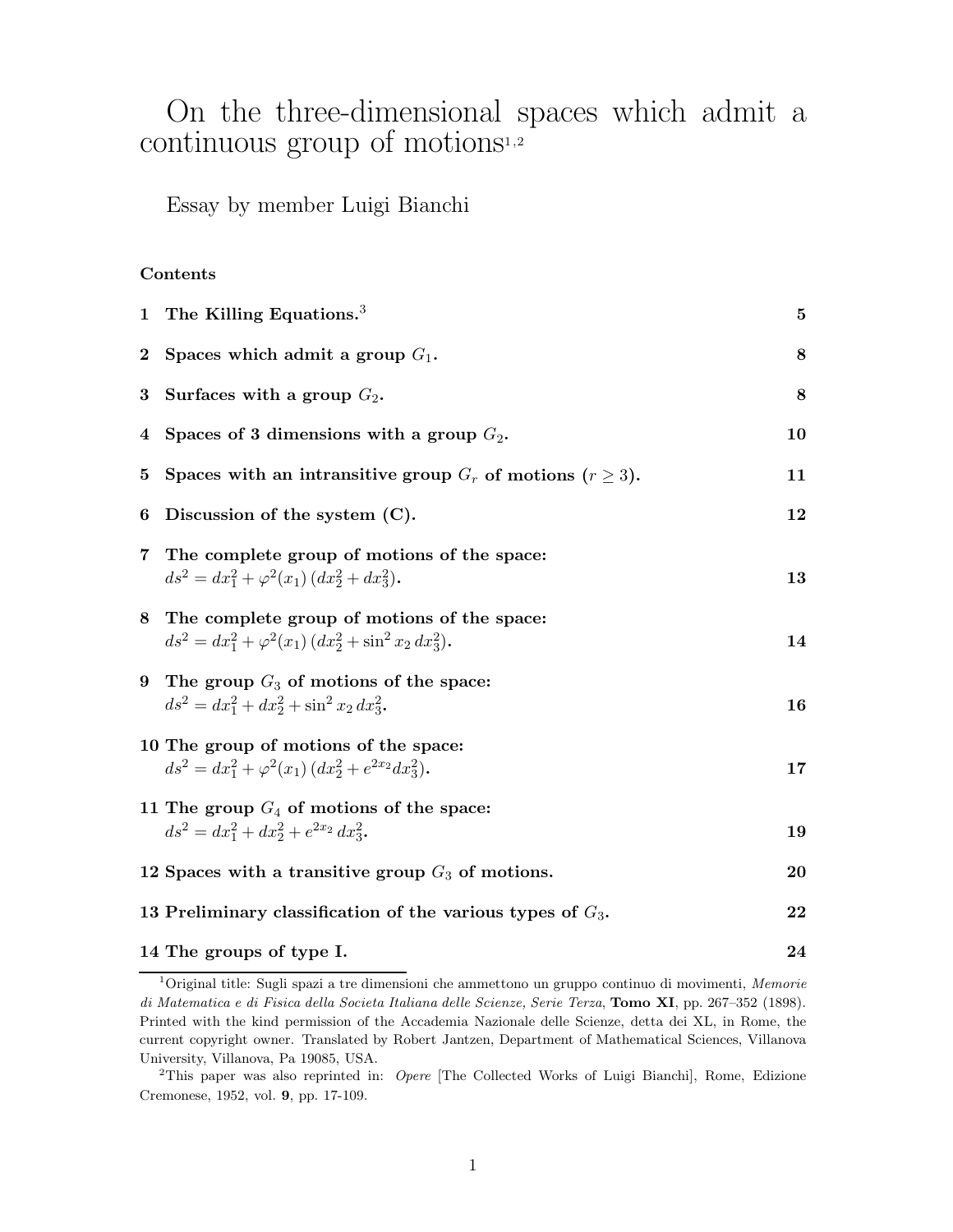| 15 Digressions relative to spaces of $n$ dimensions.                                                                                                         | 25 |
|--------------------------------------------------------------------------------------------------------------------------------------------------------------|----|
| 16 The groups of type II:<br>$[X_1, X_2]f = [X_1, X_3]f = 0, \ [X_2, X_3]f = X_1f.$                                                                          | 27 |
| 17 The groups of type III:<br>$[X_1, X_2]f = 0$ , $[X_1, X_3]f = X_1f$ , $[X_2, X_3]f = 0$ .                                                                 | 29 |
| 18 Similarities of the groups of motions of two spaces of the type (49).                                                                                     | 31 |
| 19 The constant $n$ is essential in<br>$ds^{2} = dx_{1}^{2} + e^{2x_{1}} dx_{2}^{2} + 2ne^{x_{1}} dx_{2} dx_{3} + dx_{3}^{2}$                                | 34 |
| 20 The groups of type IV:<br>$[X_1, X_2]f = 0$ , $[X_1, X_3]f = X_1f$ , $[X_2, X_3]f = X_1f + X_2f$ .                                                        | 35 |
| 21 The constant $n$ is essential in<br>$ds^{2} = dx_{1}^{2} + e^{x_{1}}[dx_{2}^{2} + 2x_{1} dx_{2} dx_{3} + (x_{1}^{2} + n^{2}) dx_{3}^{2}].$                | 37 |
| 22 The groups of type V:<br>$[X_1, X_2]f = 0$ , $[X_1, X_3]f = X_1f$ , $[X_2, X_3]f = X_2f$ .                                                                | 39 |
| 23 The groups of type VI:<br>$[X_1, X_2]f = 0$ , $[X_1, X_3]f = X_1f$ , $[X_2, X_3]f = hX_2f$ , $h \neq 0, 1$ .                                              | 39 |
| 24 The constant <i>n</i> is essential in <sup>4</sup><br>$ds^{2} = dx_{1}^{2} + e^{2x_{1}}dx_{2}^{2} + 2ne^{(h+1)x_{1}}dx_{2}dx_{3} + e^{2hx_{1}}dx_{3}^{2}$ | 41 |
| 25 The groups of type $VII_1$ :<br>$[X_1, X_2]f = 0$ , $[X_1, X_3]f = X_2f$ , $[X_2, X_3]f = -X_1f$ .                                                        | 42 |
| 26 The groups of type $VII_2$ :<br>$[X_1, X_2]f = 0$ , $[X_1, X_3]f = X_2f$ , $[X_2, X_3]f = -X_1f + hX_2f$ , $h \neq 0$ $(0 < h < 2)$ . 44                  |    |
| 27 The constant $n$ is essential in the line elements of the two previous sec-<br>tions.                                                                     | 45 |
| 28 The groups of type VIII:<br>$[X_1, X_2]f = X_1f, [X_1, X_3]f = 2X_2f, [X_2, X_3]f = X_3f.$                                                                | 47 |
| 29 Integration in the general case by elliptic functions.                                                                                                    | 49 |
| 30 The most general group of motions of the space of the previous section. 51                                                                                |    |
| 31 Another method for the groups of type VIII.                                                                                                               | 53 |
| 32 The groups of type IX:<br>$[X_1, X_2]f = X_3f$ , $[X_2, X_3]f = X_1f$ , $[X_3, X_1]f = X_2f$ .                                                            | 55 |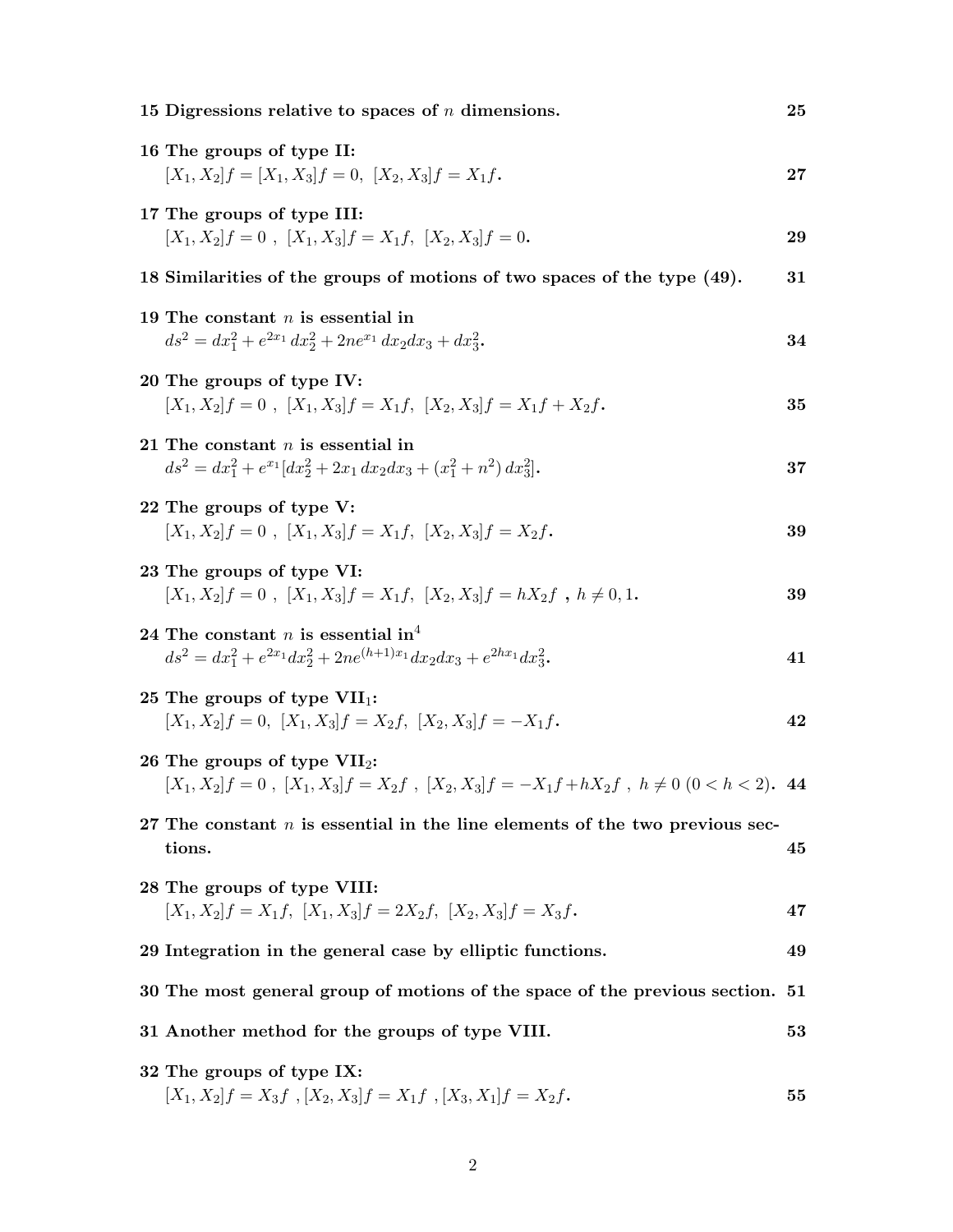| 33 Spaces which admit as a subgroup of motions a group $G_3$ of type IX.                                                                                                 | 56 |
|--------------------------------------------------------------------------------------------------------------------------------------------------------------------------|----|
| 34 The complete group of motions of the space:<br>$ds^{2} = dx_{1}^{2} + (\sin^{2} x_{1} + n^{2} \cos^{2} x_{1}) dx_{2}^{2} + 2n \cos x_{1} dx_{2} dx_{3} + dx_{3}^{2}.$ | 58 |
| 35 The constant $n$ is essential in<br>$ds^{2} = dx_{1}^{2} + (\sin^{2} x_{1} + n^{2} \cos^{2} x_{1}) dx_{2}^{2} + 2n \cos x_{1} dx_{2} dx_{3} + dx_{3}^{2}.$            | 60 |
| 36 The impossibility of other spaces with continuous groups of motions.                                                                                                  | 62 |
| 37 The impossibility of groups $G_5$ of motions.                                                                                                                         | 64 |
| 38 Summarized table of the line elements.                                                                                                                                | 66 |
| 39 Conclusion.                                                                                                                                                           | 70 |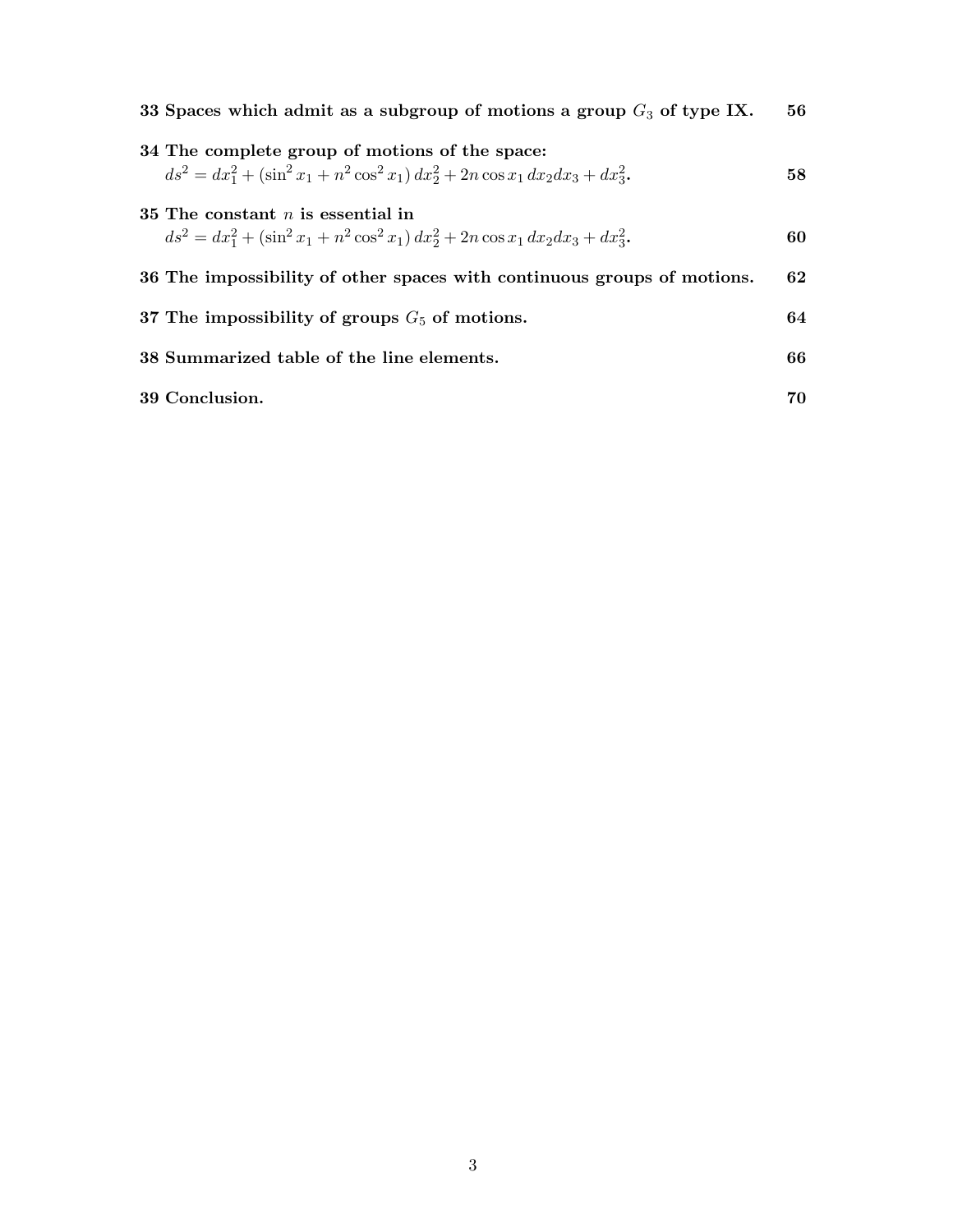#### **Preface.**

We define the metric of a space of *n* dimensions in the manner of Riemann by giving the expression for the square of its line element:

$$
ds^{2} = \sum_{i,k}^{1...n} a_{ik} dx_{i} dx_{k} , \qquad (1)
$$

namely the law by which we measure infinitesimal arclengths in the space  $S_n$ , from which the law of measure for finite arclengths follows.

We consider *n* independent real variables  $x_1, x_2, \ldots, x_n$  and assume that the coefficients  $a_{ik}$  of the quadratic differential form  $(1)$  as well as their first and second derivatives are real, finite and continuous functions of the *x* for the entire range of values which we consider. We also assume that the discriminant of expression (1) is always nonzero and that the coefficients *a*ik fulfill the well known inequalities which make this differential form *positivedefinite*.

It is well known how the law for measuring angles and the entire geometry of the space  $S_n$  is determined by equation (1). If two spaces  $S_n$ ,  $S'_n$  can be put into a one-to-one correspondence in such a way that the line elements are the same, the two spaces will be called *isometric* and the two geometries will be identical. When the line elements of the two spaces only differ by a constant factor or can be reduced to this relationship by a transformation of coordinates, the two spaces will be called *similar*, and we will consider them as belonging to the same type. Their geometries are essentially identical; the only thing which changes from one to the other is the unit of linear measure.

An isometry of a space  $S_n$  into itself will be called a *motion* of this space. We will consider the spaces which admit *continuous* motions into themselves, namely, such that in the corresponding equations of the transformation appear some arbitrary parameters. The set of all these motions for a given  $S_n$  clearly forms a *group*. Simple geometrical considerations show that the number of parameters of this group is necessarily finite, which is in fact easily demonstrated analytically as we will see. If *r* is the number of these parameters in the complete group of motions, in every case this group will consist of a *finite-dimensional continuous* Lie<sup>5</sup> group  $G_r$  generated by  $r$  infinitesimal transformations  $X_1 f, X_2 f, \ldots, X_r f.$ 

The problem of determining which spaces possess a continuous group of motions reduces therefore essentially to the classification of all possible forms of *ds*<sup>2</sup> which possess a Lie group  $G_r \equiv (X_1 f, \ldots, X_n f)$  which transforms  $ds^2$  into itself.

While the fundamental equations for the solution of this problem are already known from the work of Lie himself and of Killing, the problem has not been treated in complete form as far as I know. Indeed for arbitrary *n*, attention has been limited to the case in which figures in the space  $S_n$  can be transported with the *maximum* number of degrees of freedom: then the space is of constant curvature and the group possesses  $r = n(n+1)/2$ 

<sup>&</sup>lt;sup>5</sup>S. Lie-F. Engel, *Theorie der Transformationsgruppen*, Vol. I (1888), Chap. 18, p. 310 and Vol. III (1893), p. 575. [In the bibliographical footnotes, authors' first initials and, wherever missing, authors' names, have been added by the Editor. Also, journal titles were corrected and details of the citations were added wherever necessary. (Editor)]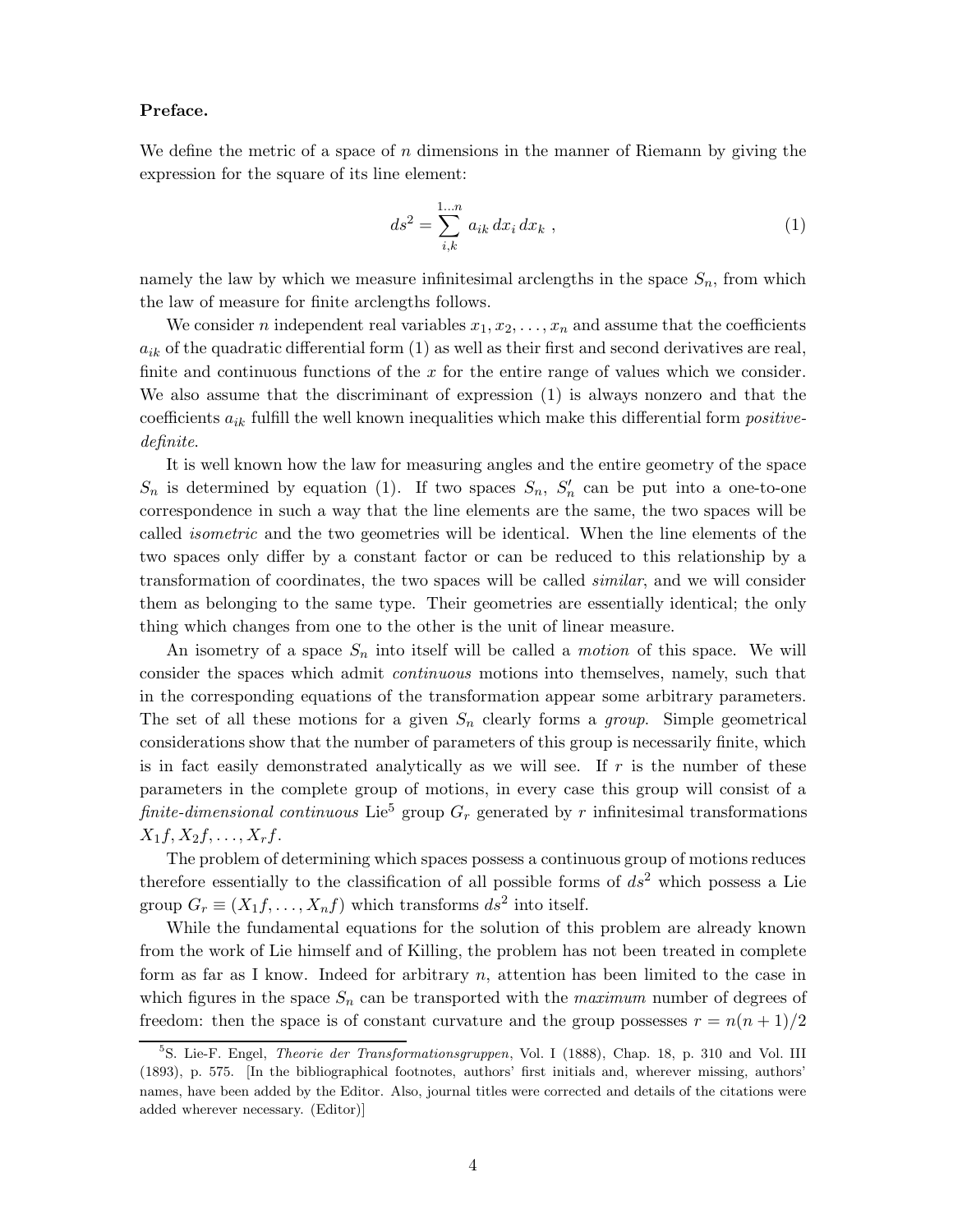parameters. Only for  $n = 2$ , namely for ordinary surfaces, do we know the complete solution of the problem, and it is known that the number of parameters can only fall into the two cases  $r = 1$ ,  $r = 3$ . The surfaces of the first family are the one and only ones which are isometric to a surface of revolution; those of the second are exactly the surfaces of constant curvature.

In the present work I propose to study completely the case *n* = 3, in other words to classify all types of 3-dimensional spaces in which it is possible to transport figures along a certain degree of freedom. Apart from the extreme case of spaces of constant curvature which have a group  $G_6$  of motions, there exist, as we will show, many intermediary types for which the number of parameters of the group can assume one of the four values  $r = 1, 2, 3, 4$ , while there do not exist spaces with groups of motions (or with partial subgroups) of 5 parameters.

To point out the main difference between the case of the surfaces *n* = 2 and that of  $n = 3$ , we remind ourselves that a surface which admits a transitive group of motions is necessarily of constant curvature, namely, if a point can be transported anywhere, it can also be rotated around every point. On the other hand there exist spaces of 3 dimensions in which we can transport any point of the space everywhere with a transformation, but the space is not of constant curvature; these spaces admit a transitive group of transformations with 3 or 4 parameters. In the spaces which admit only a group  $G_3$  the entire space is fixed if we fix a single point. In the ones which admit a group  $G_4$ , it is still possible to have a continuous rotation *G*<sup>1</sup> around any arbitrary point *P*; however, together with *P* all the points of a certain geodesic through *P* remain fixed, so that these groups *G*<sup>4</sup> belong, according to the nomenclature of Lie, to the class of *systatic* groups. The space is then lined with a double infinity of such geodetic axes which completely fill the space, and besides the transformations (translations) which permit a point of a figure to be transported everywhere, there are still arbitrary rotations possible around any of these axes. Moreover, spaces which admit a group  $G_3$  and those admitting a group  $G_4$  are further distinguished into different irreducible types as we will see.

In the treatise of this problem I present here, I have constantly made use of the theorems and notations contained in the great work of Lie and more particularly his results on the composition of groups. They allow us to completely solve the question which approached directly would present great difficulties. Naturally the same method could be applied to a space of a larger number of dimensions, but as soon as  $n > 3$ , the investigation seems to get complicated very quickly.

#### **1 The Killing Equations.**<sup>6</sup>

Given a quadratic differential form in *n* variables:

$$
ds^2 = \sum_{i,k}^{1..n} a_{ik} \, dx_i \, dx_k \;, \tag{1}
$$

 $6W$ . Killing, Über die Grundlagen der Geometrie, Journ. für die r. und ang. Math. (Crelle), 109 (1892), 121–186.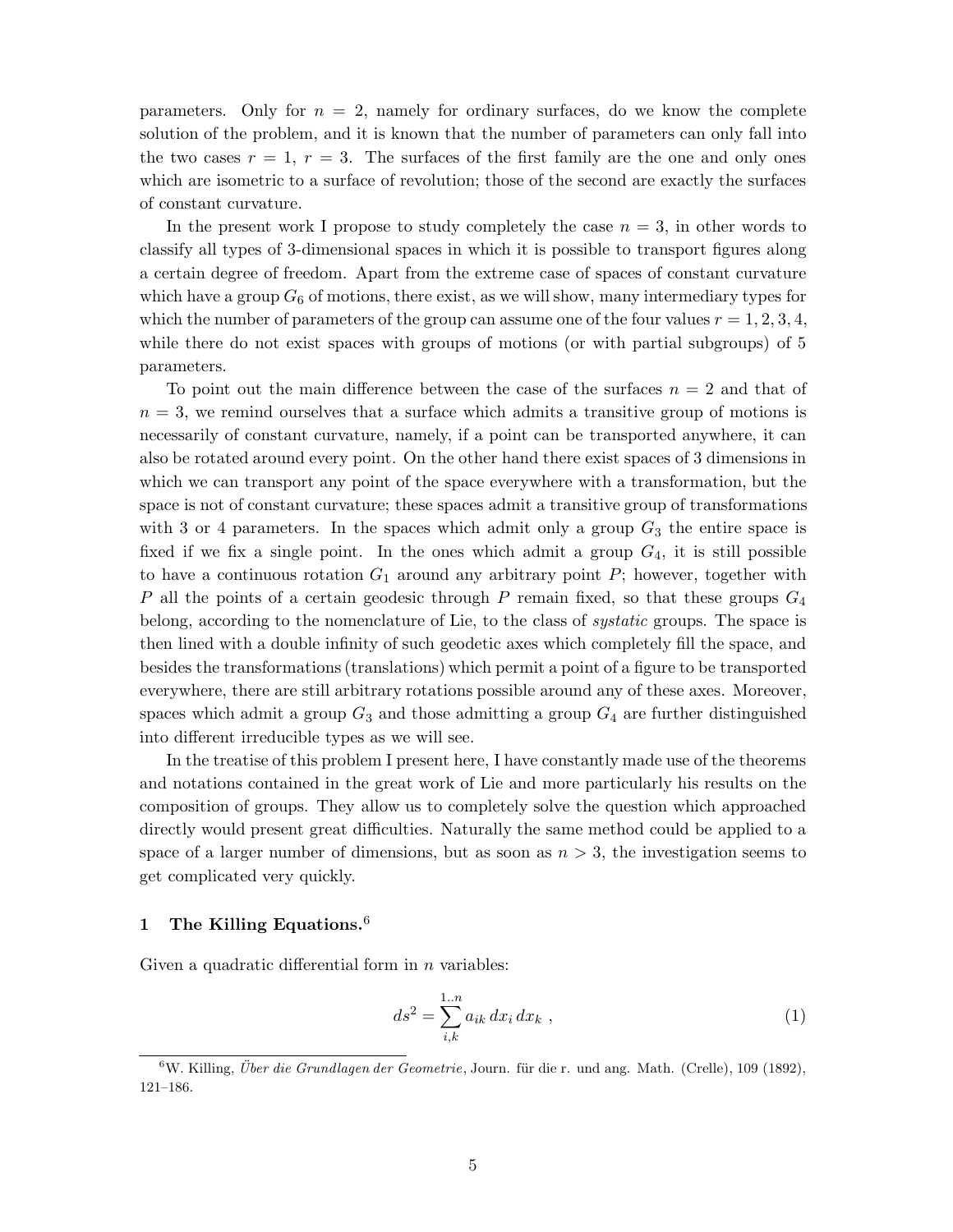we look for the conditions which this form must satisfy in order to admit the group *G*<sup>1</sup> generated by the infinitesimal transformation  $Xf = \sum_{r}^{1..n} \xi_r \partial f / \partial x_r$ .

It will therefore be *necessary and sufficient* that the operation *Xf* acting on the form (1) give an identically null result. Now we have:

$$
X(ds^2) = \sum_{i,k} X(a_{ik}) dx_i dx_k + \sum_{r,k} a_{rk} dX(x_r) dx_k + \sum_{i,r} a_{ir} dX(x_r) dx_i ,
$$

namely

$$
X(ds^2) = \sum_{i,k,r} \xi_r \frac{\partial a_{ik}}{\partial x_r} dx_i dx_k + \sum_{r,k} a_{rk} d\xi_r dx_k + \sum_{i,r} a_{ir} d\xi_r dx_i
$$
  

$$
= \sum_{i,k} \left\{ \sum_r \left( \xi_r \frac{\partial a_{ik}}{\partial x_r} + a_{rk} \frac{\partial \xi_r}{\partial x_i} + a_{ir} \frac{\partial \xi_r}{\partial x_k} \right) \right\} dx_i dx_k.
$$

The *n* functions  $\xi_1, \xi_2, \ldots, \xi_n$  therefore will have to fulfill the  $n(n+1)/2$  linear homogeneous first order partial differential equations:

$$
\sum_{r} \left\{ \xi_r \frac{\partial a_{ik}}{\partial x_r} + a_{ir} \frac{\partial \xi_r}{\partial x_k} + a_{kr} \frac{\partial \xi_r}{\partial x_i} \right\} = 0 ,
$$
\n(A)\n  
\n $i, k = 1, 2, 3, \dots, n .$ 

Because the determinant of the  $a_{ik}$  is different from zero, these linear homogeneous equations in  $\xi$  and their first derivatives are linearly independent; moreover it is immediately seen that they are also linearly independent with respect to the  $n^2$  first derivatives of  $\xi$ so that they can be solved for  $n(n+1)/2$  of these derivatives, chosen conveniently. It is important to observe with Killing (*ibid.*, p.168) that by again differentiating the fundamental equations (A) all the second derivatives of the  $\xi$  can be obtained expressed linearly and homogeneously as functions of the first derivatives and the  $\xi$  themselves. In fact, we differentiate (A) with respect to  $x_l$ , obtaining:

$$
\sum_{r} \left\{ \frac{\partial^2 a_{ik}}{\partial x_r \partial x_l} \xi_r + \frac{\partial a_{ik}}{\partial x_r} \frac{\partial \xi_r}{\partial x_l} + \frac{\partial a_{ir}}{\partial x_l} \frac{\partial \xi_r}{\partial x_k} + \frac{\partial a_{kr}}{\partial x_l} \frac{\partial \xi_l}{\partial x_i} + a_{ir} \frac{\partial^2 \xi_r}{\partial x_k \partial x_l} + a_{kr} \frac{\partial^2 \xi_r}{\partial x_i \partial x_l} \right\} = 0.
$$

We then write the equations obtained from this last one by first interchanging *k* with  $l$  , then  $i$  with  $k$  , namely:

$$
\sum_{r} \left\{ \frac{\partial^2 a_{il}}{\partial x_r \partial x_k} \xi_r + \frac{\partial a_{il}}{\partial x_r} \frac{\partial \xi_r}{\partial x_k} + \frac{\partial a_{ir}}{\partial x_k} \frac{\partial \xi_k}{\partial x_l} + \frac{\partial a_{rl}}{\partial x_k} \frac{\partial \xi_r}{\partial x_i} + a_{ir} \frac{\partial^2 \xi_r}{\partial x_k \partial x_l} + a_{ir} \frac{\partial^2 \xi_r}{\partial x_i \partial x_k} \right\} = 0,
$$
\n
$$
\sum_{r} \left\{ \frac{\partial^2 a_{kl}}{\partial x_r \partial x_i} \xi_r + \frac{\partial a_{kl}}{\partial x_r} \frac{\partial \xi_r}{\partial x_i} + \frac{\partial a_{kr}}{\partial x_i} \frac{\partial \xi_r}{\partial x_l} + \frac{\partial a_{rl}}{\partial x_i} \frac{\partial \xi_r}{\partial x_k} + a_{kr} \frac{\partial^2 \xi_r}{\partial x_i \partial x_l} + a_{ir} \frac{\partial^2 \xi_r}{\partial x_i \partial x_k} \right\} = 0.
$$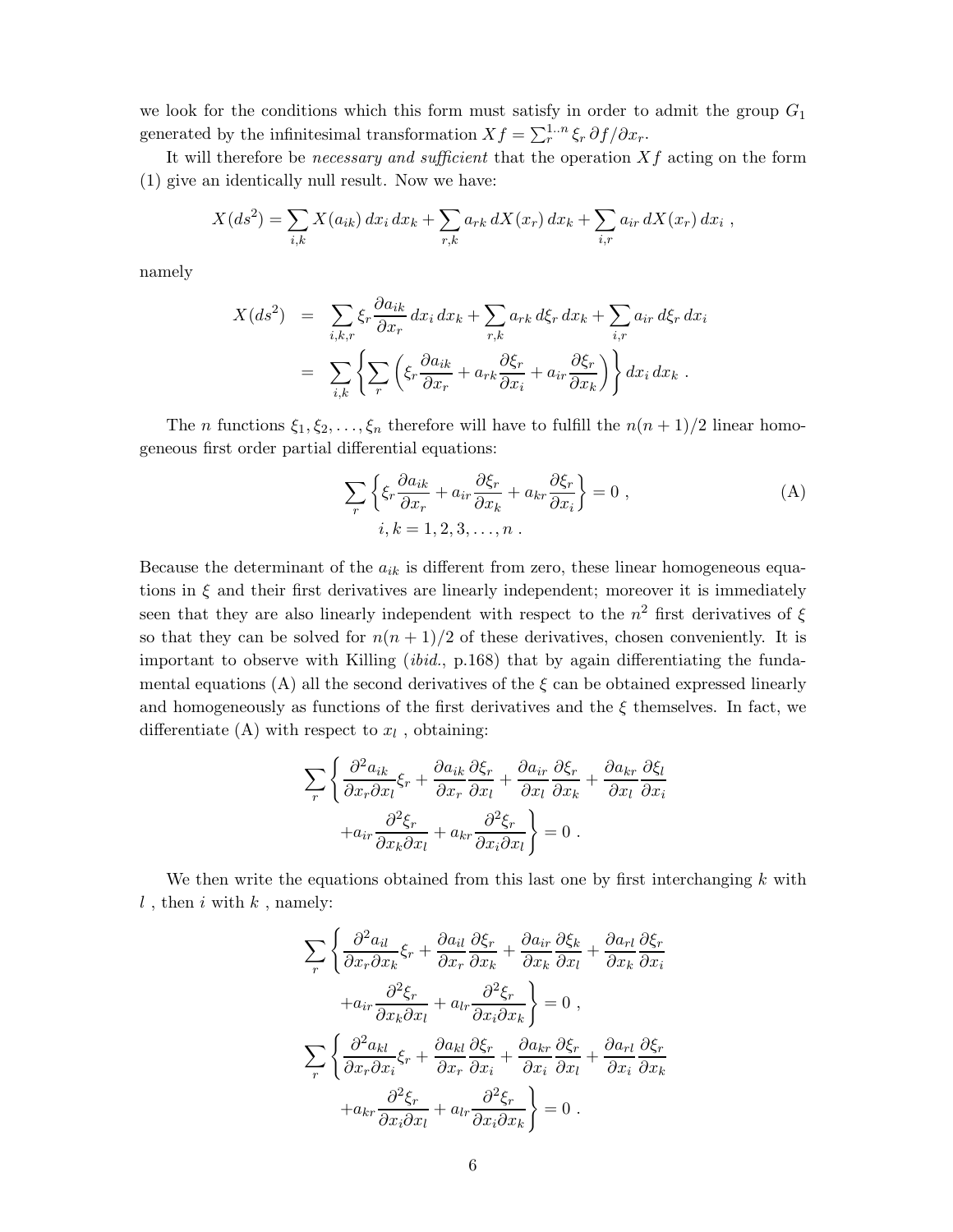Subtracting the first from the sum of these last two and dividing the result by 2, we obtain:

$$
\sum_{r} \left\{ a_{rl} \frac{\partial^2 \xi_r}{\partial x_i \partial x_k} + \frac{\partial}{\partial x_r} [l, ik] \xi_r + [r, ik] \frac{\partial \xi_r}{\partial x_l} + [l, ir] \frac{\partial \xi_r}{\partial x_k} + [l, kr] \frac{\partial \xi_r}{\partial x_i} \right\} = 0 ,
$$
  

$$
l, i, k = 1, 2, 3, ..., n ,
$$
 (2)

where the Christoffel symbol [*l, ik*] has the well known meaning

$$
[l,ik] = \frac{1}{2} \left( \frac{\partial a_{il}}{\partial x_k} + \frac{\partial a_{kl}}{\partial x_i} - \frac{\partial a_{ik}}{\partial x_l} \right) .
$$

If in  $(2)$  we fix *i, k* and let *l* take all the values from 1 to *n*, the equations thus obtained, since the determinant of  $a_{ik}$  is nonzero, can be solved for the second derivatives of  $\xi$ . To write down the solution we indicate by  $A_{ik}$  the adjoint of  $a_{ik}$  divided by the latter's determinant.<sup>7</sup> Multiplying (2) by  $A_{lv}$  and summing from  $l = 1$  to  $l = n$  we thus obtain the required equations:

$$
\frac{\partial^2 \xi_v}{\partial x_i \partial x_k} + \sum_{r,l} A_{lv} \xi_r \frac{\partial}{\partial x_r} [l, ik] + \sum_{r,l} A_{lv} [r, ik] \frac{\partial \xi_r}{\partial x_l} \n+ \sum_r \begin{Bmatrix} v \\ ir \end{Bmatrix} \frac{\partial \xi_r}{\partial x_k} + \sum_r [v, kr] \frac{\partial \xi_r}{\partial x_i} = 0
$$
\n(B)\n  
\n $(i, k = 1, 2, 3, ..., n)$ ,

where the Christoffel symbol of the second kind  $\{v \atop ir\}$  has the meaning

$$
\left\{ \frac{v}{ir} \right\} = \sum_{k} A_{kv} [k, ir] .
$$

Equations  $(B)$  show us that the general integral of  $(A)$  contains the maximum number of arbitrary constants. In fact assuming the  $n(n+1)/2$  functions

$$
\xi_r, \frac{\partial \xi}{\partial x_i}, \qquad (i, r = 1, 2, \dots, n)
$$

as unknowns, using (B) we can express all their first derivatives as (linear and homogeneous) functions of the same unknowns and we therefore have a system of linear homogeneous total differential equations, the unknowns then being related by the  $n(n+1)/2$  equations (A). The *maximum* number of arbitrary constants that can appear in the general integral of  $(A)$  will therefore be given by:<sup>8</sup>

$$
r = n(n + 1) - n(n + 1)/2 = n(n + 1)/2.
$$

If this maximal number is reached we will have the case of *complete* integrability and the space  $S_n$ , as is well known, will then be of constant curvature. In each case, the number *r* of independent infinitesimal transformations that the differential form (1) admits will be a finite number  $r \leq n(n+1)/2$ , and these r transformations  $X_1 f, X_2 f, \ldots, X_r f$  will generate the continuous group  $G_r$  of motions of the space  $S_n$ .

<sup>&</sup>lt;sup>7</sup>Namely, the inverse [Translator].

<sup>&</sup>lt;sup>8</sup>The integral system is in fact specified if we give at one point of space the initial values of the  $n(n+1)$ unknown functions which are, however, constrained by  $n(n + 1)/2$  independent relations.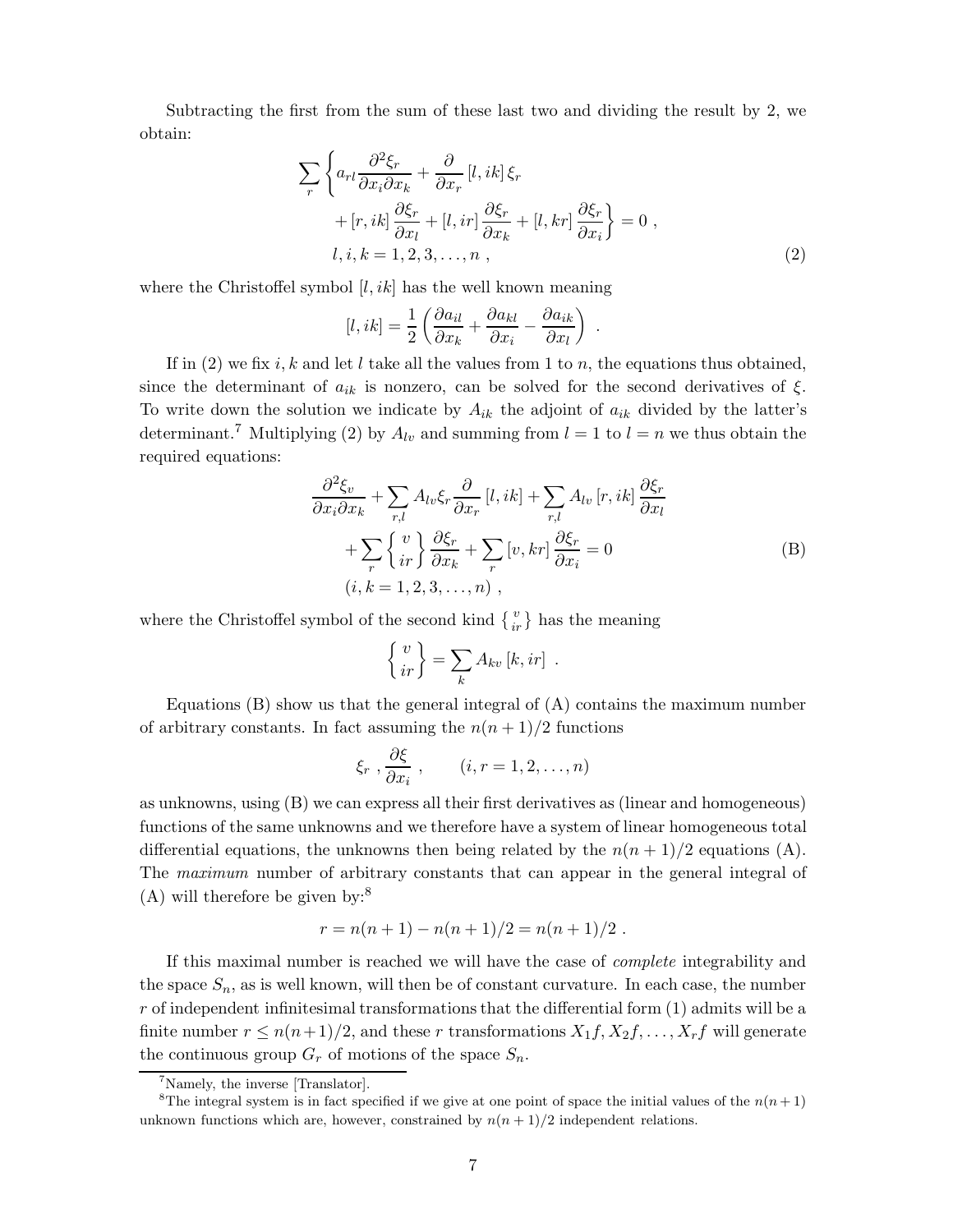#### **2 Spaces which admit a group** *G*1**.**

From equations (A) we immediately deduce a consequence which is important to note; we can state: *two infinitesimal transformations of the space*  $S_n$  *cannot have common trajectories without coinciding.* And indeed we show immediately that if  $\xi_1, \xi_2, \ldots, \xi_n$  satisfy equations (A) and  $\lambda \xi_1, \lambda \xi_2, \ldots, \lambda \xi_n$  is a new set of solutions, the factor  $\lambda$  must necessarily be constant. In fact replacing  $\xi_r$  by  $\lambda \xi_r$  in (A) gives

$$
\sum_{r} \left( a_{ir} \xi_r \frac{\partial \lambda}{\partial x_k} + a_{kr} \xi_r \frac{\partial \lambda}{\partial x_i} \right) = 0 ,
$$
\n(3)

from which, setting  $i = k$ :

$$
\sum_r a_{rs} \xi_r \frac{\partial \lambda}{\partial x_i} = 0 \ .
$$

Assuming that  $\partial \lambda / \partial x_s \neq 0$ , it follows that  $\sum_r a_{rs} \xi_r = 0$ , and from (3), setting  $k = s$ , we deduce that  $\sum_{r} a_{rs} \xi_r = 0$ ; but the determinant of the *a* is nonzero and this will imply that all the *ξ* are zero.

We now assume that the space  $S_n$  admits a group of motions  $G_1$  generated by the infinitesimal transformation  $Xf = \sum_i \xi_i \partial f / \partial x_i$ . We can simplify the computations by assuming the trajectories of the group as the coordinate lines  $(x_1)$ , so that we have  $\xi_2 =$  $\xi_3 = \cdots \xi_n = 0$ , and by changing the parameters conveniently we can make  $\xi_1 = 1$ , namely  $Xf = \partial f / \partial x_1$ .<sup>9</sup>

Then (A) gives us simply

$$
\frac{\partial a_{ik}}{\partial x_1} = 0 \qquad (i, k = 1, 2, \dots, n) ,
$$

which shows that the coefficients  $a_{ik}$  are independent of  $x_1$ . Viceversa it is clear that if in (1) the coefficients  $a_{ik}$  do not depend on  $x_1$ , the transformation  $x_1' = x_1 + constant$  gives a continuous group  $G_1$  of transformations in the space. And as long as the  $a_{ik}$  remain arbitrary functions of the other variables  $x_2, x_3, \ldots, x_n$ , this group *G* will be the *complete* group of motions.

In the case  $n = 2$  we then recover the well known result that the surface is isometric to a surface of rotation.

#### **3** Surfaces with a group  $G_2$ .

We now study the types of  $ds^2$  which admit a group  $G_2$  of motions, assuming that the number of variables is  $n = 2$  or  $n = 3$ . The result for  $n = 2$  is well known but it is worthwhile to rederive it again here.

So let us first assume  $n = 2$  and indicate by  $X_1 f$ ,  $X_2 f$  the two infinitesimal transformation generators of the group  $G_2$  under consideration. Replacing  $X_1 f$ ,  $X_2 f$  by new convenient linear combinations of them, we can always reduce ourselves to the case in which we have for the composition equations<sup>10</sup>

(*a*)  $[X_1, X_2]f = 0$ , or (*b*)  $[X_1, X_2]f = X_1f$ .

<sup>&</sup>lt;sup>9</sup>It is sufficient to assume as new variables  $y_1, y_2, \ldots, y_n$  an integral of the equation  $X(y_1) = 1$  and  $n-1$ independent integrals of the equation  $X(y) = 0$ .

 $10$ S. Lie-F. Engel, Vol. III, p. 713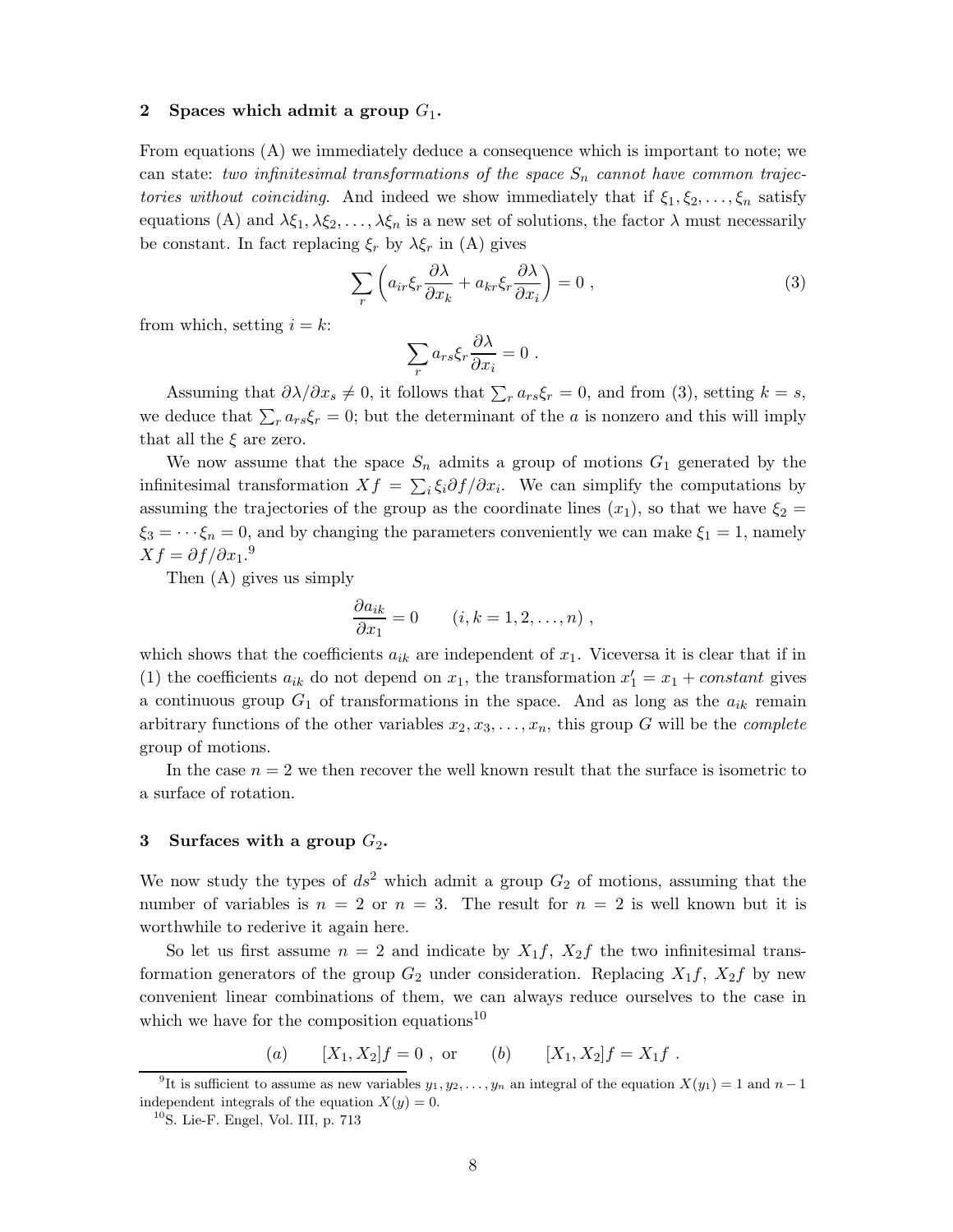The trajectories of the two infinitesimal transformation generators being in each case distinct (§2), we can assume them respectively as coordinate lines and we then have  $X_1 f =$ *ξ*  $\partial f/\partial x_1$ *,*  $X_2 f = \eta \partial f/\partial x_2$ *.* In case (*a*) it follows that  $\partial \xi/\partial x_2 = 0$ ,  $\partial \eta/\partial x_1 = 0$ , so that by making a change of parameters, we can assume  $\xi = \eta = 1$ .

Since the equations (A) have to be satisfied either with  $\xi_1 = 1$ ,  $\xi_2 = 0$  or with  $\xi_1 = 0$ ,  $\xi_2 = 1$ , it follows that the coefficients of the differential form

$$
ds^2 = a_{11} dx_1^2 + 2a_{12} dx_1 dx_2 + a_{22} dx_2^2
$$

are constants and with a (linear) change of variables we can therefore have  $ds^2 = dx_1^2 +$  $dx_2^2$ , hence the surface has zero curvature. The complete group of motions is the  $G_3$ generated by the three infinitesimal transformations

$$
X_1 f = \frac{\partial f}{\partial x_1} , \ X_2 f = \frac{\partial f}{\partial x_2} , \ X_3 f = x_2 \frac{\partial f}{\partial x_1} - x_1 \frac{\partial f}{\partial x_2} .
$$

In case (*b*) we must have  $\partial \eta / \partial x_1 = 0$ ,  $-\eta \partial \xi / \partial x_2 = \xi$ , and by changing the parameters *x*<sub>1</sub>, *x*<sub>2</sub>, we can set  $\eta = 1, \xi = e^{-x^2}$ , so that

$$
X_1 f = e^{-x_2} \partial f / \partial x_1 , \ X_2 f = \partial f / \partial x_2 .
$$

Equations (A), assuming successively  $\xi_1 = 0$ ,  $\xi_2 = 1$  and  $\xi_1 = e^{-x_2}$ ,  $\xi_2 = 0$ , give us

$$
\frac{\partial a_{11}}{\partial x_2} = \frac{\partial a_{12}}{\partial x_2} = \frac{\partial a_{22}}{\partial x_2} = 0,
$$
  

$$
\frac{\partial a_{11}}{\partial x_1} = 0, \quad \frac{\partial a_{12}}{\partial x_1} = a_{11}, \quad \frac{\partial a_{22}}{\partial x_1} = 2a_{12},
$$

from which by integration we have  $a_{11} = \alpha$ ,  $a_{12} = \alpha x_1 + \beta$ ,  $a_{22} = \alpha x_1^2 + 2\beta x_1 + \gamma$ , with  $\alpha, \beta, \gamma$  constants. Without loss of generality we can assume  $\alpha = 1$  (by absorbing it into  $(x_1)$ , and writing  $x_1$  in place of  $x_1 + \beta$ , we will have

$$
ds^2 = dx_1^2 + 2x_1 dx_1 dx_2 + (x_1^2 + R^2) dx_2^2.
$$

If we set  $x_1 = -ve^{u/R}$ ,  $x_2 = u/R$ , we obtain the typical (parabolic) form

$$
ds^2 = du^2 + e^{2u/R} dv^2
$$

of the line element of the pseudo-spherical surface. The complete group of motions is the *G*<sup>3</sup> generated by the infinitesimal transformations:

$$
X_1 f = e^{-x_2} \frac{\partial f}{\partial x_1}, \quad X_2 f = \frac{\partial f}{\partial x_2},
$$
  

$$
X_3 f = \frac{1}{2} e^{x_2} (x_1^2 + R^2) \frac{\partial f}{\partial x_1} - x_1 e^{x_2} \frac{\partial f}{\partial x_2}.
$$

The subgroup  $G_2$  under consideration consists of all those groups  $G_1$  which have as trajectories the geodetic circles (with ideal center) inclined at a constant angle to the parallel oricycles<sup>11</sup>  $x_2 = constant$ .<sup>12</sup>

In the analysis of the present § only the surfaces of constant zero or negative curvature have appeared, not those of constant positive curvature. The reason for this is the fact that the latter surfaces admit a group *G*<sup>3</sup> of motions, but never a *real* 2-parameter subgroup.

<sup>&</sup>lt;sup>11</sup>In Italian: "oricicli" [Translator].

 $12$ If one represents these surfaces as pseudo-spheres these trajectories are loxodromes of the surfaces.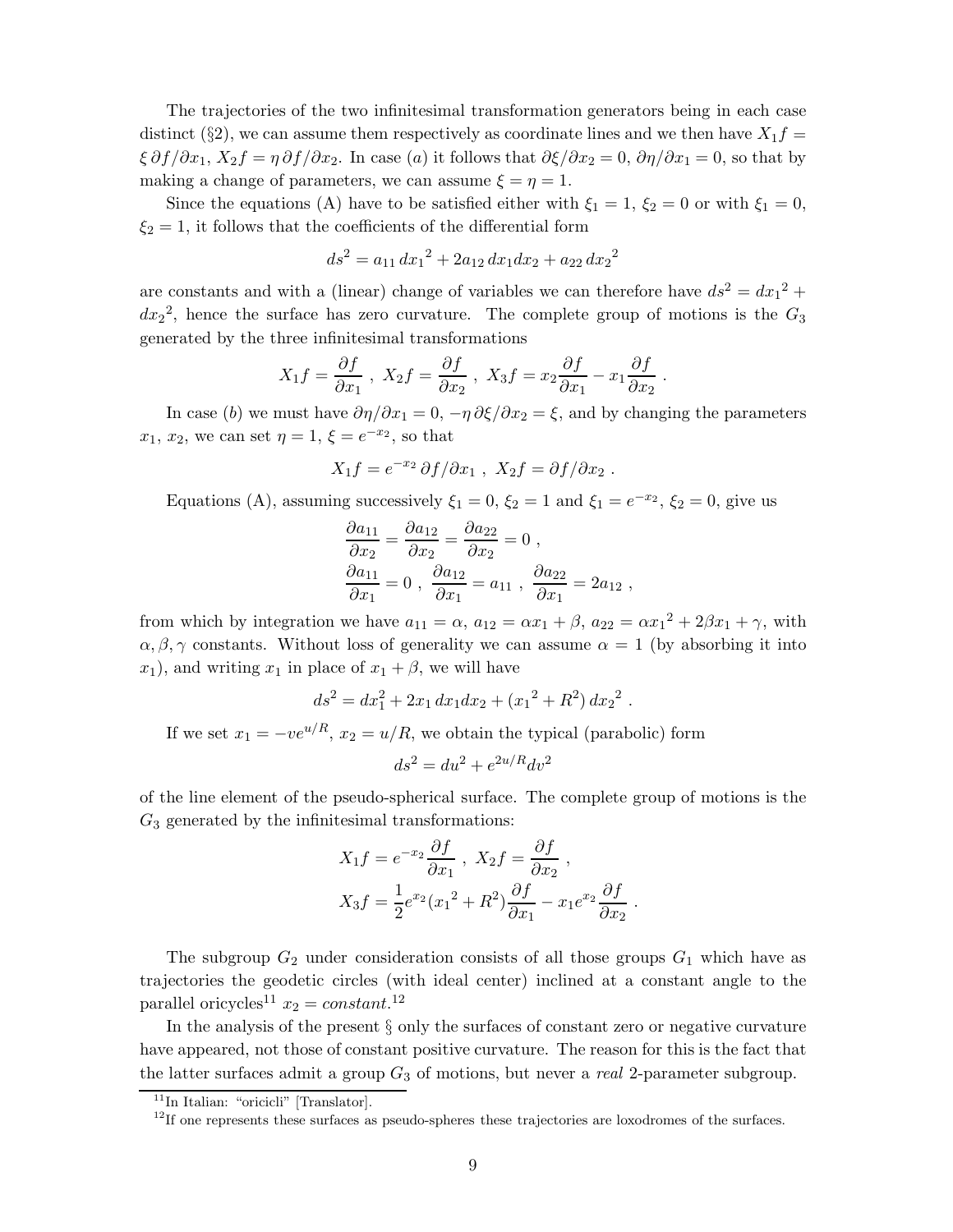#### **4 Spaces of 3 dimensions with a group** *G*2**.**

We now turn our attention to 3-dimensional spaces which admit a 2-parameter group of motions. The trajectories of the two infinitesimal transformation generators of this  $G_2$ being distinct  $(\S 2)$ , each point of the space will be moved over a surface by the transformations of  $G_2$ . We have therefore a family of surfaces  $\Sigma$  which represent for our group what Lie calls the *minimum invariant varieties*. For a given transformation of the  $G_2$ , any one of the Σ is transformed into itself and consequently any surface geodesically parallel to a Σ as well; we deduce from this that the  $\infty^1$  surfaces  $\Sigma$  are geodesically parallel;<sup>13</sup> moreover, any each of them, admitting a group  $G_2$  of transformations, will be of constant zero or negative curvature (§3). If we take the surfaces  $\Sigma$  as coordinate surfaces  $x_1 = constant$ and their orthogonal trajectories for coordinate lines<sup>14</sup>  $x_1$ , we put the line element into the geodetic form:

$$
ds^{2} = dx_{1}^{2} + a_{22} dx_{2}^{2} + 2a_{23} dx_{2} dx_{3} + a_{33} dx_{3}^{2}
$$
 (4)

In each of the infinitesimal transformations  $X_1 f$ ,  $X_2 f$ , since  $\xi_1 = 0$ , the equations  $(A)$ , setting  $i = 1, k = 2, 3$ , give

$$
a_{22}\frac{\partial \xi_2}{\partial x_1} + a_{23}\frac{\partial \xi_3}{\partial x_1} = 0 , a_{23}\frac{\partial \xi_2}{\partial x_1} + a_{33}\frac{\partial \xi_3}{\partial x_1} = 0 ,
$$

from which since  $a_{22}a_{33} - a_{23}^2 \neq 0$ , we conclude that  $\partial \xi_2 / \partial x_1 = \partial \xi_3 / \partial x_1 = 0$ , namely that the coefficients of  $X_1 f$ ,  $X_2 f$  are independent of  $x_1$ .

Assuming this to be true, we take the respective (distinct) trajectories of  $X_1 f$ ,  $X_2 f$  as coordinate lines over one of the surfaces  $x_1 = constant$  and we will have  $X_1 f = \xi \partial f / \partial x_2$ ,  $X_2f = \eta \frac{\partial f}{\partial x_3}$ .

We now distinguish again the two cases

(a) 
$$
[X_1, X_2]f = 0
$$
 and (b)  $[X_1, X_2]f = X_2f$ .

In the first case, as in the preceding §, we can make

$$
X_1 f = \partial f / \partial x_2 , \ X_2 f = \partial f / \partial x_3
$$

$$
ds2 = a11 dx12 + a22 dx22 + 2a23 dx2 dx3 + a33 dx32.
$$

If  $X_1 f$ ,  $X_2 f$  are their infinitesimal transformation generators, we have to have  $X_1(x_1) = 0$ ,  $X_2(x_1) = 0$  and consequently  $X_1 f = \xi_2 \partial f / \partial x_2 + \xi_3 \partial f / \partial x_3$ ,  $X_2 f = \eta_2 \partial f / \partial x_2 + \eta_3 \partial f / \partial x_3$ . Now applying (A) successively to  $X_1 f$ ,  $X_2 f$  setting  $i = k = 1$  we deduce

$$
\frac{\partial a_{11}}{\partial x_2}\xi_2 + \frac{\partial a_{11}}{\partial x_3}\xi_3 = 0 , \frac{\partial a_{11}}{\partial x_2}\eta_2 + \frac{\partial a_{11}}{\partial x_3}\eta_3 = 0 ,
$$

from which, since  $\begin{array}{c} \hline \end{array}$ *ξ*<sup>2</sup> *ξ*<sup>3</sup> *η*<sup>2</sup> *η*<sup>3</sup>  $\neq 0$  from §2, it follows that  $\partial a_{11}/\partial x_2 = \partial a_{11}/\partial x_3 = 0$ . Changing the parameter  $x_1$ , one can therefore make  $a_{11} = 1$  which gives to the line element the geodetic form of the text.

<sup>14</sup>In the original text, "coordinate lines  $x_3$ ", which is incorrect [Editor].

<sup>&</sup>lt;sup>13</sup>We can deduce the same conclusion from the fundamental equations (A). Let us assume in fact  $\Sigma$  for the  $x_1$  coordinate surfaces and for the  $x_1$  coordinate lines [translator note: second  $x_1$  corrected from Bianchi typo *x*<sup>3</sup> here and in the text as well] their orthogonal trajectories; we will have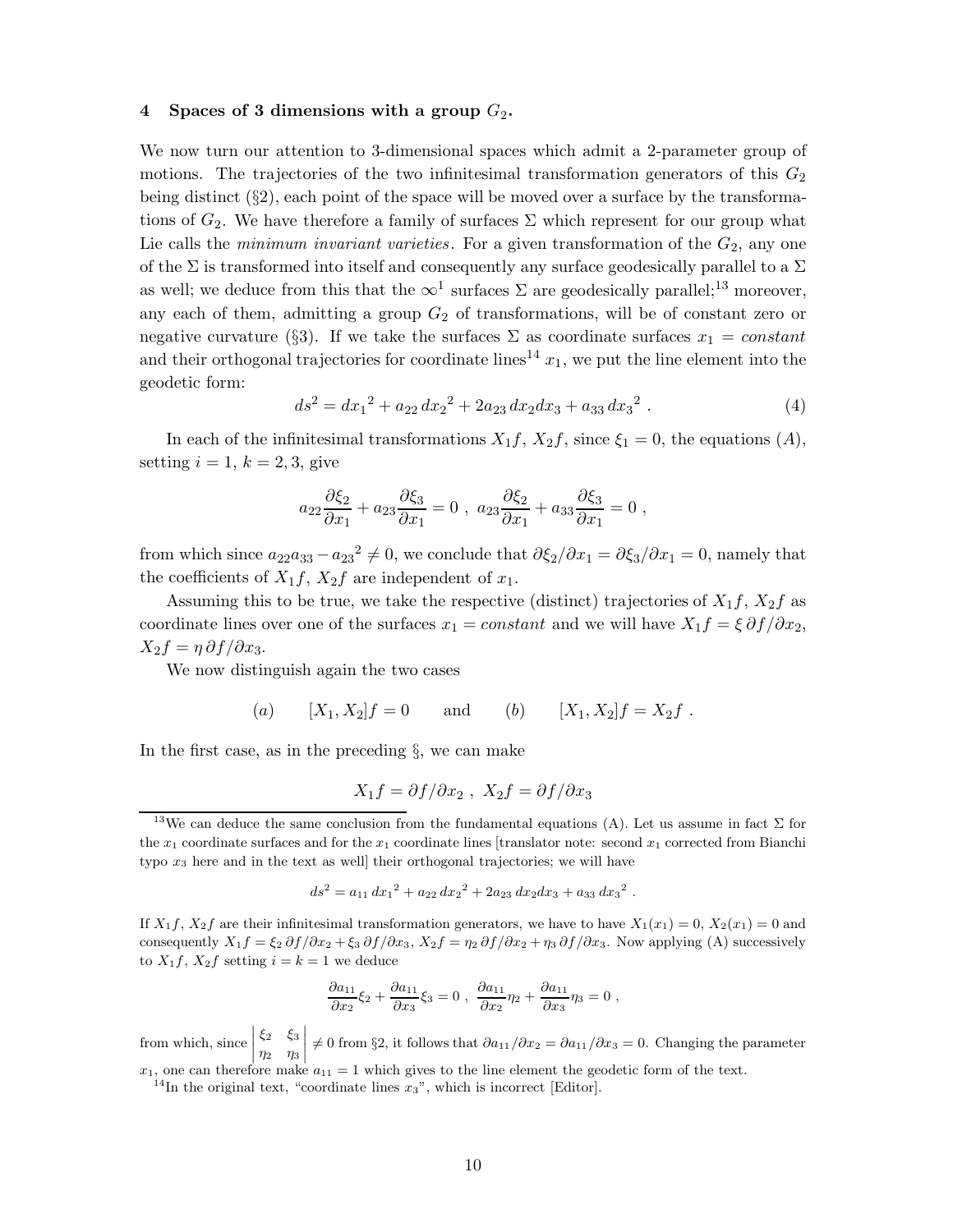and the line element of the space will take the form

$$
ds^{2} = dx_{1}^{2} + \alpha dx_{2}^{2} + 2\beta dx_{2}dx_{3} + \gamma dx_{3}^{2} , \qquad (a^{*})
$$

with  $\alpha$ ,  $\beta$ ,  $\gamma$  being functions only of  $x_1$ .

In case (b) we take

$$
X_1 f = \partial f / \partial x_3 , X_2 f = e^{x_3} \partial f / \partial x_2
$$

and we will then have

$$
ds^{2} = dx_{1}^{2} + \alpha dx_{2}^{2} + 2(\beta - \alpha x_{2}) dx_{2} dx_{3} + (\alpha x_{2}^{2} - 2\beta x_{2} + \gamma) dx_{3}^{2}, \qquad (b^{*})
$$

where  $\alpha, \beta, \gamma$  are still functions only of  $x_1$ .

Vice versa, whatever are the functions  $\alpha, \beta, \gamma$  of  $x_1$  in  $(a^*)$  or  $(b^*)$ , we will have a space which admits the 2-parameter group of motions (*∂f /∂x*2*, ∂f /∂x*3) in the first case and another  $(\partial f/\partial x_3, e^{x_3}\partial f/\partial x_2)$  in the second case. If  $\alpha, \beta, \gamma$  remain arbitrary functions of  $x_1$ , this  $G_2$  is the complete group of motions, as will be shown by the analysis in the following §§.

#### **5** Spaces with an intransitive group  $G_r$  of motions  $(r \geq 3)$ .

We now pass to the treatment of 3-dimensional spaces which admit a group of motions with more than two parameters, beginning with the case in which this group  $G_r$  is intransitive.

From the considerations of the preceding § the minimum invariant varieties with respect to the group will be geodesically parallel surfaces, and because each of these has to admit a group  $G_r$  with  $r \geq 3$  parameters,<sup>15</sup> one necessarily must have  $r = 3$ . To the line element of the space we then give the geodetic form

$$
ds^{2} = dx_{1}^{2} + a_{22} dx_{2}^{2} + 2a_{23} dx_{2} dx_{3} + a_{33} dx_{3}^{2}
$$
\n<sup>(4)</sup>

and the geodesically parallel surfaces  $x_1 = constant$  will be of constant curvature.

Arbitrarily selecting one of these, say  $x_1 = 0$ , we distinguish three cases characterized by the curvature *K* being zero, positive or negative. By substituting for this space a similar space, we can assume successively

$$
K_0 = 0 \; , \; K_0 = 1 \; , \; K_0 = -1
$$

and correspondingly we can change the coordinate lines of  $x_2$ ,  $x_3$  on the surface  $x_1 = 0$  so that the line element  $ds_0^2$  of  $x_1 = 0$  assumes the respective typical forms:

$$
K_0 = 0: \t ds_0^2 = dx_2^2 + dx_3^2 , \t (0)
$$

$$
K_0 = 1: \t ds_0^2 = dx_2^2 + \sin^2 x_3 dx_3^2 , \t\t( \beta )
$$

$$
K_0 = -1: \t ds_0^2 = dx_2^2 + e^{2x_3} dx_3^2 . \t\t (\gamma)
$$

<sup>&</sup>lt;sup>15</sup>That on any surface  $\Sigma$  the group  $G_r$  retains  $r$  parameters follows immediately from what we have seen in §4 because if we take the line element in the geodetic form (4), in every single infinitesimal transformation of  $G_r$  one has  $\xi_1 = 0$  and  $\xi_2$ ,  $\xi_3$  are independent of  $x_1$ . Of course this is also clear geometrically since if all the points of a surface  $\Sigma$  remain fixed, the entire space is immobilized.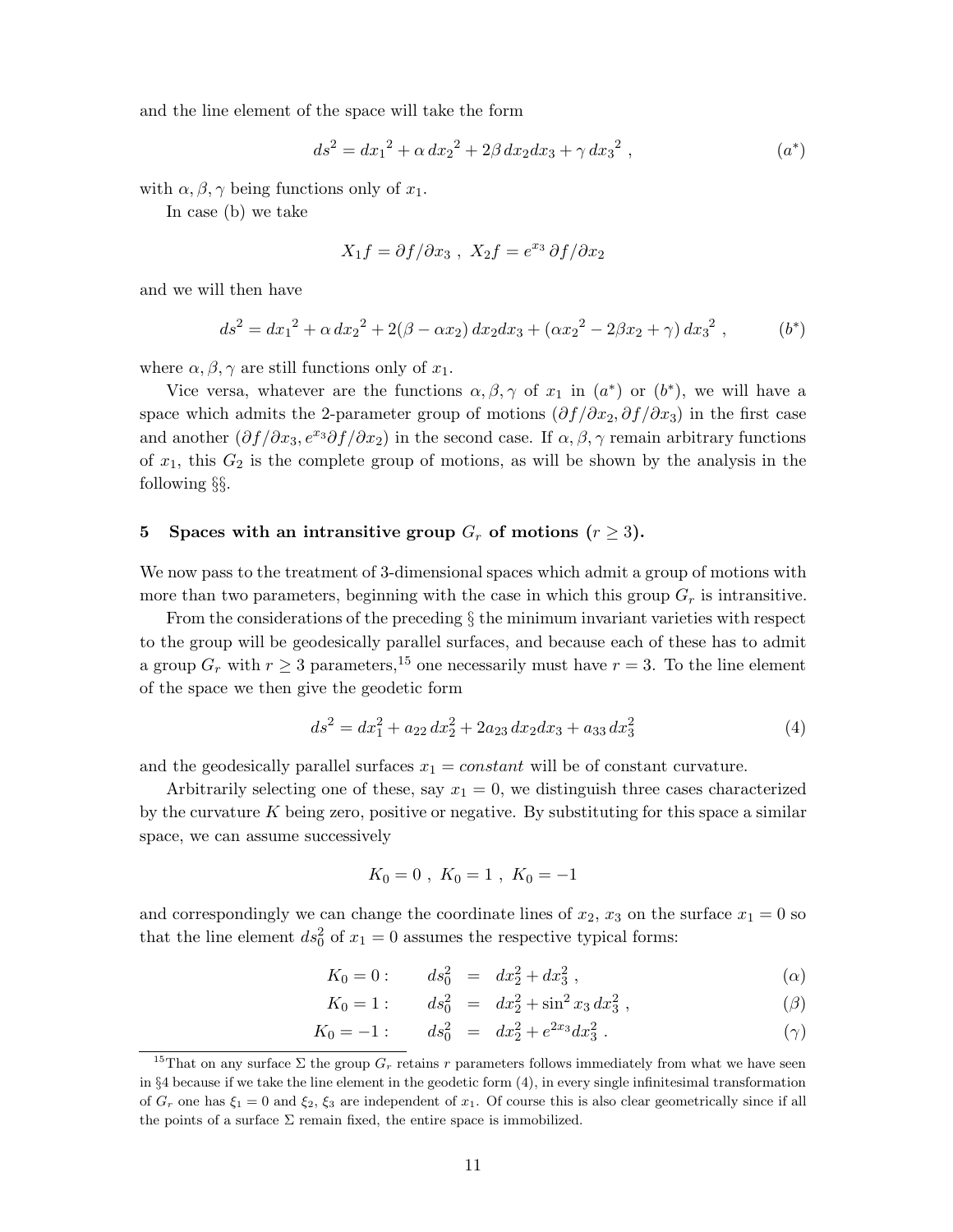The group  $G_3$  of motions of  $x_1 = 0$  into itself will be generated respectively by the three infinitesimal transformations:

$$
X_1 f = \frac{\partial f}{\partial x_2}, \qquad X_2 f = \frac{\partial f}{\partial x_3}, \quad X_3 f = x_3 \frac{\partial f}{\partial x_2} - x_2 \frac{\partial f}{\partial x_3}; \tag{a*}
$$

$$
X_1 f = \frac{\partial f}{\partial x_3}, \qquad X_2 f = \sin x_3 \frac{\partial f}{\partial x_2} + \cot x_2 \cos x_3 \frac{\partial f}{\partial x_3},
$$

$$
X_3 f = \cos x_3 \frac{\partial f}{\partial x_2} - \cot x_2 \sin x_3 \frac{\partial f}{\partial x_3};
$$

$$
(\beta^*)
$$

$$
X_1 f = \frac{\partial f}{\partial x_3} , \qquad X_2 f = \frac{\partial f}{\partial x_2} - x_3 \frac{\partial f}{\partial x_3} ,
$$
  

$$
X_3 f = x_3 \frac{\partial f}{\partial x_2} + \frac{1}{2} (e^{-2x_2} - x_3^2) \frac{\partial f}{\partial x_3} .
$$
 (7\*)

In all three cases these are also the infinitesimal transformations of the group of motions of the whole space. Now if for the line element (4) we write the three equations which result from the fundamental equations (A) setting  $\xi_1 = 0$  and successively  $(i, k) = (2, 2), (2, 3), (3, 3),$  we find

$$
\frac{\partial a_{22}}{\partial x_2}\xi_2 + \frac{\partial a_{22}}{\partial x_3}\xi_3 + 2a_{22}\frac{\partial\xi_2}{\partial x_2} + 2a_{23}\frac{\partial\xi_3}{\partial x_2} = 0 ,\n\frac{\partial a_{23}}{\partial x_2}\xi_2 + \frac{\partial a_{23}}{\partial x_3}\xi_3 + a_{22}\frac{\partial\xi_2}{\partial x_3} + a_{23}\left(\frac{\partial\xi_2}{\partial x_2} + \frac{\partial\xi_3}{\partial x_3}\right) + a_{33}\frac{\partial\xi_3}{\partial x_2} = 0 ,\n\frac{\partial a_{33}}{\partial x_2}\xi_2 + \frac{\partial a_{33}}{\partial x_3}\xi_3 + 2a_{23}\frac{\partial\xi_2}{\partial x_3} + 2a_{33}\frac{\partial\xi_3}{\partial x_3} = 0 .
$$
\n(C)

These must be satisfied when for *ξ*2, *ξ*<sup>3</sup> in the three respective cases we substitute the three pairs of values which belong respectively to the 3 generator substitutions  $(\alpha^*), (\beta^*)$ or (*γ*∗).

#### **6 Discussion of the system (C).**

We begin with case  $(\alpha^*)$  and putting into (C) first<sup>16</sup>  $\xi_2 = 1$ ,  $\xi_3 = 0$  and then  $\xi_2 = 0$ ,  $\xi_3 = 1$ , we deduce from this that  $\partial a_{ik}/\partial x_2 = \partial a_{ik}/\partial x_3 = 0$  (*i*,  $k = 2, 3$ ), from which it follows that the coefficients  $a_{ik}$  here are functions only of  $x_1$ . If we now introduce into (C) the values  $\xi_2 = x_3, \xi_3 = -x_2$  which belong to the third infinitesimal transformation, we have  $a_{23} = 0$ ,  $a_{22} = a_{33}$  and therefore for the line element of the space

$$
ds^{2} = dx_{1}^{2} + \varphi^{2}(x_{1}) \left( dx_{2}^{2} + dx_{3}^{2} \right), \qquad (5)
$$

where  $\varphi(x_1)$  indicates an (arbitrary) function of  $x_1$ .

In case ( $\beta$ ), first setting in (C)  $\xi_2 = 0$ ,  $\xi_3 = 1$ , the values which correspond to  $X_1 f$ , we see that  $a_{22}$ ,  $a_{23}$ ,  $a_{33}$  do not depend on *x*<sub>3</sub>. Then substituting the values  $\xi_2$  =  $\sin x_3$ ,  $\xi_3 = \cot x_2 \cos x_3$  corresponding to  $X_3 f$ , the first of (C) gives us  $\sin x_3 \frac{\partial a_{22}}{\partial x_2} =$  $2\cos x_3/\sin^2 x_2 a_{23}$ , and since neither  $a_{22}$  nor  $a_{23}$  depend on  $x_3$ , it follows that  $a_{23} = 0$ ,  $\partial a_{22}/\partial x_2 = 0$  and consequently  $a_{22} = \varphi^2(x_1)$ .

<sup>&</sup>lt;sup>16</sup>The original paper had  $(\xi_1, \xi_2)$  instead of  $(\xi_2, \xi_3)$  here, which was an obvious typo [Editor].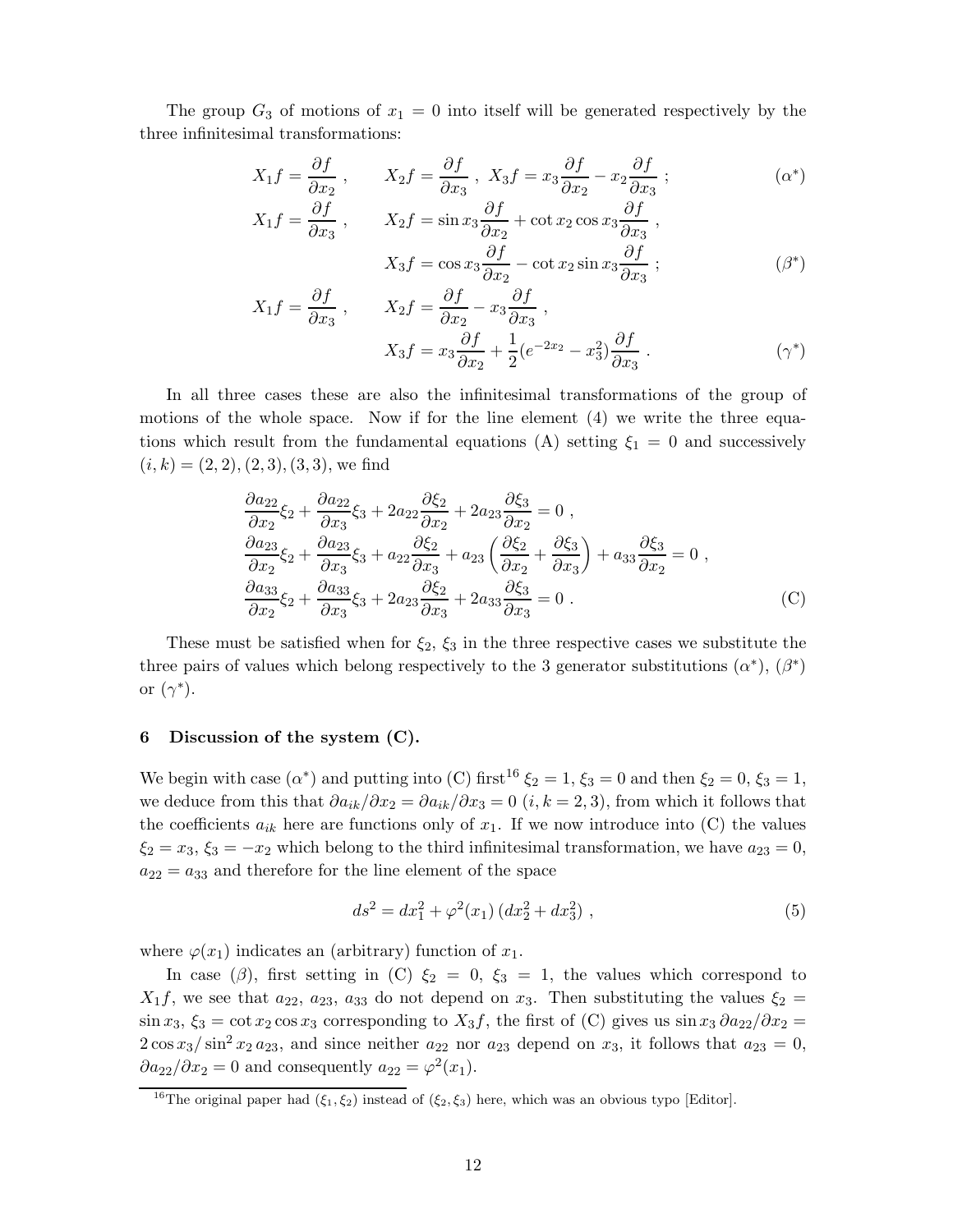The second of (C) then gives immediately  $a_{33} = \sin^2 x_2 \varphi^2(x_1)$ , so that the line element of the space has the form

$$
ds^{2} = dx_{1}^{2} + \varphi^{2}(x_{1}) \left( dx_{2}^{2} + \sin^{2} x_{2} \, dx_{3}^{2} \right). \tag{6}
$$

Finally in case ( $\gamma$ ), equations (C) with the values  $\xi_2 = 0$ ,  $\xi_3 = 1$  belonging to  $X_1 f$ show that  $a_{22}, a_{23}, a_{33}$  are again independent of  $x_3$ . Substituting next the values  $\xi_2 = 1$ ,  $\xi_3 = -x_3$  corresponding to  $X_2 f$  we find<sup>17</sup>:  $\partial a_{22}/\partial x_2 = 0$ ,  $\partial a_{23}/\partial x_2 = a_{23}$ ,  $\partial a_{33}/\partial x_2 = a_{33}$ 2*a*<sub>33</sub>, and finally with the values  $\xi_2 = x_3$ ,  $\xi_3 = \frac{1}{2}(e^{-2x_2} - x_3^2)$  belonging to  $X_3 f$ :  $a_{23} = 0$ ,  $a_{22} = a_{33} e^{-2x_2}$ , from which we arrive at the line element

$$
ds^{2} = dx_{1}^{2} + \varphi^{2}(x_{1}) \left( dx_{2}^{2} + e^{2x_{2}} dx_{3}^{2} \right). \tag{7}
$$

Vice versa for any function  $\varphi(x_1)$  the spaces of the line elements (5), (6), (7) admit the respective intransitive group  $G_3$  of motions  $(\alpha^*)$ ,  $(\beta^*)$  or  $(\gamma^*)$ .

We must now discover for which special forms of the function  $\varphi(x_1)$  it will happen that the complete group of motions of the space will be larger.

## **7 The complete group of motions of the space:**

 $ds^2 = dx_1^2 + \varphi^2(x_1) (dx_2^2 + dx_3^2)$ .

In order to determine the most general infinitesimal motion  $Xf = \eta_1 \frac{\partial f}{\partial x_1} + \eta_2 \frac{\partial f}{\partial x_2} +$ *η*3*∂f /∂x*<sup>3</sup> of the present space, the fundamental equations (A), setting successively (*i, k*)  $=(1,1), (2,2), (3,3), (1,2), (1,3), (2,3)$  give the following 6 equations:<sup>18</sup>

$$
\frac{\partial \eta_1}{\partial x_1} = 0 \tag{8}
$$

$$
\frac{\partial \eta_2}{\partial x_2} + \frac{\varphi'}{\varphi} \eta_1 = 0 , \qquad (9)
$$

$$
\frac{\partial \eta_3}{\partial x_3} + \frac{\varphi'}{\varphi} \eta_1 = 0 , \qquad (10)
$$

$$
\frac{\partial \eta_1}{\partial x_2} + \varphi^2(x_1) \frac{\partial \eta_2}{\partial x_1} = 0 , \qquad (11)
$$

$$
\frac{\partial \eta_1}{\partial x_3} + \varphi^2(x_1) \frac{\partial \eta_3}{\partial x_1} = 0 \tag{12}
$$

$$
\frac{\partial \eta_2}{\partial x_3} + \frac{\partial \eta_3}{\partial x_2} = 0 \tag{13}
$$

By taking  $\eta_1 = 0$  naturally one has only the three transfomations  $(\alpha^*)$  and the question to be examined is therefore this: if the above equations can be satisfied with  $\eta_1 \neq 0$ .

Differentiating  $(9)$  with respect to  $x_1$ ,  $(11)$  with respect  $x_2$  and comparing, with the observation that by  $(8)$ ,  $\eta_1$  does not depend on  $x_1$ , we find that

$$
\frac{\partial^2 \eta_1}{\partial x_2^2} = (\varphi'' \varphi - \varphi'^2) \eta_1 , \qquad (14)
$$

<sup>17</sup>In the original paper, the third equation was  $\partial a_{33}/\partial x_3 = 2a_{33}$ , which was incorrect [Editor].

<sup>&</sup>lt;sup>18</sup>The prime indicates the derivative with respect to  $x_1$ .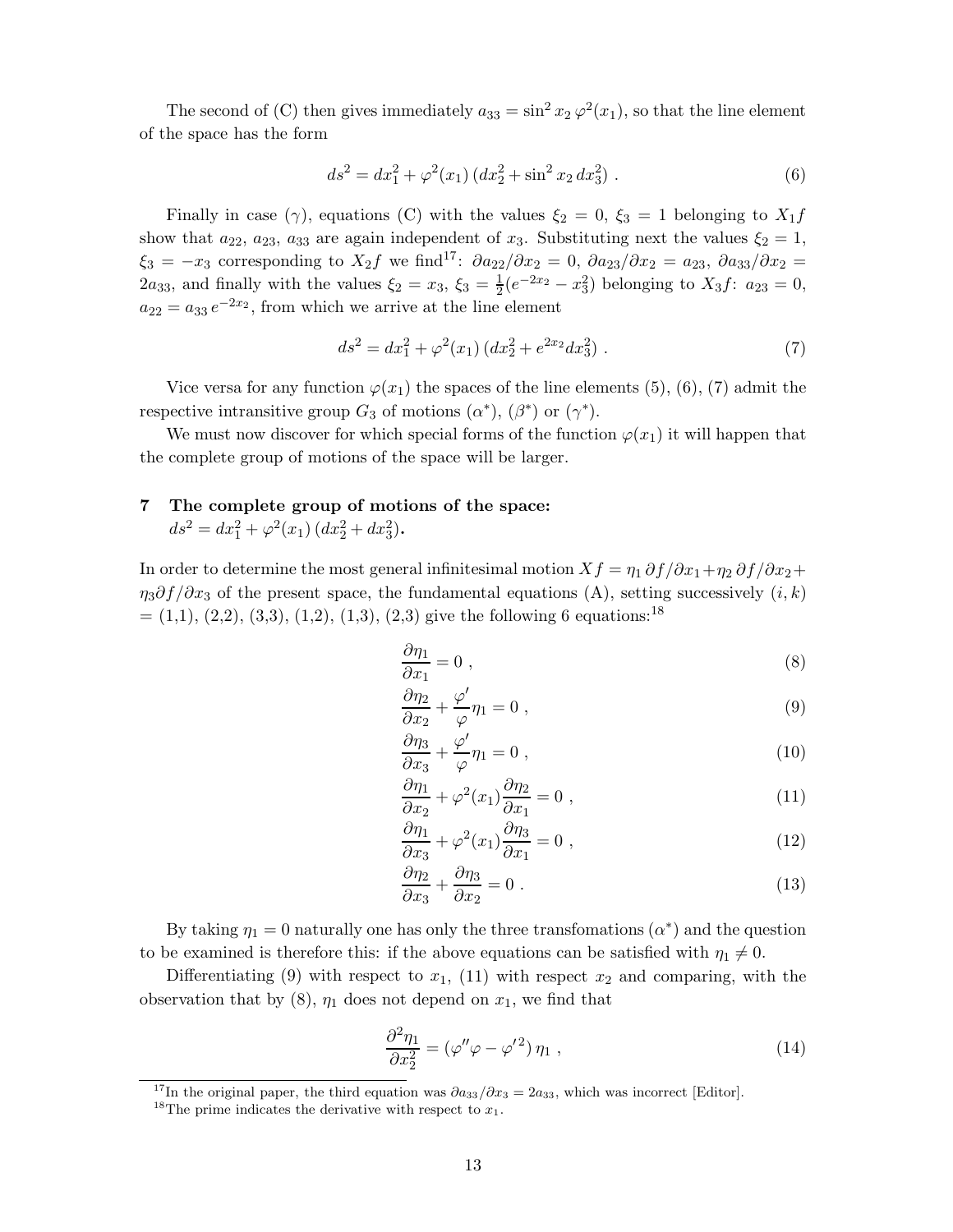and similarly from (10), (12)

$$
\frac{\partial^2 \eta_1}{\partial x_3^2} = (\varphi'' \varphi - \varphi'^2) \eta_1 \tag{15}
$$

Since  $\eta_1$  is different from zero and does not depend on  $x_1$ , while  $\varphi$  is a function only of  $x_1$ , the resulting equations  $(14)$ ,  $(15)$  show that one will have:

$$
\varphi''\varphi - \varphi'^2 = c \;, \tag{16}
$$

$$
\frac{\partial^2 \eta_1}{\partial x_2^2} = \frac{\partial^2 \eta_1}{\partial x_3^2} = c \eta_1 \tag{17}
$$

where  $c$  is a constant. Integrating  $(11)$ ,  $(12)$  we find

$$
\eta_2 = -\frac{\partial \eta_1}{\partial x_2} \int \frac{dx_1}{\varphi^2(x_1)} + \psi(x_2, x_3) ,
$$
  

$$
\eta_3 = -\frac{\partial \eta_1}{\partial x_3} \int \frac{dx_1}{\varphi^2(x_1)} + \chi(x_2, x_3) ,
$$
 (18)

where  $\psi$ ,  $\chi$  are two functions only of  $x_2$ ,  $x_3$ . By substituting these into (13) it follows that

$$
2\frac{\partial^2 \eta_1}{\partial x_2 \partial x_3} \int \frac{dx_1}{\varphi^2(x_1)} = \frac{\partial \psi}{\partial x_3} + \frac{\partial \psi}{\partial x_2} ,
$$

from which, since  $\eta_1$ ,  $\psi$ ,  $\chi$  are independent of  $x_1$  while the integral necessarily contains it, we have

$$
\frac{\partial^2 \eta_1}{\partial x_2 \partial x_3} = 0 \tag{17}^*
$$

Comparing with (17), we have immediately  $c \partial \eta_1 / \partial x_2 = 0$ ,  $c \partial \eta_1 / \partial x_3 = 0$ .

If  $c \neq 0$  we will therefore have  $\eta_1 = constant$ ,  $\eta_2 = \psi(x_2, x_3)$ ,  $\eta_3 = \chi(x_2, x_3)$ , from which (9) or (10) shows that one has  $\varphi'/\varphi = constant$ . But this last result follows even if  $c = 0$ , since then by (17) and (17<sup>\*</sup>),  $\eta_1$  is a linear function of  $x_2$ ,  $x_3$  and since by (18)  $\partial \eta_2/\partial x_2 = \partial \psi/\partial x_2$ , (9) gives us:  $\varphi'/\varphi = -1/\eta_1 \partial \psi/\partial x_2$ , from which we can conclude again that  $\varphi' / \varphi = constant$ . Therefore if the present space admits a larger group of motions (with  $r > 3$  parameters) we necessarily have  $\varphi' = k\varphi$  (*k* constant).

If  $k = 0$  one can make  $\varphi(x_1) = 1$  and have ordinary Euclidean space. If  $k \neq 0$  one can assume that  $\varphi(x_1) = e^{kx_1}$ , and have the space of constant negative curvature  $K = -k^2$ .

In both cases the complete group of motions has 6 parameters. The result being well known, we do not concern ourselves with giving the actual 6 infinitesimal transformation generators, which are obtained by integrating the above equations.

## **8 The complete group of motions of the space:**  $ds^2 = dx_1^2 + \varphi^2(x_1) (dx_2^2 + \sin^2 x_2 dx_3^2)$ .

We proceed as in the previous  $\S$ , writing first the equations which follow from  $(A)$  in order to find the most general infinitesimal motion of the space under consideration. We thus find

$$
\frac{\partial \eta_1}{\partial x_1} = 0 \tag{19}
$$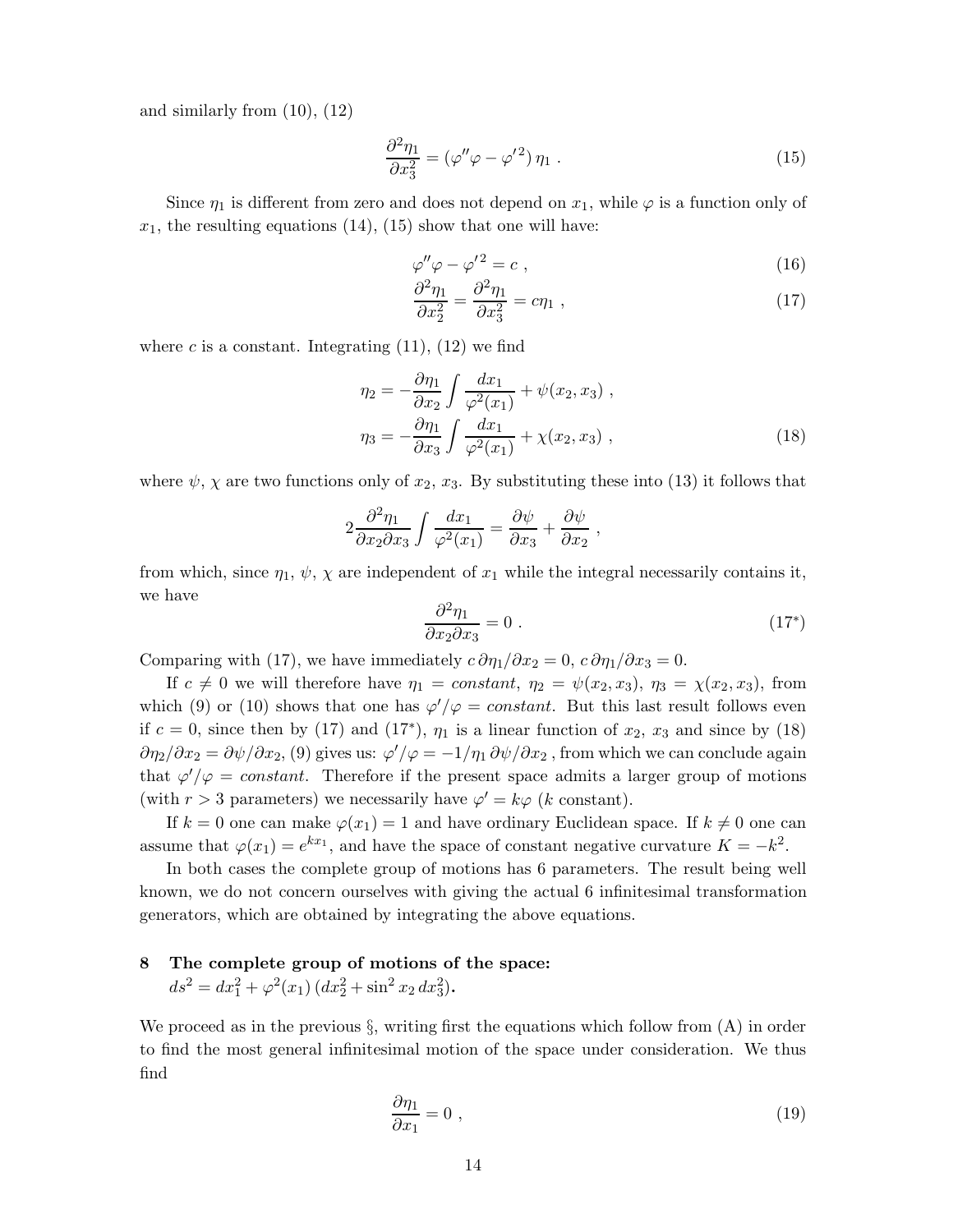$$
\frac{\partial \eta_2}{\partial x_1} = -\frac{1}{\varphi^2} \frac{\partial \eta_1}{\partial x_2} \,,\tag{20a}
$$

$$
\frac{\partial \eta_2}{\partial x_2} = -\frac{\varphi'}{\varphi} \eta_1 \tag{20b}
$$

$$
\frac{\partial \eta_3}{\partial x_1} = -\frac{1}{\varphi^2 \sin^2 x_2} \frac{\partial \eta_1}{\partial x_3} , \qquad (21a)
$$

$$
\frac{\partial \eta_3}{\partial x_3} = -\frac{\varphi'}{\varphi} \eta_1 - \cot x_2 \eta_2 , \qquad (21b)
$$

$$
\frac{\partial \eta_2}{\partial x_3} + \sin^2 x_2 \frac{\partial \eta_3}{\partial x_2} = 0.
$$
\n(22)

Eliminating by differentiation  $\eta_2$  from (20) and  $\eta_3$  from (21), we find

$$
\frac{\partial^2 \eta_1}{\partial x_2^2} = (\varphi'' \varphi - \varphi'^2) \eta_1 ,
$$
  

$$
\frac{\partial^2 \eta_1}{\partial x_3^2} = (\varphi'' \varphi - \varphi'^2) \sin^2 x_2 \eta_1 - \sin x_2 \cos x_2 \frac{\partial \eta_1}{\partial x_2} ,
$$

from which, since  $\eta_1 \neq 0$  doesn't depend on  $x_1$ , we conclude that

$$
\varphi''\varphi - \varphi'^2 = c \quad \text{(constant)} ,
$$
  

$$
\frac{\partial^2 \eta_1}{\partial x_2^2} = c\eta_1 , \quad \frac{\partial^2 \eta_1}{\partial x_3^2} = c \sin^2 x_2 \eta_1 - \sin x_2 \cos x_2 \frac{\partial \eta_1}{\partial x_2} .
$$
 (23)

Integrating the first of  $(20)$  and the first of  $(21)$  with respect to  $x_1$  we have:

$$
\eta_2 = -\frac{\partial \eta_1}{\partial x_2} \int \frac{dx_1}{\varphi^2(x_1)} + \psi(x_2, x_3) ,
$$
  

$$
\eta_3 = -\frac{1}{\sin^2 x_2} \frac{\partial \eta_1}{\partial x_3} \int \frac{dx_1}{\varphi^2(x_1)} + \chi(x_2, x_3) ,
$$
 (24)

and substituting into (22) we obtain

$$
2\left(\frac{\partial^2 \eta_1}{\partial x_2 \partial x_3} - \cot x_2 \frac{\partial \eta_1}{\partial x_3}\right) \int \frac{dx_1}{\varphi^2(x_1)} = \frac{\partial \psi}{\partial x_3} + \sin^2 x_2 \frac{\partial \chi}{\partial x_2}.
$$

Since  $x_1$  appears here only in the integrals, we necessarily have

$$
\frac{\partial^2 \eta_1}{\partial x_2 \partial x_3} = \cot x_2 \frac{\partial \eta_1}{\partial x_3} ,
$$

and if we differentiate this with respect to  $x_2$  and the first of  $(23)$  with respect to  $x_3$ , we conclude that  $(c+1) \partial \eta_1/\partial x_3 = 0$ , and consequently  $c = -1$  or  $\partial \eta_1/\partial x_3 = 0$ .

We consider in this  $\S$  the first case  $c = -1$ ; then from

$$
\varphi''\varphi - \varphi'^2 = -1 \;, \tag{25}
$$

it follows by differentiation that  $\varphi''' - \varphi'\varphi'' = 0$ , so that  $\varphi'' = k\varphi$ , (*k* constant) and (25) becomes  $\varphi'^2 = 1 + k\varphi^2$ .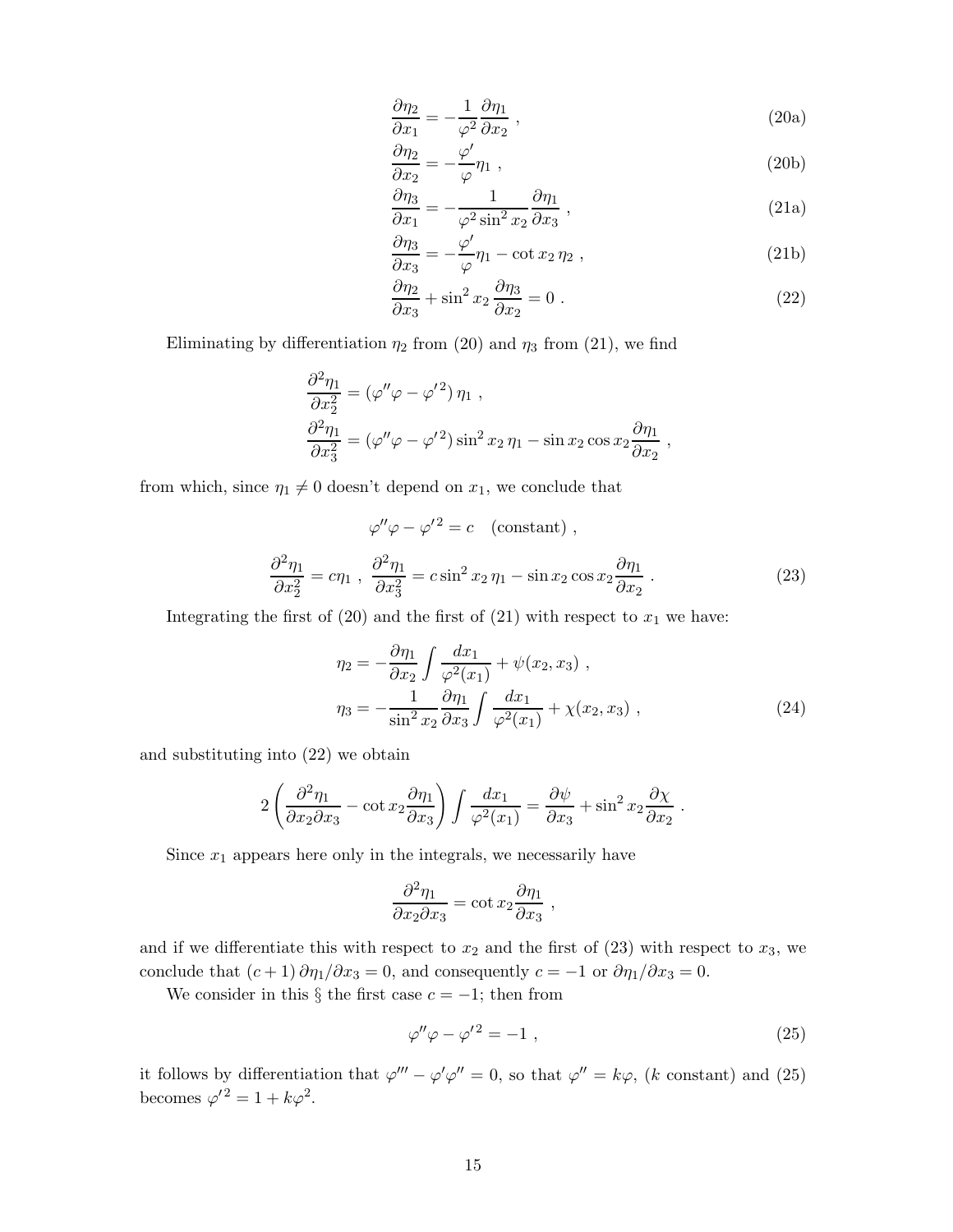If  $k = 0$ , neglecting the additive constant in  $x_1$  we have  $\varphi(x_1) = x_1$ . If k is negative, we put  $k = -1/R^2$  and we will have  $\varphi(x_1) = R \sin(x_1/R)$ ; finally if *k* is positive, let  $k = 1/R^2$ and it will be  $\varphi(x_1) = R \sinh(x_1/R)$ .

We have as a consequence the following three forms of the line element of the space:

$$
ds^{2} = dx_{1}^{2} + x_{1}^{2} (dx_{2}^{2} + \sin^{2} x_{2} dx_{3}^{2}),
$$
  
\n
$$
ds^{2} = dx_{1}^{2} + R^{2} \sin^{2} (x_{1}/R) (dx_{2}^{2} + \sin^{2} x_{2} dx_{3}^{2}),
$$
  
\n
$$
ds^{2} = dx_{1}^{2} + R^{2} \sinh^{2} (x_{1}/R) (dx_{2}^{2} + \sin^{2} x_{2} dx_{3}^{2}).
$$

The first form belongs to ordinary Euclidean space (in polar coordinates), the second and third respectively to spaces of constant positive or negative curvature  $K = \pm 1/R^2$ . In all three cases the complete group of motions has 6 parameters.

## **9 The group** *G*<sup>3</sup> **of motions of the space:**

 $ds^2 = dx_1^2 + dx_2^2 + \sin^2 x_2 dx_3^2$ .

In order to complete the discussion of the previous § there remains to be treated the case in which we have  $\partial \eta_1 / \partial x_3 = 0$ . Equations (23) then become<sup>19</sup>

$$
\frac{\partial^2 \eta_1}{\partial x_2^2} = c \eta_1 \ , \ \frac{\partial \eta_1}{\partial x_2} = c \tan x_2 \eta_1 \ ,
$$

from which by differentiating the second with respect to  $x_2$  and comparing with the first we conclude (since by assumption  $\eta_1 \neq 0$ ):  $c(c+1) = 0$ .

Since the case  $c = -1$  has already been discussed in the previous  $\S$ , there remains for us here only to assume  $c = 0$  so that  $\eta_1 = a$  (constant). Then (24) become  $\eta_2 = \psi(x_2, x_3)$ ,  $\eta_3 = \chi(x_2, x_3)$  and (20), (21), (22) give us

$$
\frac{\partial \psi}{\partial x_2} + a \frac{\varphi'}{\varphi} = 0 , \qquad (26)
$$

$$
\frac{\partial \chi}{\partial x_3} + a \frac{\varphi'}{\varphi} + \cot x_2 \,\psi = 0 \;, \tag{27}
$$

$$
\frac{\partial \psi}{\partial x_3} + \sin^2 x_2 \frac{\partial \chi}{\partial x_2} = 0.
$$
 (28)

In (26), (27)  $x_1$  should appear only in  $\varphi'/\varphi$  and therefore  $\varphi'/\varphi = k$  (constant), so that  $\psi = -akx_2 + \theta(x_3)$ , with  $\theta$  a function only of *x*<sub>3</sub>. After this (27), (28) become:

$$
\frac{\partial \chi}{\partial x_2} = -\frac{\theta'(x_3)}{\sin^2 x_2}, \quad \frac{\partial \chi}{\partial x_3} = -ak + akx_2 \cot x_2 - \cot x_2 \theta(x_3) \tag{29}
$$

Forming the integrability condition for these last two equations, we conclude that  $\theta''(x_3) + \theta(x_3) = ak(x_2 - \cos x_2 \sin x_2)$ , so that  $ak = 0$  and since  $\eta_1 = a \neq 0$ , we must have  $k = 0$ . So one therefore has  $\varphi = constant$  and without loss of generality (by substituting a similar space), we can make  $\varphi(x_1) = 1$ , which gives us the line element

$$
ds^2 = dx_1^2 + dx_2^2 + \sin^2 x_2 dx_3^2
$$

 $^{19}$ In the second equation, the original paper has a second derivative, which is incorrect [Editor].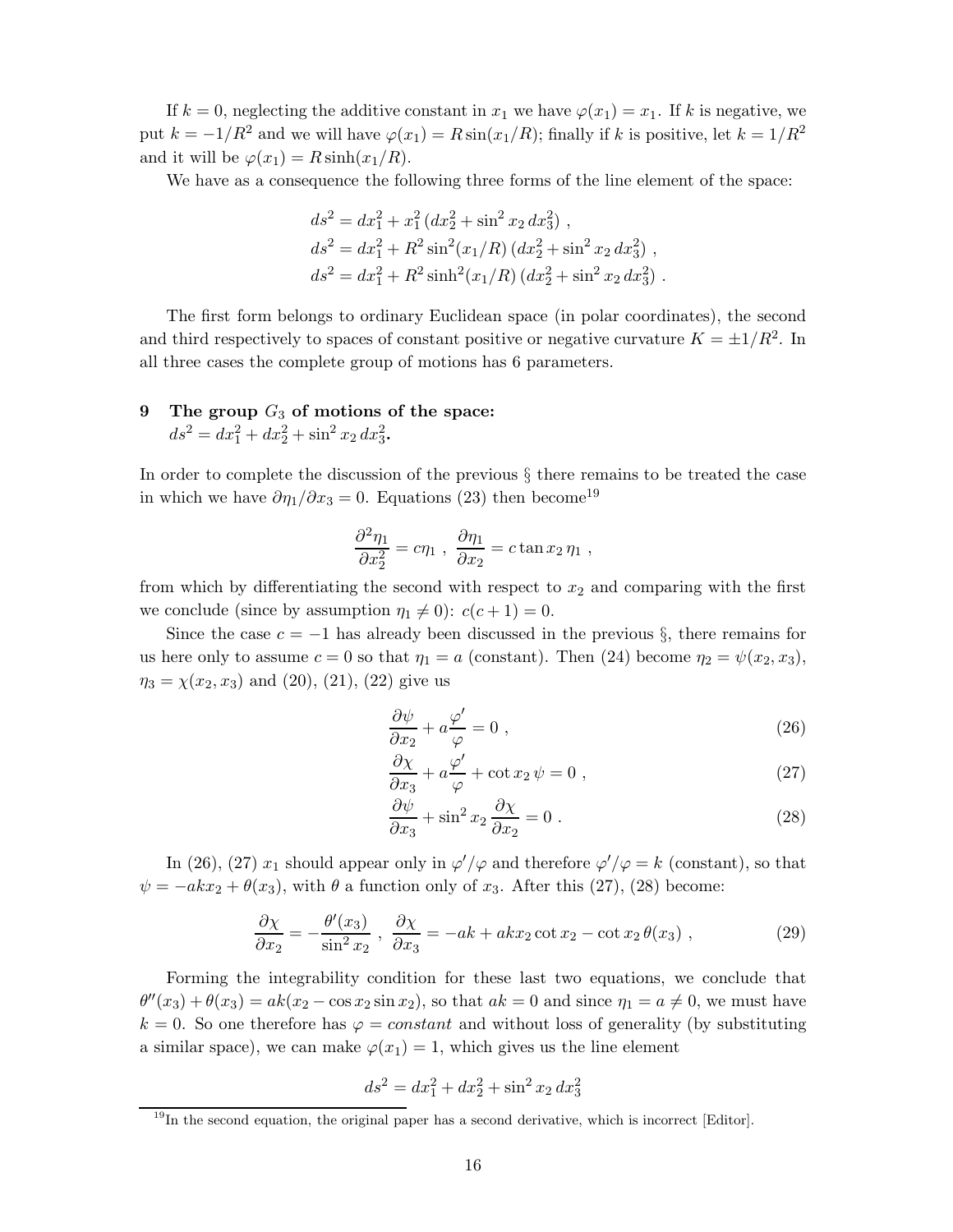indicated in the title of the section.

As a consequence we must have  $\theta''(x_3)+\theta(x_3)=0$ , from which  $\theta(x_3)=b\cos x_3+c\sin x_3$ with *b, c* (arbitrary) constants. Then integrating (29), we have  $\chi = -\cot x_2(b \sin x_3$  $c \cos x_3$  + *d*, where *d* is a new arbitrary constant.

The most general way of satisfying the fundamental equations in the present case is therefore given by the formula

$$
\eta_1 = a , \ \eta_2 = b \cos x_3 + c \sin x_3 , \ \eta_3 = \cot x_2(-b \sin x_3 + c \cos x_3) + d ,
$$

with *a, b, c, d* arbitrary constants.

Thus the complete group of motions of the present space is the 4-parameter group generated by the infinitesimal transformations

$$
X_1 f = \frac{\partial f}{\partial x_3}, \quad X_2 f = \sin x_3 \frac{\partial f}{\partial x_2} + \cot x_2 \cos x_3 \frac{\partial f}{\partial x_3},
$$

$$
X_3 f = \cos x_3 \frac{\partial f}{\partial x_2} - \cot x_2 \sin x_3 \frac{\partial f}{\partial x_3}, \quad X_4 f = \frac{\partial f}{\partial x_1},
$$

whose composition is given therefore in the equations

$$
[X_1, X_2]f = X_3f , [X_1, X_3]f = -X_2f , [X_2, X_3]f = X_1f ,
$$
  

$$
[X_1, X_4]f = [X_2, X_4]f = [X_3, X_4]f = 0 .
$$

The form of the line element  $ds^2 = dx_1^2 + dx_2^2 + \sin^2 x_2 dx_3^2$  already renders *a priori* evidence that, other than the  $\infty^3$  motions which correspond to the sliding of each surface  $x_1 = constant$  into itself, there exists here a group  $G_1$  with finite equations  $x_1' = x_1 +$ *constant*,  $x'_2 = x_2, x'_3 = x_3.$ 

But our calculations show that this *G*<sup>4</sup> is also the *complete* group of motions. Such a group *G*<sup>4</sup> is clearly transitive; furthermore it is *systatic* since the motions that leave a point of the space fixed also leave fixed all the points of that geodesic  $(x_1)$  which passes through it, so that these geodesics are the *systatic varieties* of the group. The whole space can be freely rotated around each one of these, but no other rotation is possible.

## **10 The group of motions of the space:**

$$
ds^{2} = dx_{1}^{2} + \varphi^{2}(x_{1}) \left( dx_{2}^{2} + e^{2x_{2}} dx_{3}^{2} \right).
$$

The fundamental equations (A) are translated by the present space into the following:  $^{20}$ 

$$
\frac{\partial \eta_1}{\partial x_1} = 0 \tag{30}
$$

$$
\frac{\partial \eta_2}{\partial x_1} = -\frac{1}{\varphi^2} \frac{\partial \eta_1}{\partial x_2} \,, \tag{31a}
$$

$$
\frac{\partial \eta_2}{\partial x_2} = -\frac{\varphi'}{\varphi} \eta_1 \tag{31b}
$$

$$
\frac{\partial \eta_3}{\partial x_1} = -\frac{e^{-2x_2}}{\varphi^2} \frac{\partial \eta_1}{\partial x_3} \,, \tag{32a}
$$

<sup>&</sup>lt;sup>20</sup>In the original paper, eq. (31b) had  $\partial \eta_2 / \partial x_3$  on the l.h.s., and eq. (32a) had  $\partial \eta_1 / \partial x_2$  on the r.h.s., both of which were incorrect. Correction after the Opere [Editor].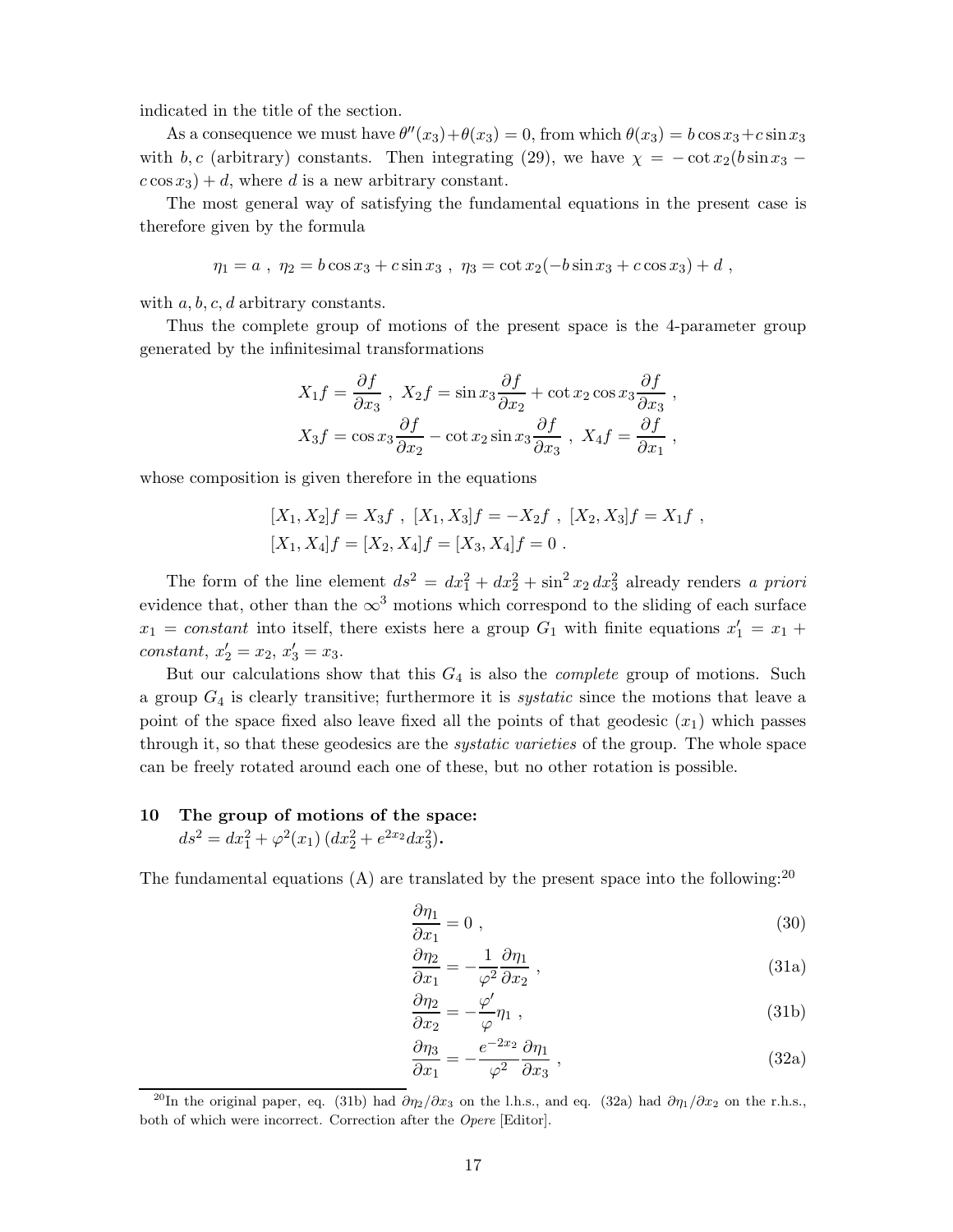$$
\frac{\partial \eta_3}{\partial x_3} = -\frac{\varphi'}{\varphi} \eta_1 - \eta_2 , \qquad (32b)
$$

$$
\frac{\partial \eta_2}{\partial x_3} + e^{2x_2} \frac{\partial \eta_3}{\partial x_2} = 0.
$$
\n(33)

Eliminating by differentiation  $\eta_2$  from (31) and  $\eta_3$  from (32) we find

$$
\frac{\partial^2 \eta_1}{\partial x_2^2} = (\varphi'' \varphi - \varphi'^2) \eta_1 ,
$$
  

$$
\frac{\partial^2 \eta_1}{\partial x_3^2} = e^{2x_2} (\varphi'' \varphi - \varphi'^2) \eta_1 - e^{2x_2} \frac{\partial \eta_1}{\partial x_2} ,
$$

from which (assuming  $\eta_1 \neq 0$ ) one derives as usual  $(\varphi''\varphi - \varphi'^2) = c$  (constant), so that

$$
\frac{\partial^2 \eta_1}{\partial x_2^2} = c \eta_1 , \qquad (34)
$$

$$
\frac{\partial^2 \eta_1}{\partial x_3^2} = e^{2x_2} \left( c \eta_1 - \frac{\partial \eta_1}{\partial x_2} \right) . \tag{35}
$$

Integrating  $(31a)$  and  $(32a)$  with respect to  $x_1$  we obtain:

$$
\eta_2 = -\frac{\partial \eta_1}{\partial x_2} \int \frac{dx_1}{\varphi^2(x_1)} + \psi(x_2, x_3) , \qquad (36)
$$

$$
\eta_3 = -e^{-2x_2} \frac{\partial \eta_1}{\partial x_3} \int \frac{dx_1}{\varphi^2(x_1)} + \chi(x_2, x_3) , \qquad (37)
$$

*.*

and substituting into (33) we have

$$
2\left(\frac{\partial^2 \eta_1}{\partial x_2 \partial x_3}-\frac{\partial \eta_1}{\partial x_3}\right)\int \frac{dx_1}{\varphi^2(x_1)}=\frac{\partial \psi}{\partial x_3}+e^{2x_2}\frac{\partial \chi}{\partial x_2}
$$

Applying the usual observation, we deduce from this

$$
\frac{\partial^2 \eta_1}{\partial x_2 \partial x_3} = \frac{\partial \eta_1}{\partial x_3}
$$

*.*

Differentiating this with respect to  $x_2$  and comparing with  $(34)$  differentiated with respect to  $x_3$ , it follows that  $(c-1)\partial\eta_1/\partial x_3 = 0$ , from which it follows that  $c = 1$  or  $\partial$ *η*<sub>1</sub>/ $\partial$ *x*<sub>3</sub> = 0.

We treat the first case in this section. The equation  $\varphi''\varphi - \varphi'^2 = 1$  differentiated gives  $\varphi'' = k\varphi$ , (*k* constant), so that  $\varphi'^2 = k\varphi^2 - 1$ . The constant *k* will necessarily be positive and, putting  $k = 1/R^2$  and neglecting the additive constant in  $x_1$ , we will have  $\varphi(x_1) = R \cosh(x_1/R)$ . In such a case the space has the line element

$$
ds^{2} = dx_{1}^{2} + R^{2} \cosh^{2}(x_{1}/R) (dx_{2}^{2} + e^{2x_{2}} dx_{3}^{2})
$$

and is of constant negative curvature  $K = -1/R^2$ . Its complete group of motions is a  $G_6$ .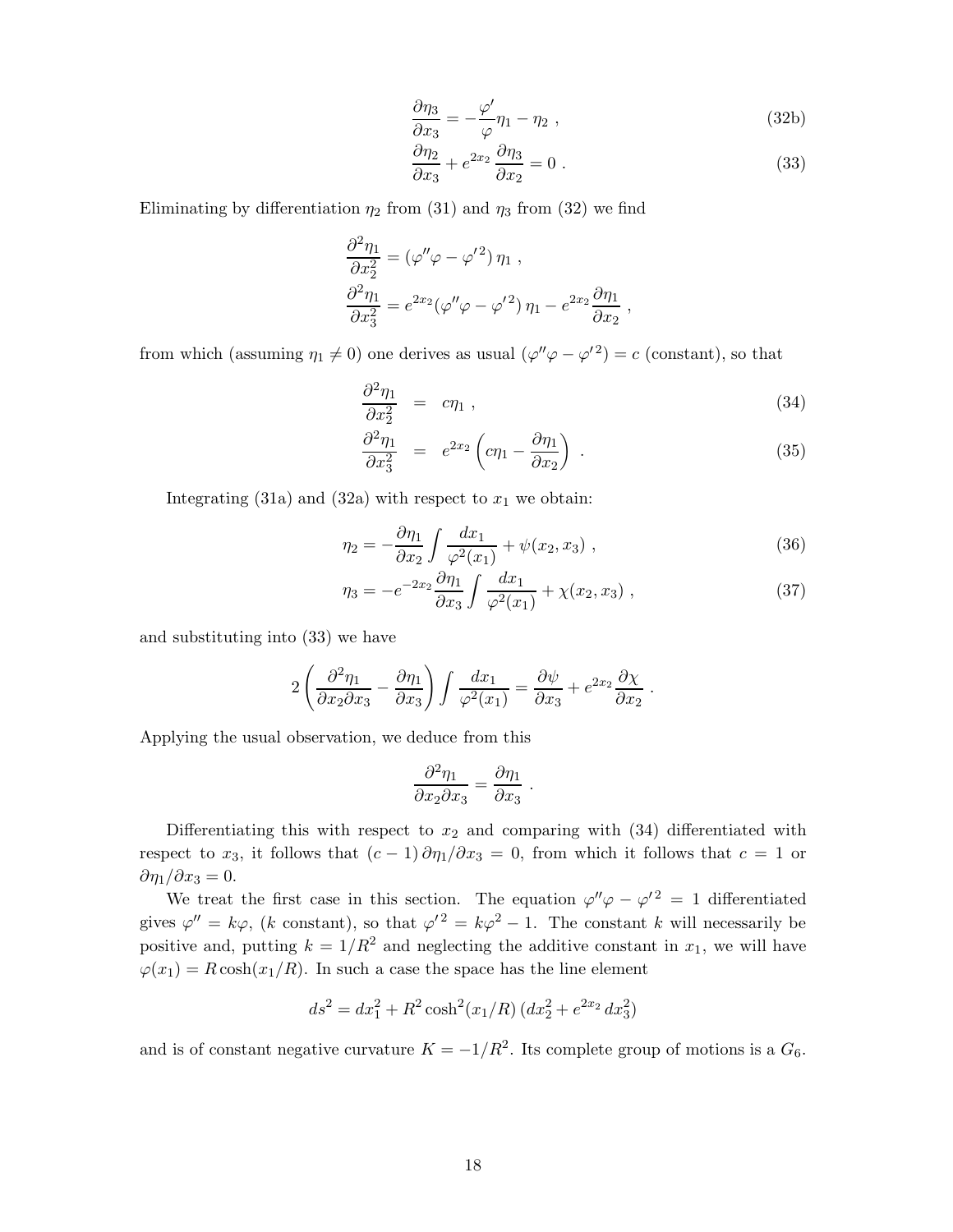## **11 The group** *G*<sup>4</sup> **of motions of the space:**  $ds^2 = dx_1^2 + dx_2^2 + e^{2x_2} dx_3^2$ .

We continue the discussion of the previous section assuming now  $\partial \eta_1 / \partial x_3 = 0$ .

Equations (34), (35) give<sup>21</sup>  $\partial^2 \eta_1 / \partial x_2^2 = c \eta_1$ ,  $\partial \eta_1 / \partial x_2 = c \eta_1$  from which  $c^2 = c$  and consequently  $c = 0$ , the case  $c = 1$  having already been discussed in §10. So we then have  $\eta_1 = a$  (constant), and (36), (37) become  $\eta_2 = \psi(x_2, x_3)$ ,  $\eta_3 = \chi(x_2, x_3)$ , while the equations at the beginning of §10 give

$$
\frac{\partial \psi}{\partial x_2} + a \frac{\varphi'}{\varphi} = 0 \ , \ \frac{\partial \chi}{\partial x_3} + a \frac{\varphi'}{\varphi} + \psi = 0 \ , \ \frac{\partial \psi}{\partial x_3} + e^{2x_2} \frac{\partial \chi}{\partial x_2} = 0 \ .
$$

We conclude from this that  $\varphi' = k\varphi$  (*k* constant), from which it follows that

$$
\psi = -akx_2 + \theta(x_3) ,
$$
  
\n
$$
\frac{\partial \chi}{\partial x_2} = -e^{2x_2} \theta'(x_3) , \frac{\partial \chi}{\partial x_3} = -ak + akx_2 - \theta(x_3) .
$$

Writing the integrability condition for these last two equations, we find  $e^{-2x_2}\theta''(x_3)$  +  $ak = 0$ , from which  $k = 0$ ,  $\theta''(x_3) = 0$  establishing the most general values of  $\eta_1, \eta_2, \eta_3$  to be:

$$
\eta_1 = a
$$
,  $\eta_2 = bx_3 + c$ ,  $\eta_3 = \frac{b}{2}(e^{-2x_2} - x_3^2) - cx_3 + d$ ,

with *a, b, c, d* arbitrary constants. By replacing the space with a similar space, one can make  $\varphi(x_1) = 1$  as in §9 and one therefore has the line element

$$
ds^2 = dx_1^2 + dx_2^2 + e^{2x_2} dx_3^2.
$$

Therefore here also as in §9, the complete group of motions is a *G*4. Its infinitesimal transformation generators are:

$$
X_1 f = \frac{\partial f}{\partial x_3}, \quad X_2 f = -\frac{\partial f}{\partial x_2} + x_3 \frac{\partial f}{\partial x_3},
$$
  

$$
X_3 f = x_3 \frac{\partial f}{\partial x_2} + \frac{1}{2} (e^{-2x_2} - x_3^2) \frac{\partial f}{\partial x_3}, \quad X_4 f = \frac{\partial f}{\partial x_1},
$$

and have the composition

$$
[X_1, X_2]f = X_1f , [X_2, X_3]f = X_3f , [X_3, X_1]f = X_2f ,
$$
  

$$
[X_1, X_4]f = [X_2, X_4]f = [X_3, X_4]f = 0 .
$$

The properties of the group are entirely similar to those already described for the group in §10. However, the two corresponding spaces belong to essentially different types, a fact established by the observation that the surfaces orthogonal to the systatic geodesics  $(x_1)$ are surfaces of constant positive curvature for the space of §10, while for the present space they are of constant negative curvature.

We summarize these last results obtained here in the theorem:

<sup>21</sup>Bianchi used the ordinary derivative *d* instead of *∂* in both equations here, correction by the Editor.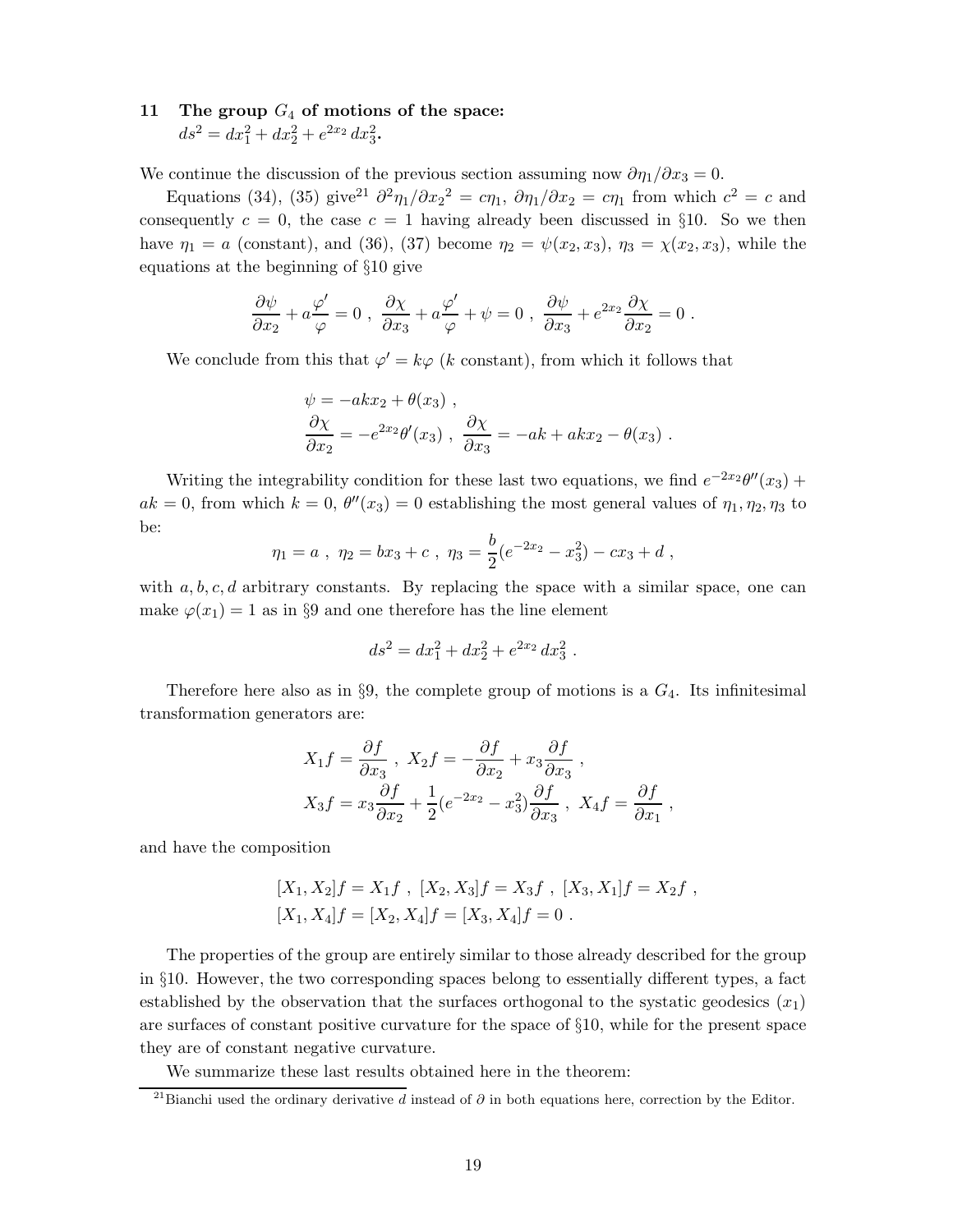*If a space of three dimensions admits an intransitive group G*<sup>3</sup> *of motions, its line element is reducible to one of the 3 standard forms:*

$$
ds^{2} = dx_{1}^{2} + \varphi^{2}(x_{1}) (dx_{2}^{2} + dx_{3}^{2}),
$$
  
\n
$$
ds^{2} = dx_{1}^{2} + \varphi^{2}(x_{1}) (dx_{2}^{2} + \sin^{2} x_{2} dx_{3}^{2}),
$$
  
\n
$$
ds^{2} = dx_{1}^{2} + \varphi^{2}(x_{1}) (dx_{2}^{2} + e^{2x_{2}} dx_{3}^{2})
$$

*and in general the complete group of motions is exactly a 3-parameter group. The only exceptions are the two special spaces*

$$
ds2 = dx12 + dx22 + sin2 x2 dx32,\nds2 = dx12 + dx22 + e2x2 dx32,
$$

*each with a 4-parameter group of motions, and the spaces of constant curvature with 6 parameter groups*.

#### **12 Spaces with a transitive group** *G*<sup>3</sup> **of motions.**

Having exhausted the study of spaces which admit an intransitive *G*<sup>3</sup> of motions in the previous sections, let us now turn to the treatment of the spaces with a transitive group of motions.

In this section, we begin to establish in general that given any group  $G_3$  whatsoever, transitive over 3 variables  $x_1, x_2, x_3$ , there always exist some spaces of 3 dimensions which admit it as a group of motions. In fact we establish more generally the analogous result for any number *n* of dimensions with the theorem:

*Given any transitive group of n parameters over n variables:*

$$
G_n \equiv (X_1f, X_2f, \ldots, X_nf) ,
$$

*it is always possible to find spaces of n dimensions which admit it as a group of motions.*<sup>22</sup>

To avoid confusion, however, we state immediately that the spaces  $S_n$  so determined may very well admit a larger group as the *complete* group of motions, as the case *n* = 2 has already shown (see §3).

We assume in general

$$
X_{\alpha}f = \sum_{i}^{1...n} \xi_i^{(\alpha)} \frac{\partial f}{\partial x_i} , \ (\alpha = 1, 2, \dots, n) ,
$$

and one will have:

$$
[X_{\alpha}, X_{\beta}]f = \sum_{\gamma} c_{\alpha\beta\gamma} X_{\gamma} f , \qquad (38)
$$

where  $c_{\alpha\beta\gamma}$  are the *constants of composition*. Furthermore, since the group is assumed to be transitive, the determinant

$$
|\xi^{\alpha\rangle}| = \begin{vmatrix} \xi_1^{(1)} & \xi_2^{(1)} & \cdots & \xi_n^{(1)} \\ \xi_1^{(2)} & \xi_2^{(2)} & \cdots & \xi_n^{(2)} \\ \vdots & \vdots & \ddots & \vdots \\ \xi_1^{(n)} & \xi_2^{(n)} & \cdots & \xi_n^{(n)} \end{vmatrix}
$$

 $^{22}$ If the group is not simply transitive the theorem does not hold in general as is already shown by the theorem at the beginning of §2.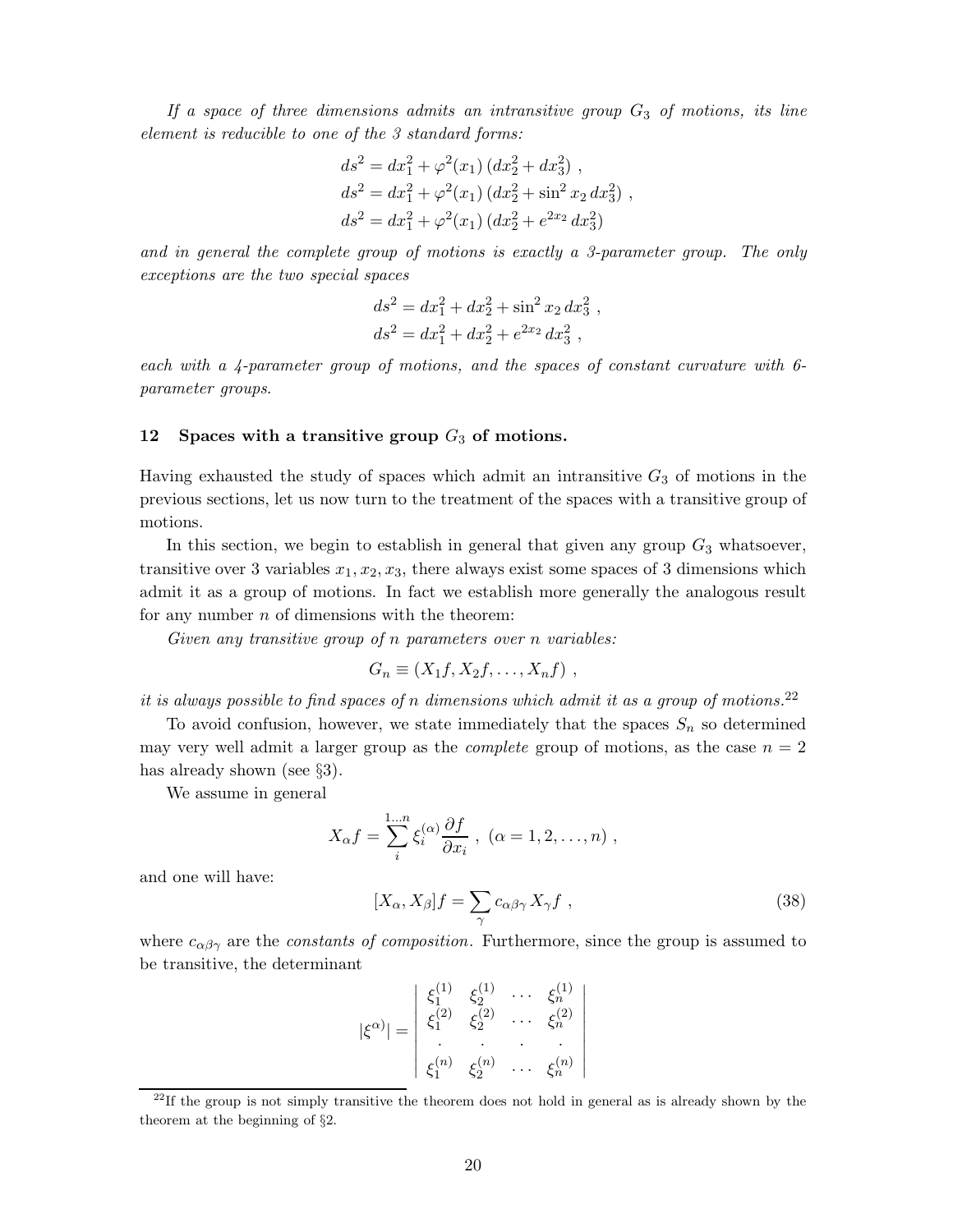will be different from zero.

Here the coefficients  $\xi_i^{(\alpha)}$  are given as functions of x and we have to determine the coefficients  $a_{ik}$  of the differential form  $ds^2 = \sum_{i,k} a_{ik} dx_i dx_k$  so that it admits the group  $G_n$ , in other words so that the fundamental equations (A) are satisfied by all the *n* transformations  $X_{\alpha}f$ . To determine the  $a_{ik}$  we therefore have the  $n^2(n+1)/2$  partial differential equations

$$
X_{\alpha}(a_{ik}) + \sum_{r} \left( a_{ir} \frac{\partial \xi_r^{(\alpha)}}{\partial x_k} + a_{kr} \frac{\partial \xi_r^{(\alpha)}}{\partial x_i} \right) = 0 ,
$$
  
( $\alpha, i, k, = 1, 2, 3, ..., n$ ). (D)

If in (D) we fix *i, k* and let  $\alpha$  take the *n* values 1, 2, ..., *n*, we can solve the resulting equations for the *n* first derivatives of  $a_{ik}$  since by hypothesis  $|\xi_i^{(\alpha)}| \neq 0$ . We therefore have a system of linear and homogeneous total differential equations for our unknowns  $a_{ik}$ . We show that this system is completely integrable, for which it suffices to prove that by writing two of the equations  $(D)$  for the same unknown  $a_{ik}$ :

$$
X_{\alpha}(a_{ik}) + \sum_{r} a_{ir} \frac{\partial \xi_r^{(\alpha)}}{\partial x_k} + \sum_{r} a_{kr} \frac{\partial \xi_r^{(\alpha)}}{\partial x_i} = 0,
$$
  

$$
X_{\beta}(a_{ik}) + \sum_{s} a_{is} \frac{\partial \xi_s^{(\beta)}}{\partial x_k} + \sum_{s} a_{ks} \frac{\partial \xi_s^{(\beta)}}{\partial x_i} = 0,
$$

and if the operation  $X_{\alpha}$  is performed on the second of these, the operation  $X_{\beta}$  on the first of these, and one subtracts the results making use of the same equation (D), the result is an identity. Using  $(38)$  on this relation one obtains in this way first<sup>23</sup>

$$
\sum_{\gamma} c_{\alpha\beta\gamma} X_{\gamma}(a_{ik}) + \sum_{s} X_{\alpha}(a_{is}) \frac{\partial \xi_{s}^{(\beta)}}{\partial x_{k}} + \sum_{s} X_{\alpha}(a_{ks}) \frac{\partial \xi_{s}^{(\beta)}}{\partial x_{i}} \n- \sum_{r} X_{\beta}(a_{ir}) \frac{\partial \xi_{r}^{(\alpha)}}{\partial x_{k}} - \sum_{r} X_{\beta}(a_{kr}) \frac{\partial \xi_{r}^{(\alpha)}}{\partial x_{i}} \n+ \sum_{r} a_{ir} \left[ X_{\alpha} \left( \frac{\partial \xi_{r}^{(\beta)}}{\partial x_{k}} \right) - X_{\beta} \left( \frac{\partial \xi_{r}^{(\alpha)}}{\partial x_{k}} \right) \right] \n+ \sum_{r} a_{kr} \left[ X_{\alpha} \left( \frac{\partial \xi_{r}^{(\beta)}}{\partial x_{i}} \right) - X_{\beta} \left( \frac{\partial \xi_{r}^{(\alpha)}}{\partial x_{i}} \right) \right] = 0.
$$
\n(39)

Now from (38) itself one has

$$
X_{\alpha}(\xi_r^{(\beta)}) - X_{\beta}(\xi_r^{(\alpha)}) = \sum_r c_{\alpha\beta\gamma} \xi_r^{(\gamma)},
$$

which by differentiating with respect to  $x_k$  becomes

$$
X_{\alpha} \left( \frac{\partial \xi_r^{(\beta)}}{\partial x_k} \right) - X_{\beta} \left( \frac{\partial \xi_r^{(\alpha)}}{\partial x_k} \right)
$$
  
=  $\sum_{\gamma} c_{\alpha \beta \gamma} \frac{\partial \xi_r^{(\gamma)}}{\partial x_k} + \sum_s \left( \frac{\partial \xi_r^{(\alpha)}}{\partial x_s} \frac{\partial \xi_s^{(\beta)}}{\partial x_k} - \frac{\partial \xi_s^{(\alpha)}}{\partial x_k} \frac{\partial \xi_r^{(\beta)}}{\partial x_s} \right)$ ,

<sup>23</sup>In the last line of eq. (39),  $\sum_i$  was corrected to  $\sum_r$  [Editor].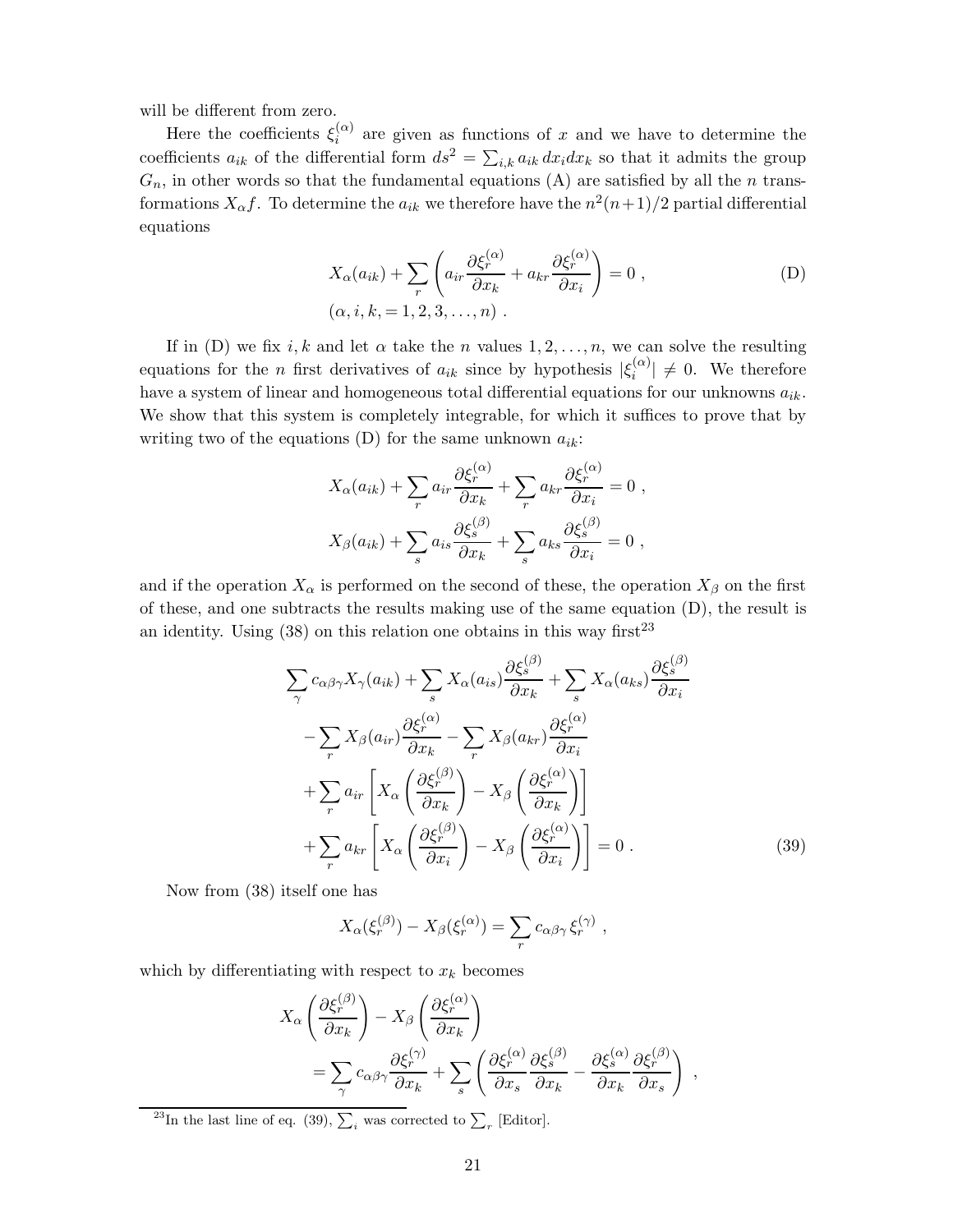and similarly

$$
X_{\alpha} \left( \frac{\partial \xi_r^{(\beta)}}{\partial x_i} \right) - X_{\beta} \left( \frac{\partial \xi_r^{(\alpha)}}{\partial x_i} \right)
$$
  
= 
$$
\sum_{\gamma} c_{\alpha\beta\gamma} \frac{\partial \xi_r^{(\gamma)}}{\partial x_i} + \sum_s \left( \frac{\partial \xi_r^{(\alpha)}}{\partial x_s} \frac{\partial \xi_s^{(\beta)}}{\partial x_i} - \frac{\partial \xi_r^{(\beta)}}{\partial x_s} \frac{\partial \xi_s^{(\alpha)}}{\partial x_i} \right) .
$$

If in the first 5 terms of (39) we introduce the values of  $X(a)$  given by (D) and in the last 2 terms the values calculated above, we see that it is converted into an identity. We conclude from this that the system of total differential equations for the  $a_{ik}$  is completely integrable and we can therefore give the initial values of the  $a_{ik}$  arbitrarily at a point of the space  $S_n$ . So if we choose them in such a way that the conditions (of inequality) making the differential form positive definite are *initially* satisfied, they will remain so in a certain neighborhood of that point and we will therefore have defined a space of *n* dimensions which admits the group  $G_n$  as a group of motions.

#### **13 Preliminary classification of the various types of** *G*3**.**

With the general considerations of the previous sections we are assured that to any *G*<sup>3</sup> transitive over 3 variables always correspond spaces of 3 dimensions which admit it as a group of motions. It is not true, however, and is not even true in all cases, that the *complete* group of motions of the space obtained is indeed the given  $G_3$ . It will be seen instead that there are certain compositions of the *G*<sup>3</sup> which necessarily imply the existence of a larger group of motions.<sup>24</sup> Furthermore we wish to establish for any possible type of *G*<sup>3</sup> a corresponding canonical form for the line element, by performing the integration which we have only described in the previous section. As the basis of our calculations we take the classification given by Lie of the possible compositions of groups of 3 parameters.<sup>25</sup> But here an essential warning is necessary for us. In the classification of Lie there is no way for us to distinguish between real and complex, whereas in this study we wish to report only on real groups and their real subgroups: we will therefore have to subdivide into more types some types which are a single type from the general point of view of Lie.

Without repeating the discussion given by Lie (*ibid.*), it will suffice to point out that, considering first the *integrable* groups, to the 6 types classified by Lie according to the following compositions

(Type I) 
$$
[X_1, X_2]f = [X_1, X_3]f = [X_2, X_3]f = 0
$$
,  
\n(Type II)  $[X_1, X_2]f = [X_1, X_3]f = 0$ ,  $[X_2, X_3]f = X_1f$ ,  
\n(Type III)  $[X_1, X_2]f = 0$ ,  $[X_1, X_3]f = X_1f$ ,  
\n $[X_2, X_3]f = 0$ ,  
\n(Type IV)  $[X_1, X_2]f = 0$ ,  $[X_1, X_3]f = X_1f$ ,  
\n $[X_2, X_3]f = X_1f + X_2f$ ,

 $^{24}$ This happens for the groups  $G_3$  of types I, II, III, V in the classification of the present section.

<sup>&</sup>lt;sup>25</sup>S. Lie-F. Engel, Vol. III, p. 713 and S. Lie-G. Scheffers, Vorlesungen über continuierliche Gruppen (1893), p. 565.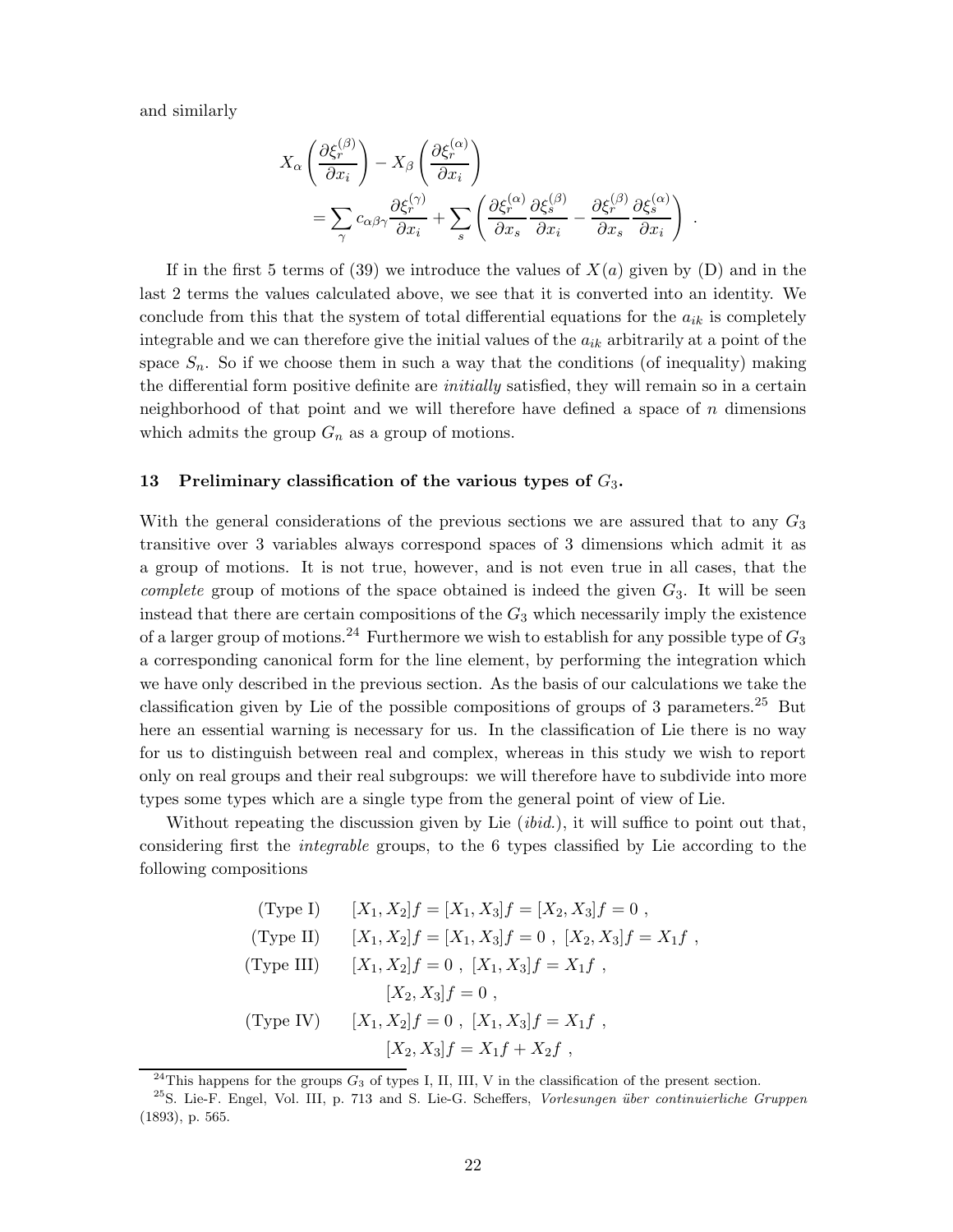(Type V) 
$$
[X_1, X_2]f = 0
$$
,  $[X_1, X_3]f = X_1f$ ,  
\n $[X_2, X_3]f = X_2f$ ,  
\n(Type VI)  $[X_1, X_2]f = 0$ ,  $[X_1, X_3]f = X_1f$ ,  
\n $[X_2, X_3]f = hX_2f$ ,  $(h \neq 0, 1)$ ,

we must add a seventh type with the composition

(Type VII) 
$$
[X_1, X_2]f = 0
$$
,  $[X_1, X_3]f = X_2f$ ,  
 $[X_2, X_3]f = -X_1f + hX_2f$ ,

where the constant *h* satisfies the inequality  $0 \le h < 2$ .<sup>26</sup>

From our real point of view this composition in effect differs from all of the previous ones in that, while in the first 6 types one has at least a real *invariant* subgroup  $G_1$ , in type VII, however, no such *real* subgroup exists.<sup>27</sup>

Furthermore, it is necessary to observe that in the new composition VII the constant *h* is truly *essential*, namely that if there is a second group  $(Y_1, Y_2, Y_3, Y_1)$  of composition

$$
[Y_1, Y_2]f = 0, [Y_1, Y_3]f = Y_2f, [Y_2, Y_3]f = -Y_1f + kY_2f,
$$
  

$$
(0 \le k < 2), \qquad (39)
$$

if  $k \neq h$ , then the two groups cannot be put into an isomorphic correspondence. Indeed if this occurred and we indicate by  $\bar{X}_1 f$ ,  $\bar{X}_2 f$ ,  $\bar{X}_3 f$ , the infinitesimal transformations of the first group which correspond respectively to  $Y_1f$ ,  $Y_2f$ ,  $Y_3f$  in the second, then  $\bar{X}_1f$ ,  $\bar{X}_2f$ must be constructed only with  $X_1 f$ ,  $X_2 f$  since both pairs of transformations belong to the derived group. We assume therefore:

$$
\bar{X}_1 f = aX_1 f + \beta X_2 f , \ \bar{X}_2 f = \gamma X_1 f + \delta X_2 f ,
$$
  

$$
\bar{X}_3 f = aX_1 f + bX_2 f + cX_3 f ,
$$

and from the assumed relations of composition we find the following relations among the constants *α, β, γ, δ, c*:

$$
\gamma + \beta c = 0 , \delta - \alpha c - h\beta c = 0 ,
$$
  

$$
\alpha - k\gamma - c\delta = 0 , \beta - k\delta + c\gamma + hc\delta = 0 ,
$$

so that

$$
\alpha = c(\delta - k\beta) , \ \gamma = -\beta c \ , \ \begin{cases} \beta(1-c^2) + (hc-k)\delta = 0 \ , \\ \beta c(h - kc) + (c^2 - 1)\delta = 0 \ . \end{cases}
$$

$$
[Y, X_3]f = \alpha_1 X_2 f + \alpha_2 (-X_1 f + hX_2 f) = \rho(\alpha_1 X_1 f + \alpha_2 X_2 f) ,
$$

we obtain  $\rho \alpha_1 + \alpha_2 = 0$ ,  $\rho \alpha_2 - \alpha_1 - h \alpha_2 = 0$ , so that  $\rho^2 - h \rho + 1 = 0$ , an equation with complex roots since  $h^2 < 4$ .

<sup>&</sup>lt;sup>26</sup>The sign of *h* is not essential, as one sees by simultaneously changing the signs of  $X_2 f$ ,  $X_3 f$ .

<sup>&</sup>lt;sup>27</sup>If  $Yf = \alpha_1 X_1 f + \alpha_2 X_2 f + \alpha_3 X_3 f$  were the infinitesimal transformation generator of such a subgroup, the three infinitesimal transformations  $[Y, X_1]f$ ,  $[Y, X_2]f$ ,  $[Y, X_3]f$ , would have to differ from  $Yf$  only by a constant factor. It follows immediately from this that  $\alpha_3 = 0$ , and then from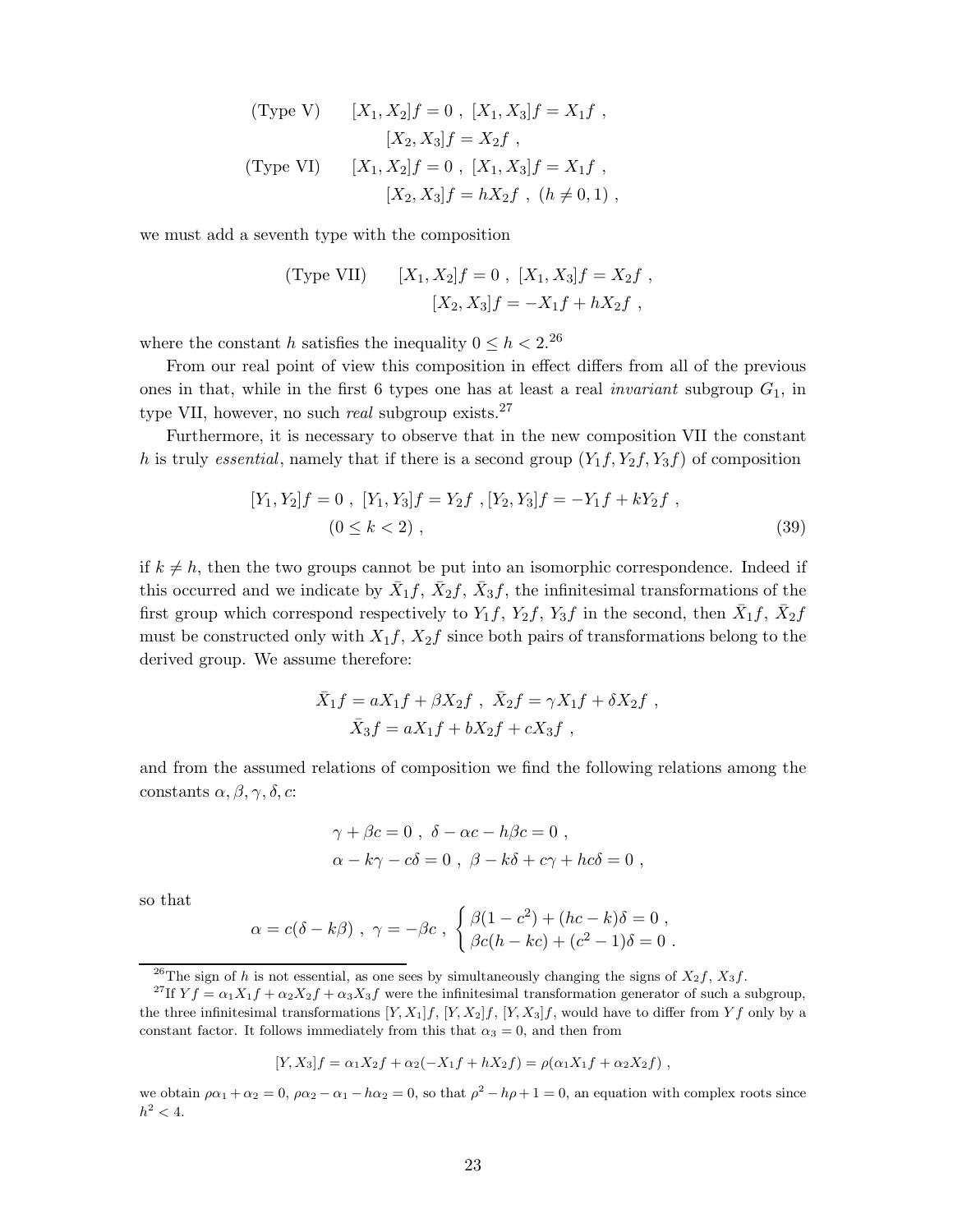From these last two equations, since both  $\beta$  and  $\delta$  cannot be simultaneously zero, it follows that *c* satisfies the 4th degree equation

$$
c4 - hkc3 + (h2 + k2 - 2)c2 - hkc + 1 = 0 ;
$$

but then the determinant  $\alpha\delta - \beta\gamma$  (since  $c^2 \neq 1$  because  $k \neq \pm h$ ) would have to be zero, but that is absurd.

There remains finally to consider the case in which the group  $G_3$  is not integrable. For these groups Lie assigned the single type

(Type VIII) 
$$
[X_1, X_2]f = X_1f, [X_1, X_3]f = 2X_2f,
$$
  
 $[X_2, X_3]f = X_3f,$ 

but we must add another:

(Type IX) 
$$
[X_1, X_2]f = X_3f , [X_2, X_3]f = X_1f ,
$$

$$
[X_3, X_1]f = X_2f ,
$$

which differs from the previous one only in that there does not exist a *real* 2-parameter subgroup in this last case. $^{28}$ 

#### **14 The groups of type I.**

In the first seven types the group  $G_3$  contains the Abelian 2-parameter subgroup of motions  $G_2 \equiv (X_1 f, X_2 f)$ . The considerations of §4 show that with respect to this  $G_2$  the minimum invariant varieties are geodesically parallel surfaces of zero curvature. By assuming these as the coordinate surfaces  $x_1 = constant$ , we can furthermore make  $X_1 f = \partial f / \partial x_2$ ,  $X_2 f = \partial f / \partial x_3$  and the line element of the space will take the form

$$
ds^{2} = dx_{1}^{2} + \alpha dx_{2}^{2} + 2\beta dx_{2} dx_{3} + \gamma dx_{3}^{2} , \qquad (40)
$$

with  $\alpha$ ,  $\beta$ ,  $\gamma$  functions only of  $x_1$ . To determine the most general infinitesimal motion of this space the fundamental equations (A) give us the system

$$
\frac{\partial \eta_1}{\partial x_1} = 0 ,\n\frac{\partial \eta_1}{\partial x_2} + \alpha \frac{\partial \eta_2}{\partial x_1} + \beta \frac{\partial \eta_3}{\partial x_1} = 0 ,\n\frac{\partial \eta_1}{\partial x_3} + \beta \frac{\partial \eta_2}{\partial x_1} + \gamma \frac{\partial \eta_3}{\partial x_1} = 0 ,\n\frac{1}{2} \alpha' \eta_1 + \alpha \frac{\partial \eta_2}{\partial x_2} + \beta \frac{\partial \eta_3}{\partial x_2} = 0 ,\n\frac{1}{2} \gamma' \eta_1 + \beta \frac{\partial \eta_2}{\partial x_3} + \gamma \frac{\partial \eta_3}{\partial x_3} = 0 ,\n\beta' \eta_1 + \alpha \frac{\partial \eta_2}{\partial x_3} + \beta \left( \frac{\partial \eta_2}{\partial x_2} + \frac{\partial \eta_3}{\partial x_3} \right) + \gamma \frac{\partial \eta_3}{\partial x_2} = 0 .
$$
\n(E)

<sup>&</sup>lt;sup>28</sup>In the geometrical representation given by Lie on p. 718 of Vol. III, according to reciprocity in the plane with respect to a conic, one case is distinguished from the other by type VIII having a real conic and type IX a complex conic.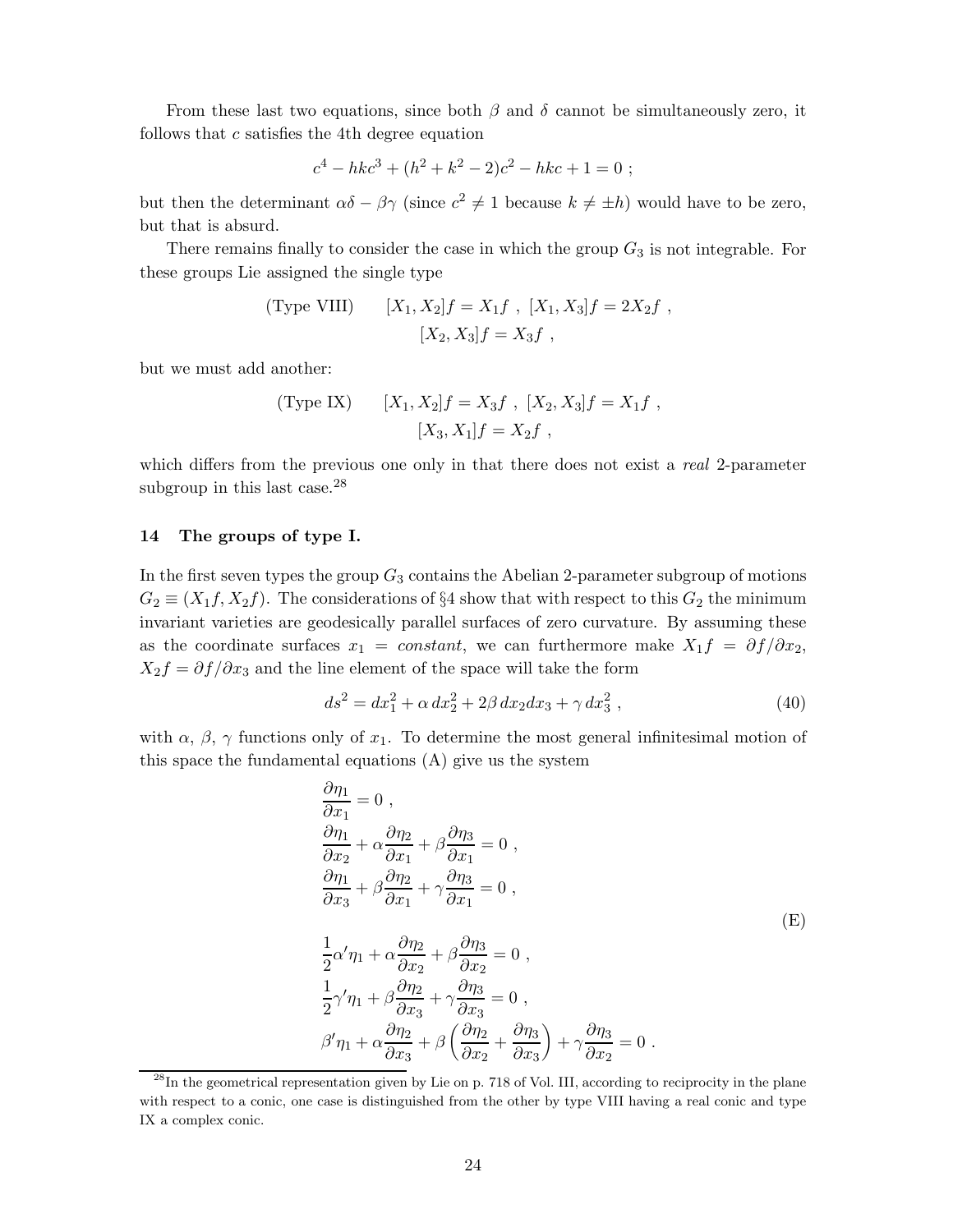Now if we assume that there exists a third infinitesimal transformation  $X_3 f = \xi_1 \partial f / \partial x_1 +$  $\xi_2 \partial f / \partial x_2 + \xi_3 \partial f / \partial x_3$ , which with  $X_1 f, X_2 f$  generates a group  $G_3$ , we have in general

$$
[X_1, X_3]f = aX_1f + bX_2f + cX_3f,
$$
  

$$
[X_2, X_3]f = a'X_1f + b'X_2f + c'X_3f,
$$

with  $a, b, c, a', b', c'$  constants, and therefore the following 6 equations hold

$$
\frac{\partial \xi_1}{\partial x_2} = c\xi_1 \ , \ \frac{\partial \xi_2}{\partial x_2} = c\xi_2 + a \ , \ \frac{\partial \xi_3}{\partial x_2} = c\xi_3 + b \ , \tag{41a}
$$

$$
\frac{\partial \xi_1}{\partial x_3} = c'\xi_1 \ , \ \frac{\partial \xi_2}{\partial x_3} = c'\xi_2 + a' \ , \ \frac{\partial \xi_3}{\partial x_3} = c'\xi_3 + b' \ , \tag{41b}
$$

and since we furthermore assume that the group  $(X_1, X_2, X_3, f)$  is transitive, we will have  $\xi_1 \neq 0.$ 

Now the system (E) has to be satisfied when the *η* are replaced by the *ξ* and so we will therefore have  $29$ 

$$
\frac{\partial \xi_1}{\partial x_1} = 0 ,
$$
  
\n
$$
c\xi_1 + \alpha \frac{\partial \xi_2}{\partial x_1} + \beta \frac{\partial \xi_3}{\partial x_1} = 0 ,
$$
  
\n
$$
c'\xi_1 + \beta \frac{\partial \xi_2}{\partial x_1} + \gamma \frac{\partial \xi_3}{\partial x_1} = 0 ,
$$
  
\n
$$
\frac{1}{2} \alpha' \xi_1 + \alpha (c\xi_2 + a) + \beta (c\xi_3 + b) = 0 ,
$$
  
\n
$$
\frac{1}{2} \gamma' \xi_1 + \beta (c' \xi_2 + d') + \gamma (c' \xi_3 + b') = 0 ,
$$
  
\n
$$
\beta' \xi_1 + \alpha (c' \xi_2 + a') + \beta (c\xi_2 + c' \xi_3 + a + b') + \gamma (c\xi_3 + b) = 0 ,
$$

These are the equations which will serve to solve for us the problem posed for the groups of the first seven types.

Meanwhile for type I, since the constants  $a, b, c, a', b', c'$  are all zero, the last three equations of (F), remembering that  $\xi_1 \neq 0$ , show that  $\alpha, \beta, \gamma$  are constants and so the space is of zero curvature. Since then there do not exist spaces with an Abelian intransitive  $G_3$  of motions, as results from the discussion of the previous sections and also if one wishes, from the same system (F) and from (41), we can state the result: *If a space of 3 dimensions admits a 3-parameter Abelian group of motions, it is of zero curvature and the group is the translation group*.

#### **15 Digressions relative to spaces of** *n* **dimensions.**

It will not be useless to observe that the preceding theorem holds for spaces of any number of dimensions, namely:

*A space of n dimensions which admits an n-parameter Abelian group of translations is necessarily of zero curvature and the group is the translation group.*

<sup>&</sup>lt;sup>29</sup>In the first line of the equation, the original paper has  $\partial \xi_1/\partial x_2$ ; correction based on the *Opere* [Editor].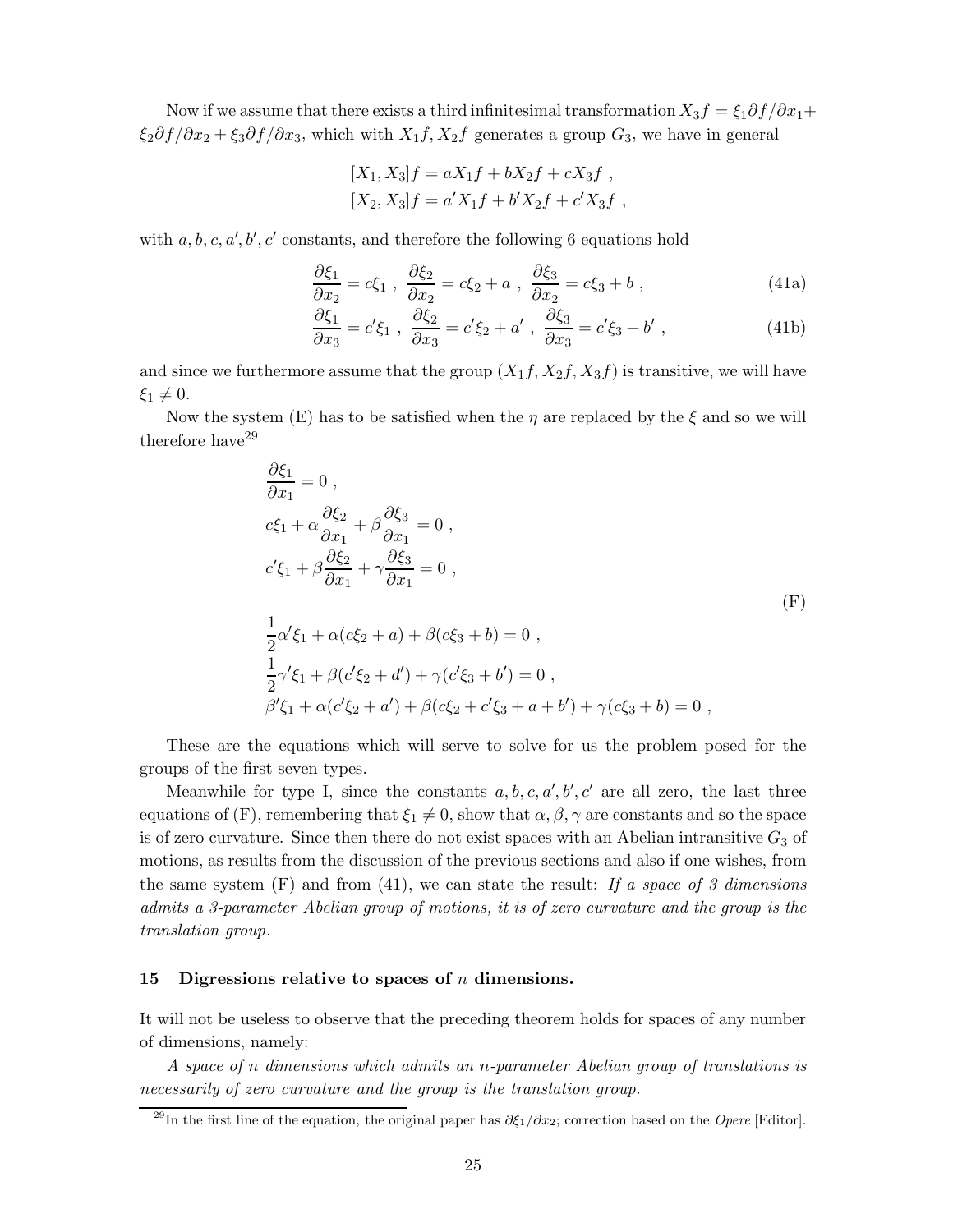To show this it is sufficient to appeal to the result established by  $Lie^{30}$  namely the theorem that if *r* infinitesimal transformations  $X_1 f, X_2 f, \ldots, X_r f$  over *n* variables  $x_1, x_2, \ldots, x_n$ commute, i.e., one has  $[X_i, X_j]f = 0$ ,  $(i, k = 1, 2, ..., r)$  and among the *r* Xf does not exist any linear identity of the form

$$
\sum_{i=1}^r \alpha_i(x_1, x_2, \dots, x_n) X_i f = 0 ,
$$

where the  $\alpha$  are functions of the x, with a convenient transformation of variables they can be reduced to the form:

$$
X_1 f = \frac{\partial f}{\partial x_1}
$$
,  $X_2 f = \frac{\partial f}{\partial x_2}$ , ...,  $X_r f = \frac{\partial f}{\partial x_r}$ ,

Therefore with  $G_n \equiv (X_1 f, X_2 f, \ldots, X_n f)$  the hypothetical group, it will be enough to show that there does not exist among the  $X_1 f, X_2 f, \ldots, X_n f$  an identity of the above form, namely that  $G_n$  is transitive, since then having reduced the group of motions to the canonical form  $(\partial f/\partial x_1, \partial f/\partial x_2, \ldots, \partial f/\partial x_n)$  by the fundamental equations (A) the coefficients  $a_{ik}$  of the line element will be independent of all the  $x$ , namely absolute constants, and so we will have a space of zero curvature. Now we assume that among the first *s* of the *X*i*f*:  $X_1 f, X_2 f, \ldots, X_s f$  does not exist any linear identity of the form mentioned above (and we will have by the theorem of §2:  $s \geq 2$ ), while one has  $X_{s+1}f = \xi_1 X_1 f + \xi_2 X_2 f + \cdots + \xi_s X_s f$ , the *ξ* being functions of the *x* which are *not all* constants. By the cited theorem of Lie we can assume

$$
X_1f = \frac{\partial f}{\partial x_1} , \ X_2f = \frac{\partial f}{\partial x_2} , \ \ldots \ , \ X_sf = \frac{\partial f}{\partial x_s} ,
$$

and we will have

$$
X_{s+1}f = \xi_1 \frac{\partial f}{\partial x_1} + \xi_2 \frac{\partial f}{\partial x_2} + \dots + \xi_s \frac{\partial f}{\partial x_s}.
$$

First the conditions

$$
[X_{s+1}, X_1]f = 0, [X_{s+1}, X_2]f = 0, \ldots, [X_{s+1}, X_s]f = 0
$$

show that the  $\xi$  do not depend on the first *s* variables  $x_1, x_2, \ldots, x_s$ . Secondly, the fundamental equations (A), where one fixes  $k$  and sets  $i = 1, 2, \ldots, s$ , give

$$
\sum_{r=1}^{s} a_{ir} \frac{\partial \xi_r}{\partial x_k} = 0 \text{ , } (i = 1, 2, 3, \dots, s) .
$$

Now the determinant  $\overline{1}$  $\overline{\phantom{a}}$  $\overline{\phantom{a}}$  $\begin{vmatrix} a_{s1} & a_{s2} & \dots & a_{ss} \end{vmatrix}$ *a*<sup>11</sup> *a*<sup>12</sup> *... a*1<sup>s</sup> ····  $\overline{1}$  $\overline{\phantom{a}}$  $\overline{\phantom{a}}$  $\overline{\phantom{a}}$  $\overline{\phantom{a}}$ is different from zero, and also positive

since the differential form  $\sum_{i,k} a_{ik} dx_i dx_k$  is positive-definite, so that we have the result that  $\xi_1, \xi_2, \ldots, \xi_s$  are absolute constants, which is absurd.

 $30$ See S. Lie-F. Engel, Vol. I, p.  $339$ .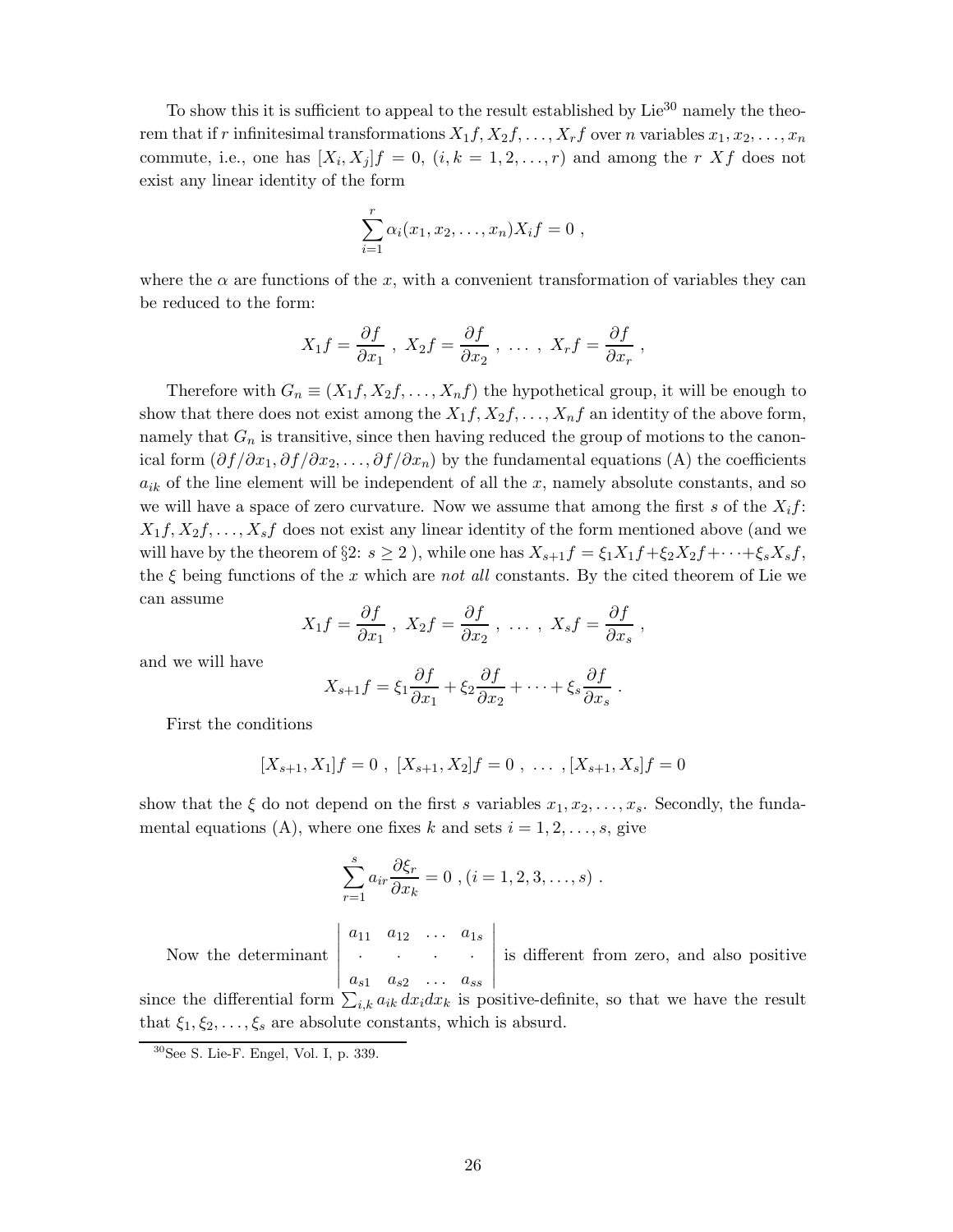#### **16 The groups of type II:**

 $[X_1, X_2]f = [X_1, X_3]f = 0, [X_2, X_3]f = X_1f$ .

Applying the general method described in §14, we must now set  $a = b = c = 0$ ,  $a' = 1$ ,  $b' = c' = 0.$ 

From (41) and the first of  $(F)$  one then sees that  $\xi_1$  must be a constant, so we set  $\xi_1 = -1/h$ , and the last three equations of (F) give us  $\alpha' = 0$ ,  $\beta' = h\alpha$ ,  $\gamma' = 2h\beta$ , from which by integrating

$$
\alpha = k^2 \; , \; \beta = hk^2x_1 + l \; , \; \gamma = h^2k^2x_1^2 + 2hlx_1 + m \; ,
$$

with  $k, l, m$  new constants.<sup>31</sup> The line element of the space therefore has the form<sup>32</sup>

$$
ds^{2} = dx_{1}^{2} + k^{2} dx_{2}^{2} + 2(hk^{2}x_{1} + l) dx_{2} dx_{3} + (h^{2}k^{2}x_{1}^{2} + 2hlx_{1} + m) dx_{3}^{2}.
$$

Replacing  $x_2$ ,  $x_3$  respectively by  $x_2/k$ ,  $x_3/k$ , we can write

$$
ds^{2} = dx_{1}^{2} + dx_{2}^{2} + 2(hx_{1} + l/k^{2}) dx_{2} dx_{3} + [(hx_{1} + l/k^{2})^{2} + n^{2}] dx_{3}^{2}, \qquad (42)
$$

having set  $n^2 = m/k^2 - l^2/k^4$ , a constant necessarily positive since  $\alpha \gamma - \beta^2 > 0$ . If we put  $hx_1 + l/k^2 = ny_1$ ,  $x_2 = n/h y_2$ ,  $x_3 = 1/h y_3$ , (42) becomes

$$
ds^{2} = n^{2}/h^{2} \left[ dy_{1}^{2} + dy_{2}^{2} + 2y_{1} dy_{2} dy_{3} + (y_{1}^{2} + 1) dx_{3}^{2} \right].
$$

By substituting a similar space, we can therefore assume as the standard form for the line element:

$$
ds^{2} = dx_{1}^{2} + dx_{2}^{2} + 2x_{1} dx_{2} dx_{3} + (x_{1}^{2} + 1) dx_{3}^{2}. \qquad (43)
$$

This space certainly admits a transitive group *G*<sup>3</sup> of motions of type II, but as we now show, its complete group of motions is a  $G_4$  of which the original  $G_3$  is not the derived subgroup.

To determine the most general infinitesimal motion  $Xf = \eta_1 \partial f / \partial x_1 + \eta_2 \partial f / \partial x_2 +$  $\eta_3 \partial f / \partial x_3$  of the space (43) it suffices to apply the equations (E) of §14, which here become:

$$
\frac{\partial \eta_1}{\partial x_1} = 0 \tag{44}
$$

$$
\frac{\partial \eta_1}{\partial x_2} + \frac{\partial \eta_2}{\partial x_1} + x_1 \frac{\partial \eta_3}{\partial x_1} = 0 \tag{45a}
$$

$$
\frac{\partial \eta_1}{\partial x_3} + x_1 \frac{\partial \eta_2}{\partial x_1} + (x_1^2 + 1) \frac{\partial \eta_3}{\partial x_1} = 0 ,
$$
\n(45b)

$$
\frac{\partial \eta_2}{\partial x_3} + x_1 \frac{\partial \eta_3}{\partial x_2} = 0 \tag{46}
$$

$$
x_1\eta_1 + x_1\frac{\partial \eta_2}{\partial x_3} + (x_1^2 + 1)\frac{\partial \eta_3}{\partial x_3} = 0 , \qquad (47)
$$

$$
\eta_1 + \frac{\partial \eta_2}{\partial x_3} + x_1 \left( \frac{\partial \eta_2}{\partial x_2} + \frac{\partial \eta_3}{\partial x_3} \right) + (x_1^2 + 1) \frac{\partial \eta_3}{\partial x_2} = 0 \tag{48}
$$

<sup>&</sup>lt;sup>31</sup>We have indicated the value of  $\alpha$  by  $k^2$  since it must be positive.

<sup>&</sup>lt;sup>32</sup>The  $h^2k^2x_1^2$  in the coefficient of  $dx_3^2$  is a correction based on the *Opere*, the original had  $h^2k^2x_1$  here [Editor].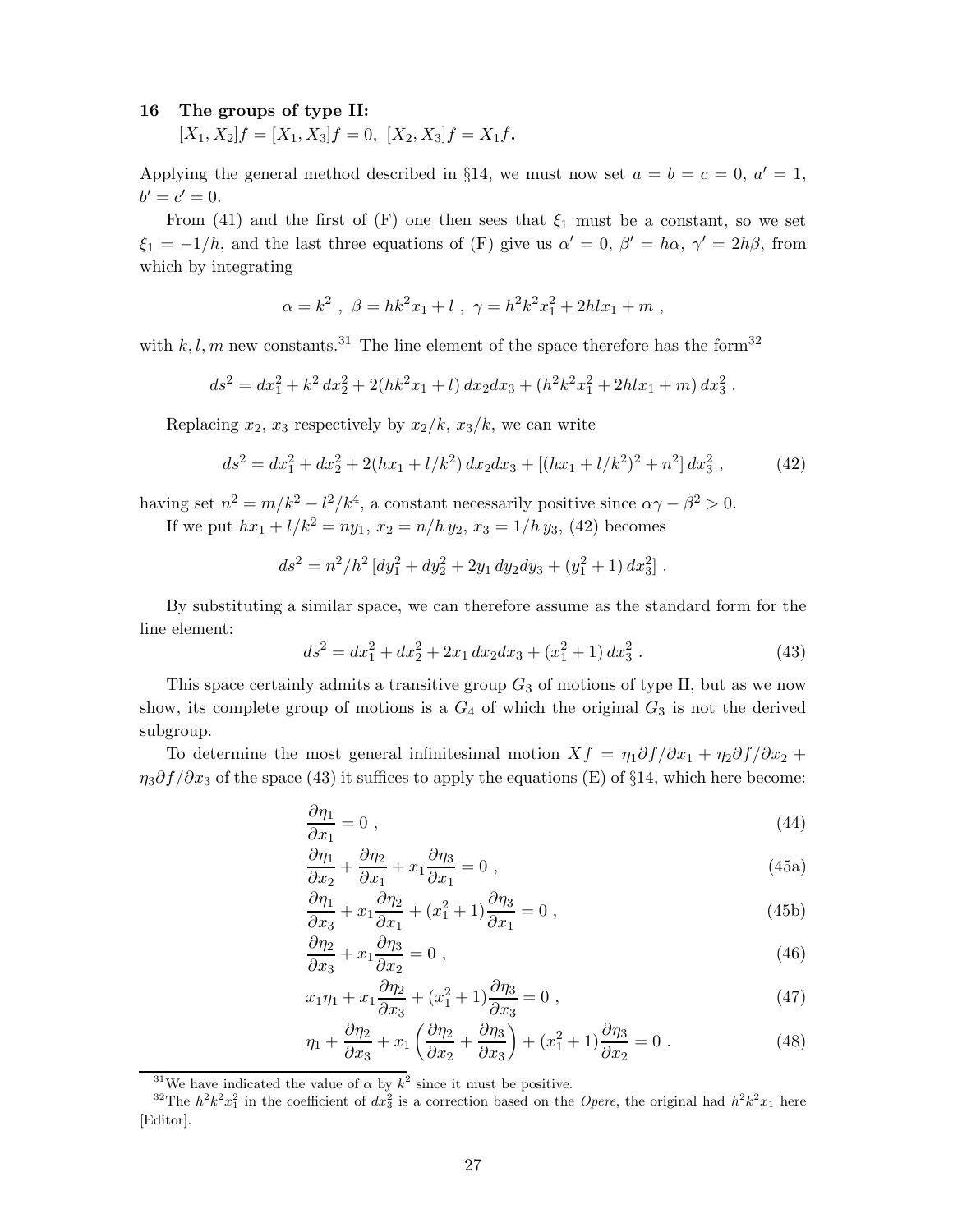Solving (45) for  $\partial \eta_2 / \partial x_1$  and  $\partial \eta_3 / \partial x_1$  and integrating with respect to  $x_1$  with the observation that by (44)  $\eta_1$  does not depend on  $x_1$ , we have

$$
\eta_2 = \frac{x_1^2}{2} \frac{\partial \eta_1}{\partial x_3} - \left(\frac{x_1^2}{3} + x_1\right) \frac{\partial \eta_1}{\partial x_2} + \psi(x_2, x_3) ,
$$

$$
\eta_3 = \frac{x_1^2}{2} \frac{\partial \eta_1}{\partial x_2} - x_1 \frac{\partial \eta_1}{\partial x_3} + \chi(x_2, x_3) .
$$

By substituting these values of  $\eta_2$ ,  $\eta_3$  into (46) we obtain a 3rd degree polynomial in  $x_1$ which must be identically zero; from this we then deduce:

$$
\frac{\partial^2 \eta_1}{\partial x_2^2} = \frac{\partial^2 \eta_1}{\partial x_2 \partial x_3} = 0 \ , \ \frac{\partial \psi}{\partial x_2} = \frac{\partial \chi}{\partial x_2} = 0 \ .
$$

Proceeding similarly with (47) we finally find

$$
\frac{\partial^2 \eta_1}{\partial x_3^2} = 0 \; , \; \frac{\partial \psi}{\partial x_3} = -\eta_1 \; , \; \frac{\partial \chi}{\partial x_3} = 0 \; ,
$$

so that

$$
\frac{\partial \eta_1}{\partial x_2} = -\frac{\partial^2 \psi}{\partial x_2 \partial x_3} = 0.
$$

Therefore  $\eta_1$  will be a linear function depending only on  $x_3$ , so we set  $\eta_1 = ax_3 + b$ , and we have  $\psi = -\frac{1}{2}ax_3^2 - bx_3 + c$ ,  $\chi = d$ , with *a*, *b*, *c*, *d* arbitrary constants. With the corresponding values of  $\eta_1, \eta_2, \eta_3$ :

$$
\eta_1 = ax_3 + b , \ \eta_2 = \frac{1}{2}ax_1^2 - \frac{1}{2}ax_3^2 - bx_3 + c , \ \eta_3 = -ax_1 + d ,
$$

(48) is also satisfied no matter what values *a, b, c, d* take. So the complete group of motions of the space (43) is the *G*<sup>4</sup> generated by the four infinitesimal transformations

$$
X_1 f = \frac{\partial f}{\partial x_2}, \quad X_2 f = \frac{\partial f}{\partial x_3}, \quad X_3 f = -\frac{\partial f}{\partial x_1} + x_3 \frac{\partial f}{\partial x_2},
$$

$$
X_4 f = x_3 \frac{\partial f}{\partial x_1} + \frac{1}{2} (x_1^2 - x_3^2) \frac{\partial f}{\partial x_2} - x_1 \frac{\partial f}{\partial x_3},
$$

whose composition is expressed by the equations

$$
[X_1, X_2]f = 0, [X_1, X_3]f = 0, [X_1, X_4]f = 0,
$$
  

$$
[X_2, X_3]f = X_1f, [X_2, X_4]f = -X_3f, [X_3, X_4]f = X_2f.
$$

As one can see, its derived group is the transitive group  $G_3 \equiv (X_1 f, X_2 f, X_3 f)$  of type II. The three transformations  $X_1 f$ ,  $X_2 f$ ,  $X_3 f$  are not related by any linear identity while one has

$$
X_4 f = \frac{1}{2} (x_2^2 + x_3^2) X_1 f - x_1 X_2 f - x_3 X_3 f,
$$

and since the coefficients of this relation are functions only of  $x_1, x_3$ , we conclude from this<sup>33</sup> that the group is systatic and the systatic varieties are the coordinate lines  $(x_2)$ .

 $33$ S. Lie-F. Engel, Vol. I, p. 502.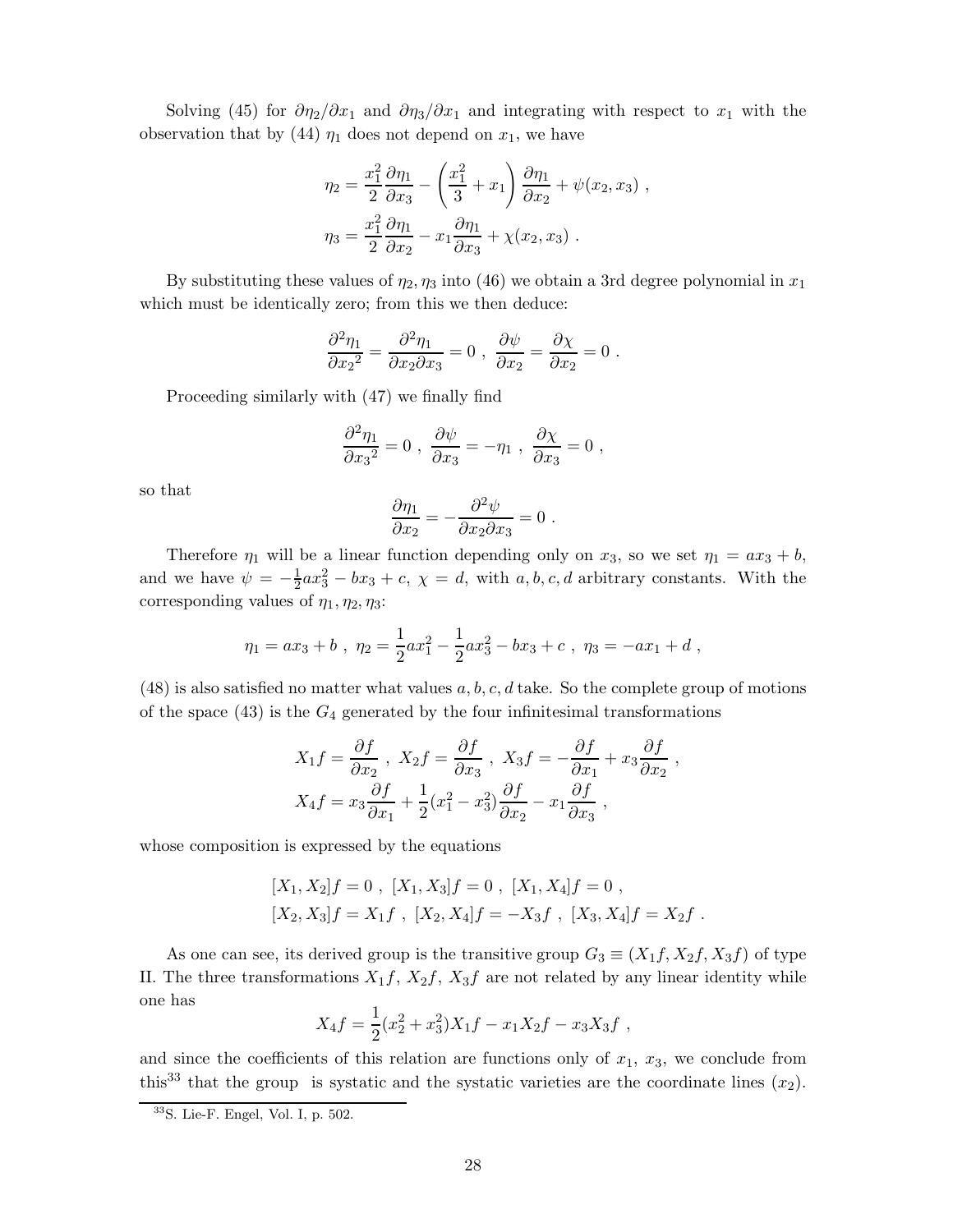It is clear geometrically that these systatic lines are geodesics of the space,  $34$  and this statement also follows immediately from the form (43) of the line element of the space. The properties of the group are similar to those described in §9, §11 for the groups of the spaces:

$$
ds2 = dx12 + dx22 + sin2 x2 dx32,\nds2 = dx12 + dx22 + e2x2 dx32.
$$

However, the different nature of these spaces follows immediately upon examining the compositions of their groups of motions. While for these latter spaces the derived group is an intransitive and simple *G*3, for the space (43) the derived group is a transitive and integrable *G*3. We also observe an essential difference geometrically since for those spaces discussed previously the systatic geodesics admit a family of orthogonal surfaces, which does not occur for the space  $(43).^{35}$ 

Finally we observe that it is easy to write the equations of the present group *G*<sup>4</sup> in finite terms. Those of the derived subgroup are given by the equations:

$$
x'_1 = x_1 + a_1 \ , \ x'_2 = x_2 - a_1 x_3 + a_2 - a_1 a_3 \ , \ x'_3 = x_3 + a_3 \ ,
$$

with parameters  $a_1, a_2, a_3$ . It now suffices to associate with these  $\infty^3$  motions the group  $G_1$  generated by the infinitesimal transformation whose finite equations are

$$
x'_1 = x_1 \cos t + x_3 \sin t , \ x'_3 = -x_1 \sin t + x_3 \cos t ,
$$
  

$$
x'_2 = \frac{1}{4} (x_1^2 - x_3^2) \sin(2t) - \frac{1}{2} x_1 x_3 \cos(2t) + x_2 - \frac{1}{2} x_1 x_3
$$

and which represents a rotation around the geodesic  $x_1 = 0$ ,  $x_3 = 0$  by an angle easily seen to be *t*.

#### **17 The groups of type III:**

$$
[X_1, X_2]f = 0, [X_1, X_3]f = X_1f, [X_2, X_3]f = 0.
$$

For the above composition we must set  $a = 1$ ,  $b = c = 0$ ,  $a' = b' = c' = 0$  in the equations of §14, from which it again follows that  $\xi_1$  is constant, so we set  $\xi_1 = -1/h$ , and the last 3 equations of (F) give us  $\alpha' = 2h\alpha$ ,  $\gamma' = 0$ ,  $\beta' = h\beta$ .

Integrating and choosing conveniently the variables  $x_2, x_3$  we can make  $\alpha = e^{2hx_1}$ ,  $\beta = ne^{hx_1}$ ,  $\gamma = 1$ , with *n* a new constant, and by replacing the space by a similar one, we can set  $h = 1$  and have as the standard form of the line element of the present space:

$$
ds^{2} = dx_{1}^{2} + e^{2x_{1}} dx_{2}^{2} + 2ne^{x_{1}} dx_{2} dx_{3} + dx_{3}^{2}. \qquad (49)
$$

One will observe that if  $n = 0$  one again obtains the space of §11. Since  $\alpha \gamma - \beta^2$  has to be positive, we will have  $n^2 < 1$ , and since the sign of *n* is not essential (as one sees by changing  $x_2$  into  $-x_2$ , for example), we can assume  $0 < n < 1$ .

<sup>&</sup>lt;sup>34</sup>In fact take two arbitrary points  $P, Q$  on a coordinate line  $(x_2)$ . Those transformations of the space which leave *P* fixed also leave *Q* fixed and consequently all the points of the geodesic which joins *P* to *Q*, which therefore must coincide with the coordinate line  $(x_2)$ .

<sup>35</sup>To determine the possible surfaces orthogonal to the geodesic (*x*2) one would have the total differential equation  $dx_2 + x_1 dx_3 = 0$  which is not integrable.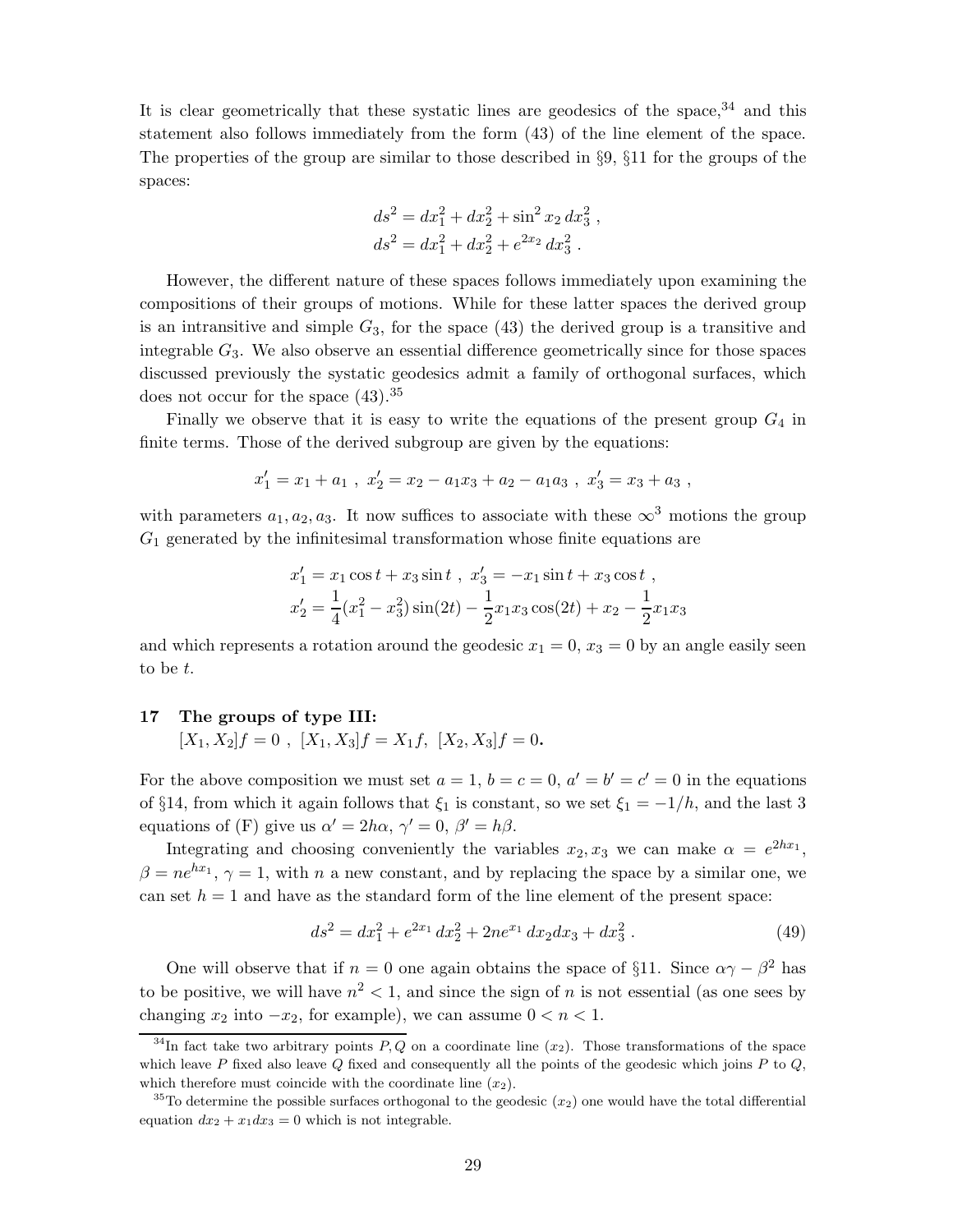We will see that also in the case  $n > 0$  as for  $n = 0$ , the space (49) has a 4-parameter group of motions.

The equations (E) §14 here become

$$
\frac{\partial \eta_1}{\partial x_1} = 0 \tag{50}
$$

$$
\frac{\partial \eta_1}{\partial x_2} + e^{2x_1} \frac{\partial \eta_2}{\partial x_1} + n e^{x_1} \frac{\partial \eta_3}{\partial x_1} = 0 , \qquad (51a)
$$

$$
\frac{\partial \eta_1}{\partial x_3} + n e^{x_1} \frac{\partial \eta_2}{\partial x_1} + \frac{\partial \eta_3}{\partial x_1} = 0 , \qquad (51b)
$$

$$
e^{x_1}\eta_1 + e^{x_1}\frac{\partial \eta_2}{\partial x_2} + n\frac{\partial \eta_3}{\partial x_2} = 0 , \qquad (52)
$$

$$
ne^{x_1}\frac{\partial \eta_2}{\partial x_3} + \frac{\partial \eta_3}{\partial x_3} = 0 ,\qquad (53)
$$

$$
ne^{x_1}\eta_1 + e^{2x_1}\frac{\partial\eta_2}{\partial x_3} + ne^{x_1}\left(\frac{\partial\eta_2}{\partial x_2} + \frac{\partial\eta_3}{\partial x_3}\right) + \frac{\partial\eta_3}{\partial x_2} = 0.
$$
 (54)

Solving  $(51)$  and integrating with respect to  $x_1$  we obtain:

$$
\eta_2 = \frac{-ne^{-x_1}}{1 - n^2} \frac{\partial \eta_1}{\partial x_3} + \frac{e^{-2x_1}}{2(1 - n^2)} \frac{\partial \eta_1}{\partial x_2} + \psi(x_2, x_3) ,
$$

$$
\eta_3 = \frac{-ne^{-x_1}}{1 - n^2} \frac{\partial \eta_1}{\partial x_2} - \frac{x_1}{1 - n^2} \frac{\partial \eta_1}{\partial x_3} + \chi(x_2, x_3) .
$$

Substituting into (52), (53), (54) we conclude that

$$
\frac{\partial \eta_1}{\partial x_3} = 0 \; , \; \frac{\partial^2 \eta_1}{\partial x_2^2} = 0 \; , \; \frac{\partial \psi}{\partial x_3} = \frac{\partial \chi}{\partial x_2} = \frac{\partial \chi}{\partial x_3} = 0 \; , \; \frac{\partial \psi}{\partial x_2} = - \eta_1 \; ,
$$

from which

$$
\eta_1 = ax_2 + b , \ \eta_2 = \frac{ae^{-2x_1}}{2(1 - n^2)} - \frac{1}{2}ax_2^2 - bx_2 + c , \ \eta_3 = \frac{-ane^{-x_1}}{1 - n^2} + d ,
$$

with  $a, b, c, d$  arbitrary constants. The group of motions of the space (49) is therefore the *G*<sup>4</sup> generated by the 4 infinitesimal transformations:

$$
X_1 f = \frac{\partial f}{\partial x_2}, \quad X_2 f = \frac{\partial f}{\partial x_3}, \quad X_3 f = \frac{\partial f}{\partial x_1} - x_2 \frac{\partial f}{\partial x_2},
$$

$$
X_4 f = x_2 \frac{\partial f}{\partial x_1} + \frac{1}{2} \left( \frac{e^{-2x_1}}{1 - n^2} - x_2^2 \right) \frac{\partial f}{\partial x_2} - \frac{ne^{-x_1}}{1 - n^2} \frac{\partial f}{\partial x_3}
$$

with the composition:

$$
[X_1, X_2]f = 0, [X_1, X_3]f = -X_1f, [X_1, X_4]f = X_3f,
$$
  

$$
[X_2, X_3]f = 0, [X_2, X_4]f = 0, [X_3, X_4]f = -X_4f.
$$

The relation

$$
X_4 f = \frac{1}{2} \left( \frac{e^{-2x_1}}{1 - n^2} + x_2^2 \right) X_1 f - \frac{ne^{-x_1}}{1 - n^2} X_2 f + x_2 X_3 f
$$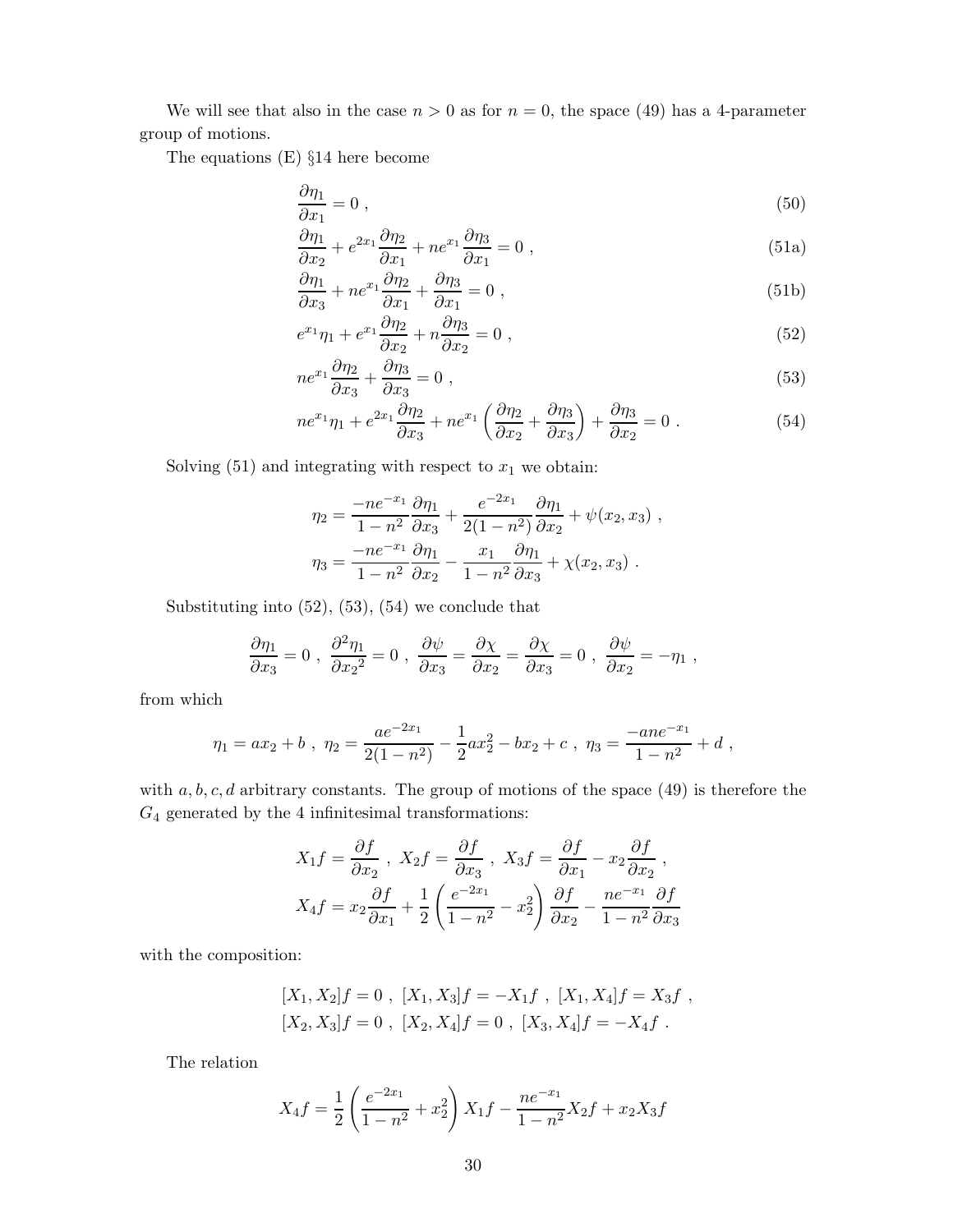shows that the group is systatic and that the systatic varieties are the geodesics  $(x_3)$ . These geodesics do not admit orthogonal surfaces except in the case *n* = 0 already considered in §11. We observe that the derived group is here the group  $G_3 \equiv (X_1 f, X_3 f, X_4 f)$ , which is simply transitive and belongs to type VIII. In the space (49) we therefore also have an example of spaces corresponding to this type. To this purpose and for a better comparison with the results that we will establish in §28, we note the following transformation of the line element (49). Set:

$$
x_1 = y_1 , x_2 = e^{-y_1}(y_2 - n y_3) , x_3 = y_3
$$

and one will obtain

$$
ds^{2} = [1 + (y_{2} - n y_{3})^{2}] dy_{1}^{2} + dy_{2}^{2} + (1 - n^{2}) dy_{3}^{2} - 2(y_{2} - n y_{3}) dy_{1} dy_{2}.
$$
 (49\*)

#### **18 Similarities of the groups of motions of two spaces of the type (49).**

The line element (49) of the space of the previous section contains a constant *n* and we propose to demonstrate that this constant is truly essential, namely that to two distinct values of  $n (0 < n < 1)$  correspond two spaces which are neither isometric nor similar.<sup>36</sup>

Assuming therefore a second line element of the form

$$
ds^{2} = dy_{1}^{2} + e^{2y_{1}} dy_{2}^{2} + 2me^{y_{1}} dy_{2} dy_{3} + dy_{3}^{2} , \qquad (55)
$$

where  $m \neq n$ , we must prove that it cannot be transformed into the line element (49) nor into one which differs from it by a constant factor. In our investigation we will make use of the well known criteria for the transformability of two differential quadratic forms established by Christoffel and Lipshitz, but most of all we utilize here the circumstance that the two forms to be compared admit two respective 4-parameter groups  $G_4$ ,  $\Gamma_4$  of transformations into themselves, making available for us the general theorems of Lie. Therefore we make the following observation that we will equally apply to the analogous research of the following sections. The supposed equations of transformation

$$
x_1 = \varphi_1(y_1, y_2, y_3) , x_2 = \varphi_2(y_1, y_2, y_3) , x_3 = \varphi_3(y_1, y_2, y_3)
$$

must obviously transform the group of motions  $G_4$  of the one space into the  $\Gamma_4$  of the other. First it is necessary to see if the two groups *G*4, Γ<sup>4</sup> are similar. When this *necessary* condition is satisfied the assumed transformability of the two line elements still does not follow from it, but there will remain only to see if the equation found by transforming *G*<sup>4</sup> into  $\Gamma_4$  can be specialized so that it also puts the two spaces into the relation of similarity.

To see if the two groups  $G_4$ ,  $\Gamma_4$  are similar, according to the general criteria of Lie<sup>37</sup> we must first of all get the groups into an isomorphic correspondence<sup>38</sup> in the most general way. Therefore with (§17)

$$
Y_1 f = \frac{\partial f}{\partial y_2}, \quad Y_2 f = \frac{\partial f}{\partial y_3}, \quad Y_3 f = \frac{\partial f}{\partial y_1} - y_2 \frac{\partial f}{\partial y_2},
$$

$$
Y_4 f = y_2 \frac{\partial f}{\partial y_1} + \frac{1}{2} \left( \frac{e^{-2y_1}}{1 - m^2} - y_2^2 \right) \frac{\partial f}{\partial y_2} - \frac{me^{-y_1}}{1 - m^2} \frac{\partial f}{\partial y_3},
$$

 $36$ See the preface.

<sup>37</sup>S. Lie-F. Engel, Vol. I, p. 327.

<sup>38</sup>In Italian: "isomorfismo oleodrico" [Translator].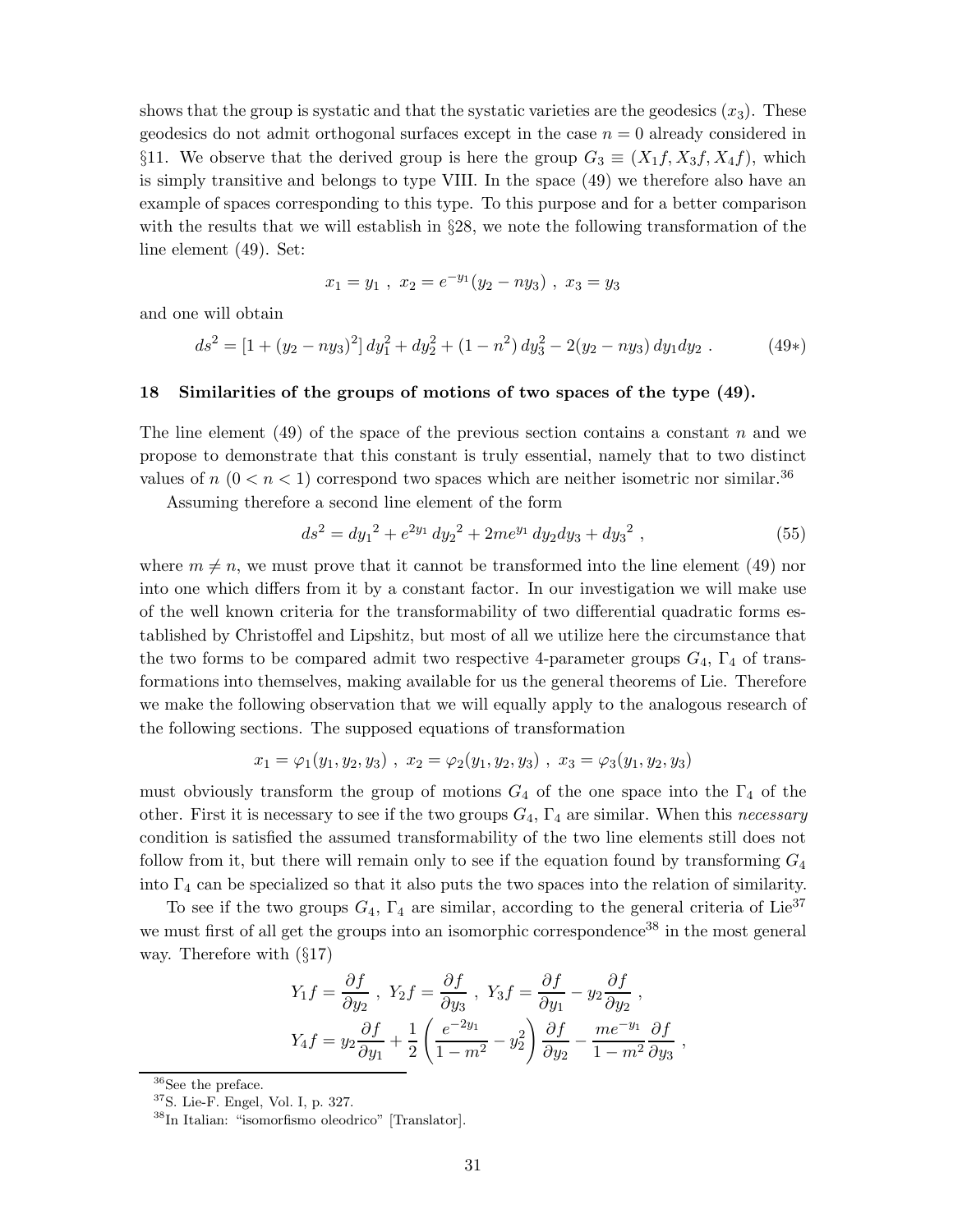as the generating transformations of  $\Gamma_4$ , with the same composition as the generators  $X_1 f, X_2 f, X_3 f, X_4 f$  of  $G_4$ , it will be useful to choose in  $G_4$  (in the most general way) four other generators  $X_1 f, X_2 f, X_3 f, X_4 f$  so that they still have the same composition, namely one has:

$$
[\bar{X}_1, \bar{X}_2]f = 0 , [\bar{X}_1, \bar{X}_3]f = -\bar{X}_1f , [\bar{X}_1, \bar{X}_4]f = \bar{X}_3f ,[\bar{X}_2, \bar{X}_3]f = 0 , [\bar{X}_2, \bar{X}_4]f = 0 , [\bar{X}_3, \bar{X}_4]f = -\bar{X}_4f .
$$

If one observes first that the derived group of  $G_4$  coincides either with  $(\bar{X}_1 f, \bar{X}_3 f, \bar{X}_4 f)$ or with  $(X_1, X_3, X_4, Y)$ , it follows from this that  $X_1, X_3, X_4, Y$  must be composed of only  $\bar{X}_1 f$ ,  $\bar{X}_3 f$ ,  $\bar{X}_4 f$ . Moreover since  $\bar{X}_2 f$ , like  $X_2 f$ , is the only transformation in  $G_4$  which commutes with every other in the group,  $X_2 f$  must differ from  $\bar{X}_2 f$  by a constant factor *λ*; we have therefore

$$
X_1 f = \alpha_1 \bar{X}_1 f + \alpha_2 \bar{X}_3 f + \alpha_3 \bar{X}_4 f,
$$
  
\n
$$
X_3 f = \beta_1 \bar{X}_1 f + \beta_2 \bar{X}_3 f + \beta_3 \bar{X}_4 f,
$$
  
\n
$$
X_4 f = \gamma_1 \bar{X}_1 f + \gamma_2 \bar{X}_3 f + \gamma_3 \bar{X}_4 f,
$$
  
\n
$$
X_2 f = \lambda \bar{X}_2 f,
$$
\n(56)

with  $\alpha, \beta, \gamma, \lambda$  being constants. The composition relations translate into the following equations for  $\alpha, \beta, \gamma$ ; the  $\alpha, \gamma$  must be constrained by the relations

$$
\alpha_2^2 + 2\alpha_1\alpha_3 = 0 , \ \gamma_2^2 + 2\gamma_1\gamma_3 = 0 , \ \alpha_1\gamma_3 + \alpha_3\gamma_1 + \alpha_2\gamma_2 = 1 \tag{57}
$$

and the  $\beta$  must be expressed in terms of these by the formulas

$$
\beta_1 = \alpha_2 \gamma_1 - \alpha_1 \gamma_2 , \ \beta_2 = \alpha_1 \gamma_3 - \alpha_3 \gamma_1 , \ \beta_3 = \alpha_3 \gamma_2 - \alpha_2 \gamma_3 . \tag{58}
$$

In order to check what follows, it is worth noting that the following relations are a consequence of the ones above

$$
\alpha_3 \beta_1 + \alpha_1 \beta_3 + \alpha_2 \beta_2 = 0 , \ \gamma_3 \beta_1 + \gamma_1 \beta_3 + \gamma_2 \beta_2 = 0 ,
$$
  

$$
\beta_2^2 + 2\beta_1 \beta_3 = 1 .
$$
 (59)

As a consequence the determinant *α*<sup>1</sup> *α*<sup>2</sup> *α*<sup>3</sup> *β*<sup>1</sup> *β*<sup>2</sup> *β*<sup>3</sup> *γ*<sup>1</sup> *γ*<sup>2</sup> *γ*<sup>3</sup> is equal to  $+1$ , and solving for the

 $\bar{X}f$  one has<sup>39</sup>

$$
\bar{X}_1 f = \gamma_3 X_1 f + \beta_3 X_3 f + \alpha_3 X_4 f ,
$$
  
\n
$$
\bar{X}_3 f = \gamma_2 X_1 f + \beta_2 X_3 f + \alpha_2 X_4 f ,
$$
  
\n
$$
\bar{X}_4 f = \gamma_1 X_1 f + \beta_1 X_3 f + \alpha_1 X_4 f ,
$$

by which all the minors of second order of this determinant are equal to one element, for example,  $\alpha_3 = \alpha_2 \beta_3 - \alpha_3 \beta_2$ , etc.

<sup>&</sup>lt;sup>39</sup>The second and third equation in the original paper had  $\bar{X}_2 f$  and  $\bar{X}_3 f$  on the l.h.s., respectively; correction based on the Opere [Editor].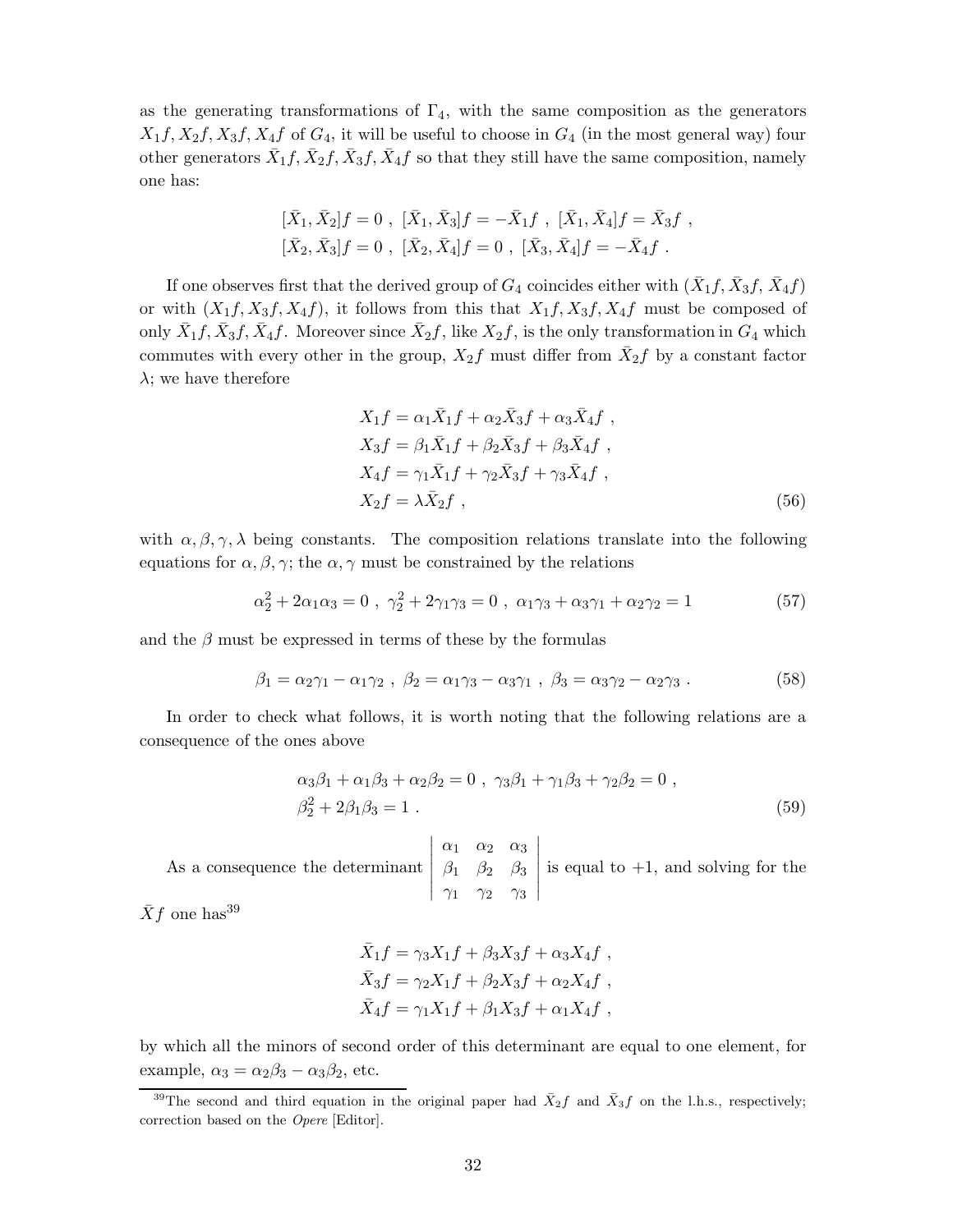So having put the two groups  $G_4 \equiv (\bar{X}_1 f, \bar{X}_2 f, \bar{X}_3 f, \bar{X}_4 f), \Gamma_4 \equiv (Y_1 f, Y_2 f, Y_3 f, \bar{Y}_4 f)$ *Y*<sub>4</sub> $f$ ) into an isomorphic correspondence, it is necessary to identify the relationship among *Y*1*f, Y*2*f, Y*3*f, Y*4*f*, namely:

$$
Y_4 f = \frac{1}{2} \left( \frac{e^{-2y_1}}{1 - m^2} + y_2^2 \right) Y_1 f - \frac{me^{-y_1}}{1 - m^2} Y_2 f + y_2 Y_3 f \tag{60}
$$

with the one which correspondingly relates  $\bar{X}_4 f$  to  $\bar{X}_1 f$ ,  $\bar{X}_2 f$ ,  $\bar{X}_3 f$ . Now substituting into the relation  $\overline{1}$  $\mathbf{r}$ 

$$
X_4 f = \frac{1}{2} \left( \frac{e^{-2x_1}}{1 - n^2} + x_2^2 \right) X_1 f - \frac{ne^{-x_1}}{1 - n^2} X_2 f + x_2 X_3 f
$$

the values  $(56)$ , we find:<sup>40</sup>

$$
\begin{split} &\left\{\frac{\alpha_3}{2}\left(\frac{e^{-2x_1}}{1-n^2}+x_2^2\right)+\beta_3x_2-\gamma_3\right\}\bar{X}_4f \\ &=\left\{\gamma_1-\beta_1x_2-\frac{\alpha_1}{2}\left(\frac{e^{-2x_1}}{1-n^2}+x_2^2\right)\right\}\bar{X}_1f \\ &\quad+\left\{\gamma_2-\beta_2x_2-\frac{\alpha_2}{2}\left(\frac{e^{-2x_1}}{1-n^2}+x_2^2\right)\right\}\bar{X}_3f+\frac{n\lambda e^{-x_1}}{1-n^2}\bar{X}_2f \end{split} \tag{60*}
$$

We introduce the abbreviations

$$
\frac{e^{-x_1}}{\sqrt{1-n^2}} = \xi \ , \ \frac{e^{-y_1}}{\sqrt{1-m^2}} = \eta \ , \ \lambda \frac{n\sqrt{1-m^2}}{m\sqrt{1-n^2}} = \mu \tag{61}
$$

and identifying the coefficients of  $(60)$ ,  $(60^*)$  we find the three equations<sup>41</sup>

$$
y_2 = \frac{\gamma_2 - \beta_2 x_2 - \alpha_2 (\xi^2 + x_2^2)/2}{\alpha_3 (\xi^2 + x_2^2)/2 + \beta_3 x_2 - \gamma_3},
$$
\n(62a)

$$
\eta = \frac{-\mu\xi}{\alpha_3(\xi^2 + x_2^2)/2 + \beta_3 x_2 - \gamma_3},
$$
\n(62b)

$$
\frac{1}{2}(\eta^2 + y_2^2) \left\{ \alpha_3(\xi^2 + x_2^2)/2 + \beta_3 x_2 - \gamma_3 \right\} \n+ \frac{\alpha_1}{2}(\xi^2 + x_2^2) + \beta_1 x_2 - \gamma_1 = 0.
$$
\n(62\*)

If these three equations are compatible the two groups are similar and equations (62) then give in the corresponding equations of transformation  $y_1, y_2$  expressed in terms of  $x_1, x_2$  (Lie, *ibid.*). Now by substituting the values of  $y_2, \eta$  given by (62) into (62<sup>\*</sup>) and completing the square, we obtain

$$
\mu^{2}\xi^{2} + \mu^{2} \left[ \frac{\alpha_{2}}{2} \xi^{2} + \frac{\alpha_{2}}{2} x_{2}^{2} + \beta_{2} x_{2} - \gamma_{2} \right]^{2}
$$
  
+2\left( \frac{\alpha\_{3}}{2} \xi^{2} + \frac{\alpha\_{3}}{2} x\_{2}^{2} + \beta\_{3} x\_{2} - \gamma\_{3} \right) \left( \frac{\alpha\_{1}}{2} \xi^{2} + \frac{\alpha\_{1}}{2} x\_{2}^{2} + \beta\_{1} x\_{2} - \gamma\_{1} \right) = 0

 $^{40}$ The last term on the r.h.s. was preceded by a minus sign in the original, now corrected to a positive sign after the Opere [Editor].

<sup>&</sup>lt;sup>41</sup>The r.h.s. of (62b) lacked the minus sign in the original, now corrected after the *Opere* [Editor].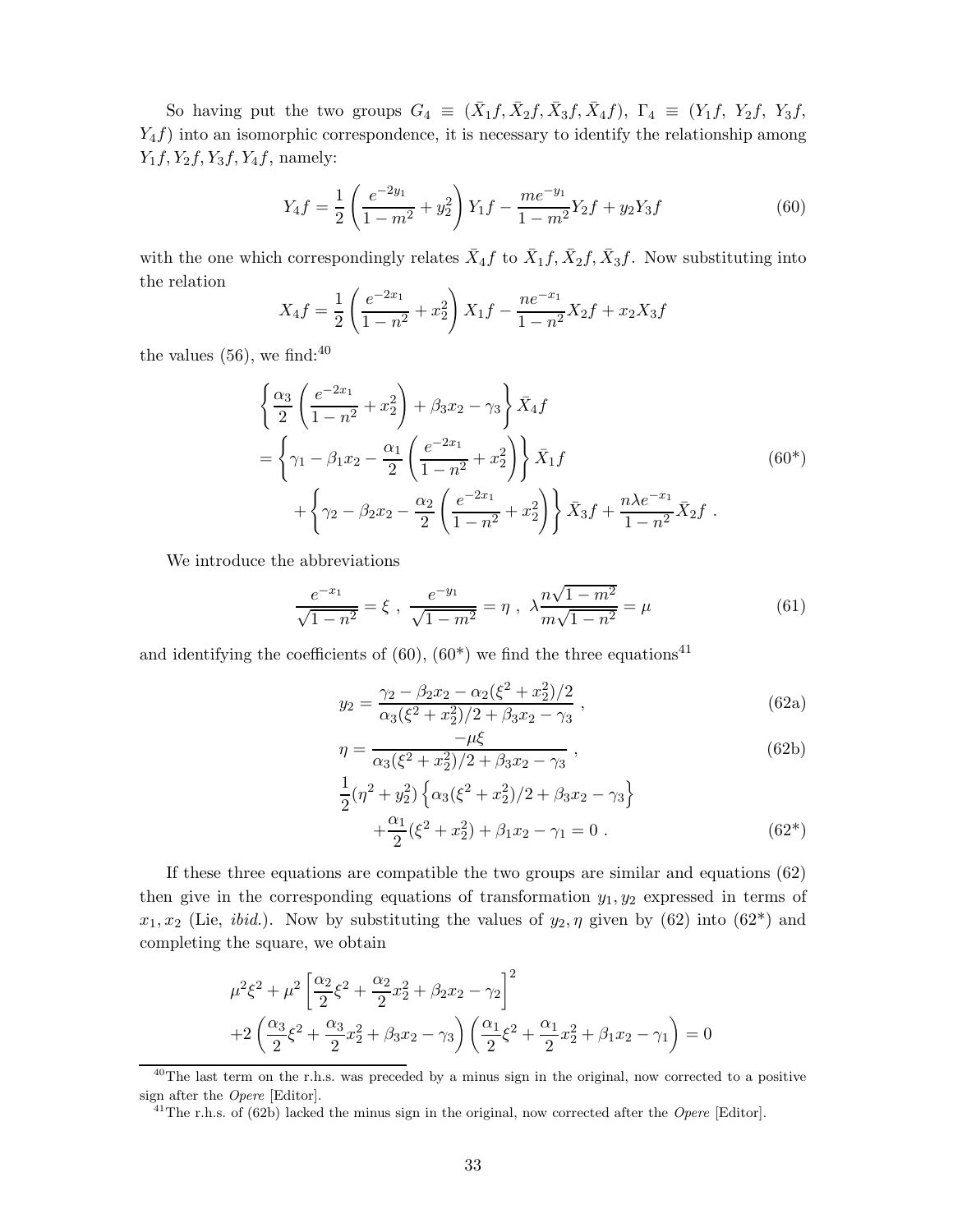which must therefore be an identity in  $\xi, x_2$ . Taking into account the relations (57), (58), (59) among the constants  $\alpha, \beta, \gamma$  one immediately finds it necessary and sufficient for this to be true that one have  $\mu^2 = 1$ , namely  $\lambda^2 = \frac{m^2(1-n^2)}{n^2(1-m^2)}$ .

One concludes from this that the two groups  $G_4$ ,  $\Gamma_4$  are indeed similar and for the most general equations which transform the one group into the other, one necessarily has<sup>42</sup>

$$
y_2 = \frac{\gamma_2 - \beta_2 x_2 - \alpha_2 (\xi^2 + x_2^2)/2}{\alpha_3 (\xi^2 + x_2^2)/2 + \beta_3 x_2 - \gamma_3},
$$
\n(63a)

$$
\eta = \frac{\pm \xi}{\alpha_3(\xi^2 + x_2^2)/2 + \beta_3 x_2 - \gamma_3},\tag{63b}
$$

from which, as one sees,  $y_1, y_2$  are independent of  $x_3$ .

## **19 The constant** *n* **is essential in**  $ds^2 = dx_1^2 + e^{2x_1} dx_2^2 + 2ne^{x_1} dx_2 dx_3 + dx_3^2$ .

To demonstrate this claim we observe finally that since the equations of transformation must change  $X_1 f, X_2 f, X_3 f, X_4 f$  respectively into

$$
\alpha_1 Y_1 f + \alpha_2 Y_3 f + \alpha_3 Y_4 f , \lambda Y_2 f ,
$$
  

$$
\beta_1 Y_1 f + \beta_2 Y_3 f + \beta_3 Y_4 f , \gamma_1 Y_1 f + \gamma_2 Y_3 f + \gamma_3 Y_4 f ,
$$

from these follow the values of all the first partial derivatives of the *y* with respect to the *x*. <sup>43</sup> Of these equations it is enough for us to write the following ones:

$$
\frac{\partial y_1}{\partial x_2} = \alpha_2 + \alpha_3 y_2 ,
$$

$$
\frac{\partial y_3}{\partial x_1} = -\frac{me^{-y_1}}{1 - m^2} (\alpha_3 x_2 + \beta_3) , \frac{\partial y_3}{\partial x_2} = -\frac{m \alpha_3 e^{-y_1}}{1 - m^2} , \frac{\partial y_3}{\partial x_3} = \lambda .
$$
(64)

By substituting the expression (63) for  $y_2$  into the value of  $\partial y_1/\partial x_2$  one has

$$
\frac{\partial y_1}{\partial x_2} = \frac{\alpha_3 x_2 + \beta_3}{\alpha_3 (\xi^2 + x_2^2)/2 + \beta_3 x_2 - \gamma_3} \,. \tag{65}
$$

Given this, from the assumed transformability of the two line elements we will have:

$$
dy_1^2 + e^{2y_1} dy_2^2 + 2me^{y_1} dy_2 dy_3 + dy_3^2
$$
  
= 
$$
\lambda^2 \{dx_1^2 + e^{2x_1} dx_2^2 + 2ne^{x_1} dx_2 dx_3 + dx_3^2\}.
$$
 (66)

We now apply the equations of Christoffel

$$
\frac{\partial^2 y_{\nu}}{\partial x_r \partial x_s} + \sum_{i,k} \left\{ \frac{\nu}{ik} \right\}_y \frac{\partial y_i}{\partial x_r} \frac{\partial y_k}{\partial x_s} = \sum_{\mu} \left\{ \frac{\mu}{rs} \right\}_x \frac{\partial y_{\nu}}{\partial x_{\mu}} , \ (\nu, r, s = 1, 2, 3) ,
$$

<sup>42</sup>The original paper had  $\alpha_2$  instead of  $\alpha_3$  in (63a), which was a typo [Editor].

<sup>&</sup>lt;sup>43</sup>In general *X<sub>i</sub>f* is changed into  $\partial f/\partial y_1 X_i(y_1) + \partial f/\partial y_2 X_i(y_2) + \partial f/\partial y_3 X_i(y_3)$ , hence the formulas indicated in the text.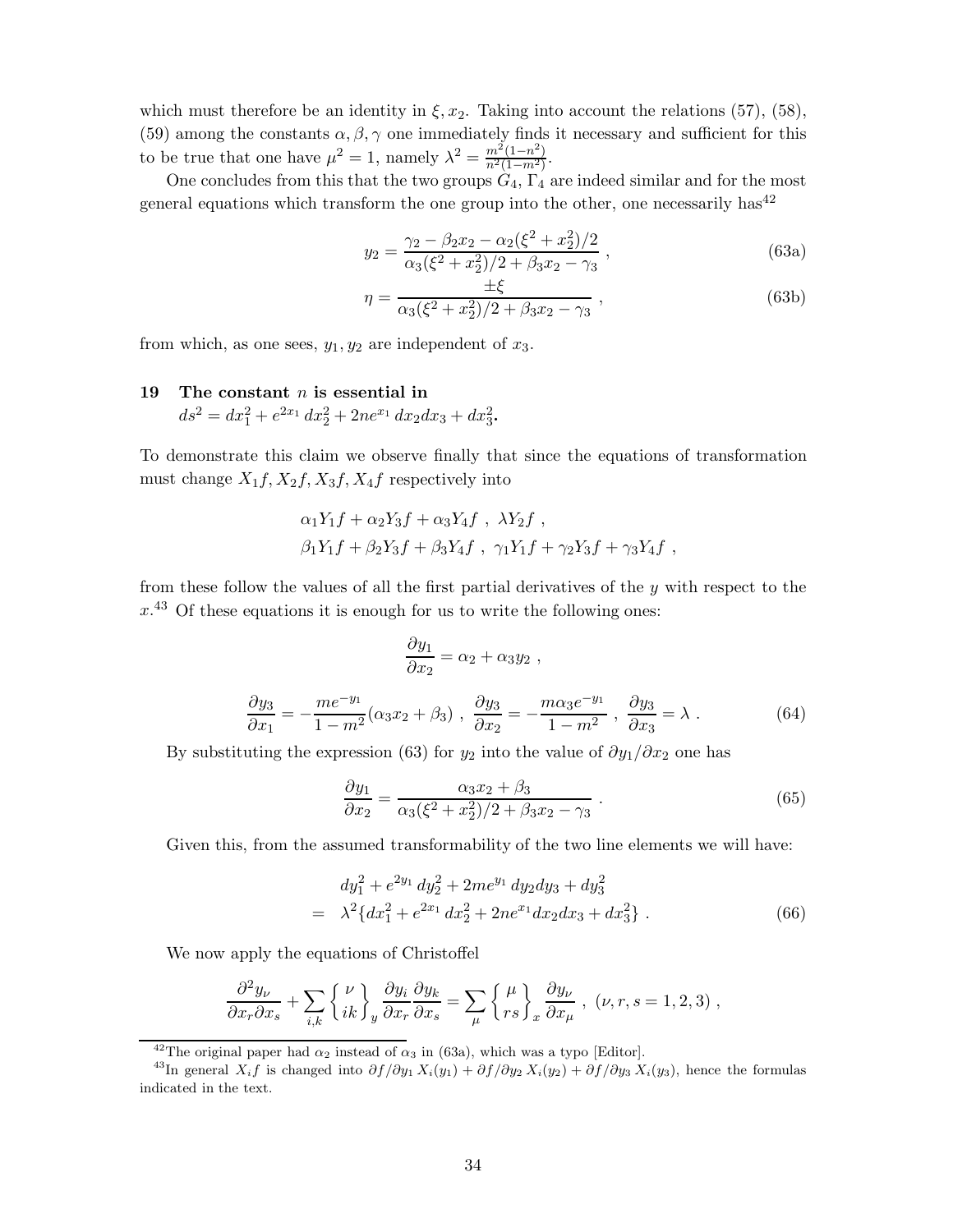the index *x* or *y* attached to the Christoffel symbol indicating whether it is constructed in terms of the form of the *x* or that of the  $y$ <sup>44</sup> Setting  $\nu = 2$ ,  $r = 2$ ,  $s = 3$  and replacing the Christoffel symbols by their actual values one obtains  $\frac{m^2\lambda}{1-m^2}\partial y_1/\partial x_2 = n e^{x_1} \partial y_3/\partial x_1$ , or using (64), (65)

$$
\frac{m^2\lambda e^{-x_1}}{1-m^2}\frac{\alpha_3x_2+\beta_3}{\alpha_3(\xi^2+x_2^2)/2+\beta_3x_2-\gamma_3}+\frac{nme^{-y_1}}{1-m^2}(\alpha_3x_2+\beta_3)=0.
$$

Therefore, if  $\alpha_3 = 0$ ,  $\beta_3 = 0$  does not hold, one must have

$$
m\lambda\sqrt{1-n^2}\xi + n\sqrt{1-m^2}\eta \left\{\alpha_3(\xi^2+x_2^2)/2+\beta_3x_2-\gamma_3\right\}=0,
$$

namely by (62b)

$$
m\lambda\sqrt{1-n^2} - n\sqrt{1-m^2}\mu = 0,
$$

or equivalently

$$
m^2(1 - n^2) - n^2(1 - m^2) = 0,
$$

or equivalently

$$
m^2(1 - n^2) + n^2(1 - m^2) = 0,
$$

which is absurd since  $n^2 < 1$ ,  $m^2 < 1$ . Therefore we will have  $\alpha_3 = \beta_3 = 0$  implying  $\alpha_2 = 0, \beta_2^2 = 1$ , from which (63) tells us that *y*<sub>2</sub> is only a function of *x*<sub>2</sub>, and *y*<sub>1</sub> differs from *x*<sub>1</sub> only by an additive constant. After this (66) immediately gives  $\lambda^2 = 1$  (comparing the terms in  $dx_1^2$ ), namely

$$
m^2(1 - n^2) = n^2(1 - m^2) ,
$$

and consequently  $n^2 = m^2$  as indeed we wished to show.<sup>45</sup>

#### **20 The groups of type IV:**

$$
[X_1, X_2]f = 0 , [X_1, X_3]f = X_1f, [X_2, X_3]f = X_1f + X_2f.
$$

To apply the equations of  $\S14$  to the present composition we must set  $a = 1, b = 0, c = 0$ ,  $a' = 1, b' = 1, c' = 0$ . From this it follows that  $\xi_1$  is constant, so we set  $\xi_1 = -2/h$  and the last three of (F) §14 become

$$
\alpha' = h\alpha \, , \ \beta' = h(\alpha + 2\beta)/2 \, , \ \gamma' = h(\beta + \gamma) \, ,
$$

$$
m^2(1 - n^2) = n^2(1 - m^2) ,
$$

[Editor].

<sup>&</sup>lt;sup>44</sup>It is useful to note that the Christoffel symbols of the second kind  $\begin{Bmatrix} l \\ ik \end{Bmatrix}$  are not changed in value by multiplying the line element by a constant factor.

 $^{45}$ The signs preceding the second terms on the l.h.s. in the previous two displayed equations were plus signs in the original (propagating from sign errors noted above), requiring a further short argument to obtain the desired result now deleted after the Opere. The deleted material after the second displayed equation was:

<sup>&</sup>quot;which is absurd since  $n^2 < 1$ ,  $m^2 < 1$ . Therefore we will have  $\alpha_3 = \beta_3 = 0$  implying  $\alpha_2 = 0$ ,  $\beta_2^2 = 1$ , from which (63) tells us that  $y_2$  is only a function of  $x_2$ , and  $y_1$  differs from  $x_1$  only by an additive constant. After this (66) immediately gives  $\lambda^2 = 1$  (comparing the terms in  $dx_1^2$ ), namely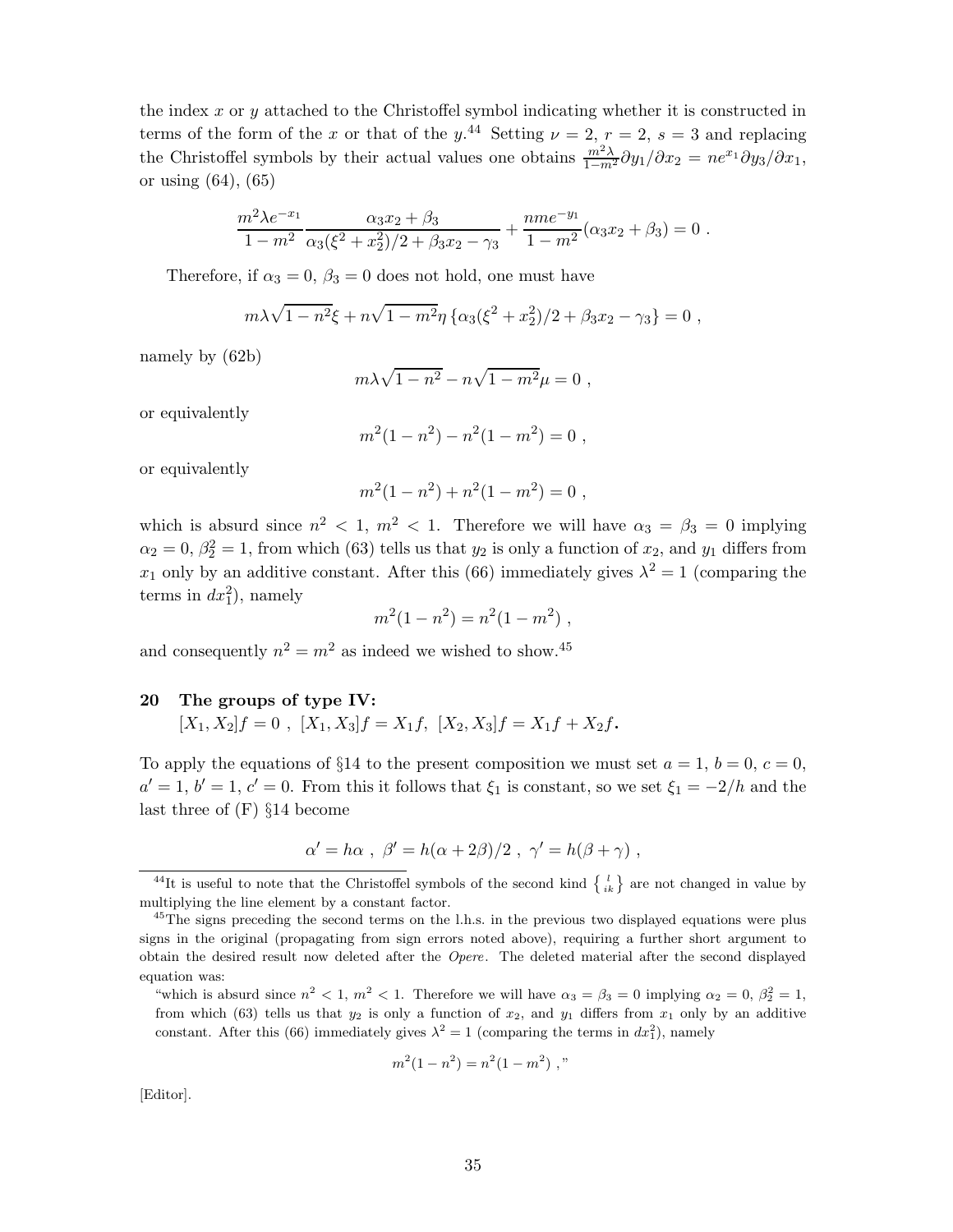from which by integrating and conveniently disposing of a factor independent of *x*2*, x*3, we can assume  $46$ 

$$
\alpha = e^{hx_1} , \ \beta = e^{hx_1}(hx_1/2 + l) , \ \gamma = e^{hx_1}[(hx_1/2 + l)^2 + m^2] ,
$$

with *l, m* constants. Changing  $x_1$  into  $x_1$  + *constant* and replacing the space with a similar space, we have for the standard form of the present case

$$
ds^{2} = dx_{1}^{2} + e^{x_{1}} \{ dx_{2}^{2} + 2x_{1} dx_{2} dx_{3} + (x_{1}^{2} + n^{2}) dx_{3}^{2} \}.
$$
 (67)

Applying equations (E) §14 to determine the most general infinitesimal motion of the space, we find the following equations:

$$
\frac{\partial \eta_1}{\partial x_1} = 0 \tag{68}
$$

$$
e^{-x_1}\frac{\partial \eta_1}{\partial x_2} + \frac{\partial \eta_2}{\partial x_1} + x_1 \frac{\partial \eta_3}{\partial x_1} = 0 , \qquad (69a)
$$

$$
e^{-x_1}\frac{\partial \eta_1}{\partial x_3} + x_1\frac{\partial \eta_2}{\partial x_1} + (x_1^2 + n^2)\frac{\partial \eta_3}{\partial x_1} = 0,
$$
\n(69b)

$$
\frac{1}{2}\eta_1 + \frac{\partial \eta_2}{\partial x_2} + x_1 \frac{\partial \eta_3}{\partial x_2} = 0 , \qquad (70)
$$

$$
\frac{1}{2}(x_1^2 + n^2 + 2x_1)\eta_1 + x_1\frac{\partial\eta_2}{\partial x_3} + (x_1^2 + n^2)\frac{\partial\eta_3}{\partial x_3} = 0,
$$
\n(71)

$$
(x_1 + 1)\eta_1 + \frac{\partial \eta_2}{\partial x_3} + x_1 \left(\frac{\partial \eta_2}{\partial x_2} + \frac{\partial \eta_3}{\partial x_3}\right) + (x_1^2 + n^2) \frac{\partial \eta_3}{\partial x_2} = 0.
$$
 (72)

Solving (69) we obtain

$$
\frac{\partial \eta_2}{\partial x_1} = \frac{e^{-x_1}}{n^2} \left[ x_1 \frac{\partial \eta_1}{\partial x_3} - (x_1^2 + n^2) \frac{\partial \eta_1}{\partial x_2} \right] ,
$$
  

$$
\frac{\partial \eta_3}{\partial x_1} = \frac{e^{-x_1}}{n^2} \left[ x_1 \frac{\partial \eta_1}{\partial x_2} - \frac{\partial \eta_1}{\partial x_3} \right] ,
$$

and integrating with respect to  $x_1$ , of which  $\eta_1$  is independent by (68), we have

$$
\eta_2 = \frac{e^{-x_1}}{n^2} \left[ (x_1^2 + n^2 + 2x_1 + 2) \frac{\partial \eta_1}{\partial x_2} - (x_1 + 1) \frac{\partial \eta_1}{\partial x_3} \right] + \psi(x_2, x_3) ,
$$
  

$$
\eta_3 = \frac{e^{-x_1}}{n^2} \left[ \frac{\partial \eta_1}{\partial x_3} - (x_1 + 1) \frac{\partial \eta_1}{\partial x_2} \right] + \chi(x_2, x_3) .
$$

Substituting into (70), we immediately deduce from this

$$
\frac{\partial^2 \eta_1}{\partial x_2{}^2} = \frac{\partial^2 \eta_1}{\partial x_2 \partial x_3} = 0 \; , \; \frac{\partial \chi}{\partial x_2} = 0 \; , \; \frac{\partial \psi}{\partial x_2} = -\frac{1}{2} \eta_1 \; ,
$$

so that the substitution in (71) gives

$$
\frac{\partial^2 \eta_1}{\partial x_3^2} = 0 \; , \; \frac{\partial \chi}{\partial x_3} = -\frac{1}{2} \eta_1 \; , \; \frac{\partial \psi}{\partial x_3} = -\eta_1 \; ,
$$

 $^{46}hx_1$  in the original paper was corrected to  $hx_1/2$  after the *Opere* [Editor].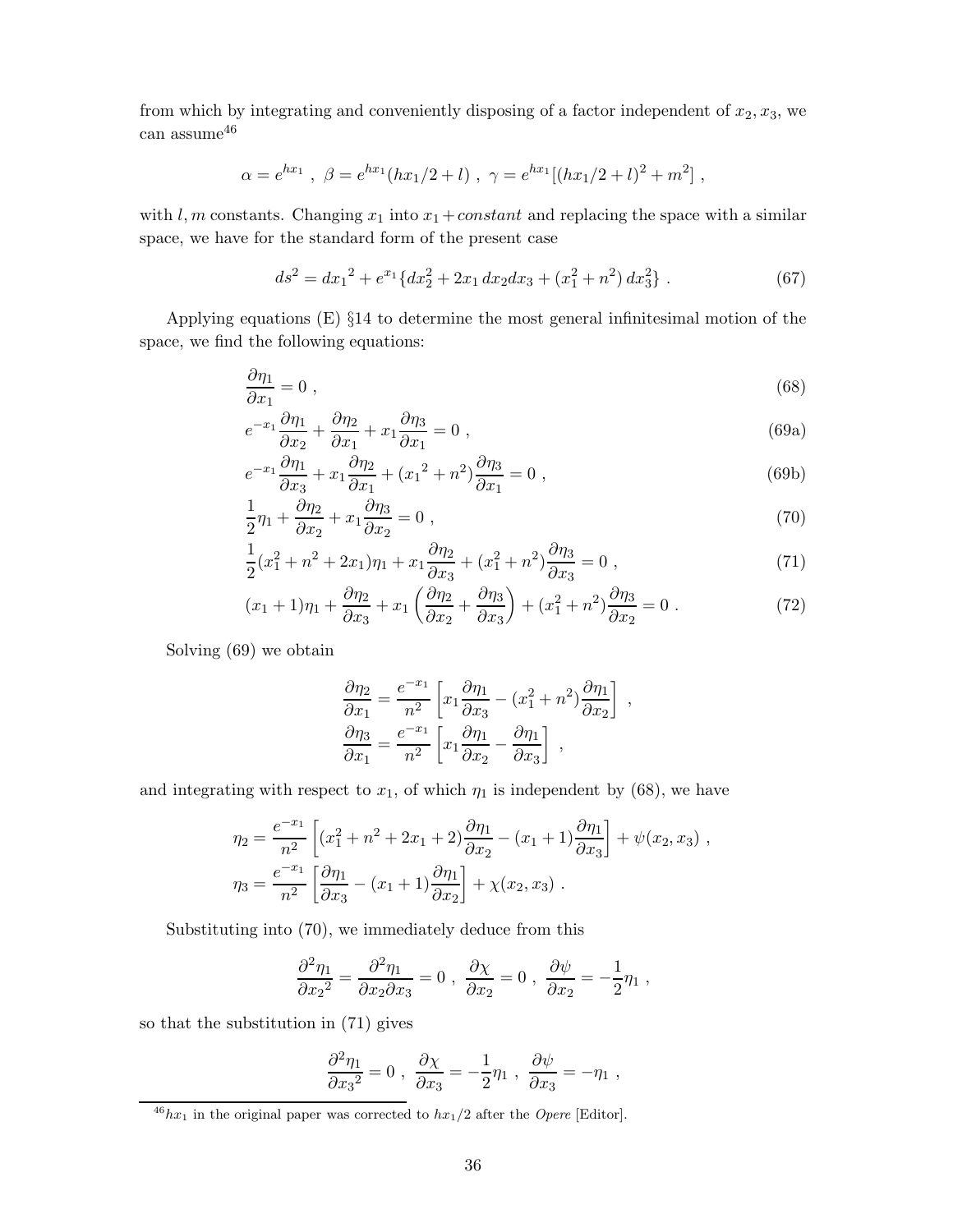hence

$$
\frac{\partial \eta_1}{\partial x_2} = -2 \frac{\partial^2 \chi}{\partial x_2 \partial x_3} = 0 \; , \; \frac{\partial \eta_1}{\partial x_3} = -2 \frac{\partial^2 \psi}{\partial x_2 \partial x_3} = 2 \frac{\partial \eta_1}{\partial x_2} = 0 \; .
$$

In this way we find for the most general values of  $\eta_1, \eta_2, \eta_3$  the formulas

$$
\eta_1 = a
$$
,  $\eta_2 = -\frac{a}{2}x_2 - ax_3 + b$ ,  $\eta_3 = -\frac{a}{2}x_3 + c$ ,

with  $a, b, c$  arbitrary constants. Therefore the complete group of motions is only a  $G_3$  here; it is generated by the 3 infinitesimal transformations

$$
X_1 f = \frac{\partial f}{\partial x_2}, \quad X_2 f = \frac{\partial f}{\partial x_3},
$$
  

$$
X_3 f = -\frac{\partial f}{\partial x_1} + \left(\frac{x_2}{2} + x_3\right) \frac{\partial f}{\partial x_2} + \frac{x_3}{2} \frac{\partial f}{\partial x_3}
$$
 (73)

and has the composition<sup>47</sup>

$$
[X_1, X_2]f = 0, [X_1, X_3]f = \frac{1}{2}X_1f, [X_2, X_3]f = X_1f + \frac{1}{2}X_2f.
$$

#### **21 The constant** *n* **is essential in**

$$
ds^{2} = dx_{1}^{2} + e^{x_{1}}[dx_{2}^{2} + 2x_{1} dx_{2} dx_{3} + (x_{1}^{2} + n^{2}) dx_{3}^{2}].
$$

Analogously to what we have done for the spaces of §17, we also want to see here if the constant *n* of the present line element (67) is essential. We respond affirmatively to the question by showing that a second line element<sup>48</sup>

$$
ds^{2} = dy_{1}^{2} + e^{y_{1}} \left[ dy_{2}^{2} + 2y_{1} dy_{2} dy_{3} + \left( y_{1}^{2} + m^{2} \right) dy_{3}^{2} \right],
$$
\n(74)

where  $m^2 \neq n^2$ , cannot be identified with the original nor be proportional to it. Proceeding exactly as in §18 we first compare the two respective groups of motions  $G_3$ ,  $\Gamma_3$ , the first generated by the transformations  $(73)$ , the second instead by  $49$ 

$$
Y_1 f = \frac{\partial f}{\partial y_2} , \ Y_2 f = \frac{\partial f}{\partial y_3} , \ Y_3 f = -\frac{\partial f}{\partial y_1} + \left(\frac{y_2}{2} + y_3\right) \frac{\partial f}{\partial y_2} + \frac{y_3}{2} \frac{\partial f}{\partial y_3}
$$

with the same composition

$$
[Y_1, Y_2]f = 0 , [Y_1, Y_3]f = \frac{1}{2}Y_1f , [Y_2, Y_3]f = Y_1f + \frac{1}{2}Y_2f.
$$

We must find the most general transformation which changes the one group into the other and see if it can give rise to the hypothesized transformation of the two line elements. We therefore take three other transformation generators of  $\Gamma_3$ , let them be  $\bar{Y}_1 f$ ,  $\bar{Y}_2 f$ ,  $\bar{Y}_3 f$ , which have the same composition as above; we therefore have

$$
\begin{split} \bar{Y}_1 f &= \alpha Y_1 f + \beta Y_2 f \ , \bar{Y}_2 f &= \gamma Y_1 f + \delta Y_2 f \ , \\ \bar{Y}_3 f &= a Y_1 f + b Y_2 f + c Y_3 f \ , \end{split}
$$

<sup>&</sup>lt;sup>47</sup>To have the canonical composition it would suffice to double  $X_1 f$ ,  $X_3 f$ .

 $48$ Equation number "(74)" is missing in the original, added by the Editor.

<sup>&</sup>lt;sup>49</sup>The second term on the r.h.s. of the 3rd equation had  $\partial f / \partial y_3$  in the original, which was incorrect [Editor].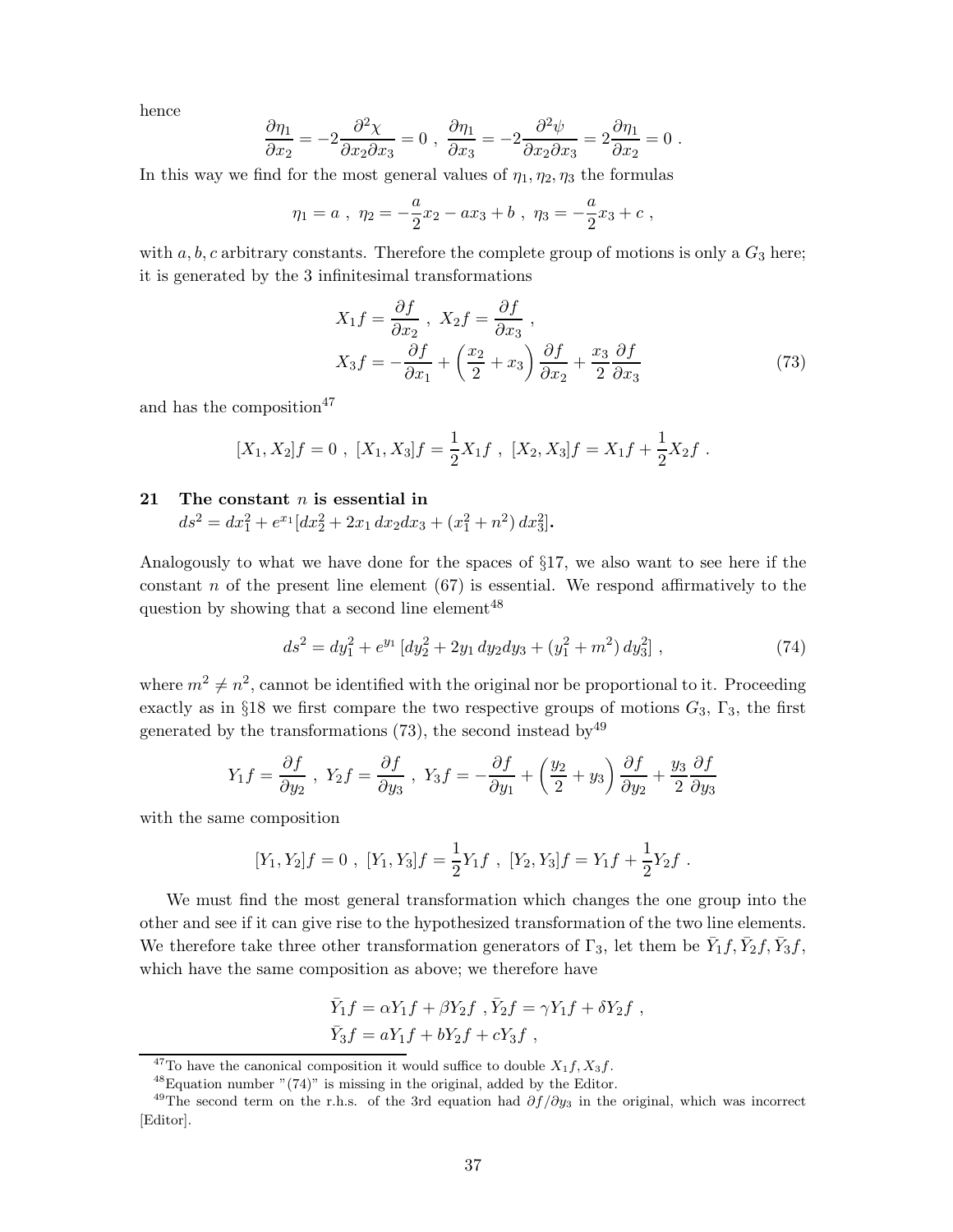and among the constants  $\alpha, \beta, \gamma, \delta, c$  the relations

$$
\alpha c + 2\beta c = \alpha \; , \; \beta c = \beta \; , \; \gamma c + 2\delta c = 2\alpha + \gamma \; , \; \delta c = 2\beta + \delta \; ,
$$

from which it follows that  $\beta = 0$ ,  $c = 1$ ,  $\delta = \alpha$  and consequently:

$$
\bar{Y}_1 f = \alpha Y_1 f , \bar{Y}_2 f = \gamma Y_1 f + \alpha Y_2 f ,
$$
  

$$
\bar{Y}_3 f = aY_1 f + bY_2 f + Y_3 f .
$$

There certainly exist transformations which change  $X_1f$ ,  $X_2f$ ,  $X_3f$  respectively into  $\bar{Y}_1 f$ ,  $\bar{Y}_2 f$ ,  $\bar{Y}_3 f$  because the two simply transitive groups are isomorphic.<sup>50</sup> For one such transformation the partial derivatives of the *y* with respect to the *x* must assume the following values:

$$
\frac{\partial y_1}{\partial x_1} = 1, \quad \frac{\partial y_1}{\partial x_2} = 0, \quad \frac{\partial y_1}{\partial x_3} = 0,
$$
  

$$
\frac{\partial y_2}{\partial x_1} = \alpha \left(\frac{x_2}{2} + x_3\right) + \gamma \frac{x_3}{2} - a - \frac{y_2}{2} - y_3, \quad \frac{\partial y_2}{\partial x_2} = \alpha, \quad \frac{\partial y_2}{\partial x_3} = \gamma,
$$
  

$$
\frac{\partial y_3}{\partial x_1} = \alpha \frac{x_3}{2} - b - \frac{y_3}{2}, \quad \frac{\partial y_3}{\partial x_2} = 0, \quad \frac{\partial y_3}{\partial x_3} = \alpha.
$$

Integrating we have the actual equations in finite terms

$$
y_1 = x_1 + h
$$
,  
\n $y_2 = \alpha x_2 + \gamma x_3 + k e^{-x_1/2} - c x_1 e^{-x_1/2} - 2a + 4b$ ,  
\n $y_3 = \alpha x_3 + c e^{-x_1/2} - 2b$ ,

with  $h, c, k$  new constants. The line element  $(74)$  therefore becomes:

$$
dx_1^2 + e^h \left\{ \left( \frac{cx_1}{2} - c - \frac{k}{2} \right) dx_1 + \alpha e^{\frac{x_1}{2}} dx_2 + \gamma e^{\frac{x_1}{2}} dx_3 \right\}^2
$$
  
+2e<sup>h</sup>(x<sub>1</sub> + h)  $\left\{ \left( \frac{cx_1}{2} - c - \frac{k}{2} \right) dx_1 + \alpha e^{\frac{x_1}{2}} dx_2 + \gamma e^{\frac{x_1}{2}} dx_3 \right\}$   

$$
\times \left\{ -\frac{c}{2} dx_1 + \alpha e^{\frac{x_1}{2}} dx_3 \right\}
$$
  
+e<sup>h</sup>  $\left\{ (x_1 + h)^2 + m^2 \right\} \cdot \left\{ -\frac{c}{2} dx_1 + \alpha e^{\frac{x_1}{2}} dx_3 \right\}^2.$ 

Comparing with the line element (67) we must set the coefficients of  $dx_1 dx_2$  and  $dx_1 dx_3$ to zero; we immediately find  $c = 0$ ,  $k = 0$ ; and then comparing the terms in  $dx_2^2$ ,  $dx_2 dx_3$ and  $dx_3^2$  one deduces <sup>51</sup>

$$
\alpha^2 e^h = 1 , \{ \gamma \alpha + \alpha^2 (x_1 + h) \} e^h = x_1 ,
$$
  

$$
\{ \gamma^2 + 2\alpha \gamma (x_1 + h) + \alpha^2 (x_1 + h)^2 + \alpha^2 m^2 \} e^h = x_1^2 + n^2 .
$$

From this it follows that  $\alpha^2 e^h = 1$ ,  $\gamma + \alpha h = 0$ , so that  $n^2 = m^2$ , Q.E.D.

<sup>50</sup>S. Lie-F. Engel, Vol. I, p. 340.

<sup>&</sup>lt;sup>51</sup>This partial sentence is the translator's interpretation of Bianchi's intended meaning. Bianchi's original phrase in which he meant to refer to equation (67) "Comparing this with the line element (64), we must set the coefficients of  $dx_1dx_2$  and  $dx_1dx_3$  to zero, which leads to..." has a proof correction at the end of his article (implemented by the Editors of Opere) stating "The penultimate line on p. 312 should read: equating the coefficients of  $dx_1dx_2$  and  $dx_1dx_3$  we find immediately", but this omits the necessary "to zero" and removes any equation number [Editor].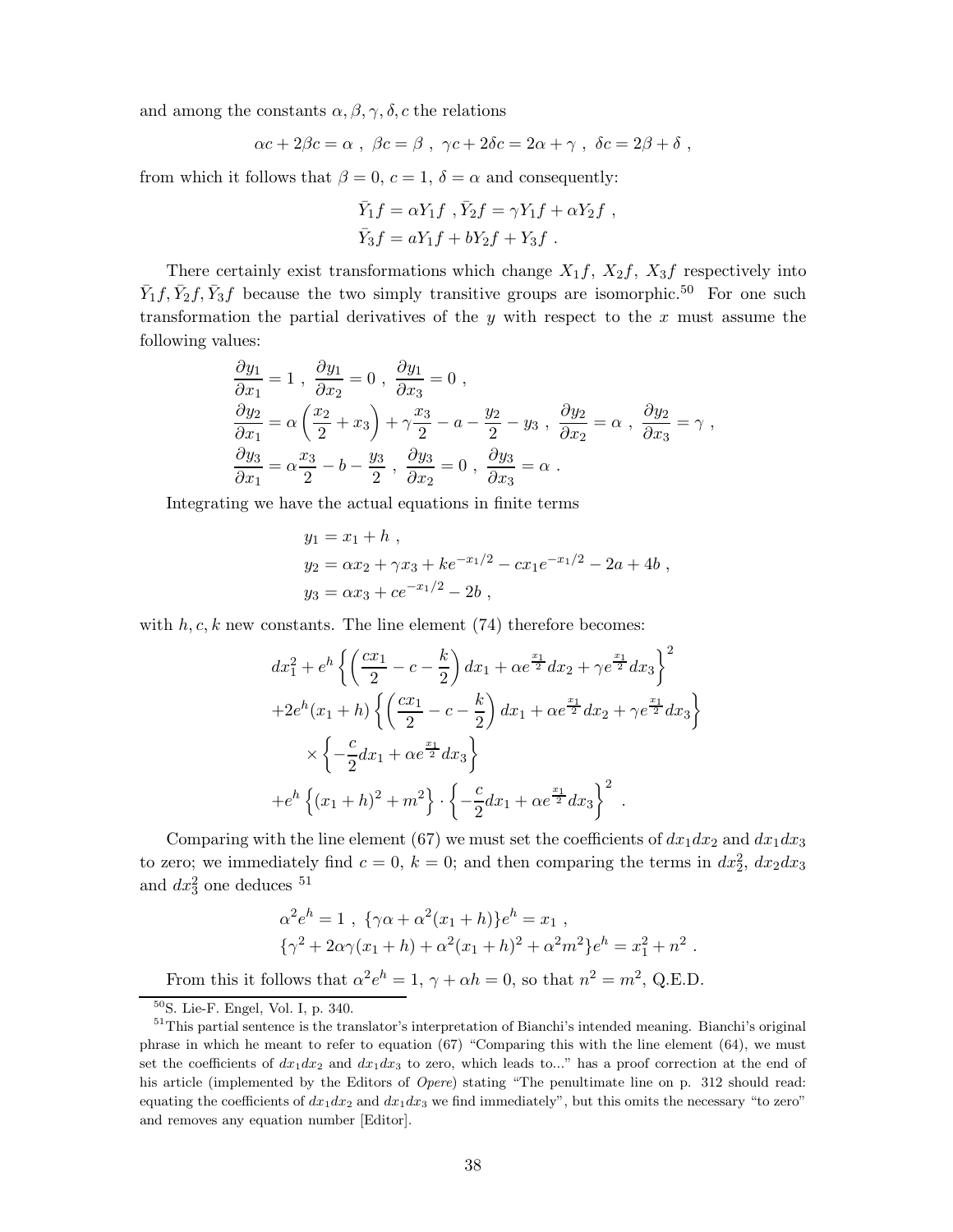#### **22 The groups of type V:**

 $[X_1, X_2]f = 0$ ,  $[X_1, X_3]f = X_1f$ ,  $[X_2, X_3]f = X_2f$ .

The constants *a*, *b*, *c*, *a'*, *b'*, *c'* of §14 here take the values  $a = 1$ ,  $b = 0$ ,  $c = 0$ ,  $a' = 0$ ,  $b' = 1$ ,  $c' = 0$ , from which it follows that  $\xi_1$  is again constant, so we set  $\xi_1 = -2/h$ , and the last three of (F) §14 give

$$
\alpha' = h\alpha \ , \ \gamma' = h\gamma \ , \ \beta' = h\beta \ ,
$$

from which by integrating we have

$$
\alpha = le^{hx_1} , \beta = me^{hx_1} , \gamma = ne^{hx_1} ,
$$

with  $l, m, n$  constants. Changing (linearly) the parameters  $x_2, x_3$  we obtain

$$
ds^2 = dx_1^2 + e^{2hx_1} (dx_2^2 + dx_3^2) ,
$$

the line element which belongs to the space of constant negative curvature.

In this case the existence of the transitive group  $G_3$  of motions of the designated type implies a complete group of motions (non-Euclidean) of 6 parameters.

#### **23 The groups of type VI:**

 $[X_1, X_2]f = 0$ ,  $[X_1, X_3]f = X_1f$ ,  $[X_2, X_3]f = hX_2f$ ,  $h \neq 0, 1$ .

For the groups of this type we must set  $a = 1$ ,  $b = c = 0$ ,  $a' = 0$ ,  $b' = h$ ,  $c' = 0$  in the equations. From this it follows that  $\xi_1$  is constant, so we set  $\xi_1 = -2/k$  and the usual equations (F) §14 give us

$$
\alpha' = k\alpha \ , \ 2\beta' = k(h+1)\beta \ , \ \gamma' = hk\gamma \ ,
$$

from which by integrating and absorbing two of the constants of integration into  $x_2, x_3$ , we find

$$
\alpha = e^{kx_1}
$$
,  $\beta = ne^{k(h+1)x_1/2}$ ,  $\gamma = e^{h k x_1}$ ,

where *n* is a constant which can clearly be assumed positive, so that (because  $\alpha \gamma - \beta^2 > 0$ ) we will have  $0 < n < 1$ .

By passing to a similar space we can make  $k = 2$ , so

$$
ds^{2} = dx_{1}^{2} + e^{2x_{1}} dx_{2}^{2} + 2ne^{(h+1)x_{1}} dx_{2} dx_{3} + e^{2hx_{1}} dx_{3}^{2}. \qquad (76)
$$

One will observe that for  $h = 0$  this reduces to type III and the line element (76) is then changed into the one (49) of the spaces of  $\S17$ . <sup>52</sup>

The most general infinitesimal motion of this space is determined, according to (E) §14, by the following equations:<sup>53</sup>

$$
\frac{\partial \eta_1}{\partial x_1} = 0 \tag{77}
$$

<sup>52</sup>We have not been able to treat the particular case  $h = 0$  together with the general case, because only for  $h = 0$  does one have a 4-parameter group of motions.

 $53$ The factor *n* in the last term of (79) is absent in the original, correction after the Opere [Editor].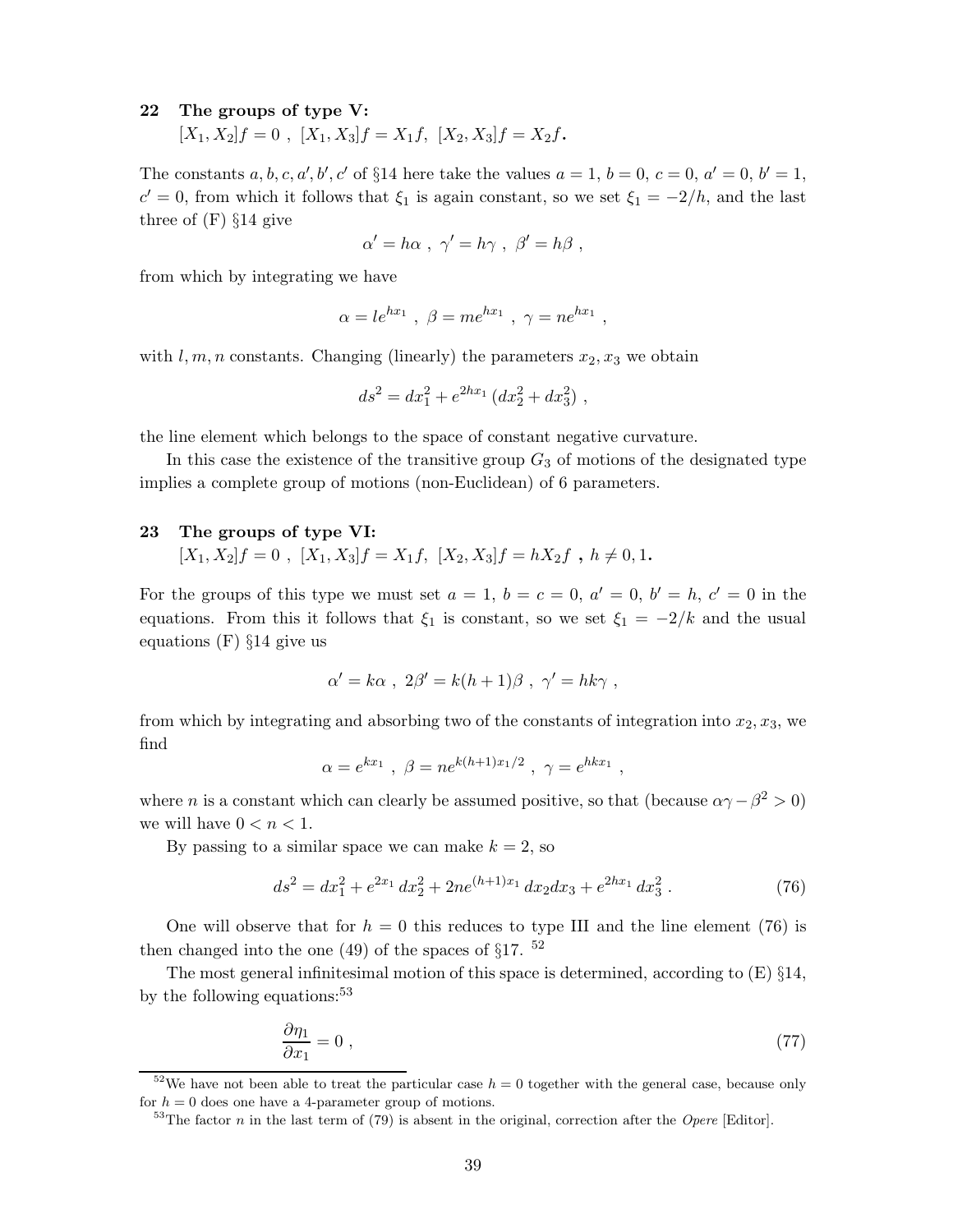$$
\frac{\partial \eta_1}{\partial x_2} + e^{2x_1} \frac{\partial \eta_2}{\partial x_1} + n e^{(h+1)x_1} \frac{\partial \eta_3}{\partial x_1} = 0 , \qquad (78a)
$$

$$
\frac{\partial \eta_1}{\partial x_3} + n e^{(h+1)x_1} \frac{\partial \eta_2}{\partial x_1} + e^{2hx_1} \frac{\partial \eta_3}{\partial x_1} = 0 , \qquad (78b)
$$

$$
e^{x_1} \left(\eta_1 + \frac{\partial \eta_2}{\partial x_2}\right) + n e^{hx_1} \frac{\partial \eta_3}{\partial x_2} = 0 , \qquad (79)
$$

$$
h\eta_1 + ne^{(1-h)x_1}\frac{\partial \eta_2}{\partial x_3} + \frac{\partial \eta_3}{\partial x_3} = 0 ,
$$
\n(80)

$$
n(h+1)e^{(h+1)x_1}\eta_1 + e^{2x_1}\frac{\partial\eta_2}{\partial x_3} + ne^{(h+1)x_1}\left(\frac{\partial\eta_2}{\partial x_2} + \frac{\partial\eta_3}{\partial x_3}\right)
$$

$$
+e^{2hx_1}\frac{\partial\eta_3}{\partial x_2} = 0.
$$
(81)

Solving (78) for  $\partial \eta_2 / \partial x_1$ ,  $\partial \eta_3 / \partial x_1$ , we obtain

$$
\frac{\partial \eta_2}{\partial x_1} = \frac{ne^{-(h+1)x_1}}{1 - n^2} \frac{\partial \eta_1}{\partial x_3} - \frac{e^{-2x_1}}{1 - n^2} \frac{\partial \eta_1}{\partial x_2} ,
$$
  

$$
\frac{\partial \eta_3}{\partial x_1} = \frac{ne^{-(h+1)x_1}}{1 - n^2} \frac{\partial \eta_1}{\partial x_2} - \frac{e^{-2hx_1}}{1 - n^2} \frac{\partial \eta_1}{\partial x_3} .
$$
 (82)

The integration of these last two with respect to  $x_1$  leads us to separate the two cases

a) 
$$
h = -1
$$
,  $b) h \neq -1$ .

In case *a*) by integrating we obtain

$$
\eta_2 = \frac{nx_1}{1 - n^2} \frac{\partial \eta_1}{\partial x_3} + \frac{e^{-2x_1}}{2(1 - n^2)} \frac{\partial \eta_1}{\partial x_2} + \psi(x_2, x_3) ,
$$
  

$$
\eta_3 = \frac{nx_1}{1 - n^2} \frac{\partial \eta_1}{\partial x_2} - \frac{e^{2x_1}}{2(1 - n^2)} \frac{\partial \eta_1}{\partial x_3} + \chi(x_2, x_3) ,
$$

and substituting into the successive equations  $(79)$ ,  $(80)$ ,  $(81)$ , we find

$$
\frac{\partial^2 \eta_1}{\partial x_2^2} = \frac{\partial^2 \eta_1}{\partial x_2 \partial x_3} = \frac{\partial^2 \eta_1}{\partial x_3^2} = 0,
$$
  

$$
\frac{\partial \psi}{\partial x_3} = 0, \ \frac{\partial \psi}{\partial x_2} = -\eta_1, \ \frac{\partial \chi}{\partial x_2} = 0, \ \frac{\partial \chi}{\partial x_3} = \eta_1.
$$

from which it follows that

$$
\eta_1 = a \ , \ \eta_2 = - a x_2 + b \ , \ \eta_3 = a x_3 + c \ ,
$$

with  $a, b, c$  constants. In this case therefore the group of motions is only a  $G_3$  with the infinitesimal transformation generators:

$$
X_1 f = \frac{\partial f}{\partial x_2} , \ X_2 f = \frac{\partial f}{\partial x_3} , \ X_3 f = -\frac{\partial f}{\partial x_1} + x_2 \frac{\partial f}{\partial x_2} - x_3 \frac{\partial f}{\partial x_3} .
$$

Case *b*). Now let  $h \neq -1$ . Equations (82) integrated give

$$
\eta_2 = -\frac{ne^{(h+1)x_1}}{(h+1)(1-n^2)} \frac{\partial \eta_1}{\partial x_3} + \frac{e^{-2x_1}}{2(1-n^2)} \frac{\partial \eta_1}{\partial x_2} + \psi(x_2, x_3) ,
$$

$$
\eta_3 = -\frac{ne^{(h+1)x_1}}{(h+1)(1-n^2)} \frac{\partial \eta_1}{\partial x_2} + \frac{e^{-2hx_1}}{2h(1-n^2)} \frac{\partial \eta_1}{\partial x_3} + \chi(x_2, x_3) ,
$$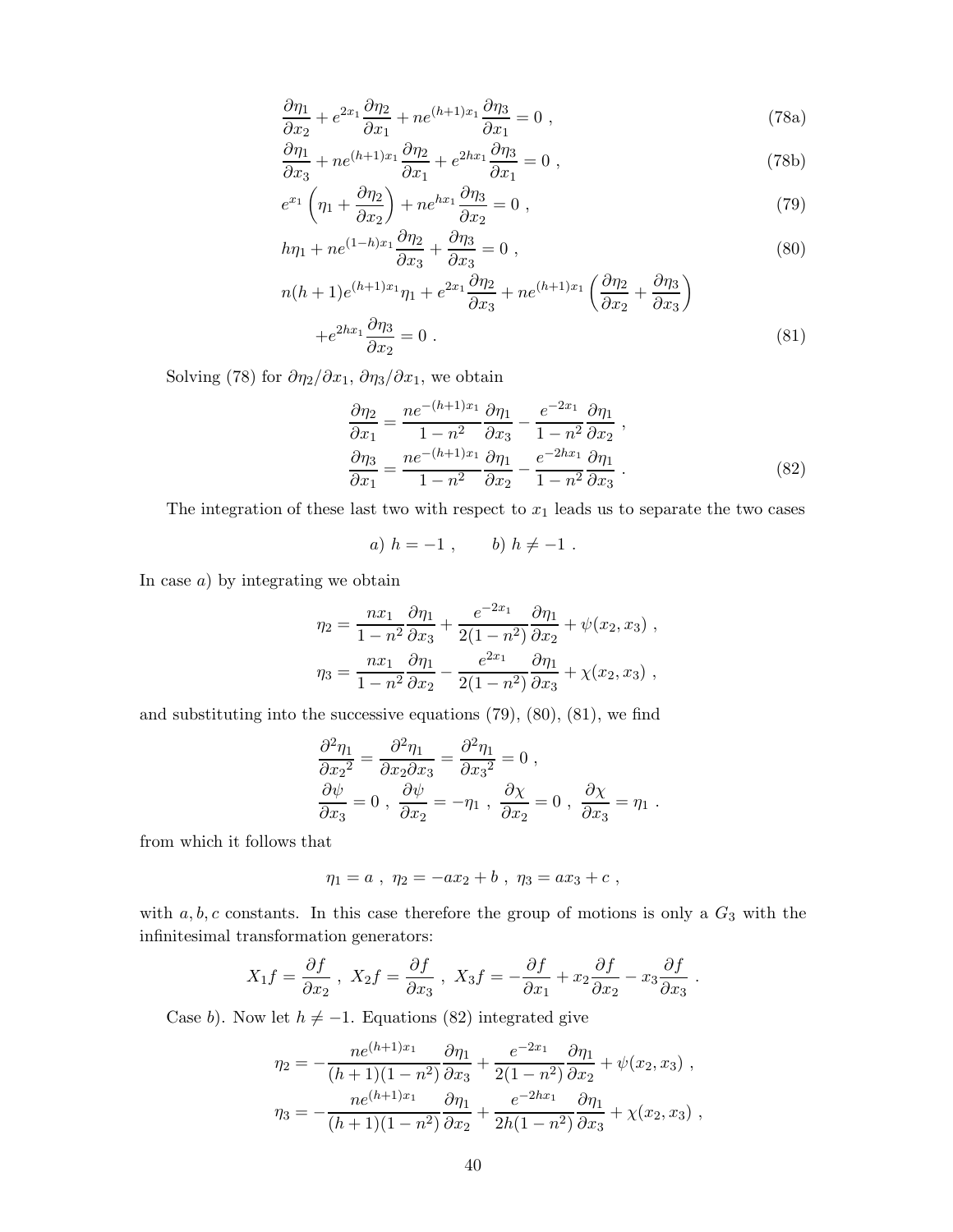and substituting into (79) remembering that *h* is different from  $0, 1, -1$ , we find

$$
\frac{\partial^2 \eta_1}{\partial x_2^2} = 0 , \quad n \frac{\partial^2 \eta_1}{\partial x_2 \partial x_3} = 0 , \quad \frac{\partial \chi}{\partial x_2} = 0 , \quad \frac{\partial \psi}{\partial x_2} = -\eta_1 .
$$

Substituting into (80) therefore gives

$$
\frac{\partial^2 \eta_1}{\partial x_3^2} = 0 \ , \ \frac{\partial \psi}{\partial x_3} = 0 \ , \ \frac{\partial \chi}{\partial x_3} = -h \eta_1 \ ,
$$

and from this follow for  $\eta_1, \eta_2, \eta_3$  the values

$$
\eta_1 = a \; , \; \eta_2 = -ax_2 + b \; , \; \eta_3 = -hax_3 + c \; ,
$$

with *a, b, c* arbitrary constants. We therefore have as the complete group of motions the *G*<sup>3</sup> generated by the three infinitesimal transformations

$$
X_1 f = \frac{\partial f}{\partial x_2} , \quad X_2 f = \frac{\partial f}{\partial x_3} , \quad X_3 f = -\frac{\partial f}{\partial x_1} + x_2 \frac{\partial f}{\partial x_2} + h x_3 \frac{\partial f}{\partial x_3} .
$$

which indeed has the composition

$$
[X_1, X_2]f = 0, [X_1, X_3]f = X_1f, [X_2, X_3]f = hX_2f.
$$

We now see that the result obtained above for  $h = -1$  is included in the general case.

# **24** The constant *n* is essential in<sup>54</sup>

$$
ds^{2} = dx_{1}^{2} + e^{2x_{1}}dx_{2}^{2} + 2ne^{(h+1)x_{1}}dx_{2}dx_{3} + e^{2hx_{1}}dx_{3}^{2}.
$$

That the constant *h* is essential in this line element is clear since it is already essential in the composition of its group of motions; but now we wish to show that the constant *n* (apart from sign) is also essential. Therefore let there be the two spaces

$$
ds^{2} = dx_{1}^{2} + e^{2x_{1}}dx_{2}^{2} + 2ne^{(h+1)x_{1}}dx_{2}dx_{3} + e^{2hx_{1}}dx_{3}^{2}
$$
 (a)

$$
ds^{2} = dy_{1}^{2} + e^{2y_{1}} dy_{2}^{2} + 2me^{(h+1)y_{1}} dy_{2} dy_{3} + e^{2hy_{1}} dy_{3}^{2};
$$
\n
$$
\tag{3}
$$

we wish to prove that assuming the two spaces are similar implies  $n^2 = m^2$ .

The group  $\Gamma_3$  of motions of the second space is generated by the three infinitesimal transformations

$$
Y_1 f = \frac{\partial f}{\partial y_2} , \ Y_2 f = \frac{\partial f}{\partial y_3} , \ Y_3 f = -\frac{\partial f}{\partial y_1} + y_2 \frac{\partial f}{\partial y_2} + hy_3 \frac{\partial f}{\partial y_3}
$$

and if, along with the hypothesized equations of correspondence between the two spaces, we assume that<sup>55</sup>  $X_1 f, X_2 f, X_3 f$  are changed respectively into  $\bar{Y}_1 f, \bar{Y}_2 f, \bar{Y}_3 f$ , then these latter ones must be combinations of  $Y_1 f, Y_2 f, Y_3 f$  and have the same composition

$$
[\bar{Y}_1, \bar{Y}_2]f = 0
$$
,  $[\bar{Y}_1, \bar{Y}_3]f = \bar{Y}_1f$ ,  $[\bar{Y}_2, \bar{Y}_3]f = h\bar{Y}_2f$ .

<sup>&</sup>lt;sup>54</sup>Bianchi's obvious typo was corrected here, there was a "+" between  $e^{2x_1}$  and  $dx_2$ <sup>2</sup> [Editor].

<sup>&</sup>lt;sup>55</sup>The original paper has  $Y_1 f$ ,  $Y_2 f$  and  $Y_3 f$  here; correction based on the *Opere* [Editor].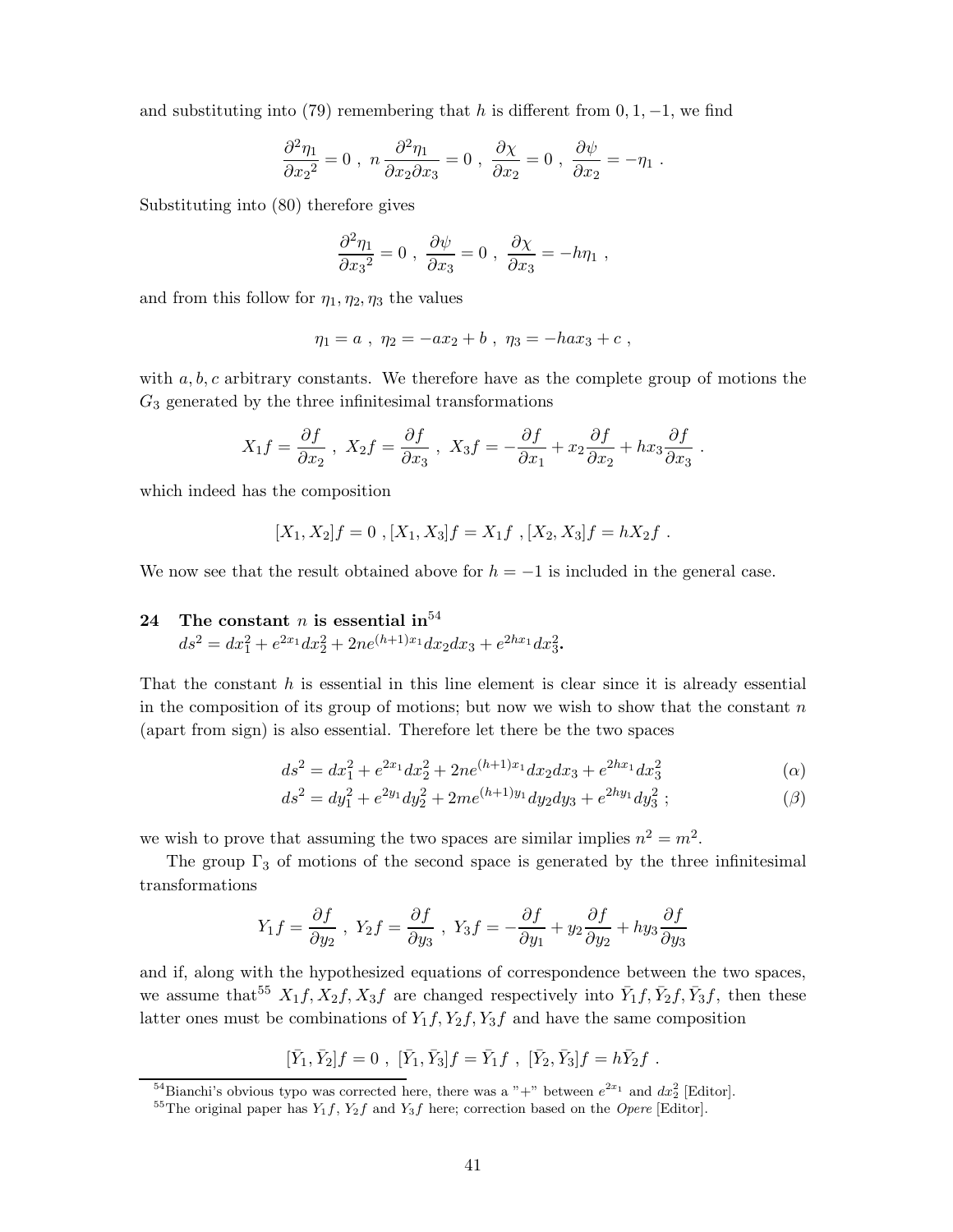It is clear in the first place that  $\bar{Y}_1 f$ ,  $\bar{Y}_2 f$  must be combinations of  $Y_1 f$ ,  $Y_2 f$  only, so that we will have

$$
\overline{Y}_1 f = \alpha Y_1 f + \beta Y_2 f , \overline{Y}_2 f = \gamma Y_1 f + \delta Y_2 f ,
$$
  

$$
\overline{Y}_3 f = a Y_1 f + b Y_2 f + c Y_3 f .
$$

Taking into account the composition equations we see that for  $h \neq -1$  one necessarily has  $\beta = \gamma = 0, c = 1$ , so that it follows that

$$
\bar{Y}_1 f = \alpha Y_1 f
$$
,  $\bar{Y}_2 f = \delta Y_2 f$ ,  $\bar{Y}_3 f = \alpha Y_1 f + \delta Y_2 f + Y_3 f$ .

while for  $h = -1$  there is also possible another case

$$
\bar{Y}_1 f = \beta Y_2 f \ , \ \bar{Y}_2 f = \gamma Y_1 f \ , \ \bar{Y}_3 f = a Y_1 f + b Y_2 f - Y_3 f \ ,
$$

which does not differ from the previous one, however, apart from the exchange of  $y_2$  and  $y_3$  and the change of  $y_1$  into  $-y_1$  (this clearly does not change the line element). We can therefore limit ourselves to the first case, in which by integrating the equations of the transformations we find

$$
y_1 = x_1 + k
$$
,  $y_2 = \alpha x_2 + l e^{-x_1} - a$ ,  $y_3 = \delta x_3 + p e^{-hx_1} - b/h$ ,

where  $k, l, p$  indicate new constants. Substituting into the line element  $(\beta)$  we obtain

$$
dx_1^2 + e^{2x_1+2k} (\alpha \, dx_2 - le^{-x_1} \, dx_1)^2
$$
  
+2me<sup>(h+1)(x\_1+k)</sup> (\alpha \, dx\_2 - le^{-x\_1} \, dx\_1)(\delta \, dx\_3 - hpe^{-hx\_1} \, dx\_1)  
+2e^{2h(x\_1+k)} (\delta \, dx\_3 - hpe^{-hx\_1} \, dx\_1)^2.

Expressing the fact that this differential form differs from  $(\alpha)$  only by a constant factor, it suffices to compare the coefficients of  $dx_2^2$ ,  $dx_2 dx_3$ ,  $dx_3^2$  to find  $\alpha^2 e^{2k} = \delta^2 e^{2hk} =$  $(m/n)e^{(h+1)k}\alpha\delta$ , from which it indeed follows that  $n^2 = m^2$ , Q.E.D.

#### **25 The groups of type VII**1**:**

$$
[X_1, X_2]f = 0, [X_1, X_3]f = X_2f, [X_2, X_3]f = -X_1f.
$$

Treating in general the case of the groups of type VII of composition

$$
[X_1, X_2]f = 0, [X_1, X_3]f = X_2f, [X_2, X_3]f = -X_1f + hX_2f,
$$

we must give to the constants  $a, b, c, a', b', c'$  of §14 the values  $a = 0, b = 1, c = 0, a' = -1$ ,  $b' = h, c' = 0$ , from which one has  $\xi_1 = constant$ , so we set  $\xi_1 = 1/k$  and equations (F) (*ibid.*) give us

$$
\alpha' + 2k\beta = 0 , \ \gamma' - 2k\beta + 2hk\gamma = 0 , \ \beta' - k\alpha + hk\beta + k\gamma = 0 . \tag{83}
$$

For the integration it is convenient to separate the case  $h = 0$  from the general case. We assume  $h = 0$  in this section and integrating  $(83)$  we will have

$$
\alpha = c_1 \sin(2kx_1) + c_2 \cos(2kx_1) + c_3 ,
$$
  
\n
$$
\beta = -c_1 \cos(2kx_1) + c_2 \sin(2kx_1) ,
$$
  
\n
$$
\gamma = -c_1 \sin(2kx_1) - c_2 \cos(2kx_1) + c_3 ,
$$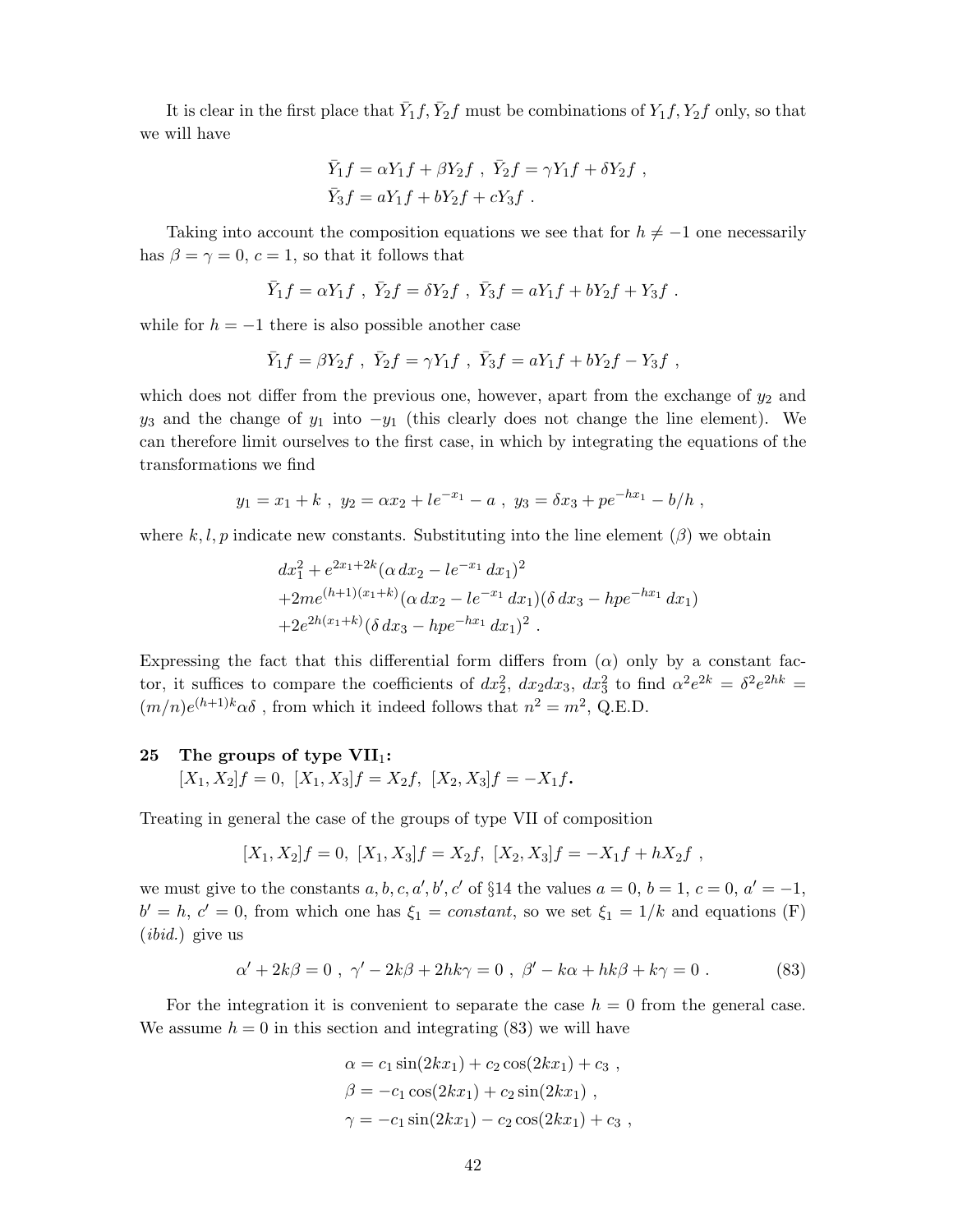where  $c_1, c_2, c_3$  are three constants. We exclude the case in which the first two are both zero since then the space would be of zero curvature. Changing  $x_1$  into  $x_1 + constant$ , we can make  $c_1 = 0$  and varying the parameters  $x_2, x_3$  proportionally we can make  $c_2 = 1$ ; finally by replacing the space with a similar space, we will have the following standard form for the line element:

$$
ds^{2} = dx_{1}^{2} + (n + \cos x_{1}) dx_{2}^{2} + 2 \sin x_{1} dx_{2} dx_{3} + (n - \cos x_{1}) dx_{3}^{2}, \qquad (84)
$$

where the constant *n* will be positive and  $> 1$  since  $\alpha$ ,  $\gamma$ ,  $\alpha\gamma - \beta^2$  must be positive. The equations (E) §14 to determine  $\eta_1, \eta_2, \eta_3$  become:

$$
\frac{\partial \eta_1}{\partial x_1} = 0 \tag{85}
$$

$$
\frac{\partial \eta_1}{\partial x_2} + (n + \cos x_1) \frac{\partial \eta_2}{\partial x_1} + \sin x_1 \frac{\partial \eta_3}{\partial x_1} = 0 ,
$$
\n(86a)

$$
\frac{\partial \eta_1}{\partial x_3} + \sin x_1 \frac{\partial \eta_2}{\partial x_1} + (n - \cos x_1) \frac{\partial \eta_3}{\partial x_1} = 0 ,
$$
\n(86b)

$$
-\frac{1}{2}\sin x_1 \cdot \eta_1 + (n + \cos x_1)\frac{\partial \eta_2}{\partial x_2} + \sin x_1 \frac{\partial \eta_3}{\partial x_2} = 0 ,\qquad (87)
$$

$$
\frac{1}{2}\sin x_1 \cdot \eta_1 + \sin x_1 \frac{\partial \eta_2}{\partial x_3} + (n - \cos x_1) \frac{\partial \eta_3}{\partial x_3} = 0 ,\qquad (88)
$$

$$
\cos x_1 \eta_1 + (n + \cos x_1) \frac{\partial \eta_2}{\partial x_3} + \sin x_1 \left( \frac{\partial \eta_2}{\partial x_2} + \frac{\partial \eta_3}{\partial x_3} \right)
$$

$$
+ (n - \cos x_1) \frac{\partial \eta_3}{\partial x_2} = 0.
$$
(89)

Solving (86) for  $\partial \eta_2 / \partial x_1$ ,  $\partial \eta_3 / \partial x_1$  and integrating we have

$$
\eta_2 = \frac{1}{n^2 - 1} \left\{ (\sin x_1 - nx_1) \frac{\partial \eta_1}{\partial x_2} - \cos x_1 \frac{\partial \eta_1}{\partial x_3} \right\} + \psi(x_2, x_3) ,
$$
  

$$
\eta_3 = \frac{1}{n^2 - 1} \left\{ -(\sin x_1 + nx_1) \frac{\partial \eta_1}{\partial x_3} - \cos x_1 \frac{\partial \eta_1}{\partial x_2} \right\} + \chi(x_2, x_3) ,
$$

and substituting these values into the successive equations we see that one must have

$$
\frac{\partial^2 \eta_1}{\partial x_2^2} = \frac{\partial^2 \eta_1}{\partial x_2 \partial x_3} = \frac{\partial^2 \eta_1}{\partial x_3^2} = 0 ,
$$
  

$$
\frac{\partial \psi}{\partial x_2} = 0 , \frac{\partial \psi}{\partial x_3} = -\frac{1}{2} \eta_1 , \frac{\partial \chi}{\partial x_2} = \frac{1}{2} \eta_1 , \frac{\partial \chi}{\partial x_3} = 0 ,
$$

so that we obtain:

$$
\eta_1 = a
$$
,  $\eta_2 = -\frac{a}{2}x_3 + b$ ,  $\eta_3 = \frac{a}{2}x_2 + c$ ,

with  $a, b, c$  constants. Here too the group of motions is of three parameters and its generating transformations are

$$
X_1 f = \frac{\partial f}{\partial x_2}, \ X_2 f = \frac{\partial f}{\partial x_3}, \ X_3 f = 2\frac{\partial f}{\partial x_1} - x_3 \frac{\partial f}{\partial x_2} + x_2 \frac{\partial f}{\partial x_3}, \tag{90}
$$

with the composition

$$
[X_1, X_2]f = 0, [X_1, X_3]f = X_2f, [X_2, X_3]f = -X_1f.
$$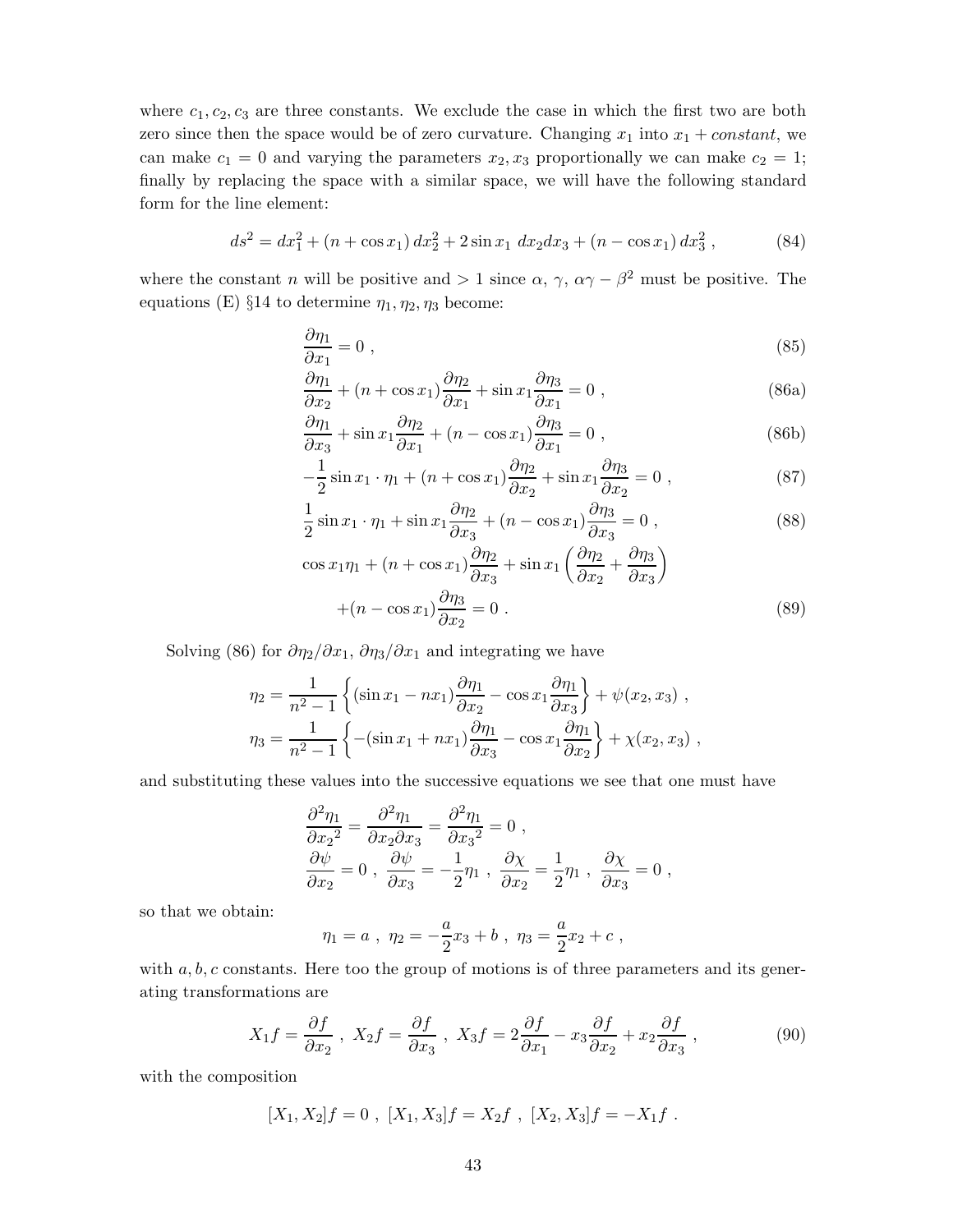#### **26 The groups of type VII**2**:**

$$
[X_1, X_2]f = 0 , [X_1, X_3]f = X_2f , [X_2, X_3]f = -X_1f + hX_2f , h \neq 0 \ (0 < h < 2).
$$

The equations  $(83)^{56}$  give us

$$
\beta = -\frac{\alpha'}{2k} \ , \ \gamma = \alpha + \frac{\alpha''}{2k^2} + \frac{h\alpha'}{2k} \ ,
$$

and hence to determine  $\alpha$ , the linear and homogeneous constant coefficient equation

$$
\alpha^{\prime\prime\prime}+3h k\alpha^{\prime\prime}+2k^2(h^2+2)\alpha^{\prime}+4h k^3\alpha=0\ ,
$$

whose characteristic equation

$$
\rho^3 + 3hk\rho^2 + 2k^2(h^2 + 2)\rho + 4hk^3 = 0,
$$

setting  $\rho = kr$ , becomes

.

$$
r^3 + 3hr^2 + 2(h^2 + 2)r + 4h = 0.
$$

One root of this equation is  $r_1 = -h$  and the other two  $r_2$ ,  $r_3$ , since  $h^2 < 4$ , are complex conjugates:

$$
r_2 = -h + i\sqrt{4 - h^2} , r_3 = -h - i\sqrt{4 - h^2} .
$$

If for brevity we set  $v = \sqrt{4-h^2}$ , we have for  $\alpha$  the expression:

$$
\alpha = c_1 e^{-hkx_1} + c_2 e^{-hkx_1} \cos(kvx_1) + c_3 e^{-hkx_1} \sin(kvx_1) ,
$$

where  $c_1, c_2, c_3$  are three arbitrary constants.

We exclude the case in which one takes  $c_2 = c_3 = 0$  because then the space would be of constant negative curvature. By adding a constant to  $x_1$  we can make (if  $c_2 \neq 0$ )  $c_3 = 0$ , and passing to a similar space we will obtain

$$
\alpha = e^{-hx_1}(n + \cos vx_1),
$$
  
\n
$$
\beta = \frac{1}{2}e^{-hx_1}(h\cos vx_1 + v\sin vx_1 + nh),
$$
  
\n
$$
\gamma = e^{-hkx_1}\left(\frac{2-v^2}{2}\cos vx_1 + \frac{hv}{2}\sin vx_1 + n\right)
$$

*.*

We note that from this follows the result

$$
\alpha \gamma - \beta^2 = v(n^2 - 1)e^{-2hx_1}/4,
$$

from which  $|n| > 1$  so that  $n > 0$  since  $\alpha > 0$ .

The first equations of (E) §14, solved for  $\partial \eta_2 / \partial x_1$ ,  $\partial \eta_3 / \partial x_1$ , give

$$
\frac{\partial \eta_2}{\partial x_1} = \frac{4e^{2hx_1}}{(n^2 - 1)v^2} \left\{ \beta \frac{\partial \eta_1}{\partial x_3} - \gamma \frac{\partial \eta_1}{\partial x_2} \right\} ,
$$

$$
\frac{\partial \eta_3}{\partial x_1} = \frac{4e^{2hx_1}}{(n^2 - 1)v^2} \left\{ \beta \frac{\partial \eta_1}{\partial x_2} - \alpha \frac{\partial \eta_1}{\partial x_3} \right\} .
$$

 $^{56}$ In the original paper, "equations  $(84)$ ", which is incorrect [Editor].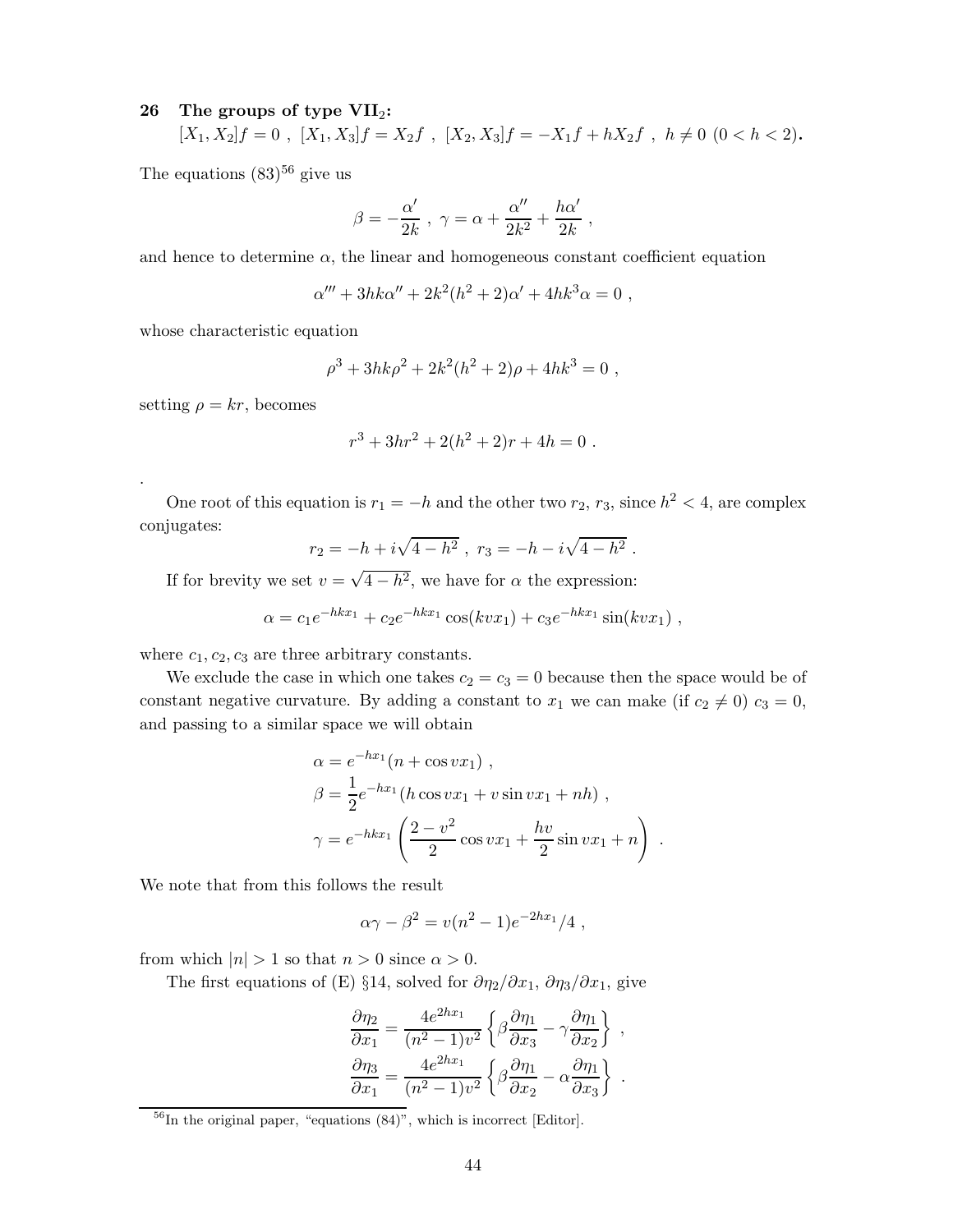Substituting the values of  $\alpha, \beta, \gamma$  and integrating with respect to  $x_1$  we obtain

$$
\eta_2 = \left\{ \frac{h^2 - v^2}{2v^2(n^2 - 1)} \cos vx_1 + \frac{h}{(n^2 - 1)v} \sin vx_1 + \frac{2n}{v^2(n^2 - 1)} \right\} e^{hx_1} \frac{\partial \eta_1}{\partial x_3}
$$

$$
- \left\{ \frac{h(1 - v^2)}{v^2(n^2 - 1)} \cos vx_1 + \frac{h^2 - 1}{(n^2 - 1)v} \sin vx_1 + \frac{4n}{v^2h(n^2 - 1)} \right\} e^{hx_1} \frac{\partial \eta_1}{\partial x_2}
$$

$$
+ \psi(x_2, x_3) ,
$$

$$
\eta_3 = \left\{ \frac{h^2 - v^2}{2v^2(n^2 - 1)} \cos vx_1 + \frac{h}{(n^2 - 1)v} \sin vx_1 + \frac{2n}{v^2(n^2 - 1)} \right\} e^{hx_1} \frac{\partial \eta_1}{\partial x_2}
$$

$$
- \left\{ \frac{h}{v^2(n^2 - 1)} \cos vx_1 + \frac{1}{(n^2 - 1)v} \sin vx_1 + \frac{4n}{v^2h(n^2 - 1)} \right\} e^{hx_1} \frac{\partial \eta_1}{\partial x_3}
$$

$$
+ \chi(x_2, x_3) .
$$

If we now take the other three equations  $(E)$  §14:

$$
\gamma'\eta_1 + 2\beta \frac{\partial \eta_2}{\partial x_3} + 2\gamma \frac{\partial \eta_3}{\partial x_3} = 0 , \alpha'\eta_1 + 2\alpha \frac{\partial \eta_2}{\partial x_2} + 2\beta \frac{\partial \eta_3}{\partial x_2} = 0 ,
$$
  

$$
\beta'\eta_1 + 2\alpha \frac{\partial \eta_2}{\partial x_3} + \beta \left(\frac{\partial \eta_2}{\partial x_2} + \frac{\partial \eta_3}{\partial x_3}\right) + \gamma \frac{\partial \eta_3}{\partial x_2} = 0
$$

and substitute the values of  $\alpha$ ,  $\beta$ ,  $\gamma$ ,  $\eta$ <sub>2</sub>,  $\eta$ <sub>3</sub> into them, it suffices to equate the coefficients of the terms in  $e^{-hx_1}$ ,  $e^{-hx_1} \cos vx_1$ ,  $e^{-hx_1} \sin vx_1$ , to find

$$
\frac{\partial \psi}{\partial x_2} = 0 \; , \; \frac{\partial \psi}{\partial x_3} = -\eta_1 \; , \; \frac{\partial \chi}{\partial x_2} = \eta_1 \; , \; \frac{\partial \chi}{\partial x_3} = h\eta_1 \; ,
$$

from which it follows that

$$
\eta_1 = a \; , \; \eta_2 = -ax_3 + b \; , \; \eta_3 = ax_2 + ahx_3 + c \; ,
$$

with *a, b, c* arbitrary constants. Therefore in the present case the space has as a group of motions the  $G_3$  generated by the three infinitesimal transformations:

$$
X_1 f = \frac{\partial f}{\partial x_2} , \ X_2 f = \frac{\partial f}{\partial x_3} , \ X_3 f = \frac{\partial f}{\partial x_1} - x_3 \frac{\partial f}{\partial x_2} + (x_2 + hx_3) \frac{\partial f}{\partial x_3} ,
$$

with the composition

$$
[X_1, X_2]f = 0, [X_1, X_3]f = X_2f, [X_2, X_3]f = -X_1f + hX_2f.
$$

We see that setting  $h = 0$  one returns to the results of the previous section, changing the notation in a very simple way.

#### **27 The constant** *n* **is essential in the line elements of the two previous sections.**

In the line element of the spaces of the previous section appear the two constants  $h, n$ , the first of which is essential, already being so by the composition of the group (§13). We now show that the constant *n* is essential, and with this result the same thing will also be proved for the spaces of  $\S 25$  which correspond to  $h = 0$ .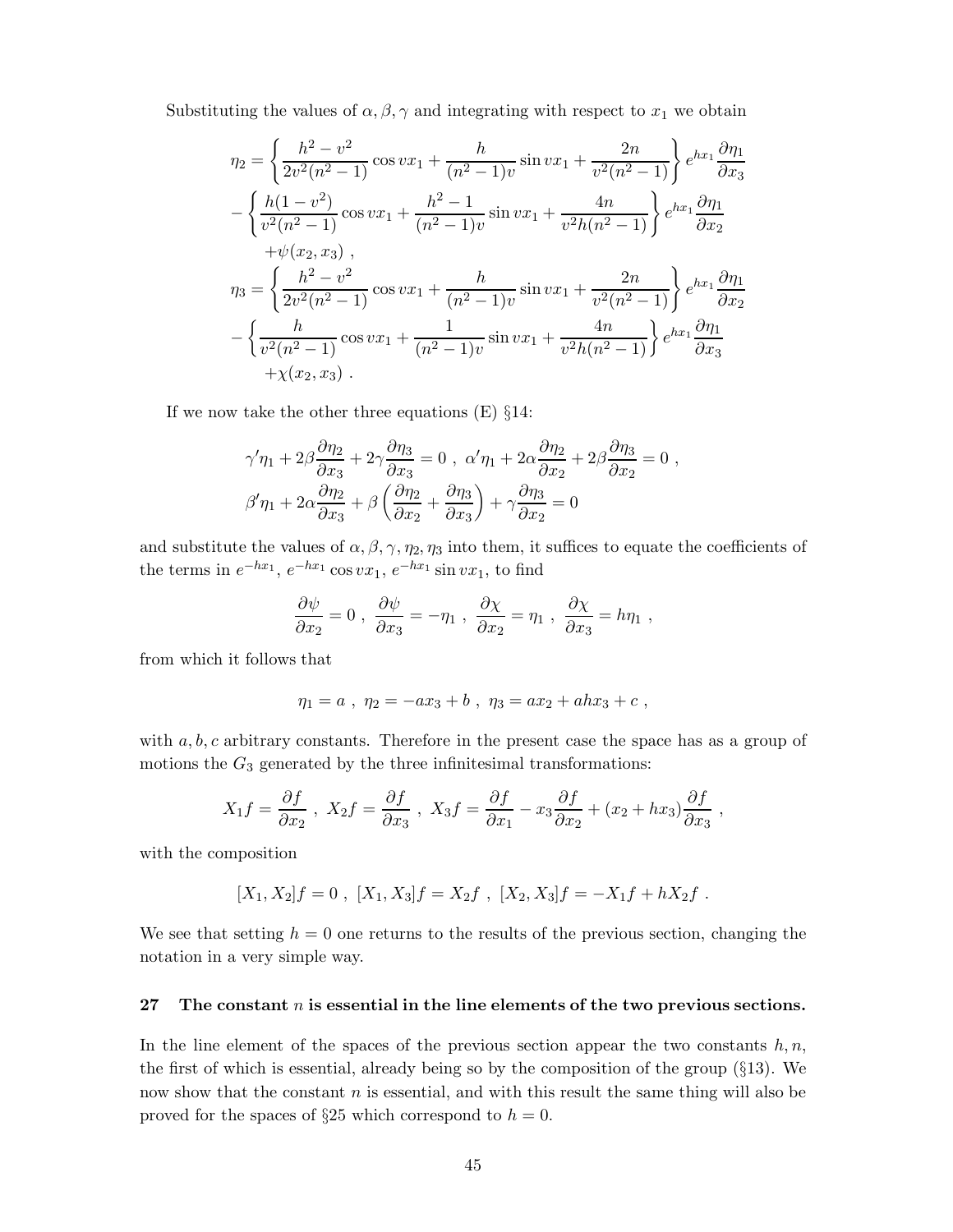We must show that two spaces of respective line elements:

$$
ds^{2} = dx_{1}^{2} + e^{-hx_{1}}(n + \cos vx_{1}) dx_{2}^{2}
$$
  
+ $e^{-hx_{1}}(h \cos vx_{1} + v \sin vx_{1} + nh) dx_{2} dx_{3}$   
+ $e^{-hx_{1}}\left(\frac{2 - v^{2}}{2} \cos vx_{1} + \frac{hv}{2} \sin vx_{1} + n\right) dx_{3}^{2}$ ,  
 $ds^{2} = dy_{1}^{2} + e^{-hy_{1}}(m + \cos vy_{1}) dy_{2}^{2}$   
+ $e^{-hy_{1}}(h \cos vy_{1} + v \sin vy_{1} + mh) dy_{2} dy_{3}$   
+ $e^{-hy_{1}}\left(\frac{2 - v^{2}}{2} \cos vy_{1} + \frac{hv}{2} \sin vy_{1} + m\right) dy_{3}^{2}$ ,

cannot be similar unless  $n^2 = m^2$ .

The group  $G_3$  of motions of the first space is generated by the infinitesimal transformations (90) and the  $\Gamma_3$  of the second by the three

$$
Y_1 f = \frac{\partial f}{\partial y_2} , Y_2 f = \frac{\partial f}{\partial y_3} , Y_3 f = \frac{\partial f}{\partial y_1} - y_3 \frac{\partial f}{\partial y_2} + (y_2 + hy_3) \frac{\partial f}{\partial y_3} ,
$$

with the same composition. Suppose that in the hypothesized transformation  $X_1 f, X_2 f, X_3 f$ are changed into  $\bar{Y}_1 f$ ,  $\bar{Y}_2 f$ ,  $\bar{Y}_3 f$ ; we will have:

$$
\bar{Y}_1 f = \alpha Y_1 f + \beta Y_2 f , \bar{Y}_2 f = \gamma Y_1 f + \delta Y_2 f ,
$$
  

$$
\bar{Y}_3 f = a Y_1 f + b Y_2 f + c Y_3 f .
$$

From the composition equations

$$
[\bar{Y}_1, \bar{Y}_2]f = 0 , [\bar{Y}_1, \bar{Y}_3]f = \bar{Y}_2f , [\bar{Y}_2, \bar{Y}_3]f = -\bar{Y}_1f + h\bar{Y}_2f ,
$$

it immediately follows that  $c = 1$ ,  $\gamma = -\beta$ ,  $\delta = \alpha + h\beta$ , so

$$
\begin{split} \bar{Y}_1f&=\alpha Y_1f+\beta Y_2f\ ,\ \bar{Y}_2f=-\beta Y_1f+(\alpha+h\beta)Y_2f\ ,\\ \bar{Y}_3f&=aY_1f+bY_2f+Y_3f\ . \end{split}
$$

When the *y* are expressed in terms of the *x*, they must consequently satisfy the following equations:

$$
\frac{\partial y_1}{\partial x_1} = 1 , \qquad \frac{\partial y_1}{\partial x_2} = 0 , \frac{\partial y_1}{\partial x_3} = 0 ,
$$

$$
\frac{\partial y_2}{\partial x_2} = \alpha , \frac{\partial y_2}{\partial x_3} = -\beta ,
$$

$$
\frac{\partial y_3}{\partial x_2} = \beta , \frac{\partial y_3}{\partial x_3} = \alpha + h\beta .
$$

It suffices to compare the terms in  $dx_2^2$  in the two line elements (91), (92) to obtain the following equation, in which  $\lambda$  denotes a constant factor:

$$
\alpha^2(\cos vy_1 + m) + \alpha\beta(h\cos vy_1 + v\sin vx_1 + hm)
$$

$$
+ \beta^2\left(\frac{2 - v^2}{2}\cos vy_1 + \frac{hv}{2}\sin vy_1 + m\right)
$$

$$
= \lambda(\cos vx_1 + n).
$$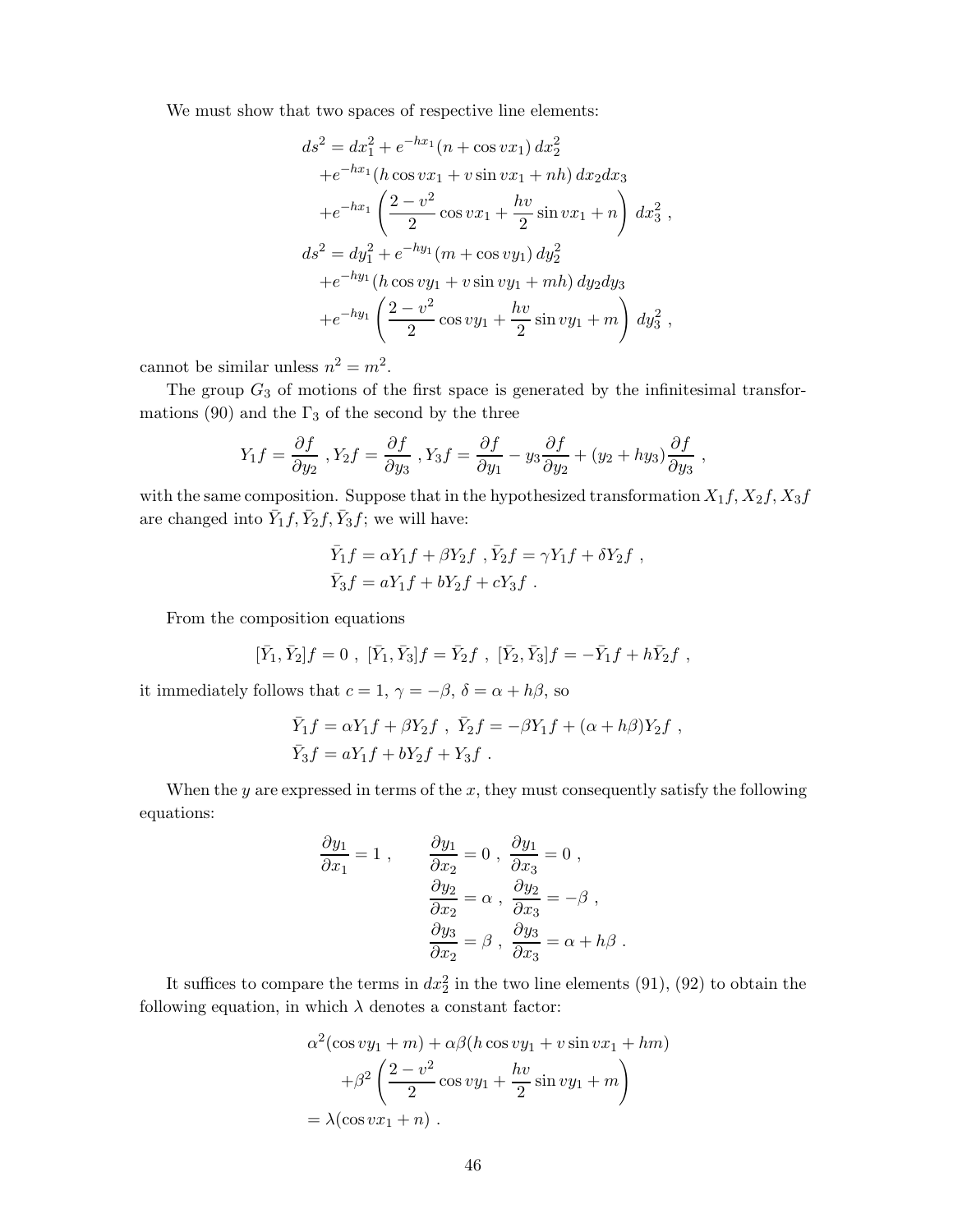This must be converted into an identity in  $x_1$  by setting  $y_1 = x_1 + k$  (*k* constant). Setting  $vk = \sigma$  (constant), and comparing corresponding terms in the above equations, we derive the three relations

$$
\alpha^2 + h\alpha\beta + \beta^2 = \lambda n/m \tag{93}
$$

$$
\alpha^2 \cos \sigma + \alpha \beta (h \cos \sigma + v \sin \sigma)
$$

$$
+ \beta^2 \left( \frac{2 - v^2}{2} \cos \sigma + \frac{hv}{2} \sin \sigma \right) = \lambda ,
$$

$$
- \alpha^2 \sin \sigma + \alpha \beta (-h \sin \sigma + v \cos \sigma)
$$

$$
+ \beta^2 \left( -\frac{2 - v^2}{2} \sin \sigma + \frac{hv}{2} \cos \sigma \right) = 0 .
$$

Multiplying respectively the last two equations, first by  $\cos \sigma$ ,  $-\sin \sigma$  then by  $\sin \sigma$ ,  $\cos \sigma$ , and each time summing, we obtain

$$
\alpha^2 + h\alpha\beta + \frac{2 - v^2}{2}\beta^2 = \lambda\cos\sigma , \ v\alpha\beta + \frac{hv}{2}\beta^2 = \lambda\sin\sigma ,
$$

which squared and summed, remembering that  $v^2 + h^2 = 4$  give  $(\alpha^2 + h\alpha\beta + \beta^2)^2 = \lambda^2$ , from which by (93)  $n^2 = m^2$ , Q.E.D.

#### **28 The groups of type VIII:**

 $[X_1, X_2]f = X_1f, [X_1, X_3]f = 2X_2f, [X_2, X_3]f = X_3f$ .

Having exhausted the research on spaces which admit an integrable transitive  $G_3$  of motions, we now turn to the case of a simple transitive  $G_3$ , beginning with type VIII.

We consider in  $G_3$  the  $G_2$  generated by  $X_2f$ ,  $X_3f$  and proceed as in §4 by assuming the geodesically parallel surfaces invariant with respect to the subgroup *G*<sup>2</sup> as the coordinate surfaces  $x_1 = constant$ , and we furthermore give to  $X_2 f$ ,  $X_3 f$  the canonical form *(ibid.)* 

$$
X_2f = \partial f/\partial x_3 , X_3f = e^{x_3}\partial f/\partial x_2 .
$$

For the line element of the space we therefore have

$$
ds^{2} = dx_{1}^{2} + \alpha dx_{2}^{2} + 2(\beta - \alpha x_{2}) dx_{2} dx_{3} + (\alpha x_{2}^{2} - 2\beta x_{2} + \gamma) dx_{3}^{2}, \qquad (94)
$$

with  $\alpha, \beta, \gamma$  functions of  $x_1$ .

Now let  $X_1 f = \xi_1 \partial f / \partial x_1 + \xi_2 \partial f / \partial x_2 + \xi_3 \partial f / \partial x_3$  be the third generating transformation of  $G_3$ , in which, the group being transitive, we will have  $\xi_1 \neq 0$ . Because the composition equations  $[X_1, X_2]f = X_1f$ ,  $[X_1, X_3]f = 2X_2f$  hold, the  $\xi$  must satisfy the following equations:

$$
\frac{\partial \xi_1}{\partial x_3} = -\xi_1 , \frac{\partial \xi_2}{\partial x_3} = -\xi_2 , \frac{\partial \xi_3}{\partial x_3} = -\xi_3 ,
$$
  

$$
\frac{\partial \xi_1}{\partial x_2} = 0 , \frac{\partial \xi_2}{\partial x_2} = \xi_3 , \frac{\partial \xi_3}{\partial x_2} = -2e^{-x_3} ,
$$

from which integrating leads to

$$
\xi_1 = Ae^{-x_3}
$$
,  $\xi_2 = (Bx_2 - x_2^2 + C)e^{-x_3}$ ,  $\xi_3 = (B - 2x_2)e^{-x_3}$ , (95)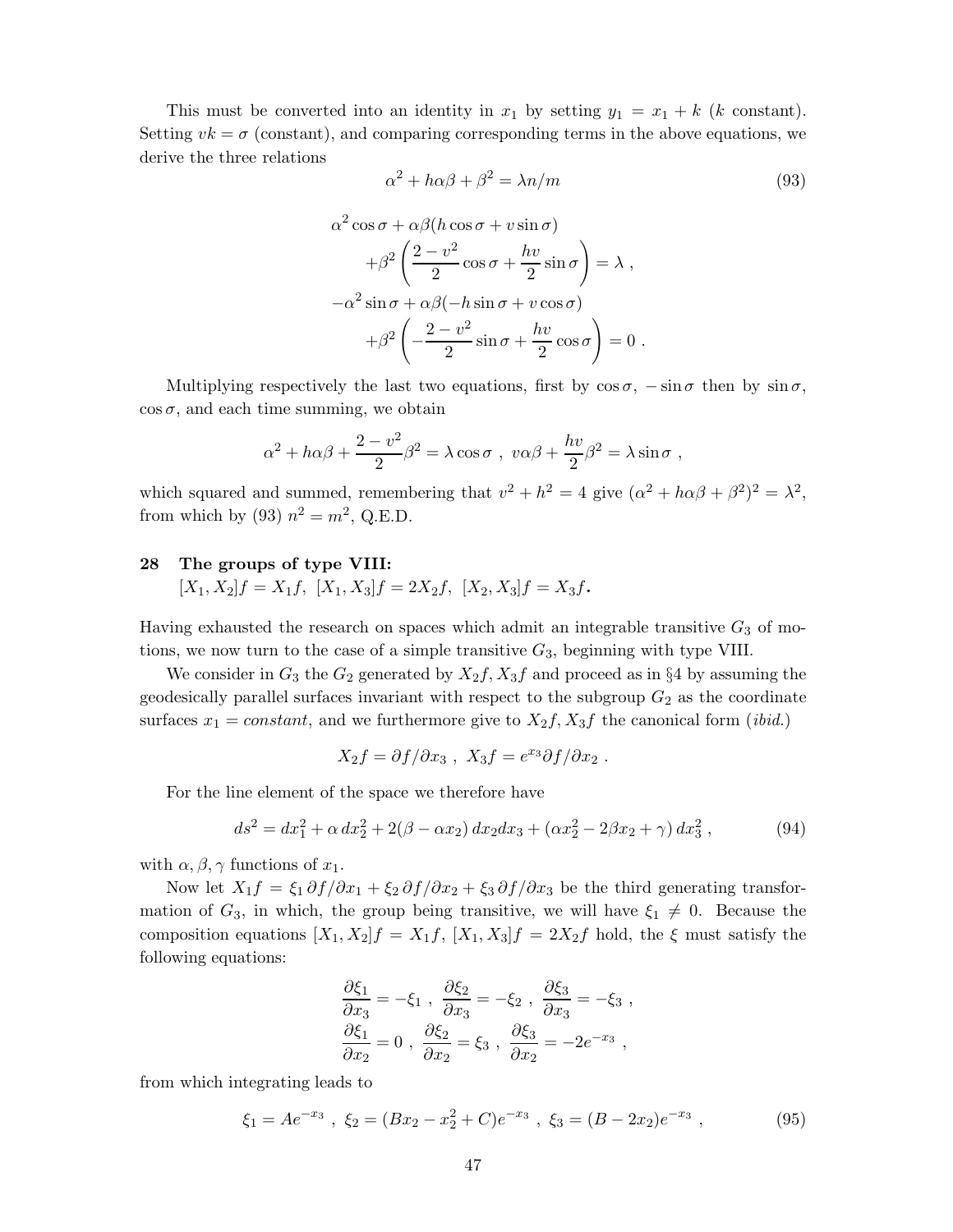with  $A, B, C$  functions only of  $x_1$ .

Expressing the fact that, with the values  $(95)$  of the  $\xi$  and assuming

$$
a_{11} = 1
$$
,  $a_{12} = a_{13} = 0$ ,  
\n $a_{22} = \alpha$ ,  $a_{23} = \beta - \alpha x_2$ ,  $a_{33} = \alpha x_2^2 - 2\beta x_2 + \gamma$ ,

the fundamental equations  $(A)$   $\S1$  are satisfied, we find among the unknown functions  $\alpha, \beta, \gamma, A, B, C$  of  $x_1$  the 6 following equations:

$$
A' = 0 ,\n\alpha C' + \beta B' = 0 , \ \beta C' + \gamma B' = A ,\n\frac{1}{2}A\alpha' + \alpha B - 2\beta = 0 , \ \frac{1}{2}A\beta' - \alpha C - \gamma = 0 , \ \frac{1}{2}A\gamma' - 2\beta C - \gamma B = 0 .
$$

The first tells us that *A* is a constant, different from zero by hypothesis; then multiplying the last three respectively by  $\gamma$ ,  $-2\beta$ ,  $\alpha$  and summing leads to  $A(\alpha'\gamma + \alpha\gamma' - 2\beta\beta') = 0$  so that  $\alpha \gamma - \beta^2 = constant$ .

We therefore set

$$
A = 2k \, , \, \alpha\gamma - \beta^2 = n^2 \tag{96}
$$

and it follows that  $\alpha, \beta, \gamma$  are expressed in terms of  $B', C'$  by the formulas

$$
\alpha = \frac{n^2}{2k} B' , \ \beta = -\frac{n^2}{2k} C' , \ \gamma = \frac{2k}{B'} + \frac{n^2}{2k} \frac{C'^2}{B'} , \tag{97}
$$

while *B*, *C* must satisfy the simultaneous second order differential equations:

$$
kB'' + BB' + 2C' = 0
$$
,  $n^2B'C'' + \frac{n^2}{k}B'^2C + \frac{n^2}{k}C'^2 + 4k = 0$ .

The first of these is immediately integrable, and indicating by 2*a* the constant of integration, we find

$$
C = a - \frac{k}{2}B' - \frac{1}{4}B^2
$$
 (98)

Finally by substituting this into the last one we have, to determine  $B(x_1)$ , the third order differential equation

$$
-\frac{kn^2}{4}B'B''' + \frac{kn^2}{8}B''^2 - \frac{n^2}{2}B'^3 + \frac{an^2}{2k}B'^2 + 2k = 0.
$$

Having integrated this, (98) gives us the value of *C* and (97) those of  $\alpha, \beta, \gamma$  in the line element (94) of the space.

We treat in this section the particular case in which  $B'$  is constant, namely  $B'' = 0$ , a case which returns us to the spaces already considered in §17. We will have

$$
B'=l \ , \ B=lx_1+m \ , \ C'= -l(lx_1+m)/2 \ ,
$$

with  $l, m$  constants, <sup>57</sup> so by (97):

$$
\alpha = \frac{n^2l}{2k}
$$
,  $\beta = \frac{n^2l}{2k} \frac{l x_1 + m}{2}$ ,  $\gamma = \frac{2k}{l} + \frac{n^2l}{2k} \left(\frac{l x_1 + m}{2}\right)^2$ .

<sup>&</sup>lt;sup>57</sup>One observes that the constant *l* cannot be zero because then we would have  $B' = C' = 0$ , and consequently  $A = 0$ .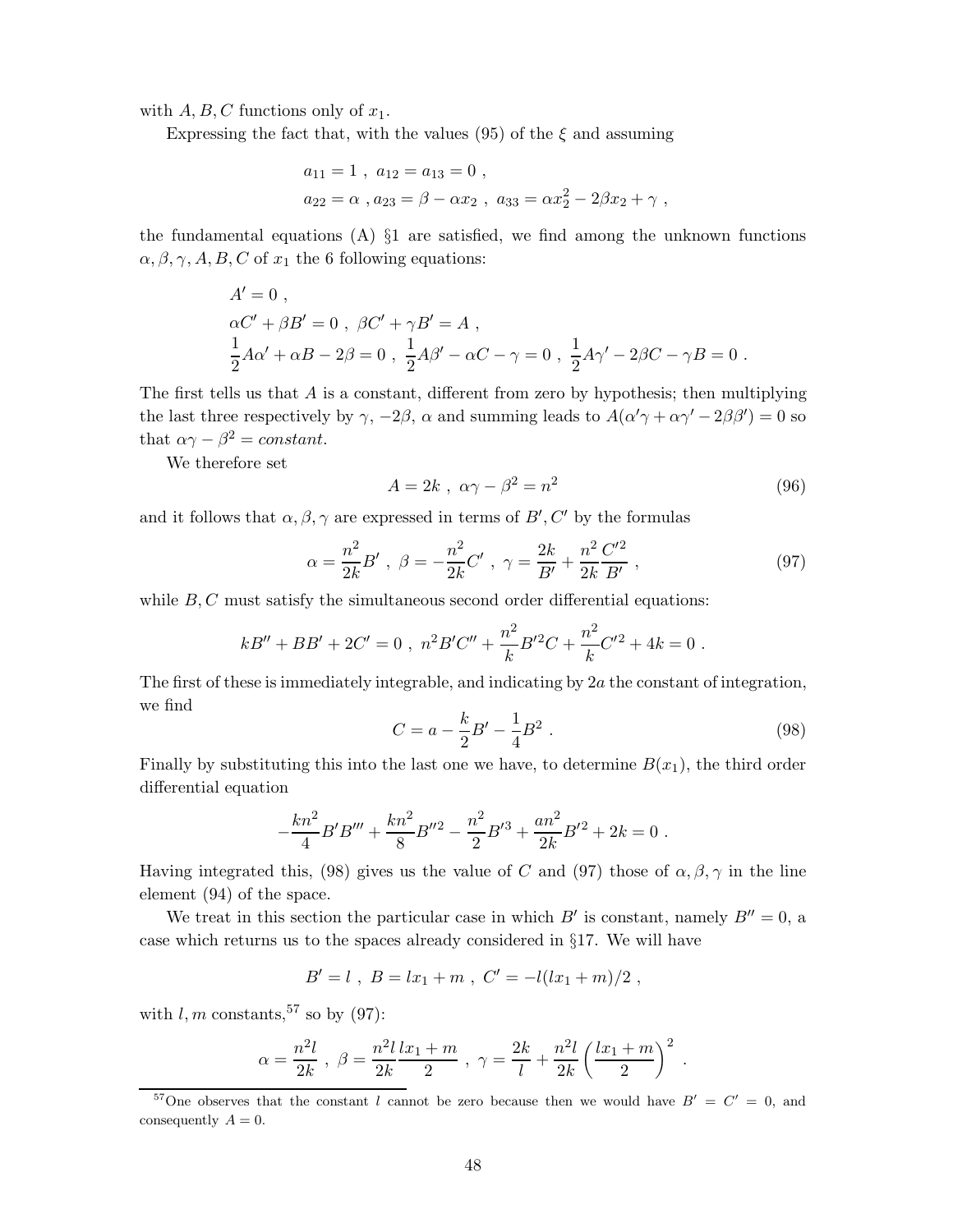Setting  $(lx_1 + m)/2 = y_1$ , the line element (94) becomes

$$
ds^2 = \frac{4}{l^2} dy_1^2 + \frac{n^2 l}{2k} \left\{ dx_2^2 + 2(y_1 - x_2) dx_2 dx_3 + \left[ (y_1 - x_2)^2 + \frac{4k^2}{n^2 l^2} \right] dx_3^2 \right\} ,
$$

and passing to a similar space by dividing by  $n^2l/2k$ :

$$
ds^{2} = a^{2} dy_{1}^{2} + dx_{2}^{2} + 2(y_{1} - x_{2}) dx_{2} dx_{3} + \{(y_{1} - x_{2})^{2} + b^{2}\} dx_{3}^{2},
$$

*a, b* being constants. We now set  $y_1 = b/a z_1$ ,  $x_2 = by_2$  and dividing by  $b^2$  leads to

$$
ds^{2} = dz_{1}^{2} + dy_{2}^{2} + 2\left(\frac{z_{1}}{a} - y_{2}\right) dy_{2} dx_{3} + \left\{\left(\frac{z_{1}}{a} - y_{2}\right)^{2} + 1\right\} dx_{3}^{2},
$$

a formula which differs only in notation from (49<sup>\*</sup>) of §17. Therefore, in the case  $B'' = 0$ , the group of motions of the space is a  $G_4$  of composition already examined.

#### **29 Integration in the general case by elliptic functions.**

We now treat the general case in which  $B'$  is variable, therefore  $B''$  as well because of the differential equation (99).

We immediately reduce this equation to a quadrature, assuming as the independent variable  $B' = s$  and taking  $B''^2 = t$  for the unknown function. In this way (99) becomes

$$
-s\frac{dt}{ds} + t = \frac{4s^3}{k} - \frac{4as^2}{k^2} - \frac{16}{n^2},
$$

from which by integrating

$$
t = -\frac{2s^3}{k} + \frac{4as^2}{k^2} + cs - \frac{16}{n^2} ,
$$

with *c* a new arbitrary constant. We have therefore

$$
B'' = \frac{ds}{dx_1} = \sqrt{-\frac{2s^3}{k} + \frac{4as^2}{k^2} + cs - \frac{16}{n^2}},
$$

namely

$$
x_1 = \int \frac{ds}{\sqrt{-\frac{2s^2}{k} + \frac{4as^2}{k^2} + cs - \frac{16}{n^2}}}.
$$

We integrate this by introducing the Weierstrass elliptical function<sup>58</sup>  $\mathcal{P}(x_1)$  with the invariants

$$
g_2 = \frac{4a^2}{3k^4} + \frac{c}{2k} , \ g_3 = \frac{4}{n^2k^2} - \frac{8a^3}{27k^6} - \frac{ac}{6k^3} , \tag{100}
$$

and neglecting the additive constant in  $x_1$  as is permissible, we will have

$$
B' = s = \frac{2a}{3k} - 2k\mathcal{P}(x_1) \tag{101}
$$

<sup>&</sup>lt;sup>58</sup>Bianchi's notation  $\mathcal{P}x_1, \zeta x_1$  was changed to the now-common  $\mathcal{P}(x_1), \zeta(x_1)$  [Editor].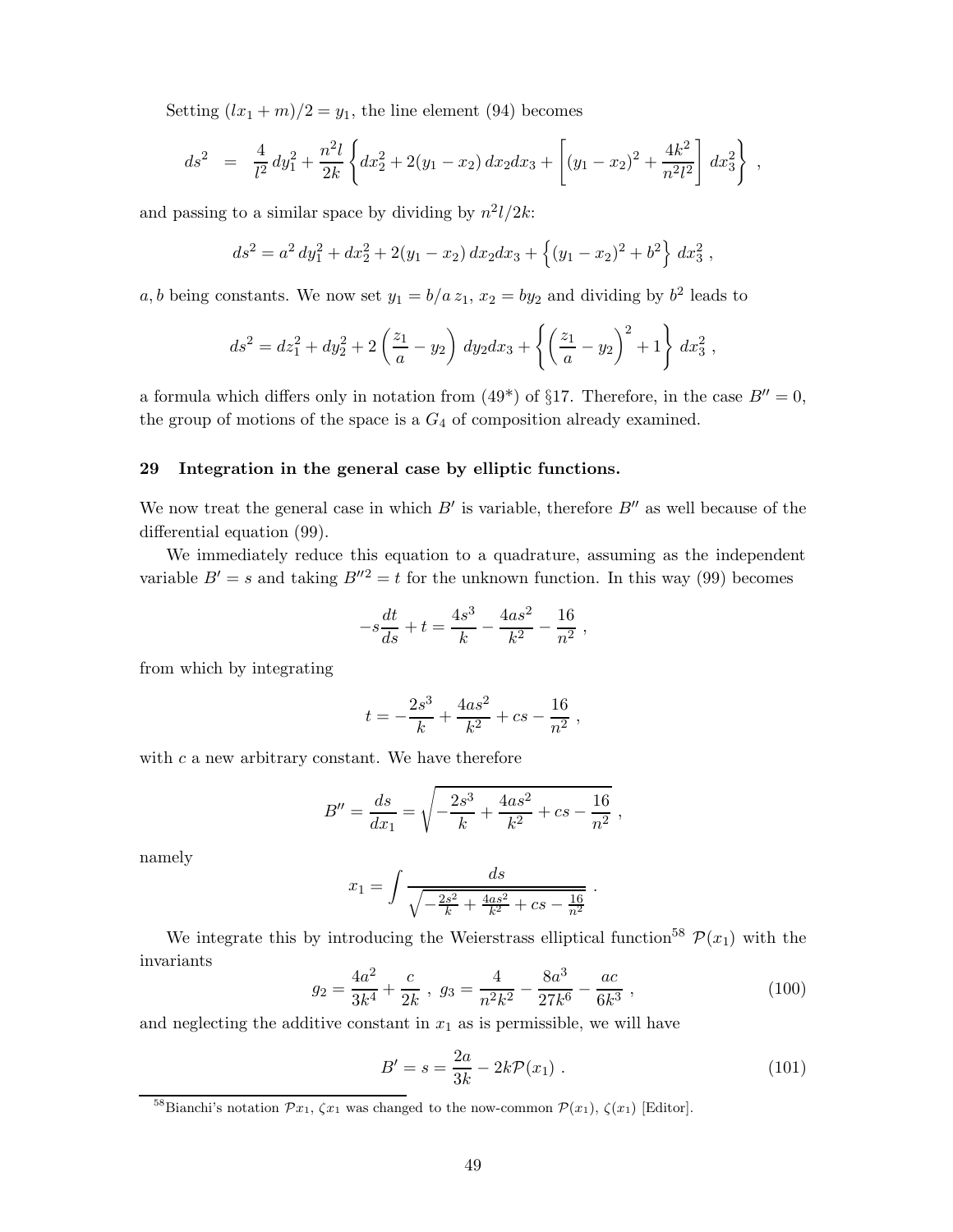Integrating again we introduce the Weierstrass function  $\zeta(x_1) = \frac{\sigma'(x_1)}{\sigma(x_1)}$  and one has

$$
B = \frac{2a}{3k}x_1 - 2k\zeta(x_1) + h \t{,} \t(102)
$$

with  $h$  a new constant, so that from  $(98)$  we have

$$
C = \frac{2a}{3} + k^2 \mathcal{P}(x_1) - \frac{1}{4} \left\{ \frac{2a}{3k} x_1 + 2k\zeta(x_1) + h \right\}^2,
$$
\n
$$
C' = k^2 \mathcal{P}'(x_1) - \left( \frac{a}{3k} - k \mathcal{P}(x_1) \right) \left\{ \frac{2a}{3k} x_1 + 2k\zeta(x_1) + h \right\}.
$$
\n(103a)

Equations (97) then give us immediately for the values of  $\alpha$ ,  $\beta$  which appear in the line element

$$
\alpha = \frac{an^2}{3k^2} - n^2 \mathcal{P}(x_1) ,
$$
\n
$$
\beta = -\frac{kn^2}{2} \mathcal{P}'(x_1) + \frac{n^2}{2k} \left( \frac{a}{3k} - k \mathcal{P}(x_1) \right) \left( \frac{2a}{3k} x_1 + 2k\zeta(x_1) + h \right) .
$$
\n(104b)

The value of  $\gamma$  appears above instead in fractional form with the denominator  $B' =$  $2k(a/(3k^2) - \mathcal{P}(x_1))$ , but if we transform it, taking into account the relation  $\mathcal{P}'^2(x_1) =$  $4\mathcal{P}^{3}(x_1) - g_2\mathcal{P}(x_1) - g_3$  and applying it to the values (100) of the invariants we find

$$
\gamma = -k^2 n^2 \mathcal{P}^2(x_1) - \frac{an^2}{3} \mathcal{P}(x_1) + \frac{2a^2 n^2}{9k^2} + \frac{ck^2 n^2}{8} \n+ \frac{n^2}{4k} \left( \frac{a}{3k} - k \mathcal{P}(x_1) \right) \left( \frac{2a}{3k} x_1 + 2k \zeta(x_1) + h \right)^2 \n- \frac{kn^2}{2} \mathcal{P}'(x_1) \left( \frac{2a}{3k} x_1 + 2k \zeta(x_1) + h \right).
$$
\n(105)

It is worth noting that, in view of the relation  $\mathcal{P}''(x_1)=6\mathcal{P}^2(x_1)-g_2/2$ , the derivative of  $\beta$  has the following value:<sup>59</sup>

$$
\beta' = \frac{cn^2}{8} + \frac{4a^2n^2}{9k^3} - \frac{2an^2}{3k}\mathcal{P}(x_1) - 2kn^2\mathcal{P}^2(x_1) - \frac{n^2}{2}\mathcal{P}'(x_1)\left(\frac{2a}{3k}x_1 + 2k\zeta(x_1) + h\right) \,. \tag{106}
$$

$$
\alpha = e - \mathcal{P}(x_1) , \ \beta = -\frac{1}{2}\mathcal{P}(x_1) + (e - \mathcal{P}(x_1))(ex_1 + \zeta(x_1)) ,
$$
  

$$
\gamma = -\mathcal{P}^2(x_1) - e\mathcal{P}(x_1) + e^2 + \frac{g_2}{4} + (e - \mathcal{P}(x_1))(ex_1 + \zeta(x_1))^2 .
$$

<sup>&</sup>lt;sup>59</sup>The preceding formulas can be greatly simplified by observing that without loss of generality one can set  $h = 0$ ,  $n = k = 1$ , as follows from simple considerations. Then  $e = a/3$  is a root of the equation  $4e^3 - g_2e - g_3 = 0$  and one has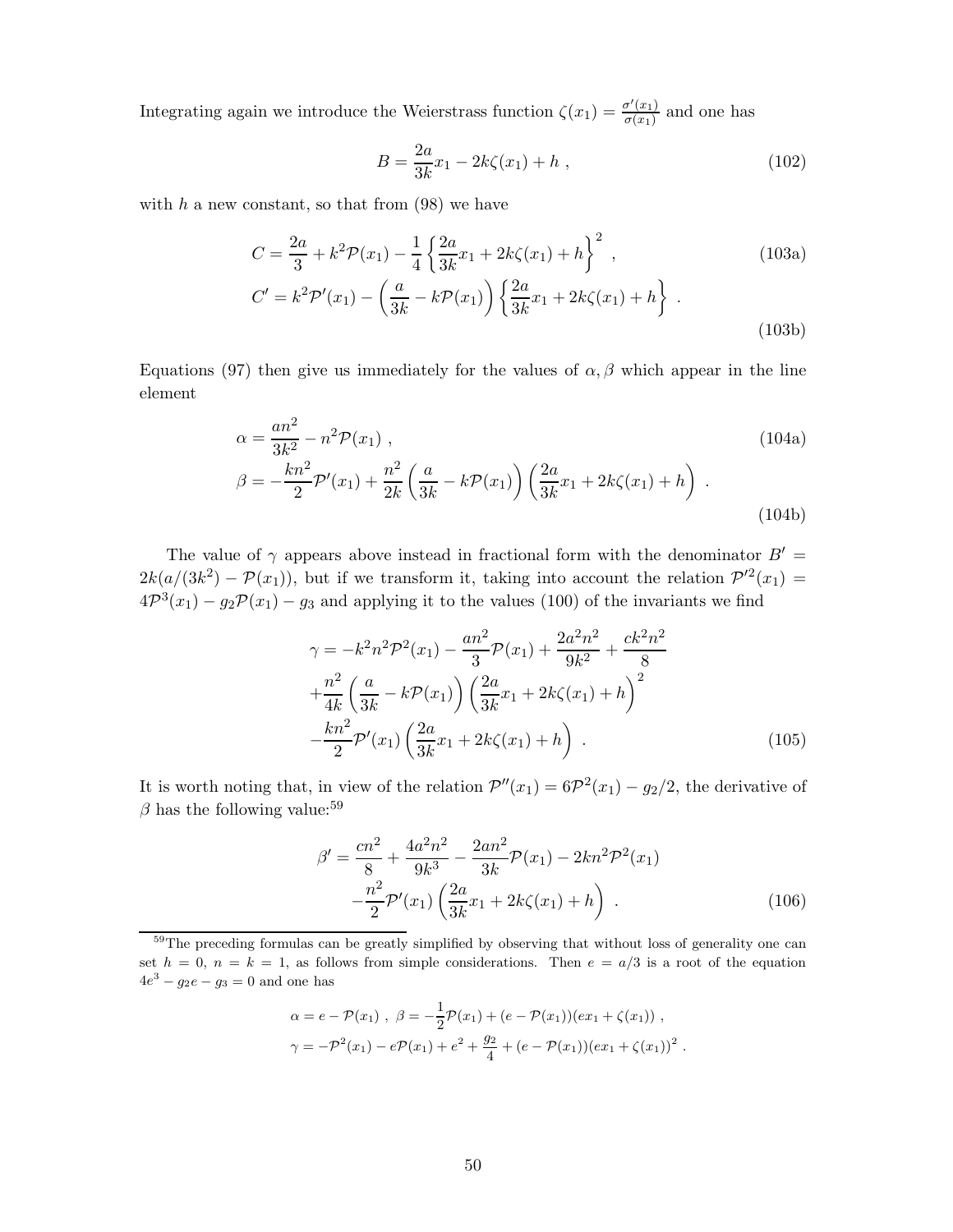#### **30 The most general group of motions of the space of the previous section.**

To find the most general infinitesimal motion  $Xf = \xi_1 \frac{\partial f}{\partial x_1} + \xi_2 \frac{\partial f}{\partial x_2} + \xi_3 \frac{\partial f}{\partial x_3}$ of our space we recall the fundamental equations (A)  $\S1$ . First setting  $i = k = 1$  we have  $\partial \xi_1/\partial x_1 = 0$ , which shows that  $\xi_1$  does not depend on  $x_1$ . The remaining equations give us

$$
\frac{\partial \xi_1}{\partial x_2} + \alpha \frac{\partial \xi_2}{\partial x_1} + (\beta - \alpha x_2) \frac{\partial \xi_3}{\partial x_1} = 0 ,
$$
\n(107a)

$$
\frac{\partial \xi_1}{\partial x_3} + (\beta - \alpha x_2) \frac{\partial \xi_2}{\partial x_1} + (\alpha x_2^2 - 2\beta x_2 + \gamma) \frac{\partial \xi_3}{\partial x_1} = 0,
$$
\n(107b)

$$
\frac{1}{2}\alpha'\xi_1 + \alpha\frac{\partial\xi_2}{\partial x_2} + (\beta - \alpha x_2)\frac{\partial\xi_3}{\partial x_2} = 0,
$$
\n(108)

$$
\frac{1}{2}(\alpha' x_2^2 - 2\beta' x_2 + \gamma')\xi_1 - (\beta - \alpha x_2)\xi_2 + (\beta - \alpha x_2)\frac{\partial \xi_2}{\partial x_3} + (\alpha x_2^2 - 2\beta x_2 + \gamma)\frac{\partial \xi_3}{\partial x_3} = 0,
$$
\n(109)

$$
+(\alpha x_2^2 - 2\beta x_2 + \gamma) \frac{\partial \varsigma_3}{\partial x_3} = 0,
$$
\n
$$
(\beta' - \alpha' x_2)\xi_1 - \alpha \xi_2 + \alpha \frac{\partial \xi_2}{\partial x_3} + (\beta - \alpha x_2) \left(\frac{\partial \xi_2}{\partial x_2} + \frac{\partial \xi_3}{\partial x_3}\right)
$$
\n(109)

$$
+(\alpha x_2^2 - 2\beta x_2 + \gamma)\frac{\partial \xi_3}{\partial x_2} = 0.
$$
\n(110)

Solving (107) for  $\partial \xi_2 / \partial x_1$ ,  $\partial \xi_3 / \partial x_1$  we have:

$$
\frac{\partial \xi_2}{\partial x_1} = \frac{1}{n_2} \left\{ (\beta - \alpha x_2) \frac{\partial \xi_1}{\partial x_3} - (\alpha x_2^2 - 2\beta x_2 + \gamma) \frac{\partial \xi_1}{\partial x_2} \right\},
$$
\n(111a)

$$
\frac{\partial \xi_3}{\partial x_1} = \frac{1}{n_2} \left\{ (\beta - \alpha x_2) \frac{\partial \xi_1}{\partial x_2} - \alpha \frac{\partial \xi_1}{\partial x_3} \right\}.
$$
\n(111b)

We integrate the preceding equations with respect to  $x_1$ , and for brevity set  $\alpha_0 =$ <br> $\int \alpha dx_1$ ,  $\beta_0 = \int \beta dx_1$ ,  $\gamma_0 = \int \gamma dx_1$ , fixing, however, the additive constants in  $\alpha_0$ ,  $\beta_0$ ,  $\gamma_0$ : we assume, according to (104)

$$
\alpha_0 = \frac{an^2}{3k^2}x_1 + n^2\zeta(x_1) \tag{112a}
$$

$$
\beta_0 = -\frac{k n^2}{2} \mathcal{P}(x_1) + \frac{n^2}{8k} \left( \frac{2a}{3k} x_1 + 2k\zeta(x_1) + h \right)^2 \,. \tag{112b}
$$

Regarding the value of  $\gamma_0$ , we need only observe that by formula (105) it contains terms that cannot in any way be eliminated with those arising from  $\alpha_0$ ,  $\beta_0$ . Given this, integrating (111) we have

$$
\xi_2 = \frac{1}{n^2} \left\{ (\beta_0 - \alpha_0 x_2) \frac{\partial \xi_1}{\partial x_3} - (\alpha_0 x_2^2 - 2\beta_0 x_2 + \gamma_0) \frac{\partial \xi_1}{\partial x_2} \right\} + \psi(x_2, x_3) ,
$$
\n(113)\n
$$
\xi_3 = \frac{1}{n^2} \left\{ (\beta_0 - \alpha_0 x_2) \frac{\partial \xi_1}{\partial x_2} - \alpha_0 \frac{\partial \xi_1}{\partial x_3} \right\} + \chi(x_2, x_3) .
$$

Substituting into (108), (109), (110) all those terms which contain  $\gamma_0$  must be zero separately by the observation made above; from this we then obtain  $\partial^2 \xi_1 / \partial x_2^2 = 0$ ,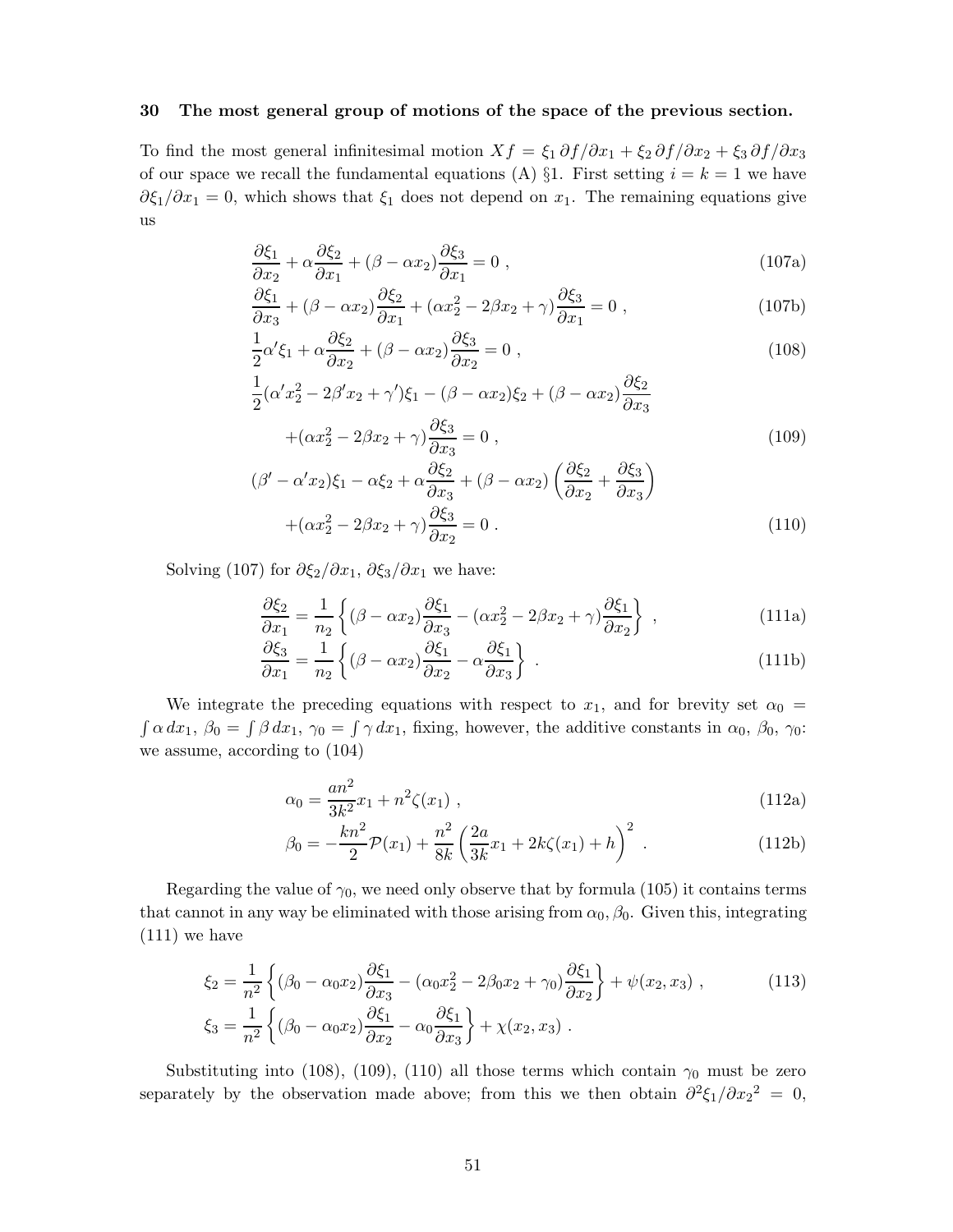$\partial^2 \xi_1 / \partial x_2 \partial x_3 = \partial \xi_1 / \partial x_2$ , so that (108) becomes:

$$
\frac{1}{2}\alpha'\xi_1 + \frac{3\alpha}{n^2}(\beta_0 - \alpha_0 x_2)\frac{\partial \xi_1}{\partial x_2} - \frac{2\alpha_0}{n^2}(\beta - \alpha x_2)\frac{\partial \xi_1}{\partial x_2} - \frac{\alpha \alpha_0}{n^2}\frac{\partial \xi_1}{\partial x_3} \n+ (\beta - \alpha x_2)\frac{\partial \chi}{\partial x_2} + \alpha \frac{\partial \psi}{\partial x_2} = 0.
$$

If we observe that in this the term in  $\zeta^2(x_1)$ , arising from  $\beta_0$ , cannot be cancelled by any other, we see that we must have

$$
\frac{\partial \xi_1}{\partial x_2} = 0 \tag{114}
$$

after which the previous equation becomes

$$
-\frac{n^2}{2}\mathcal{P}'(x_1)\xi_1 + \left\{\frac{n^2}{2k}\left(\frac{a}{3k} - k\mathcal{P}(x_1)\right)\left(\frac{2a}{3k}x_1 + 2k\zeta(x_1) + h\right) - \frac{kn^2}{2}\mathcal{P}'(x_1)\right\}\frac{\partial\chi}{\partial x_2} -\frac{n^2}{k}\left(\frac{a}{3k} - k\mathcal{P}(x_1)\right)x_2\frac{\partial\chi}{\partial x_2} + \frac{n^2}{k}\left(\frac{a}{3k} - k\mathcal{P}(x_1)\right)\frac{\partial\psi}{\partial x_2} -\frac{n^2}{k}\left(\frac{a}{3k} - k\mathcal{P}(x_1)\right)\left(\zeta(x_1) + \frac{a}{3k^2}x_1\right)\frac{\partial\xi_1}{\partial x_3} = 0.
$$

Equating to zero the terms in  $\mathcal{P}'(x_1)$ ,  $\mathcal{P}(x_1)\zeta(x_1)$  leads to

$$
k\frac{\partial \chi}{\partial x_2} = -\xi_1 \ , \ \frac{\partial \xi_1}{\partial x_3} = -\xi_1 \tag{115}
$$

and subsequently

$$
\frac{\partial \psi}{\partial x_2} = \frac{h - 2x_2}{2k} \xi_1 \,. \tag{116}
$$

Taking into account the equations obtained so far, (113) become

$$
\xi_2 = \frac{\alpha_0 x_2 - \beta_0}{n^2} \xi_1 + \psi(x_2, x_3) , \xi_3 = \frac{\alpha_0}{n^2} \xi_1 + \chi(x_2, x_3)
$$

and so one  $\rm has^{60}$ 

$$
\frac{\partial \xi_2}{\partial x_2} = \left(\frac{\alpha_0}{n^2} + \frac{h - 2x_2}{2k}\right) \xi_1 , \frac{\partial \xi_2}{\partial x_3} = -\frac{\alpha_0 x_2 - \beta_0}{n^2} \xi_1 + \frac{\partial \psi}{\partial x_3} ,
$$
  

$$
\frac{\partial \xi_3}{\partial x_2} = \frac{\partial \chi}{\partial x_2} , \frac{\partial \xi_3}{\partial x_3} = -\frac{\alpha_0}{n^2} \xi_1 + \frac{\partial \chi}{\partial x_3} .
$$

Substituting into (109), we then find

$$
\frac{\partial \chi}{\partial x_2} = \frac{x_2}{k} \xi_1 , \frac{\partial \psi}{\partial x_3} = \psi + \left( \frac{x_2^2}{k} - \frac{hx_2}{k} - \frac{2a}{3k} \right) \xi_1
$$

and finally we find for the most general values of  $\xi_1, \xi_2, \xi_3$ <sup>.61</sup>

$$
\xi_1 = c_1 e^{-x_3} , \xi_2 = c_1 \left\{ \frac{\alpha_0 x_2 - \beta_0}{n^2} - \frac{x_2^2}{2k} + \frac{hx_2}{2k} + \frac{a}{3k} \right\} e^{-x_3} ,
$$
  

$$
\xi_3 = c_1 \frac{\alpha_0}{n^2} e^{-x_3} - \frac{c_1 x_2}{k} e^{-x_3} + c_3 ,
$$

with three arbitrary constants  $c_1, c_2, c_3$ . Therefore in the general case considered in the present section the complete group of motions is only a *G*3.

 $60$ In the original paper, the second denominator on the r.h.s of the first equation is just *k*. Correction made after the Opere [Editor].

 $61$ The term  $hx_2/2k$  in the second equation is absent in the original paper; correction made after the *Opere* [Editor].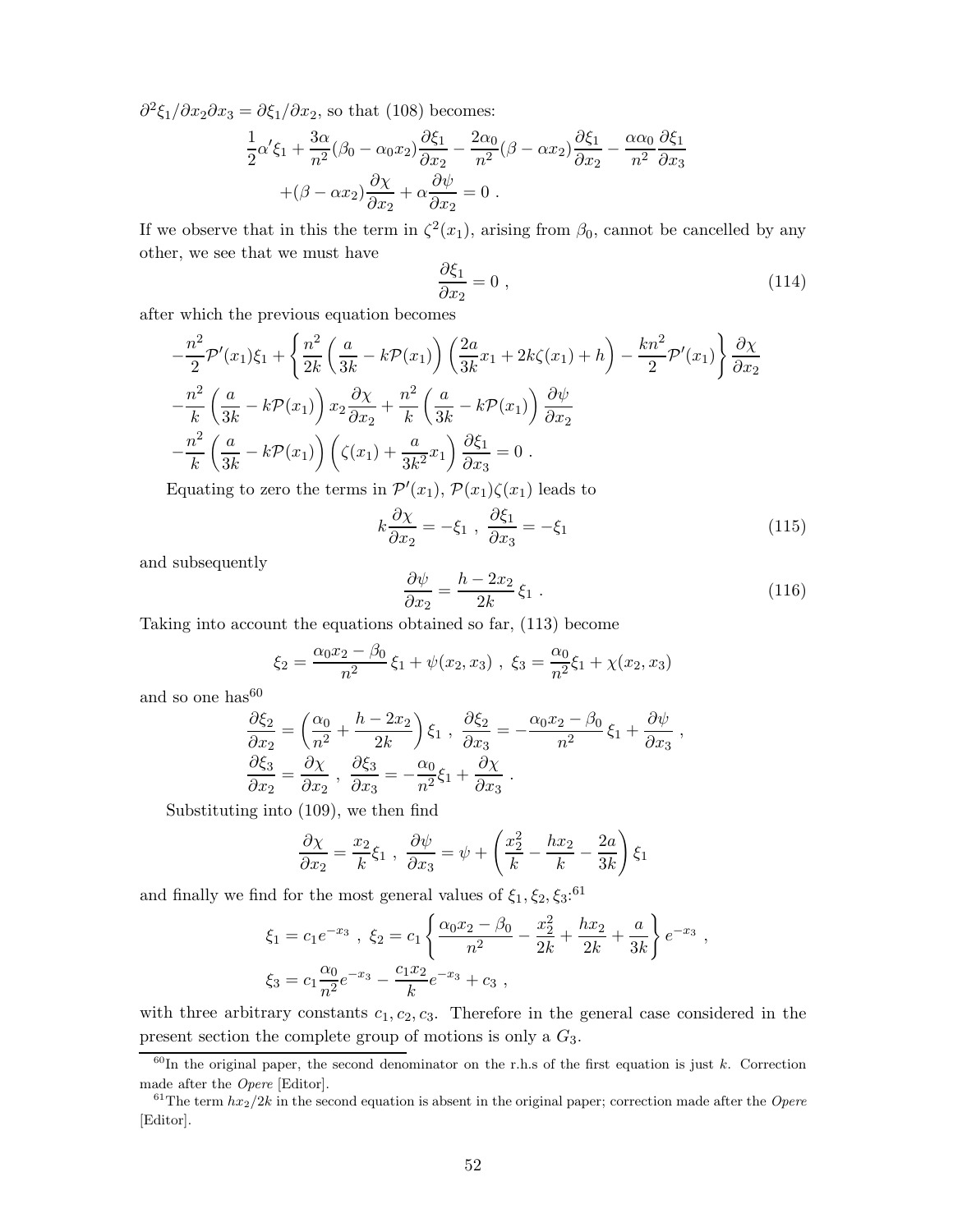#### **31 Another method for the groups of type VIII.**

In the work of the previous sections on the spaces which admit a transitive group *G*<sup>3</sup> of motions of type VIII we have seen the elliptical functions introduced. This depends on having wished to establish the geodesic form of the line element, making evident a family of pseudospherical surfaces, geodesically parallel and invariant with respect to a subgroup of two parameters. But, if we aim only to establish any form whatsoever for the line element, we can proceed much more directly by applying the general method described in §12 to a simple form of the group  $G_3$ . We now discuss this second way of treating the problem. In any event, we necessarily have to apply it in the last case of the groups of type IX, because there (real) 2-parameter subgroups do not exist.

We start from the theorem of Lie that two simply transitive and equally composed groups are always similar. Therefore if we take any particular form whatsoever of a group *G*<sup>3</sup> transitive over three variables with the composition of type VIII and determine the *most general* 3-dimensional spaces which admit it as a group of motions, any other space with a transitive group of motions of the same composition will necessarily be identical with one of these.

Given this, referring ourselves to the calculations made at the beginning of §28, we choose for the type of *G*<sup>3</sup> transitive over three variables of composition

$$
[X_1, X_2]f = X_1f , [X_1, X_3]f = 2X_2f , [X_2, X_3]f = X_3f
$$

the one which is generated by the following three infinitesimal transformations:<sup>62</sup>

$$
X_1 f = e^{-x_3} \frac{\partial f}{\partial x_1} - x_2^2 e^{-x_3} \frac{\partial f}{\partial x_2} - 2x_2 e^{-x_3} \frac{\partial f}{\partial x_3} ,
$$
  

$$
X_2 f = \frac{\partial f}{\partial x_3} , X_3 f = e^{x_3} \frac{\partial f}{\partial x_2}
$$

and we determine, in the most general way, the coefficients of the line element of the space

$$
ds^2 = \sum_{i,k} a_{ik} dx_i dx_k
$$

so that it admits the group *G*3.

For this we must make use of the fundamental equations  $(A)$ , or equivalently  $(D) \S 12$ , applying them to the above three transformations. Beginning with *X*2*f* we see that *the 6 coefficients have to be independent of*  $x_3$ . Then applying them to  $X_3f$ , we find:

$$
\frac{\partial a_{11}}{\partial x_2} = 0, \quad \frac{\partial a_{22}}{\partial x_2} = 0, \quad \frac{\partial a_{33}}{\partial x_2} + 2a_{23} = 0,
$$
  

$$
\frac{\partial a_{12}}{\partial x_2} = 0, \quad \frac{\partial a_{13}}{\partial x_2} + a_{12} = 0, \quad \frac{\partial a_{23}}{\partial x_2} + a_{22} = 0,
$$

from which by integrating

$$
a_{11} = A
$$
,  $a_{12} = B$ ,  $a_{22} = C$ ,  
 $a_{13} = D - Bx_2$ ,  $a_{23} = E - Cx_2$ ,  $a_{33} = Cx_2^2 - 2Ex_2 + F$ ,

<sup>&</sup>lt;sup>62</sup>The original paper has  $\frac{\partial f}{\partial x_3}$  instead of  $\frac{\partial f}{\partial x_2}$  in the first equation; correction after the *Opere* [Editor].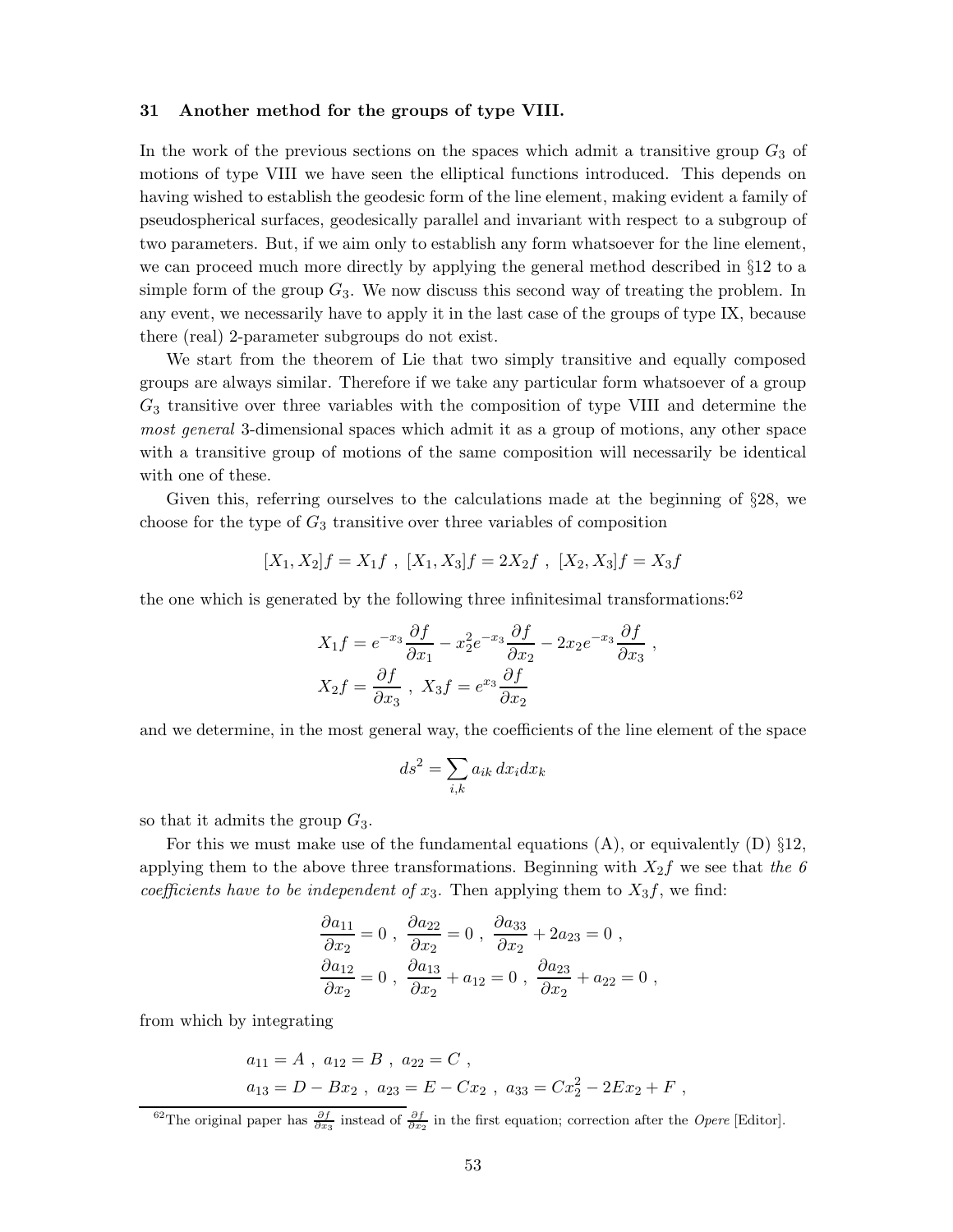where  $A, B, C, D, E, F$  are functions only of  $x_1$ . Finally if we apply them to  $X_1 f$ , taking into account the preceding values of the *∂a*ik*/∂x*2, we obtain

$$
\frac{\partial a_{11}}{\partial x_1} = 0, \quad \frac{\partial a_{22}}{\partial x_1} = 4a_{22}x_2 + 4a_{23},
$$
  

$$
\frac{\partial a_{33}}{\partial x_1} = 2a_{13} - 4a_{23}x_2^2 - 4a_{33}x_2,
$$
  

$$
\frac{\partial a_{12}}{\partial x_1} = 2a_{12}x_2 + 2a_{13}, \quad \frac{\partial a_{13}}{\partial x_1} = a_{11} - 2a_{12}x_2^2 - 2a_{13}x_2,
$$
  

$$
\frac{\partial a_{23}}{\partial x_1} = a_{12} + 2a_{33} - 2a_{22}x_2^2,
$$

from which we derive

$$
A = constant
$$
,  $C' = 4E$ ,  $E' = B + 2F$ ,  
 $F' = 2D$ ,  $B' = 2D$ ,  $D' = A$ ,

and so

$$
A = a2, B = a2x12 + 2bx1 + c,
$$
  
\nC = a<sup>2</sup>x<sub>1</sub><sup>4</sup> + 4bx<sub>1</sub><sup>3</sup> + 2(c + 2d)x<sub>1</sub><sup>2</sup> + 4ex<sub>1</sub> + f, D = a<sup>2</sup>x<sub>1</sub> + b,  
\nE = a<sup>2</sup>x<sub>1</sub><sup>3</sup> + 3bx<sub>1</sub><sup>2</sup> + (c + 2d)x<sub>1</sub> + e, F = a<sup>2</sup>x<sub>1</sub><sup>2</sup> + 2bx<sub>1</sub> + d,\n(117)

with  $a, b, c, d, e, f$  six arbitrary constants. In conformity with the general theorem of §12, we verify in this way that our system of total differential equations is completely integrable, the initial values of the 6 coefficients  $a_{ik}$  remaining arbitrary for  $x_1 = x_2 = 0$ .

We observe that from equations (117) it follows that *C* is an arbitrary fourth degree polynomial in  $x_1$ ; say  $Q(x_1)$ , with the first coefficient positive (or zero), and one then has<sup>63</sup>

$$
A = \frac{Q^{(4)}(x_1)}{24} , B = \frac{Q''(x_1)}{12} + h , C = Q(x_1) ,
$$
  

$$
D = \frac{Q'''(x_1)}{24} , E = \frac{Q'(x_1)}{4} , F = \frac{Q''(x_1)}{12} - \frac{h}{2} ,
$$

with *h* an arbitrary constant.

The surfaces invariant with respect to the subgroup  $(X_2f, X_3f)$  are  $x_1 = constant$ ; these are geodesically parallel, as follows from the general theorem and as we confirm here by calculating the differential parameter of the first order for  $x_1$ , which has the value

$$
\Delta_1 x_1 = a_{22} a_{33} - a_{23}^2 = C F - E^2.
$$

From the expressions (117) for *C*, *E*, *F*, the binomial  $CF - E^2$  is a fourth degree polynomial  $P(x_1)$  in  $x_1$ . The arclength *s* of the geodesics orthogonal to the surfaces  $x_1 = constant$ is given, as one knows, by

$$
s = \int \frac{dx_1}{\sqrt{\Delta_1 x_1}} = \int \frac{dx_1}{\sqrt{P(x_1)}},
$$

from which we again see the elliptic functions introduced here, confirming what we have said at the beginning of the present section.

 $^{63}$ Bianchi's  $Q^{IV}$  was replaced by the more familiar  $Q^{(4)}$  [Editor].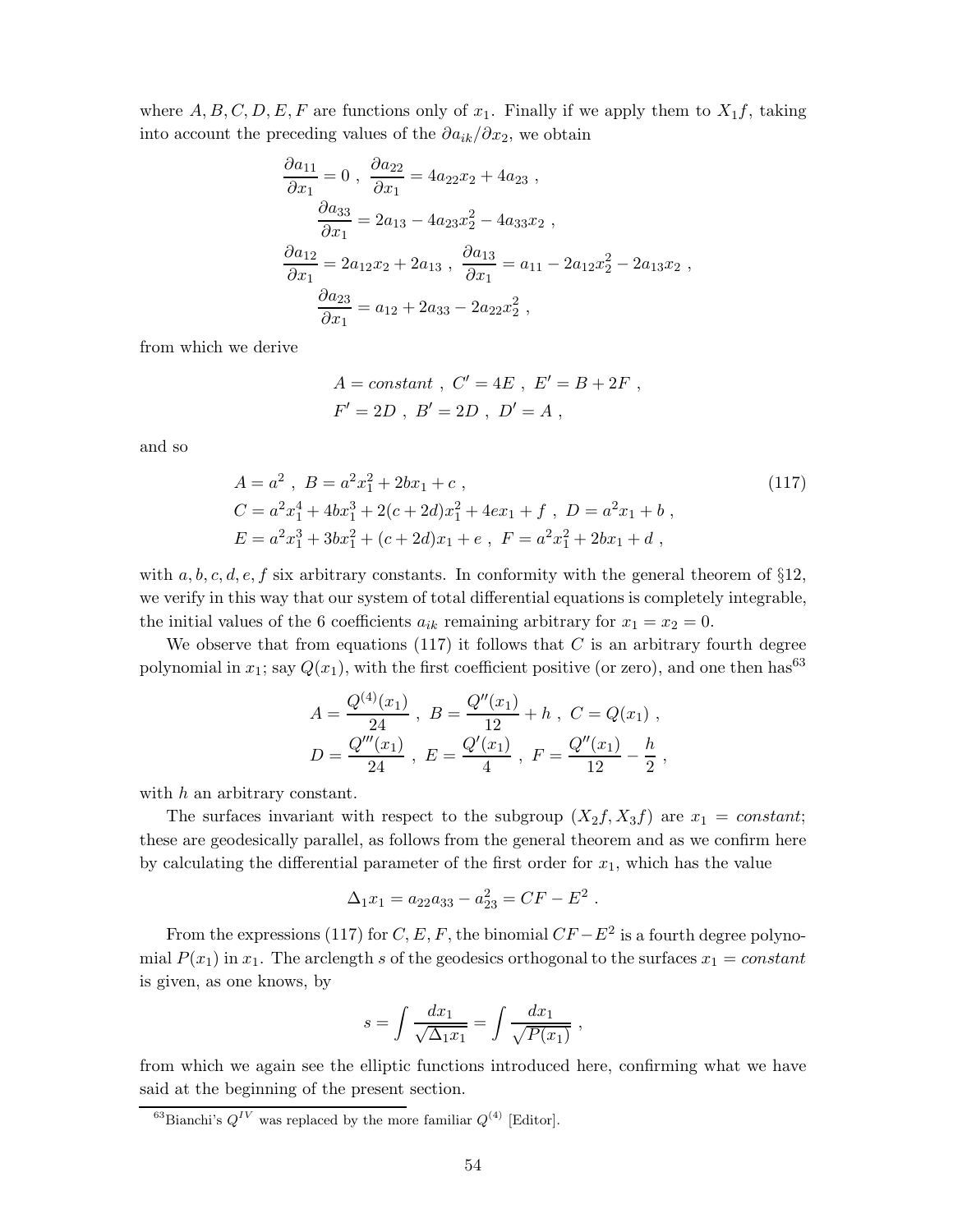#### **32 The groups of type IX:**

 $[X_1, X_2]f = X_3f$ ,  $[X_2, X_3]f = X_1f$ ,  $[X_3, X_1]f = X_2f$ .

According to the method described at the beginning of the previous section, we must first choose here the form of a group *G*<sup>3</sup> transitive over three variables of the desired composition. We fix as the general type the group generated by the following three infinitesimal transformations:

$$
X_1 f = \frac{\partial f}{\partial x_2},
$$
  
\n
$$
X_2 f = \cos x_2 \frac{\partial f}{\partial x_1} - \cot x_1 \sin x_2 \frac{\partial f}{\partial x_2} + \frac{\sin x_2}{\sin x_1} \frac{\partial f}{\partial x_3},
$$
  
\n
$$
X_3 f = -\sin x_2 \frac{\partial f}{\partial x_1} - \cot x_1 \cos x_2 \frac{\partial f}{\partial x_2} + \frac{\cos x_2}{\sin x_1} \frac{\partial f}{\partial x_3},
$$

which is clearly transitive and offers the composition IX. If a space of line element

$$
ds^2 = \sum_{i,k} a_{ik} \, dx_i dx_k
$$

is to admit this group as a group of motions, first of all the coefficients  $a_{ik}$  must be independent of  $x_2$  because of the form of  $X_1 f$ . Secondly, expressing by means of (D)  $\S12$ the fact that the space admits the infinitesimal transformation  $X_2 f$  (or the other  $X_3 f$ )<sup>64</sup> we find the following system of partial differential equations<sup>65</sup> for the 6 coefficients  $a_{ik}$ :

$$
\frac{\partial a_{11}}{\partial x_1} = 0, \quad \frac{\partial a_{11}}{\partial x_3} = 2a_{13} \cot x_1 - \frac{2a_{12}}{\sin x_1}, \n\frac{\partial a_{22}}{\partial x_1} = 2a_{22} \cot x_1 - \frac{2a_{23}}{\sin x_1}, \quad \frac{\partial a_{22}}{\partial x_3} = 2a_{12} \sin x_1, \n\frac{\partial a_{33}}{\partial x_1} = 0, \quad \frac{\partial a_{33}}{\partial x_3} = 0, \n\frac{\partial a_{12}}{\partial x_1} = 2a_{12} \cot x_1 - \frac{a_{13}}{\sin x_1}, \quad \frac{\partial a_{12}}{\partial x_3} = a_{11} \sin x_1 + a_{23} \cot x_1 - \frac{a_{22}}{\sin x_1}, \n\frac{\partial a_{13}}{\partial x_1} = 0, \quad \frac{\partial a_{13}}{\partial x_3} = a_{33} \cot x_1 - \frac{a_{23}}{\sin x_1}, \n\frac{\partial a_{23}}{\partial x_1} = a_{23} \cot x_1 - \frac{a_{33}}{\sin x_1}, \quad \frac{\partial a_{23}}{\partial x_3} = a_{13} \sin x_1.
$$

We observe that  $a_{33}$  is a constant and so

$$
\frac{\partial^2 a_{13}}{\partial x_3^2} = -\frac{1}{\sin x_1} \frac{\partial a_{23}}{\partial x_3} = -a_{13} ,
$$

we then have

$$
a_{33} = a^2 , a_{13} = b \cos x_3 + c \sin x_3 ,
$$

with *a, b, c* constants. Substituting into the formula which gives *∂a*13*/∂x*<sup>3</sup> we obtain

$$
a_{23} = a^2 \cos x_1 + \sin x_1 (b \sin x_3 - c \cos x_3).
$$

<sup>&</sup>lt;sup>64</sup>It suffices that it admit the two  $X_1 f$ ,  $X_2 f$  in order for it to also admit the third since  $[X_1, X_2]f = X_3 f$ .

<sup>65</sup>The original paper had *a*<sup>23</sup> on the l.h.s. of the 4th equation and *∂/∂x*<sup>2</sup> on the l.h.s. of the 8th equation, both of which were incorrect [Editor].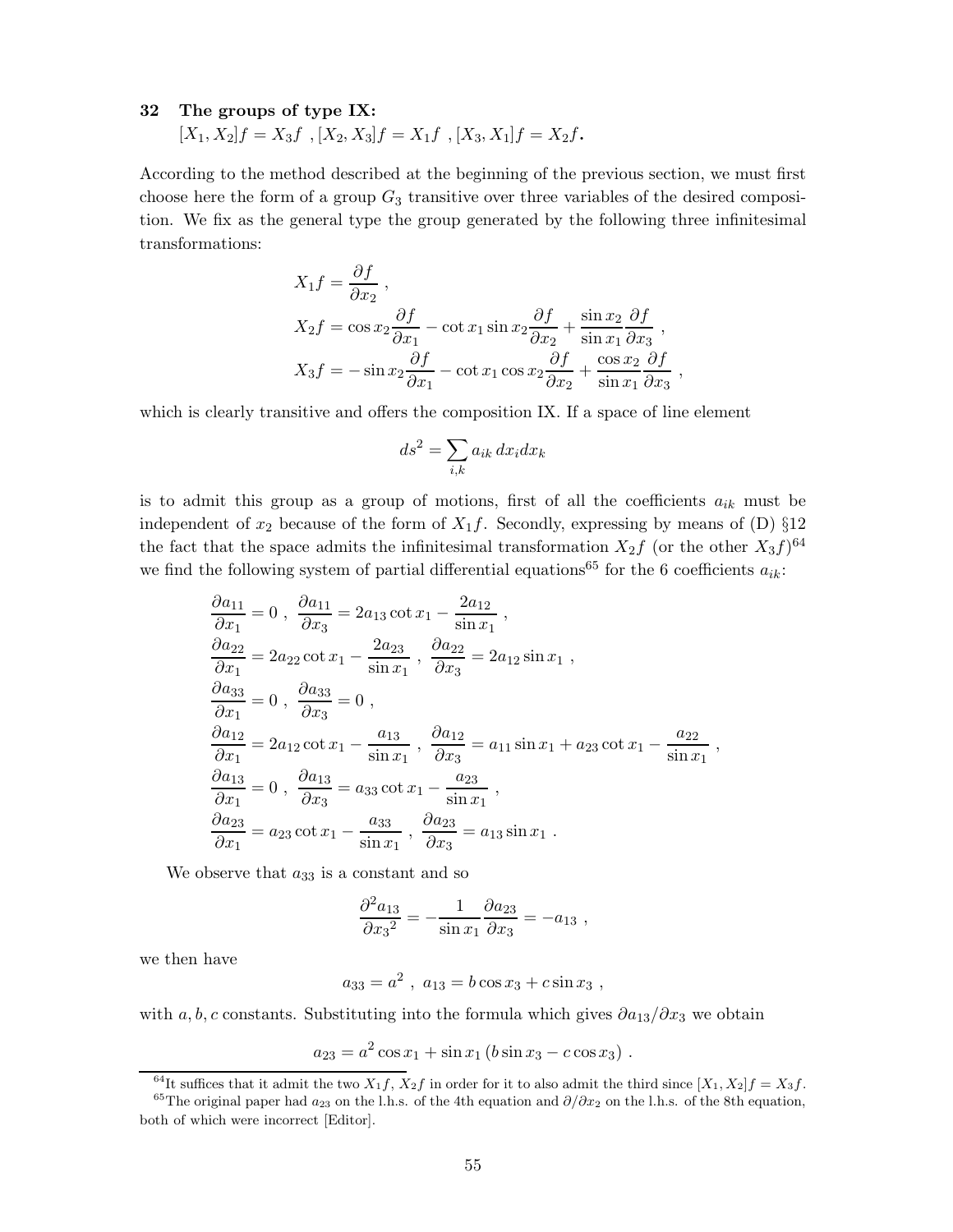Now since  $a_{11}$  is a function only of  $x_3$ , we set  $a_{11} = 2\varphi(x_3)$ , so that from the formula which gives  $\partial a_{11}/\partial x_3$  it follows that

$$
a_{12} = \cos x_1 (b \cos x_3 + c \sin x_3) - \sin x_1 \varphi'(x_3) .
$$

Then integrating the two equations for  $a_{22}$  we have

$$
a_{22} = 2\sin x_1 \cos x_1 (b\sin x_3 - c\cos x_3) - 2\sin^2 x_1 \varphi(x_3)
$$

$$
+a^2 + d\sin^2 x_1 ,
$$

with *d* a new constant. Finally by substituting into the formula which gives *∂a*12*/∂x*3, we find for  $\varphi(x_3)$  the differential equation

$$
\varphi''(x_3) = -4\varphi(x_3) + a^2 + d,
$$

and so by integration<sup>66</sup>

$$
\varphi(x_3) = e \cos(2x_3) + f \sin(2x_3) + (a^2 + d)/4,
$$

with  $e, f$  new constants. With the values thus determined for the 6 coefficients  $a_{ik}$ , the above stated equations are actually satisfied, whatever the 6 constants *a, b, c, d, e, f* are.

We can then directly show, making use of the usual fundamental equations  $(A)$ , that the complete group of motions is the given  $G_3$ , except when the four constants  $b, c, e, f$  are simultaneously zero. We prefer to treat this problem in another way, taking advantage of the theorem of Lie on the composition of groups, which makes the work simpler. We add that we can also apply the same method to the groups of type VIII to derive again the results of §28, §30.

#### **33 Spaces which admit as a subgroup of motions a group** *G*<sup>3</sup> **of type IX.**

Suppose that we have a space which admits a transitive  $G_3$  of type IX as a subgroup of motions, but that its group of motions is larger. If we exclude the case of spaces of constant curvature, this larger group cannot be other than a 4-parameter group, a fact which we state here postponing its demonstration to §36.

Given the hypothesized  $G_4$  containing the simple subgroup  $G_3$  of composition<sup>67</sup>

$$
[X_1, X_2]f = X_3f , [X_2, X_3]f = X_1f , [X_3, X_1]f = X_2f ,
$$

by the indicated theorem of Lie,  $68$  we can choose the fourth infinitesimal generating transformation of  $G_4$  so that one has

$$
[X_1, X_4]f = [X_2, X_4]f = [X_3, X_4]f = 0.
$$

<sup>&</sup>lt;sup>66</sup>The original paper has  $x_3/2$  instead of  $2x_3$ ; correction after the *Opere* [Editor].

 $67$ The original paper had  $X_1, X_3$  on the left in the first commutator, an obvious typo [Editor].

<sup>68</sup>See S. Lie-F. Engel, Vol. III, p. 723 and S. Lie-C. Scheffers, p. 574, Theorem 9. — It is worth noting that the theorems used here depend only on the relationships among the constants of composition  $c_{iks}$  and do not lose their validity by limiting them to the consideration of real groups and subgroups, as we do here.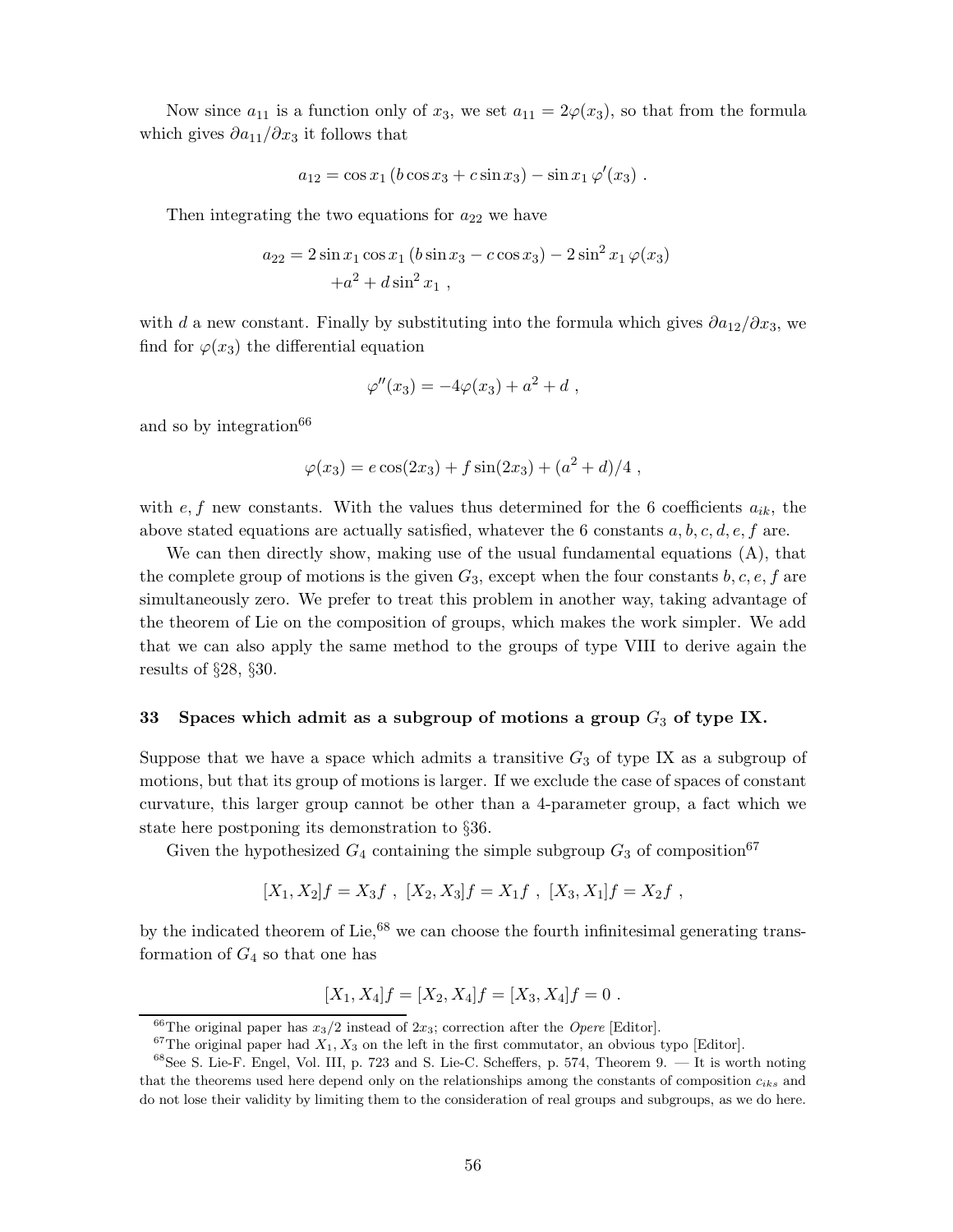We consider in  $G_4$  the  $G_2$  of Abelian motions generated for example by  $X_1 f, X_4 f$ and as in  $\S 14$  we choose as coordinate surfaces  $x_1 = constant$  the surfaces invariant with respect to the group  $G_2$ . Proceeding as in the cited section we can furthermore assume  $X_1 f = \partial f / \partial x_2$ ,  $X_4 f = \partial f / \partial x_3$ , and give the line element of the space the form

$$
ds^2 = dx_1^2 + \alpha \, dx_2^2 + 2\beta \, dx_2 dx_3 + \gamma \, dx_3^2 \;,
$$

with  $\alpha, \beta, \gamma$  functions only of  $x_1$ . Now let  $X_2f = \eta_1 \partial f / \partial x_1 + \eta_2 \partial f / \partial x_2 + \eta_3 \partial f / \partial x_3$ ; because of  $[X_1, X_2]$ *f* =  $X_3$ *f*, it follows that

$$
X_3 f = \frac{\partial \eta_1}{\partial x_2} \frac{\partial f}{\partial x_1} + \frac{\partial \eta_2}{\partial x_2} \frac{\partial f}{\partial x_2} + \frac{\partial \eta_3}{\partial x_2} \frac{\partial f}{\partial x_3}.
$$

Since on the other hand one must also have  $[X_2, X_4]f = 0$ ,  $[X_3, X_1]f = X_2f$ ,  $\eta_1, \eta_2, \eta_3$ must satisfy the conditions:

$$
\frac{\partial \eta_1}{\partial x_3} = \frac{\partial \eta_2}{\partial x_3} = \frac{\partial \eta_3}{\partial x_3} = 0,
$$
  

$$
\frac{\partial^2 \eta_1}{\partial x_2^2} + \eta_1 = 0, \frac{\partial^2 \eta_2}{\partial x_2^2} + \eta_2 = 0, \frac{\partial^2 \eta_3}{\partial x_2^2} + \eta_3 = 0,
$$

from which we will have

$$
\eta_1 = A \sin x_2 + B \cos x_2 , \ \eta_2 = C \sin x_2 + D \cos x_2 ,
$$
  

$$
\eta_3 = E \sin x_2 + F \cos x_2 ,
$$

where  $A, D, C, D, E, F$  are functions only of  $x_1$ . From the first of equations (E) §14, it follows that  $\eta_1$  does not depend on  $x_1$  and so  $A, B$  are absolute constants. Finally from the composition equation  $[X_2, X_3]f = X_1f$  we get the following three equations

$$
AC + BD = 0
$$
,  $BC' - AD' = C^2 + D^2 + 1$ ,  
 $AF' - BE' + CE + DF = 0$ .

There is no loss of generality in adding a constant to  $x_2$  in such a way that  $B = 0$  <sup>69</sup> and since one cannot simultaneously have  $A = 0$ , as can be seen from the second of the equations ( $\beta$ ), we will also have  $C = 0$ , so  $-AD' = 1 + D^2$ ,  $AF' + DF = 0$ .

Integrating the first equation and ignoring the additive constant in  $x_1$ , as is allowed, we will have  $D = -\tan(x_1/A)$ ,  $F = k/\cos(x_1/A)$ , with *k* an arbitrary constant.

If we now apply the other equations  $(E) \S 14$ , the relation

$$
\frac{1}{2}\gamma'\eta_1 + \beta \frac{\partial \eta_2}{\partial x_3} + \gamma \frac{\partial \eta_3}{\partial x_3} = 0
$$

shows us that  $\gamma$  is constant, so we set  $\gamma = h^2$  and the remaining equations give us

$$
E = 0 ,
$$
  
\n
$$
\alpha D' + \beta F' = -A , \ \beta D' + h^2 F' = 0 ,
$$
  
\n
$$
A\alpha'/2 = \alpha D + \beta F , \ A\beta' = \beta D + h^2 F ,
$$

<sup>&</sup>lt;sup>69</sup>This assumes  $A \neq 0$ ; if this is not true, one would change  $x_2$  into  $\pi/2 + x_2$ .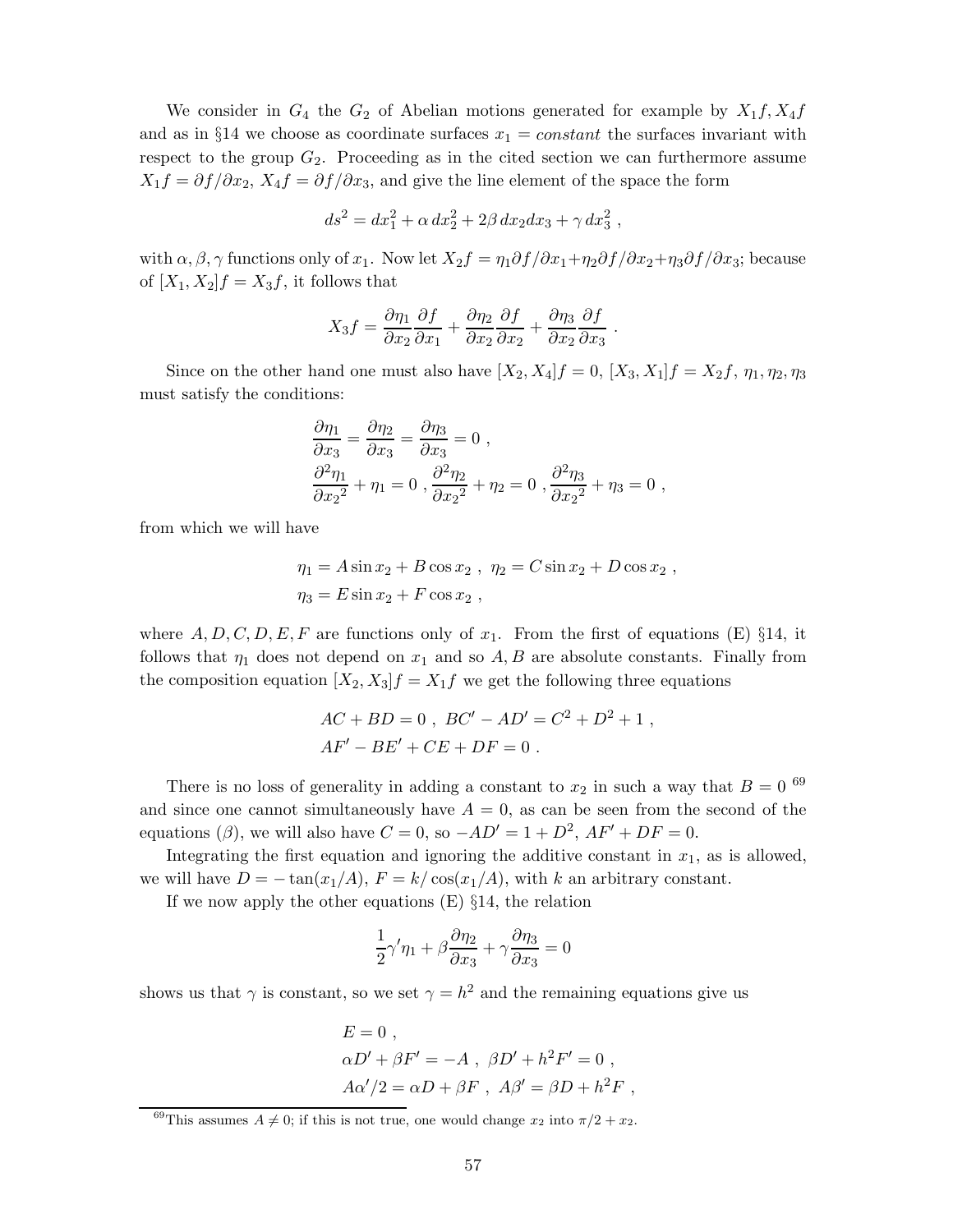from which we get

$$
\alpha = A^2 \cos\left(\frac{x_1}{A}\right) + h^2 k^2 \sin^2\left(\frac{x_1}{A}\right) , \ \beta = h^2 k \sin\left(\frac{x_1}{A}\right) , \ \gamma = h^2 .
$$

If we set  $x_1 = Ay_1$ ,  $x_3 = Ay_3/h$ ,  $n = hk/A$ , then dividing the line element by  $h^2$ , we find the standard form

$$
ds^{2} = dy_{1}^{2} + (\cos^{2} y_{1} + n^{2} \sin^{2} y_{1}) dx_{2}^{2} + 2n \sin y_{1} dx_{2} dy_{3} + dy_{3}^{2}
$$

which, by changing the notation, we can write as

$$
ds^{2} = dx_{1}^{2} + (\sin^{2} x_{1} + n^{2} \cos^{2} x_{1}) dx_{2}^{2} + 2n \cos x_{1} dx_{2} dx_{3} + dx_{3}^{2}.
$$
 (118)

One sees that for  $n = 0$  we obtain the space already considered in §9. This case must be excluded here though because it would lead to  $\eta_3 = 0$  and the derived group  $(X_1f, X_2f, X_3f)$  is then intransitive.

We also exclude the case  $n = 1$  because the line element then becomes

$$
ds^2 = dx_1^2 + dx_2^2 + dx_3^2 + 2\cos x_1 dx_2 dx_3
$$

and belongs to the space of constant positive curvature  $K = 1/4$ . In fact let  $x_1 = 2y_1$ ,  $x_2 = y_2 + y_3$ ,  $x_3 = y_2 - y_3$  and one has

$$
ds^{2} = 4(dy_{1}^{2} + \cos^{2} y_{1} dy_{2}^{2} + \sin^{2} y_{1} dy_{3}^{2})
$$

which indeed belongs to one such space. The geodesically parallel surfaces  $x_1 = constant$ are in this case Clifford surfaces of zero curvature.

## **34 The complete group of motions of the space:**  $ds^2 = dx_1^2 + (\sin^2 x_1 + n^2 \cos^2 x_1) dx_2^2 + 2n \cos x_1 dx_2 dx_3 + dx_3^2$ .

To determine the most general infinitesimal motion

$$
Xf = \eta_1 \,\partial f/\partial x_1 + \eta_2 \,\partial f/\partial x_2 + \eta_3 \,\partial f/\partial x_3
$$

of the space of the line element  $(118)$ , the equations  $(E) \$  14 give us the following equations

$$
\frac{\partial \eta_1}{\partial x_1} = 0 \tag{119}
$$

$$
\frac{\partial \eta_1}{\partial x_2} + (\sin^2 x_1 + n^2 \cos^2 x_1) \frac{\partial \eta_2}{\partial x_1} + n \cos x_1 \frac{\partial \eta_3}{\partial x_1} = 0 ,
$$
\n(120a)

$$
\frac{\partial \eta_1}{\partial x_3} + n \cos x_1 \frac{\partial \eta_2}{\partial x_1} + \frac{\partial \eta_3}{\partial x_1} = 0 , \qquad (120b)
$$

$$
(1 - n^2)\sin x_1 \cos x_1 \eta_1 + (\sin^2 x_1 + n^2 \cos^2 x_1)\frac{\partial \eta_2}{\partial x_2}
$$

$$
+n\cos x_1\frac{\partial \eta_3}{\partial x_2} = 0\,,\tag{121}
$$

$$
n\cos x_1 \frac{\partial \eta_2}{\partial x_3} + \frac{\partial \eta_3}{\partial x_3} = 0 ,\qquad (122)
$$

$$
-n\sin x_1\eta_1 + (\sin^2 x_1 + n^2 \cos^2 x_1)\frac{\partial \eta_2}{\partial x_3} +n\cos x_1\left(\frac{\partial \eta_2}{\partial x_2} + \frac{\partial \eta_3}{\partial x_3}\right) + \frac{\partial \eta_3}{\partial x_2} = 0.
$$
\n(123)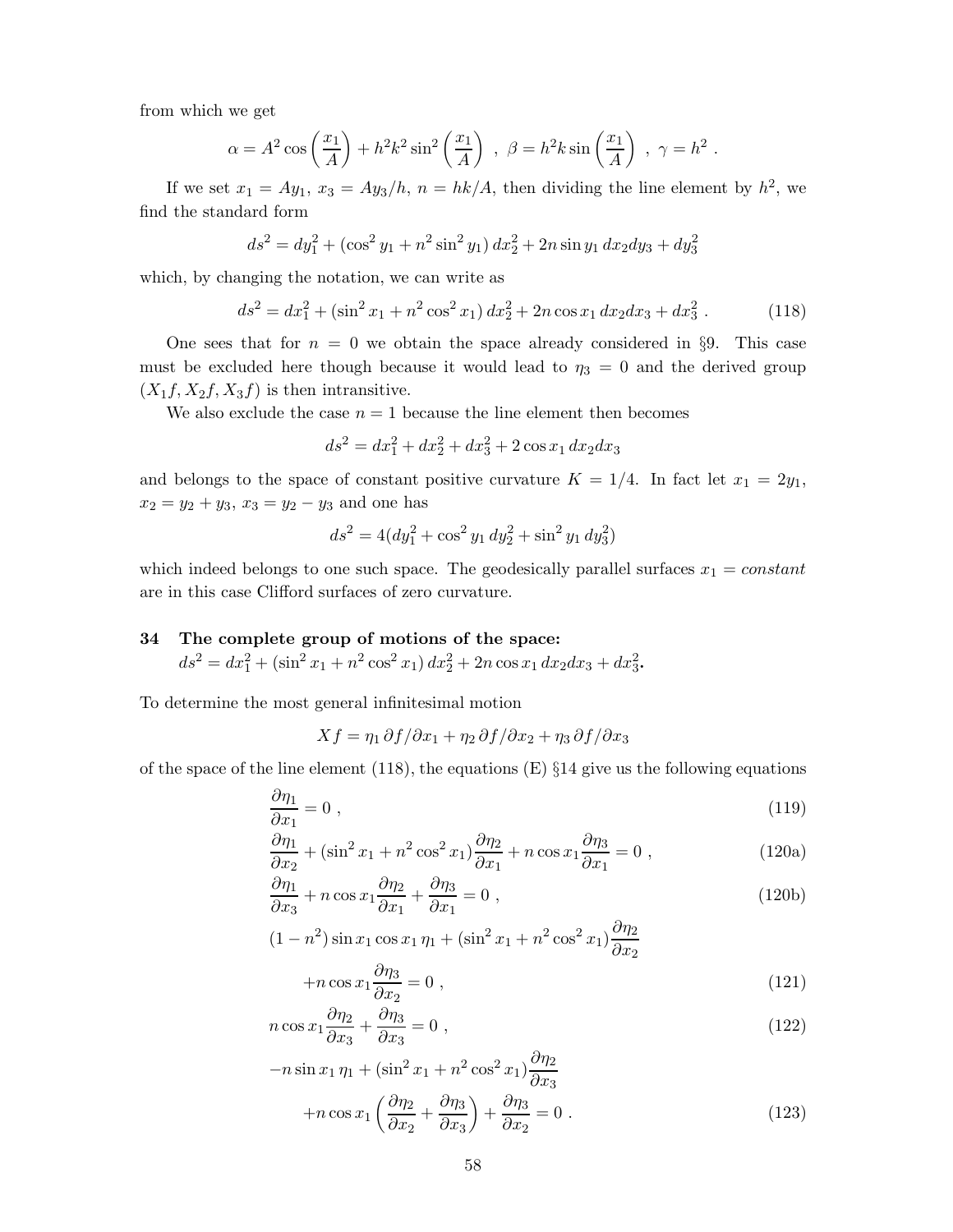Solving (120) for  $\partial \eta_2 / \partial x_1$ ,  $\partial \eta_3 / \partial x_1$ , and integrating with respect to  $x_1$ , on which  $\eta_1$ does not depend by (119), leads to the result:

$$
\eta_2 = \cot x_1 \frac{\partial \eta_1}{\partial x_2} - \frac{n}{\sin x_1} \frac{\partial \eta_1}{\partial x_3} + \psi(x_2, x_3) , \qquad (124a)
$$

$$
\eta_3 = \left\{ n^2 \cot x_1 - (1 - n^2) x_1 \right\} \frac{\partial \eta_1}{\partial x_3} - \frac{n}{\sin x_1} \frac{\partial \eta_1}{\partial x_2} + \chi(x_2, x_3) \ . \tag{124b}
$$

Substituting into (122), we have

$$
-n\sin x_1\frac{\partial^2 \eta_1}{\partial x_2 \partial x_3} + n\cos x_1\frac{\partial \psi}{\partial x_3} + (n^2 - 1)x_1\frac{\partial^2 \eta_1}{\partial x_3^2} + \frac{\partial \chi}{\partial x_2} = 0,
$$

and so since  $n^2 - 1 \neq 0$ :

$$
\frac{\partial^2 \eta_1}{\partial x_2 \partial x_3} = \frac{\partial^2 \eta_1}{\partial x_3^2} = 0 \ , \ \frac{\partial \psi}{\partial x_3} = \frac{\partial \chi}{\partial x_3} = 0 \ .
$$

Substituting now into (121), we then obtain

$$
\frac{\partial \psi}{\partial x_2} = \frac{\partial \chi}{\partial x_2} = 0 \; , \; \frac{\partial^2 \eta_1}{\partial x_2^2} = -\eta_1 \; ,
$$

and with these equations (123) is also satisfied. It follows next that  $\partial \eta_1 / \partial x_3 = 0$ , so

$$
\eta_1 = a \cos x_2 + b \sin x_2 ,
$$
  
\n
$$
\eta_2 = \cot x_1(-a \sin x_2 + b \cos x_2) + c ,
$$
  
\n
$$
\eta_3 = \frac{n}{\sin x_1}(a \sin x_2 - b \cos x_2) + d ,
$$

with *a, b, c, d* arbitrary constants.

Therefore the complete group of motions of the space (118) is the *G*<sup>4</sup> generated by the four infinitesimal transformations:

$$
X_1 f = \frac{\partial f}{\partial x_2},
$$
  
\n
$$
X_2 f = \cos x_2 \frac{\partial f}{\partial x_1} - \cot x_1 \sin x_2 \frac{\partial f}{\partial x_2} + \frac{n \sin x_2}{\sin x_1} \frac{\partial f}{\partial x_3},
$$
  
\n
$$
X_3 f = -\sin x_2 \frac{\partial f}{\partial x_1} - \cot x_1 \cos x_2 \frac{\partial f}{\partial x_2} + \frac{n \cos x_2}{\sin x_1} \frac{\partial f}{\partial x_3},
$$
  
\n
$$
X_4 f = \frac{\partial f}{\partial x_3},
$$

which has the composition:

$$
[X_1, X_2]f = X_3f , [X_2, X_3]f = X_1f , [X_3, X_1]f = X_2f ,
$$
  

$$
[X_1, X_4]f = [X_2, X_4]f = [X_3, X_4]f = 0 .
$$

This group is systatic and the systatic varieties are the geodesics (*x*3), which however, except in the case  $n = 0$ , do not admit orthogonal trajectories.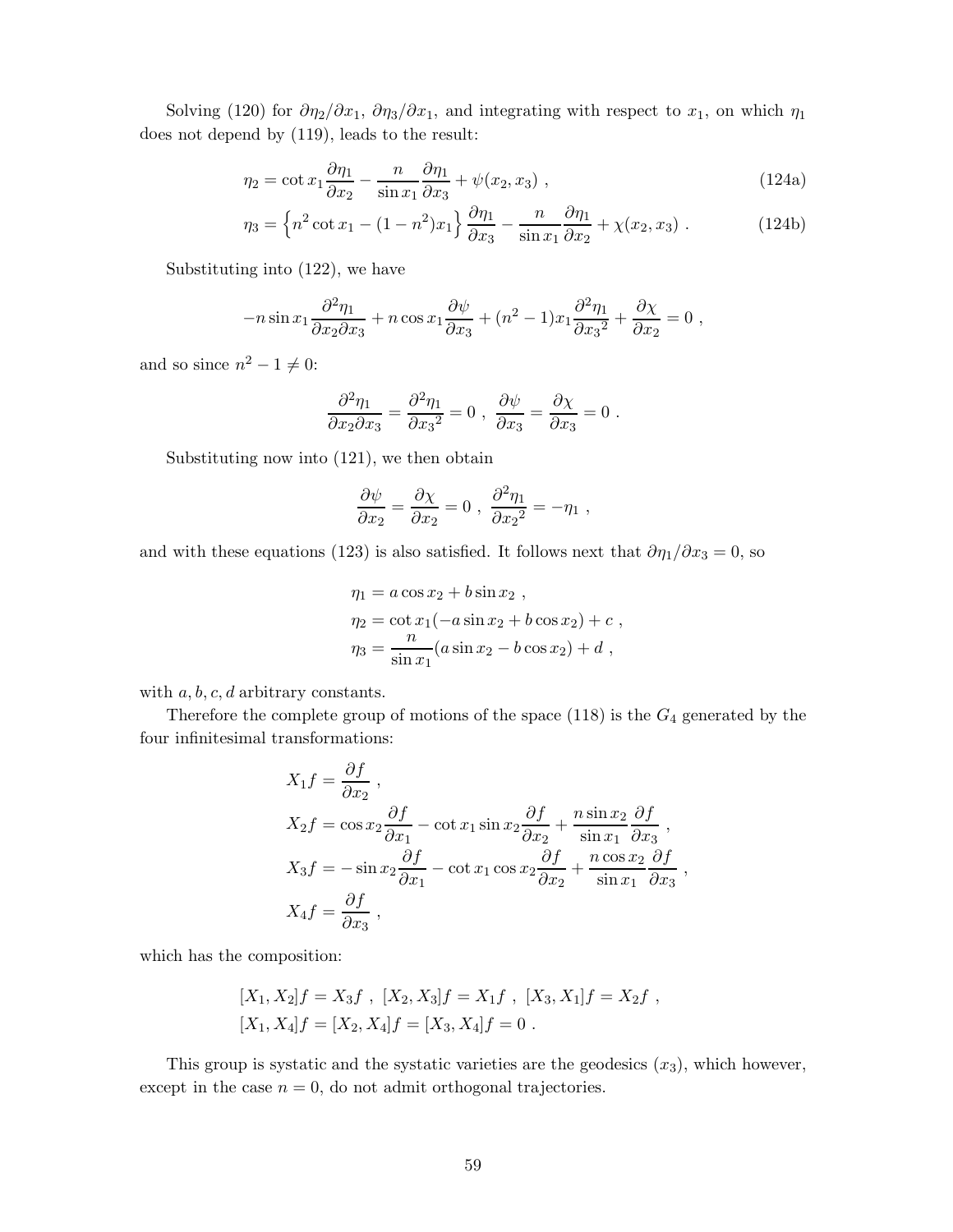#### **35 The constant** *n* **is essential in**

 $ds^2 = dx_1^2 + (\sin^2 x_1 + n^2 \cos^2 x_1) dx_2^2 + 2n \cos x_1 dx_2 dx_3 + dx_3^2$ .

We wish to show finally that in the line element  $(113)$  the constant *n*, apart from sign,<sup>70</sup> is actually essential and namely that if a second space

$$
ds^{2} = dy_{1}^{2} + (\sin^{2} y_{1} + m^{2} \cos^{2} y_{1}) dy_{2}^{2} + 2m \cos y_{1} dy_{2} dy_{3} + dy_{3}^{2}
$$
 (126)

is similar to the first, one must necessarily have  $n^2 = m^2$ .

Adopting for this the same method which has served us in the analogous cases, we observe that the group  $\Gamma_4$  of motions of the space (126) is generated by the four infinitesimal transformations:

$$
Y_1 f = \frac{\partial f}{\partial y_2},
$$
  
\n
$$
Y_2 f = \cos y_2 \frac{\partial f}{\partial y_1} - \cot y_1 \sin y_2 \frac{\partial f}{\partial y_2} + \frac{m \sin y_2}{\sin y_1} \frac{\partial f}{\partial y_3},
$$
  
\n
$$
Y_3 f = -\sin y_2 \frac{\partial f}{\partial y_1} - \cot y_1 \cos y_2 \frac{\partial f}{\partial y_2} + \frac{m \cos y_2}{\sin y_1} \frac{\partial f}{\partial y_3},
$$
  
\n
$$
Y_4 f = \frac{\partial f}{\partial y_3},
$$

with the composition:

$$
[Y_1, Y_2]f = Y_3f , [Y_2, Y_3]f = Y_1f , [Y_3, Y_1]f = Y_2f ,[Y_1, Y_4]f = [Y_2, Y_4]f = [Y_3, Y_4]f = 0 .
$$

First we must determine if the group  $G_4$  of the first space is similar to the  $\Gamma_4$  of the second. Assuming that the equations of transformation change  $X_1f$ ,  $X_2f$ ,  $X_3f$ ,  $X_4f$ , respectively into  $\bar{Y}_1 f$ ,  $\bar{Y}_2 f$ ,  $\bar{Y}_3 f$ ,  $\bar{Y}_4 f$ , the  $\bar{Y} f$  must be combinations of the  $Y f$  and have their same composition. From this it follows that, since  $Y_4 f$  is the only infinitesimal transformation of  $\Gamma_4$  which commutes with every other,  $Y_4 f$  will not differ from it other than by a constant factor *a*, while  $\bar{Y}_1 f$ ,  $\bar{Y}_2 f$ ,  $\bar{Y}_3 f$ , belonging to the derived group, will not involve  $Y_4 f$  and one will have<sup>71</sup>

$$
\begin{aligned}\n\bar{Y}_1 f &= c_{11} Y_1 f + c_{12} Y_2 f + c_{13} Y_3 f \;, \\
\bar{Y}_2 f &= c_{21} Y_1 f + c_{22} Y_2 f + c_{23} Y_3 f \;, \\
\bar{Y}_3 f &= c_{31} Y_1 f + c_{32} Y_2 f + c_{33} Y_3 f \;, \ \bar{Y}_4 f &= a Y_4 f \;. \n\end{aligned}
$$

The composition equations

$$
[\bar{Y}_1, \bar{Y}_2]f = \bar{Y}_3f \ , \ [\bar{Y}_2, \bar{Y}_3]f = \bar{Y}_1f \ , \ [\bar{Y}_3, \bar{Y}_1]f = \bar{Y}_2f
$$

show that the nine constants  $c_{ik}$  are the coefficients of an orthogonal matrix of determinant  $= +1$ . Now among  $X_1f$ ,  $X_2f$ ,  $X_3f$ ,  $X_4f$ , holds the unique relation

$$
X_4 f = \frac{1}{n} \left\{ \cos x_1 X_1 f + \sin x_1 \sin x_2 X_2 f + \sin x_1 \cos x_2 X_3 f \right\}
$$

<sup>&</sup>lt;sup>70</sup>Changing the sign of either  $x_2$  or  $x_3$  changes the sign of *n*.

<sup>&</sup>lt;sup>71</sup>The original paper had  $X_2$  instead of  $Y_2$  in the second equation, an obvious typo [Editor].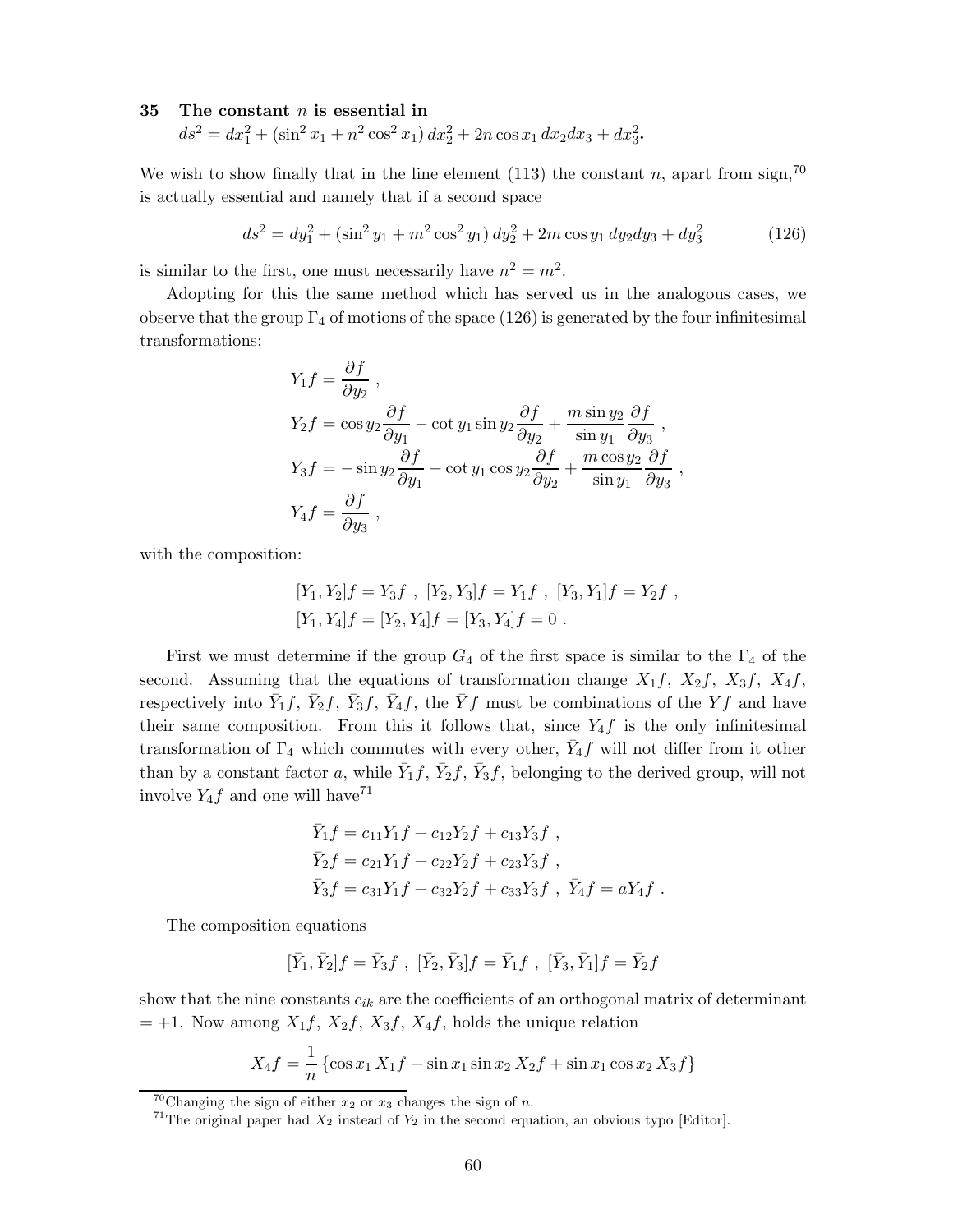and similarly among the *Y*i*f* the other

$$
Y_4 f = \frac{1}{m} \left\{ \cos y_1 Y_1 f + \sin y_1 \sin y_2 Y_2 f + \sin y_1 \cos y_2 Y_3 f \right\} .
$$

Expressing the *x* in terms of the *y*, we have

$$
\bar{Y}_4 f = \frac{1}{n} \left\{ \cos x_1 \, \bar{Y}_1 f + \sin x_1 \sin x_2 \, \bar{Y}_2 f + \sin x_1 \cos x_2 \, \bar{Y}_3 f \right\}
$$

or equivalently

$$
Y_4 = \frac{1}{an} \{ (c_{11} \cos x_1 + c_{21} \sin x_1 \sin x_2 + c_{31} \sin x_1 \cos x_2) Y_1 f
$$
  
+ 
$$
(c_{12} \cos x_1 + c_{22} \sin x_1 \sin x_2 + c_{32} \sin x_1 \cos x_2) Y_2 f
$$
  
+ 
$$
(c_{13} \cos x_1 + c_{23} \sin x_1 \sin x_2 + c_{33} \sin x_1 \cos x_2) Y_3 f \}.
$$

Comparing this with  $(\gamma)$  leads to the three equations

$$
(an/m)\cos y_1 = c_{11}\cos x_1 + c_{21}\sin x_1\sin x_2 + c_{31}\sin x_1\cos x_2 ,
$$
  
\n
$$
(an/m)\sin y_1\sin y_2 = c_{12}\cos x_1 + c_{22}\sin x_1\sin x_2 + c_{32}\sin x_1\cos x_2 ,
$$
  
\n
$$
(an/m)\sin y_1\cos y_2 = c_{13}\cos x_1 + c_{23}\sin x_1\sin x_2 + c_{33}\sin x_1\cos x_2 .
$$

The compatibility of these three equations in  $y_1$ ,  $y_2$  gives, according to the general theory, the necessary and sufficient condition for the similarity of the two groups  $G_4$ ,  $\Gamma_4$ . This condition is found immediately by squaring and summing the above three equations, which gives  $a^2n^2/m^2 = 1$ . It suffices therefore to take  $a = \pm m/n$  in order that corresponding equations of transformation of  $G_4$  into  $\Gamma_4$  exist. Equations (127) show that one has  $\partial y_1/\partial x_3 = \partial y_2/\partial x_3 = 0.$ 

For the rest, expressing the fact that the  $X_i f$  are transformed respectively into the  $\bar{Y}_i f$ , we can find all the values of the first partial derivatives of the *y* with respect to the *x*. It suffices for us to note here, in addition to the two above, the following

$$
\frac{\partial y_2}{\partial x_2} = c_{11} - c_{12} \cot y_1 \sin y_2 - c_{13} \cot y_1 \cos y_2 , \qquad (128a)
$$

$$
\cos x_2 \frac{\partial y_1}{\partial x_1} = c_{22} \cos y_2 - c_{23} \sin y_2 \n+ \cot x_1 \sin x_2 (c_{12} \cos y_2 - c_{13} \sin y_2),
$$
\n(128b)

$$
\frac{\partial y_3}{\partial x_3} = a . \tag{128c}
$$

Assuming now that the two line elements are transformable one into the other, except for a constant factor, we utilize as in §19 the Christoffel formula

$$
\frac{\partial^2 y_\nu}{\partial x_r \partial x_s} + \sum_{i,k} \left\{ \frac{\nu}{ik} \right\}_y \frac{\partial y_i}{\partial x_r} \frac{\partial y_k}{\partial x_s} = \sum_\mu \left\{ \frac{\mu}{r s} \right\}_x \frac{\partial y_\nu}{\partial x_\mu} \ ,
$$

setting  $\nu = 1, r = 2, s = 3$  and substituting for the Christoffel symbols their actual values, we obtain

$$
\sin y_1 \frac{\partial y_2}{\partial x_2} = \frac{n}{am} \sin x_1 \frac{\partial y_1}{\partial x_1} ,
$$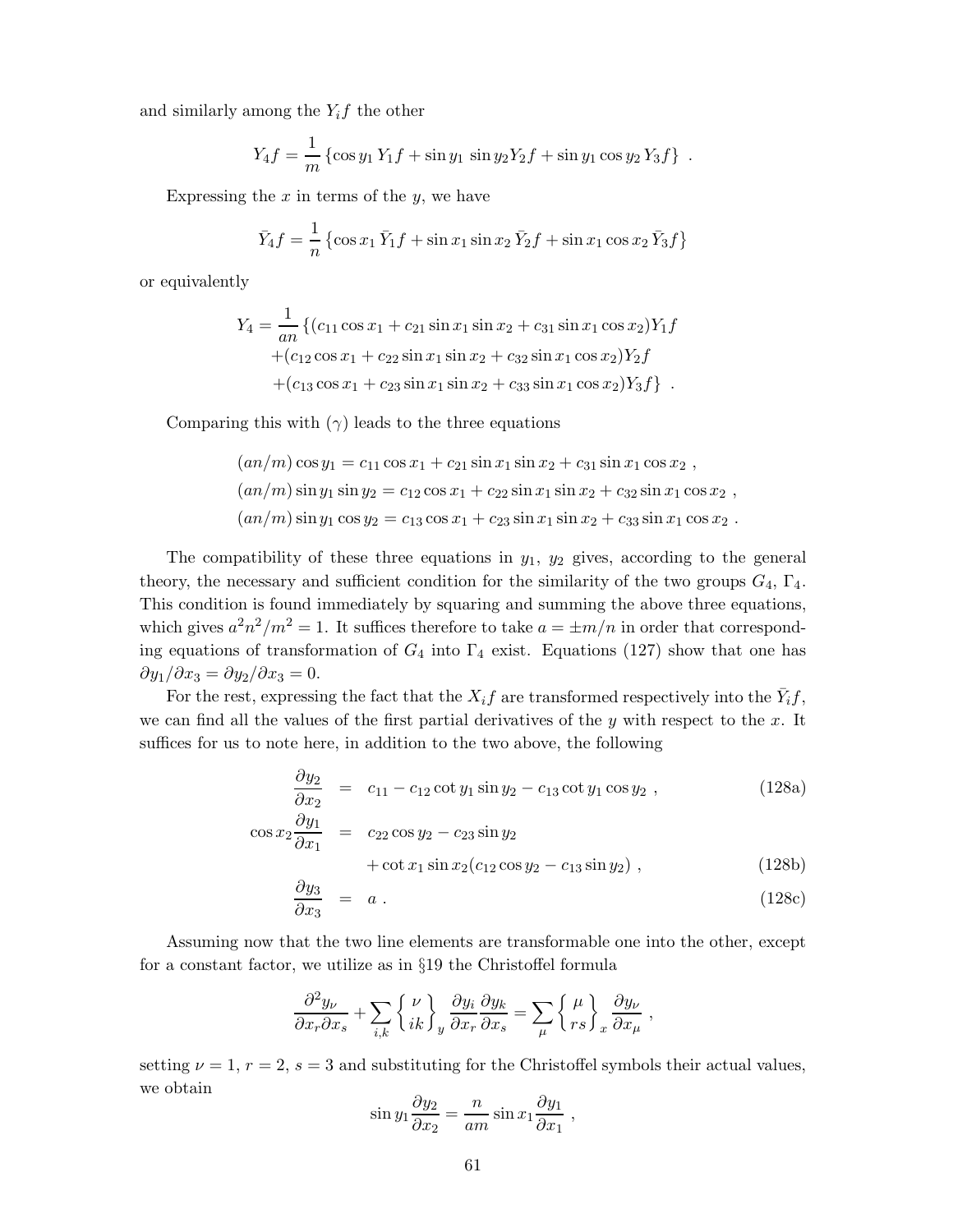or equivalently by (128)

$$
\cos x_2(c_{11}\sin y_1 - c_{12}\cos y_1\sin y_2 - c_{13}\cos y_1\cos y_2)
$$
  
= 
$$
\frac{n}{am}\left\{\sin x_1(c_{22}\cos y_2 - c_{23}\sin y_2) + \cos x_1\sin x_1(c_{12}\cos y_2 - c_{13}\sin y_2)\right\}.
$$

Multiplying this last equation by  $a^2n^2/m^2 \sin y_1 = \sin y_1$ , noting (127) one obtains the equation

$$
c_{11}\cos x_2\left\{1-(c_{11}\cos x_1+c_{21}\sin x_1\sin x_2+c_{31}\sin x_1\cos x_2)^2\right\}-c_{12}\cos x_2(c_{11}\cos x_1+c_{21}\sin x_1\sin x_2+c_{31}\sin x_1\cos x_2)\times(c_{12}\cos x_1+c_{22}\sin x_1\sin x_2+c_{32}\sin x_1\cos x_2)-c_{13}\cos x_2(c_{11}\cos x_1+c_{21}\sin x_1\sin x_2+c_{31}\sin x_1\cos x_2)\times(c_{13}\cos x_1+c_{23}\sin x_1\sin x_2+c_{33}\sin x_1\cos x_2)=\frac{n^2}{m^2}\left\{c_{22}\sin x_1(c_{13}\cos x_1+c_{23}\sin x_1\sin x_2+c_{33}\sin x_1\cos x_2)+c_{12}\cos x_1\sin x_2(c_{13}\cos x_1+c_{23}\sin x_1\sin x_2+c_{33}\sin x_1\cos x_2)-c_{23}\sin x_1(c_{12}\cos x_1+c_{22}\sin x_1\sin x_2+c_{32}\sin x_1\cos x_2)-c_{13}\cos x_1\sin x_2(c_{12}\cos x_1+c_{22}\sin x_1\sin x_2+c_{32}\sin x_1\cos x_2)\right\},
$$

which must prove to be an identity in  $x_1, x_2$ . Setting  $x_2 = 0$  in this equation we find

$$
\frac{n^2}{m^2}(c_{11}\sin^2 x_1 - c_{31}\sin x_1\cos x_1) = c_{11}\sin^2 x_1 - c_{31}\sin x_1\cos x_1
$$

so  $n^2 = m^2$ , unless one has  $c_{11} = 0$ ,  $c_{31} = 0$  so that also  $c_{22} = 0$ ,  $c_{23} = 0$ ,  $c_{21} = \pm 1$ .

Introducing these values of *c* into the above identity leads to:  $(n^2/m^2 - 1)c_{21} = 0$  and so again  $n^2 = m^2$ , Q.E.D.

#### **36 The impossibility of other spaces with continuous groups of motions.**

In the previous sections we have exhausted the study of the 3-dimensional spaces which admit intransitive groups of motion or transitive 3-parameter groups. And now we show that with this we have also determined all the possible spaces which admit continuous groups of motions.

Therefore, since the group of motions of a space cannot have more than 6 parameters, it will clearly suffice to show that a (transitive) group of motions with 6, 5, or 4 parameters necessarily contains some *real* 3-parameter subgroup.

If we treat a  $G_6$  this is clear since then the motions which leave a point of the space fixed form precisely a real subgroup with  $6-3=3$  parameters. $^{72}$ 

If the complete group of motions is a *G*<sup>4</sup> we easily find the same thing recalling that the derived group of a *G*<sup>4</sup> possesses at most 3 parameters and therefore, in any case, there exist real 3-parameter subgroups in *G*4. And indeed if the *G*<sup>4</sup> is generated by the four infinitesimal transformations  $X_1f$ ,  $X_2f$ ,  $X_3f$ ,  $X_4f$ , and the derived group is the identity,

 $72$ S. Lie-F. Engel, Vol. I, p. 204.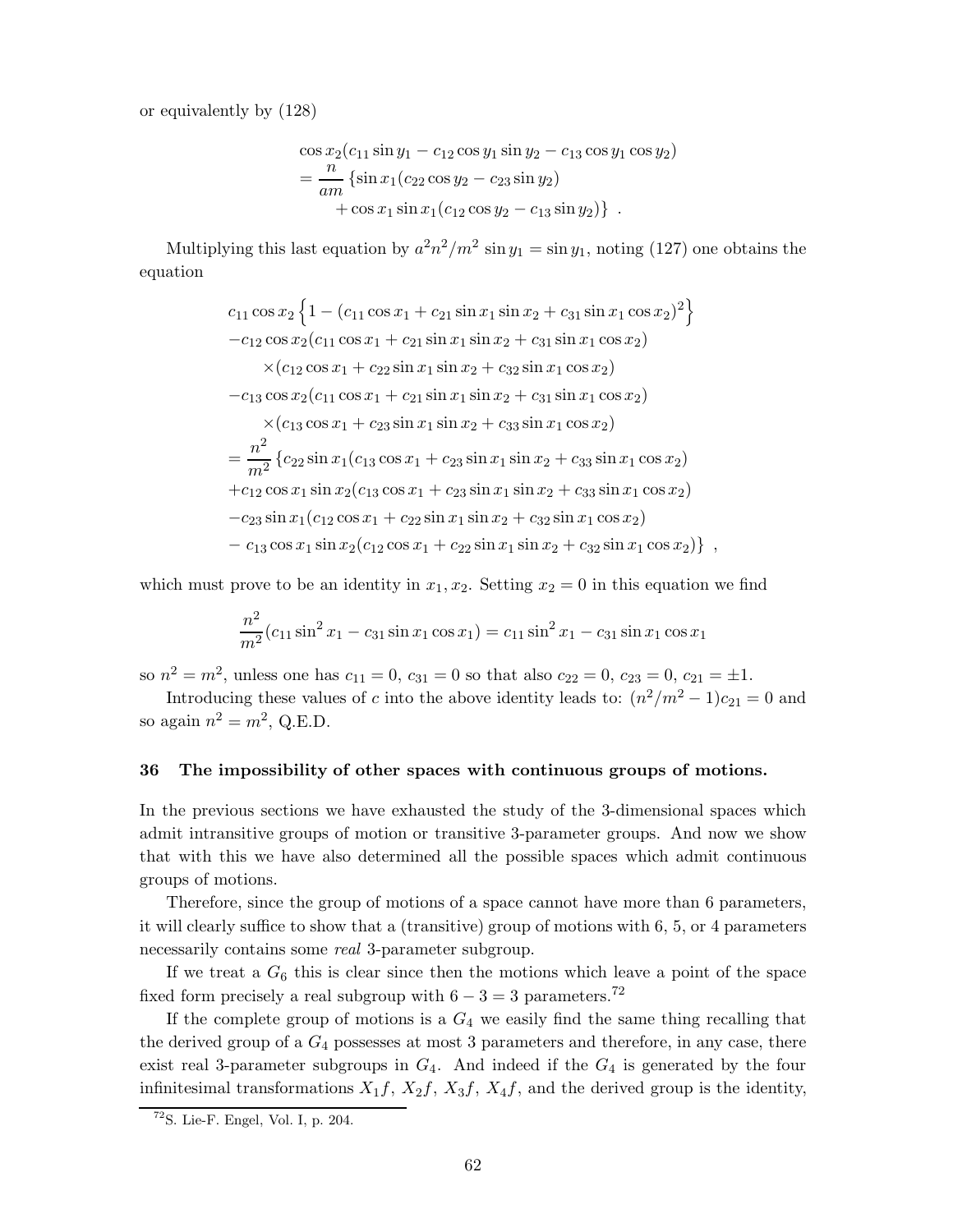or  $(X_1 f)$  or  $(X_1 f, X_2 f)$  or even  $(X_1 f, X_2 f, X_3 f)$ , then  $(X_1 f, X_2 f, X_3 f)$  will always be a real 3-parameter subgroup.

It remains to show the same property for a  $G<sub>5</sub>$ . In this transitive group those motions which leave an arbitrary point of the space fixed form a real  $G_2$  and we propose to establish that such a  $G_2$  would necessarily be contained in a real subgroup  $G_3$  of the  $G_5$ . Lie<sup>73</sup> shows that indeed every  $G_2$  in a group with  $r \geq 3$  parameters is contained in at least one subgroup *G*3; however, it could easily happen that in the general case these subgroups *G*<sup>3</sup> are only complex. But if we apply the same derivation given by Lie (*ibid.*) we see that our assertion will be proved when it is shown that if

$$
E_1 f = \sum_{i,k} a_{ik} x_k \frac{\partial f}{\partial x_i} , E_2 f = \sum_{i,k} b_{ik} x_k \frac{\partial f}{\partial x_i}
$$

are two linear homogeneous transformations in three variables  $x_1, x_2, x_3$  such that one has  $[E_1, E_2]f = kE_1f$  (*k* constant) and one interprets  $x_1, x_2, x_3$  as homogeneous coordinates of a point in a plane, then there will be at least one *real* point that will remain fixed by both transformations (fixed point). It is known that to find the fixed points with respect to the  $E_1 f$  one has the system of equations

$$
a_{11}x_1 + a_{12}x_2 + a_{13}x_3 = \rho x_1 ,
$$
  
\n
$$
a_{21}x_1 + a_{22}x_2 + a_{23}x_3 = \rho x_2 ,
$$
  
\n
$$
a_{31}x_1 + a_{32}x_2 + a_{33}x_3 = \rho x_3
$$

and since the cubic equation with real coefficients

$$
\begin{vmatrix} a_{11} - \rho & a_{12} & a_{13} \\ a_{21} & a_{22} - \rho & a_{23} \\ a_{31} - \rho & a_{32} & a_{33} - \rho \end{vmatrix} = 0
$$

has at least one real root, there will certainly be at least one real fixed point with respect to  $E_1 f$ . If there exists for  $E_1$  an *isolated* real fixed point, then since by assumption  $[E_1, E_2]f = kE_1f$ , it will be fixed with respect to  $E_2f^{74}$ . So it will suffice to consider the case in which  $E_1 f$  has no real isolated fixed points. This happens only when the above cubic equation has a single root, which furthermore makes all the second order minors of the same determinant zero.<sup>75</sup> Then all the fixed points are distributed over a (real) line and if we assume this line as the side  $x_3 = 0$  of the fundamental triangle, we give to  $E_1 f$ , as is immediately seen, the form<sup>76</sup>

$$
E_1 f = \rho \left( x_1 \frac{\partial f}{\partial x_1} + x_2 \frac{\partial f}{\partial x_2} + x_3 \frac{\partial f}{\partial x_3} \right) + \alpha x_3 \frac{\partial f}{\partial x_1} + \beta x_3 \frac{\partial f}{\partial x_2}.
$$

If one had<sup>77</sup>  $\alpha = \beta = 0$ ,  $E_1 f$  would leave every point fixed and a real fixed point of  $E_2 f$ would satisfy the required condition. If  $\beta \neq 0$ , changing  $x_1$  into  $x_1 + hx_2$ , we can make

<sup>73</sup>S. Lie-F. Engel, Vol. I, pp.592–593.

<sup>74</sup>See S. Lie-F. Engel, Vol. 1, p. 507, Theor. 104.

 $^{75}$  See the precise discussion in S. Lie-G. Scheffers, pp.510-511.

<sup>&</sup>lt;sup>76</sup>The original paper had  $\partial f / \partial x_3$  in the second term, an obvious typo [Editor].

<sup>&</sup>lt;sup>77</sup>The original paper had  $\alpha_3 = \beta_3 = 0$  here, an obvious typo [Editor].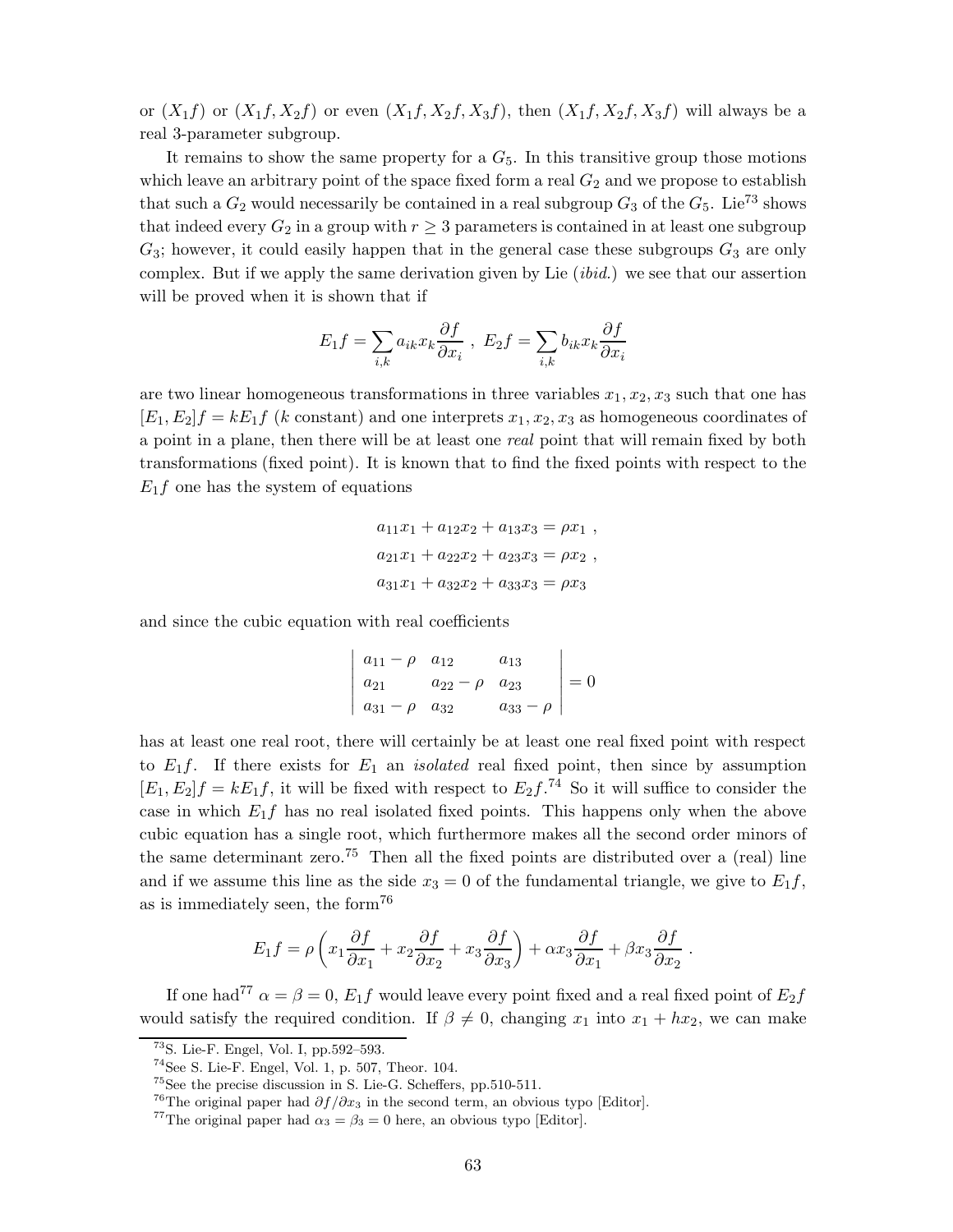$\alpha = 0$  and we will thus have

$$
E_1 f = \rho \left( x_1 \frac{\partial f}{\partial x_1} + x_2 \frac{\partial f}{\partial x_2} + x_3 \frac{\partial f}{\partial x_3} \right) + \beta x_3 \frac{\partial f}{\partial x_2}.
$$

If  $E_1 f$ ,  $E_2 f$  were in the involution relation<sup>78</sup>  $[E_1, E_2]f = 0$ , the above considerations are already sufficient to demonstrate the assertion, since in the most unfavorable case where neither  $E_1 f$  nor  $E_2 f$  possess a real isolated fixed point, the meeting point of the two lines of the respective invariant points would satisfy the desired condition.

Therefore we assume in

$$
[E_1, E_2]f = kE_1f \tag{a}
$$

that  $k \neq 0$ . One then has<sup>79</sup>

$$
E_2 f = (a_1 x_1 + a_2 x_2 + a_3 x_3) \frac{\partial f}{\partial x_1} + (b_1 x_1 + b_2 x_2 + b_3 x_3) \frac{\partial f}{\partial x_2} + (c_1 x_1 + c_2 x_2 + c_3 x_3) \frac{\partial f}{\partial x_3}.
$$

The condition (*a*) gives  $k\rho = 0$ ,  $a_2 = c_1 = c_2 = 0$ ,  $b_2 = c_3 + k$ , so that  $\rho = 0$  and we can make

$$
E_1 f = x_3 \frac{\partial f}{\partial x_2},
$$
  
\n
$$
E_2 f = (a_1 x_1 + a_3 x_3) \frac{\partial f}{\partial x_1} + (b_1 x_1 + b_2 x_2) \frac{\partial f}{\partial x_2} + c_3 x_3 \frac{\partial f}{\partial x_3}.
$$

The real point of coordinates (0*,* 1*,* 0) remains fixed by both transformations.

#### **37 The impossibility of groups** *G*<sup>5</sup> **of motions.**

By what we have shown in the previous section, there does not exist any space which has a *G*<sup>5</sup> for the complete group of motions. From this it follows that if a space should admit a subgroup  $G_5$  of motions, also admitting a  $G_6$ , it would be of constant curvature. But we can easily go farther and show that the groups  $G_6$  of motions of the spaces of constant curvature do not contain a real subgroups of 5 parameters, namely:

*There does not exist any 3-dimensional space whose group of motions contains a real 5-parameter subgroup.*

Assuming the existence of such a  $G_5$  of motions, its subgroup  $G_2$  which leaves any point *P* whatsoever of the space fixed is contained, by the previous section, in a real *G*3. This  $G_3$  would necessarily be transitive since otherwise with motions of  $G_3$  one could transport *P* anywhere, but every point would remain fixed by a double infinity of motions of the *G*<sup>3</sup> which is absurd. The group  $G_3$  being transitive, we can apply the methods developed in §§5–11 and therefore give the line element of the space of constant curvature one of the following 6 forms:

$$
ds^2 = dx_1^2 + dx_2^2 + dx_3^2 , K = 0 ,
$$
 (a1)

<sup>78</sup>In Italian: "relazione involutoria" [Translator].

<sup>&</sup>lt;sup>79</sup>The original paper had  $\partial f/\partial x_1$  instead of  $\partial f/\partial x_3$  in the last term [Editor].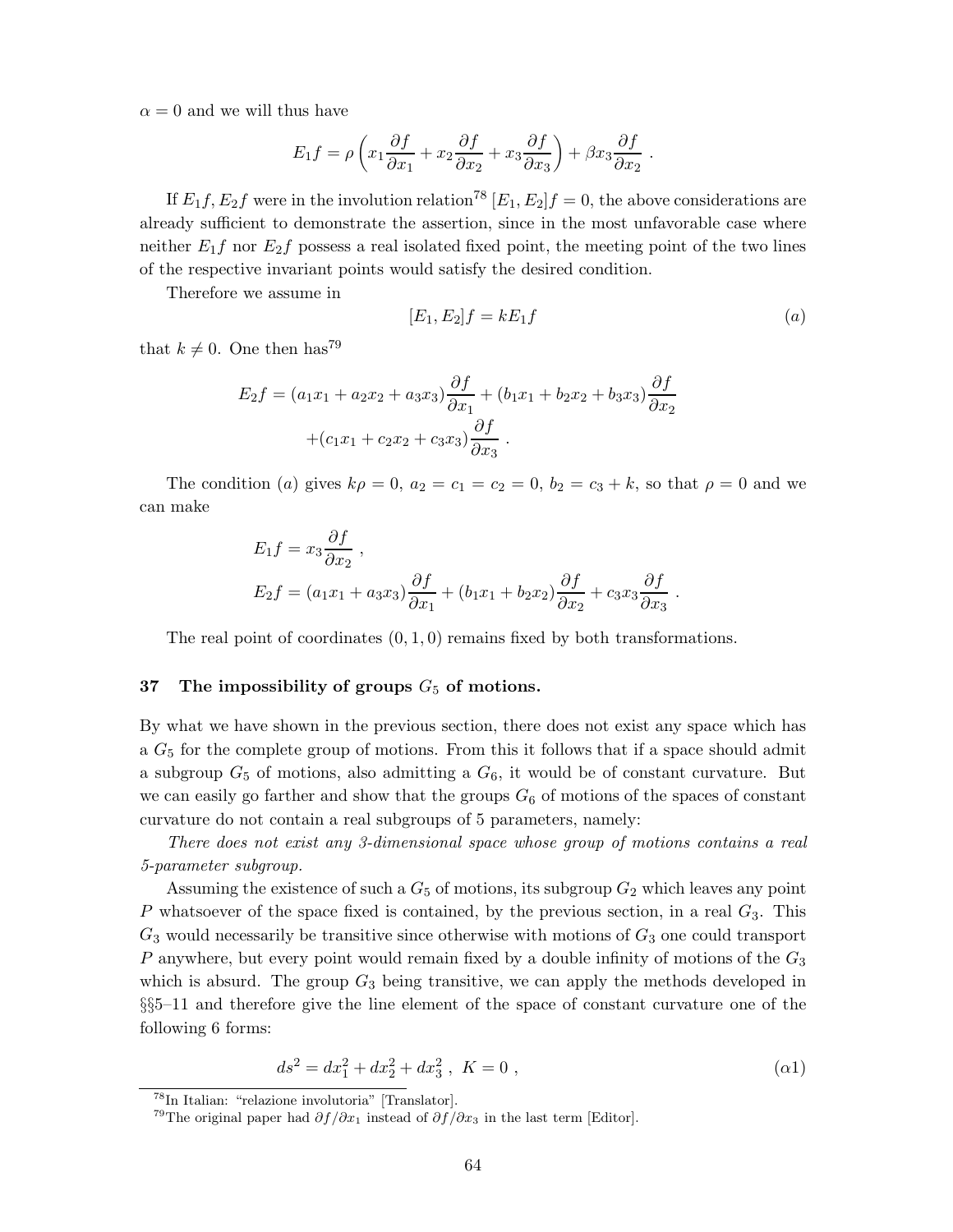$$
ds^{2} = dx_{1}^{2} + e^{2x_{1}}(dx_{2}^{2} + dx_{3}^{2}), K = -1,
$$
\n
$$
(a2)
$$

$$
ds^{2} = dx_{1}^{2} + x_{1}^{2} (dx_{2}^{2} + \sin^{2} x_{2} dx_{3}^{2}), K = 0,
$$
\n(31)

$$
ds^{2} = dx_{1}^{2} + \sin^{2} x_{1} (dx_{2}^{2} + \sin^{2} x_{2} dx_{3}^{2}), K = 1,
$$
\n(32)

$$
ds^{2} = dx_{1}^{2} + \sinh^{2} x_{1} (dx_{2}^{2} + \sin^{2} x_{2} dx_{3}^{2}), K = -1,
$$
\n(33)

$$
ds^{2} = dx_{1}^{2} + \cosh^{2} x_{1} (dx_{2}^{2} + \sin^{2} x_{2} dx_{3}^{2}), K = -1,
$$
 (7)

which is adapted to the subgroup  $G_3$  of rotations about a point<sup>80</sup> generated in the respective cases ( $\alpha$ ), ( $\beta$ ), ( $\gamma$ ) by the three infinitesimal transformations designated in §5 by ( $\alpha^*$ ),  $(\beta^*)$ ,  $(\gamma^*)$ . For each of these forms we have to determine, by integrating the fundamental equations  $(A)$ , the form of the complete group  $G_6$  of motions and see if there exists a subgroup  $G_5$  of the  $G_6$  containing the  $G_3$ . The answer being negative, the stated property will be established.

Here I limit myself to carrying out the calculations for one case. We choose, for example, the (parabolic) form

$$
ds^2 = dx_1^2 + e^{2x_1}(dx_2^2 + dx_3^2)
$$

of the line element of the pseudospherical spaces. Integrating the equations of  $\S7$  we easily find that the complete group  $G_6$  of motions is generated by the 6 infinitesimal transformations:

$$
X_1 f = \frac{\partial f}{\partial x_2}, \quad X_2 f = \frac{\partial f}{\partial x_3}, \quad X_3 f = x_3 \frac{\partial f}{\partial x_2} - x_2 \frac{\partial f}{\partial x_3},
$$
  
\n
$$
X_4 f = x_2 \frac{\partial f}{\partial x_1} + \frac{1}{2} (e^{-2x_1} + x_3^2 - x_2^2) \frac{\partial f}{\partial x_2} - x_2 x_3 \frac{\partial f}{\partial x_3},
$$
  
\n
$$
X_5 f = x_3 \frac{\partial f}{\partial x_1} - x_2 x_3 \frac{\partial f}{\partial x_2} + \frac{1}{2} (e^{-2x_1} + x_2^2 - x_3^2) \frac{\partial f}{\partial x_3},
$$
  
\n
$$
X_6 f = \frac{\partial f}{\partial x_1} - x_2 \frac{\partial f}{\partial x_2} - x_3 \frac{\partial f}{\partial x_3}.
$$

We now write the related composition equations:

$$
[X_1, X_2]f = 0, [X_1, X_3]f = -X_2f, [X_1, X_4]f = X_6f,
$$
  
\n
$$
[X_1, X_5]f = -X_3f, [X_1, X_6]f = -X_1f,
$$
  
\n
$$
[X_2, X_3]f = X_1f, [X_2, X_4]f = X_3f, [X_2, X_5]f = X_6f,
$$
  
\n
$$
[X_2, X_6]f = -X_2f,
$$
  
\n
$$
[X_3, X_4]f = X_5f, [X_3, X_5]f = -X_4f, [X_3, X_6]f = 0,
$$
  
\n
$$
[X_4, X_5]f = 0, [X_4, X_6]f = X_4f,
$$
  
\n
$$
[X_5, X_6]f = X_5f,
$$

the inspection of which would suffice to show us that there does not exist in the  $G_6$  any real  $G_5$  containing the subgroup  $G_3 = (X_1 f, X_2 f, X_3 f)$ .

<sup>80</sup>As is seen, in the space of zero curvature (Euclidean), we have two different forms for the line element, one  $(\alpha)$  corresponding to the case of a center of rotation at infinity, the second  $(\beta)$  to the case of the center of rotation at a finite distance. For the pseudospherical spaces  $(K = -1)$  we have three distinct forms  $(\alpha)$ , (*β*), (*γ*), according to whether the center of rotation is at infinity or a finite distance, or is ideal, and finally for the space of Riemann  $(K = +1)$  only one form. These geometric circumstances are well known from the theory of spaces of constant curvature.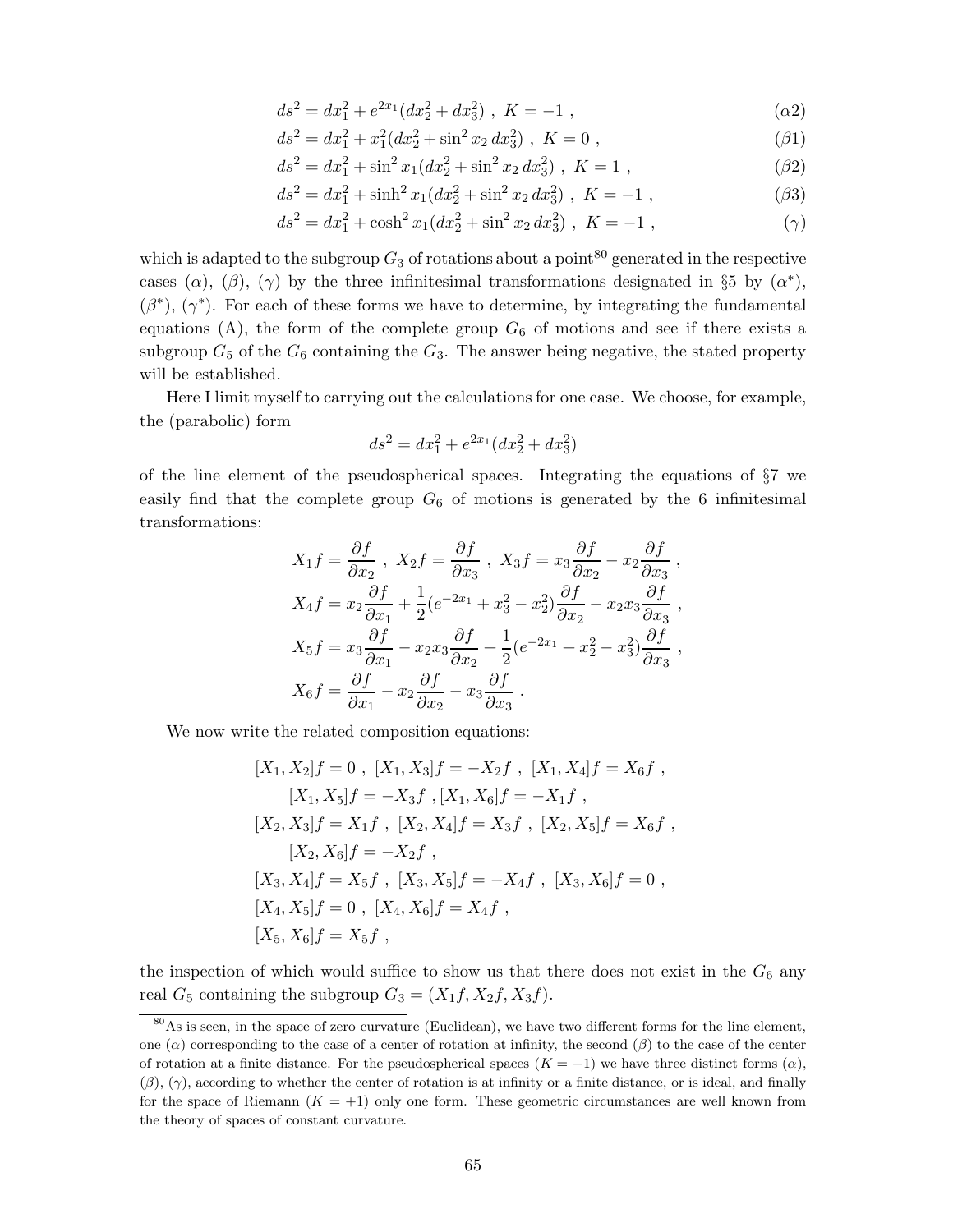In fact let  $Yf$  be an infinitesimal transformation of  $G_5$  that does not belong to  $G_3$ ; we can set  $Yf = aX_4f + bX_5f + cX_6f$  with *a, b, c* constants. In  $G_5$  there will therefore also exist the three infinitesimal transformations

$$
[X_1, Y]f = aX_6f - bX_3f - cX_1f,
$$
  
\n
$$
[X_2, Y]f = aX_3f + bX_6f - cX_2f,
$$
  
\n
$$
[X_3, Y]f = aX_5f - bX_4f,
$$

and so also  $aX_6f$ ,  $bX_6f$ , and hence in any case  $X_6f$  since if  $a = b = 0$ , Yf reduces to  $X_6f$ . Now the four transformations  $X_1f$ ,  $X_2f$ ,  $X_3f$ ,  $X_6f$ , of  $G_5$  actually generate a  $G_4$  and if by  $Zf = aX_4f + bX_5f$  we indicate the last infinitesimal transformation, then  $[X_3, Z]$ *f* =  $aX_5f - bX_4f$  must be a combination of  $X_1f$ ,  $X_2f$ ,  $X_3f$ ,  $X_6f$ ,  $Zf$  and so differs from *Zf* only by a constant factor  $\rho$ . Therefore one will have  $a = \rho b$ ,  $b = -\rho a$  from which  $\rho^2 + 1 = 0$  and so  $Zf = X_4f + iX_5f$ , which gives only a complex  $G_5$ . Demonstrations completely analogous, as the reader can verify, are valid in all the other cases.

#### **38 Summarized table of the line elements.**

It will be useful to summarize the results obtained by gathering together in a table the various types to which we have reduced, in the course of this study, the line elements of all possible spaces which admit continous groups of motions.

We divide these spaces into six categories according to the type of their complete group *G* of motions. We assign a space to the category A) when its group of motions is a *G*1, to B) when it is a  $G_2$ , to C) when it is an *intransitive*  $G_3$ . The other two categories D), E) contain the spaces whose group of motions is *transitive*, D) those with a *G*3, E) those with a  $G_4$ . Finally the sixth category F) will include the spaces of constant curvature which admit a group  $G_6$  of motions. In the same table we also give the infinitesimal transformation generators and their composition.

#### **Category A**

**Groups** *G*<sup>1</sup>

 $ds^2 = \sum a_{ik} dx_i dx_k$ 

with coefficients  $a_{ik}$  independent of  $x_1$ 

group:

$$
X_1 f = \frac{\partial f}{\partial x_1}
$$

#### **Category B**

 $Groups\ G_2$ 

$$
ds^{2} = dx_{1}^{2} + \alpha dx_{2}^{2} + 2\beta dx_{2}dx_{3} + \gamma dx_{3}^{2}
$$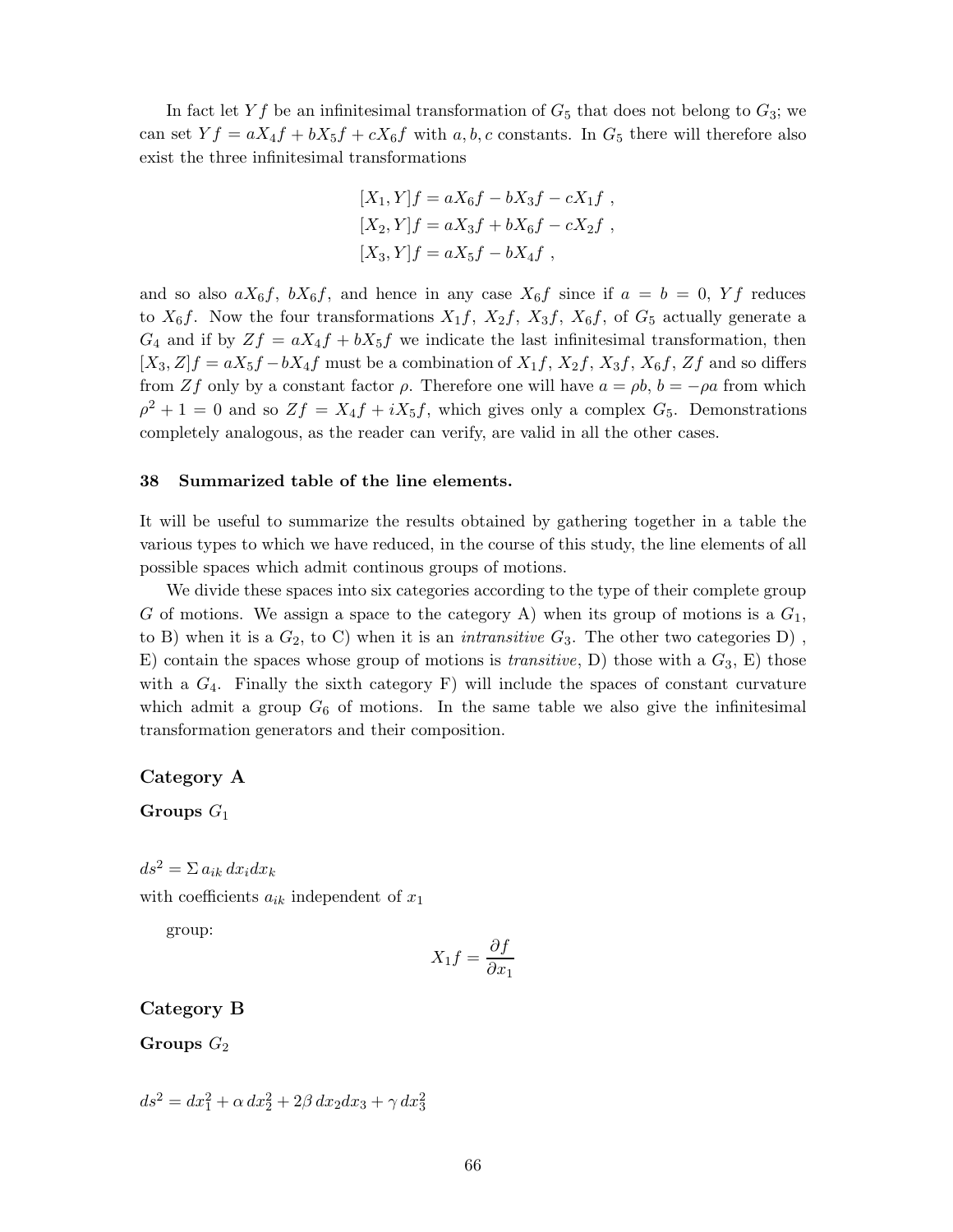with  $\alpha, \beta, \gamma$  functions only of  $x_1$ 

group:

$$
X_1 f = \frac{\partial f}{\partial x_2} , \ X_2 f = \frac{\partial f}{\partial x_3}
$$

composition:

$$
[X_1, X_2] = 0
$$

 $ds^2 = dx_1^2 + \alpha \, dx_2^2 + 2(\beta - \alpha x_2) \, dx_2 dx_3 + (\alpha x_2^2 - 2\beta x_2 + \gamma) \, dx_3^2$ with  $\alpha, \beta, \gamma$  functions of  $x_1$ 

group:

$$
X_1 f = \frac{\partial f}{\partial x_3} , \ X_2 f = e^{x_3} \frac{\partial f}{\partial x_2}
$$

composition:

$$
[X_1, X_2]f = X_2f
$$

## **Category C**

## **Groups** *G*<sup>3</sup> **intransitive**

 $\alpha$ )  $ds^2 = dx_1^2 + \varphi^2(x_1)(dx_2^2 + dx_3^2)$ 

with  $\varphi(x_1)$  an arbitrary function of  $x_1$ 

group:

$$
X_1 f = \frac{\partial f}{\partial x_2}, \ X_2 f = \frac{\partial f}{\partial x_3}, \ X_3 f = x_3 \frac{\partial f}{\partial x_2} - x_2 \frac{\partial f}{\partial x_3}
$$

composition:

$$
[X_1, X_2]f = 0 , [X_1, X_3]f = -X_2f , [X_2, X_3]f = X_1f
$$

*β*)  $ds^2 = dx_1^2 + φ^2(x_1)(dx_2^2 + \sin^2 x_2 dx_3)^2$ 

group:

$$
X_1 f = \frac{\partial f}{\partial x_3}, \quad X_2 f = \sin x_3 \frac{\partial f}{\partial x_2} + \cot x_2 \cos x_3 \frac{\partial f}{\partial x_3},
$$

$$
X_3 f = \cos x_3 \frac{\partial f}{\partial x_2} - \cot x_2 \sin x_3 \frac{\partial f}{\partial x_3}
$$

composition:

$$
[X_1, X_2]f = X_3f , [X_2, X_3]f = X_1f , [X_3, X_1]f = X_2f
$$

$$
\gamma) \qquad ds^2 = dx_1^2 + \varphi^2(x_1) \left( dx_2^2 + e^{2x_2} \, dx_3 \right)^2
$$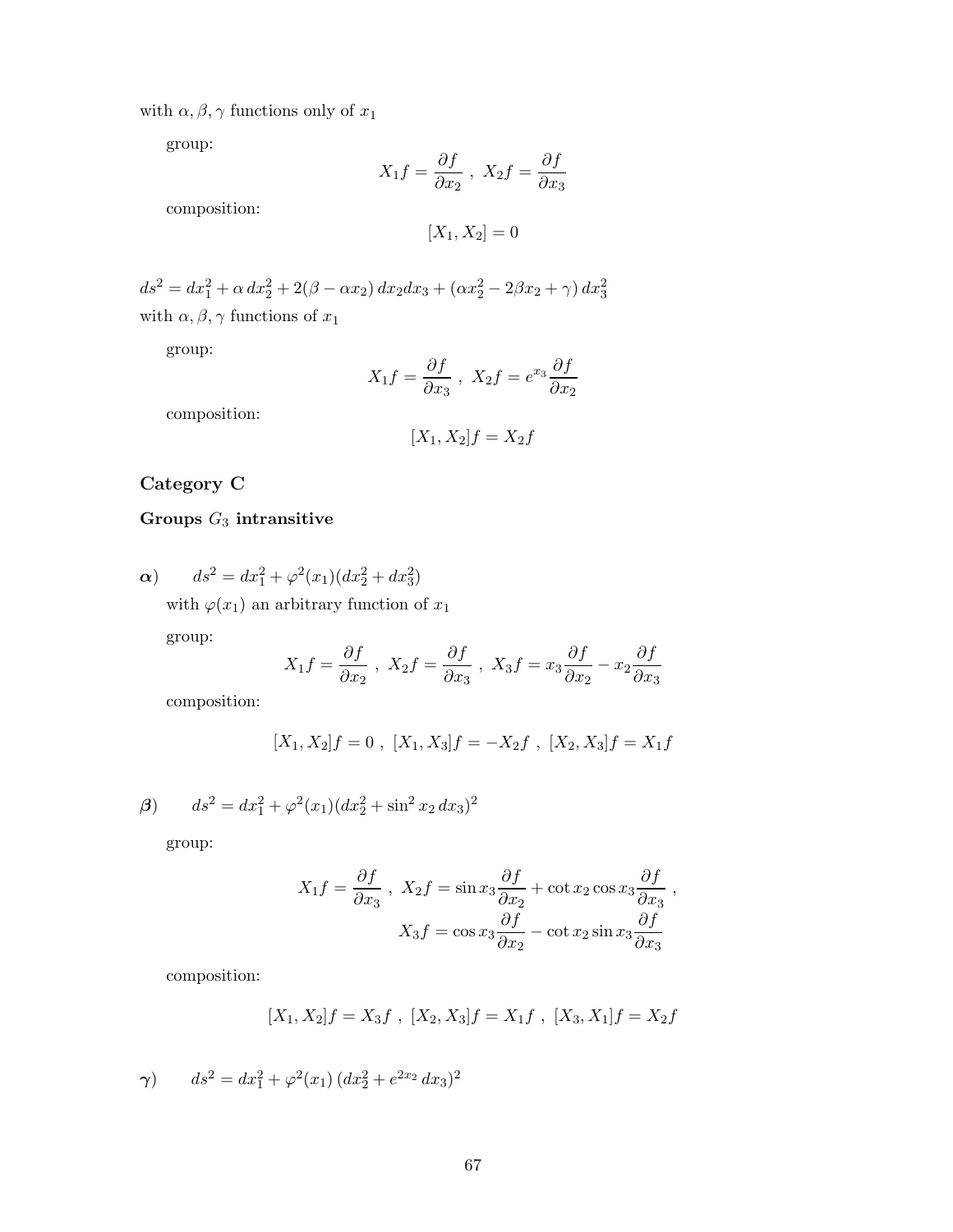group:

$$
X_1 f = \frac{\partial f}{\partial x_3}, \quad X_2 f = \frac{\partial f}{\partial x_2} - x_3 \frac{\partial f}{\partial x_3},
$$

$$
X_3 f = x_3 \frac{\partial f}{\partial x_2} + \frac{1}{2} (e^{-2x_2} - x_3^2) \frac{\partial f}{\partial x_3}
$$

composition:

$$
[X_1, X_2]f = -X_1f , [X_1, X_3]f = X_2f , [X_2, X_3]f = -X_3f
$$

## **Category D**

## **Groups** *G*<sup>3</sup> **transitive**

*Type IV*  $ds^2 = dx_1^2 + e^{x_1} \left[ dx_2^2 + 2x_1 dx_2 dx_3 + \left( x_1^2 + n^2 \right) dx_3 \right)^2$ 

group:

$$
X_1 f = 2 \frac{\partial f}{\partial x_2}, \quad X_2 f = \frac{\partial f}{\partial x_3},
$$
  

$$
X_3 f = -2 \frac{\partial f}{\partial x_1} + (x_2 + 2x_3) \frac{\partial f}{\partial x_2} + x_3 \frac{\partial f}{\partial x_3}
$$

composition:

$$
[X_1, X_2] = 0 , [X_1, X_3]f = X_1f , [X_2, X_3]f = X_1f + X_2f
$$

*Type VI*  $ds^2 = dx_1^2 + e^{2x_1} dx_2^2 + 2ne^{(h+1)x_1} dx_2 dx_3 + e^{2hx_1} dx_3^2$ 

group:

$$
X_1 f = \frac{\partial f}{\partial x_2}, \quad X_2 f = \frac{\partial f}{\partial x_3},
$$
  

$$
X_3 f = -\frac{\partial f}{\partial x_1} + x_2 \frac{\partial f}{\partial x_2} + hx_3 \frac{\partial f}{\partial x_3}
$$

composition:

$$
[X_1, X_2] = 0 , [X_1, X_3]f = X_1f , [X_2, X_3]f = hX_2f
$$

*Type VII*  $ds^2 = dx_1^2 + e^{-hx_1} \{ (n + \cos vx_1) dx_2^2 + (h \cos vx_1 + v \sin x_1 + hn) dx_2 dx_3$  $+\left(\frac{2-v^2}{2}\cos vx_1 + \frac{hv}{2}\sin vx_1 + n\right) dx_3^2$ o

group:

$$
X_1 f = \frac{\partial f}{\partial x_2}, \quad X_2 f = \frac{\partial f}{\partial x_3},
$$

$$
X_3 f = \frac{\partial f}{\partial x_1} - x_3 \frac{\partial f}{\partial x_2} + (x_2 + hx_3) \frac{\partial f}{\partial x_3}
$$

composition:

$$
[X_1, X_2] = 0 , [X_1, X_3]f = X_2f , [X_2, X_3]f = -X_1f + hX_2f
$$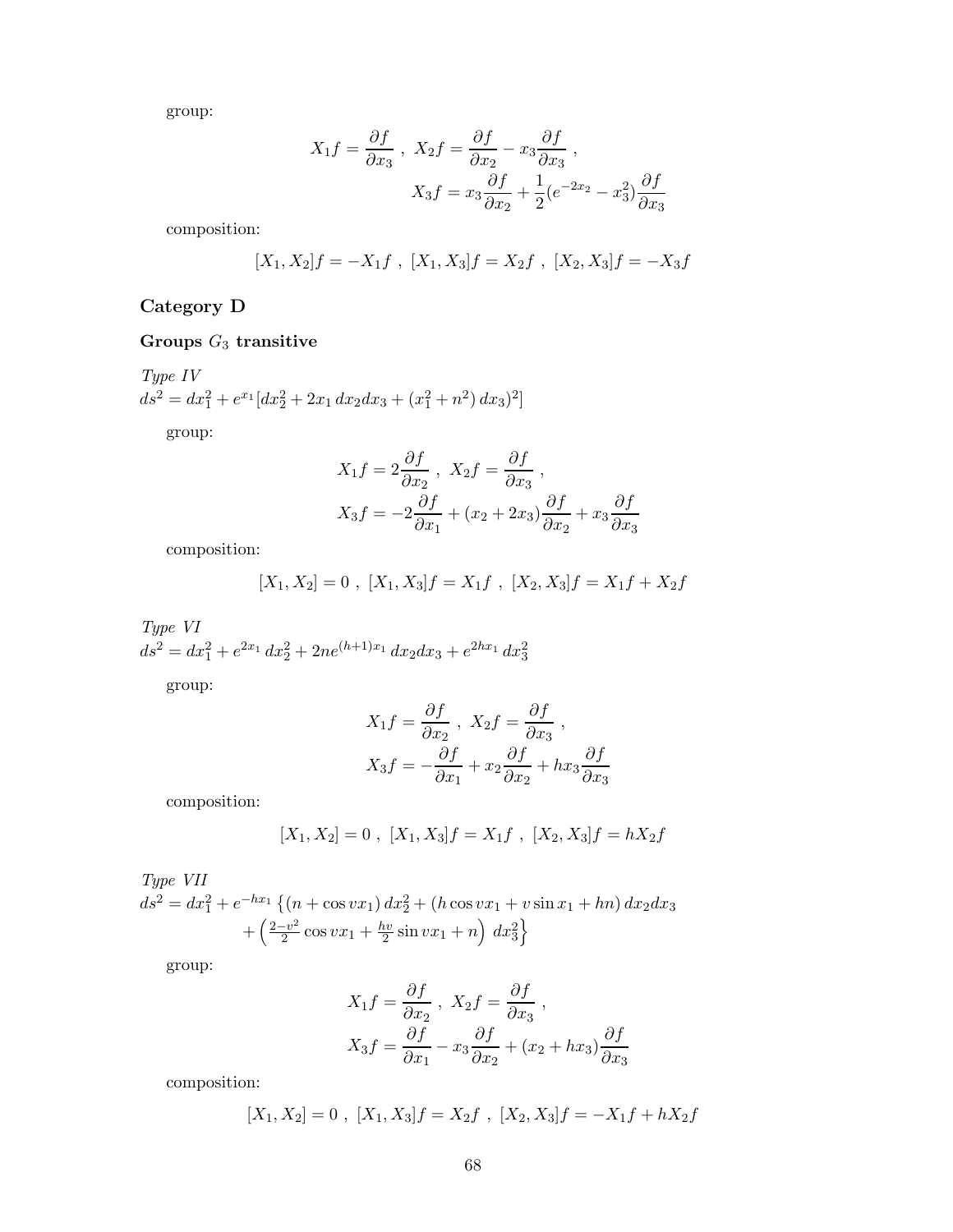Type VIII<sup>81</sup>  
\n
$$
ds^{2} = \frac{Q^{(4)}(x_{1})}{24} dx_{1}^{2} + Q(x_{1}) dx_{2}^{2} + (Q(x_{1})x_{2}^{2} - \frac{Q'(x_{1})}{2}x_{2} + \frac{Q''(x_{1})}{2} - \frac{h}{2}) dx_{3}^{2}
$$
\n
$$
+ 2\left(\frac{Q''(x_{1})}{12} + h\right) dx_{1} dx_{2} + 2\left\{\frac{Q'''(x_{1})}{24} - \left(\frac{Q''(x_{1})}{12} + h\right)x_{2}\right\} dx_{1} dx_{3}
$$
\n
$$
+ 2\left(\frac{Q'(x_{1})}{4} - Q(x_{1})x_{2}\right) dx_{2} dx_{3},
$$

with  $Q(x_1)$  a fourth degree polynomial in  $x_1$  with its first coefficient positive (or zero), and *h* a constant

group:

$$
X_1 f = e^{-x_3} \frac{\partial f}{\partial x_1} - x_2^2 e^{-x_3} \frac{\partial f}{\partial x_2} - 2x_2 e^{-x_3} \frac{\partial f}{\partial x_3} ;
$$
  

$$
X_2 f = \frac{\partial f}{\partial x_3}, \quad X_3 f = \frac{\partial f}{\partial x_2}
$$

composition:

$$
[X_1, X_2]f = X_1f , [X_1, X_3]f = 2X_2f , [X_2, X_3]f = X_3f
$$

*Type IX*<sup>82</sup>  $ds^2 = \sum_{i,k} a_{ik} dx_i dx_k$ 

$$
a_{11} = 2e \cos 2x_3 + 2f \sin 2x_3 + (a^2 + d^2)/2,
$$
  
\n
$$
a_{22} = 2 \sin x_1 \cos x_1 (b \sin x_3 - c \cos x_3) - a_{11} \sin^2 x_1 + a^2 + d \sin^2 x_1,
$$
  
\n
$$
a_{33} = a^2, \ a_{13} = b \cos x_3 + c \sin x_3,
$$
  
\n
$$
a_{12} = \cos x_1 (b \cos x_3 + c \sin x_3) + 2 \sin x_1 (e \sin 2x_3 - f \cos 2x_3),
$$
  
\n
$$
a_{23} = a^2 \cos x_1 + \sin x_1 (b \sin x_3 - c \cos x_3)
$$

group:

$$
X_1 f = \frac{\partial f}{\partial x_2}, \quad X_2 f = \cos x_2 \frac{\partial f}{\partial x_1} - \cot x_1 \sin x_2 \frac{\partial f}{\partial x_2} + \frac{\sin x_2}{\sin x_1} \frac{\partial f}{\partial x_3},
$$

$$
X_3 f = -\sin x_2 \frac{\partial f}{\partial x_1} - \cot x_1 \cos x_2 \frac{\partial f}{\partial x_2} + \frac{\cos x_2}{\sin x_1} \frac{\partial f}{\partial x_3}
$$

composition<sup>83</sup>:

$$
[X_1, X_2]f = X_3f , [X_2, X_3]f = X_1f , [X_3, X_1]f = X_2f
$$

### **Category E**

 $G$ **roups**  $G_4$   $^{84}$ 

**a)** 
$$
[Type II]
$$
  

$$
ds^2 = dx_1^2 + dx_2^2 + 2x_1 dx_2 dx_3 + (x_1^2 + 1) dx_3^2
$$

<sup>&</sup>lt;sup>81</sup>Bianchi's  $Q^{IV}$  was replaced by the more familiar  $Q^{(4)}$  [Editor].

<sup>&</sup>lt;sup>82</sup>The original paper had  $x_3/2$  instead of  $2x_3$ , which was incorrect. Also, the second term in  $a_{12}$  had the coefficient 1/2 instead of 2, corrected here after the Opere [Editor].

<sup>&</sup>lt;sup>83</sup>The original paper had  $Xf$  in the second commutator on the r.h.s., an obvious typo [Editor].

<sup>84</sup>Simply transitive subgroup Bianchi types added in brackets by translator for clarity.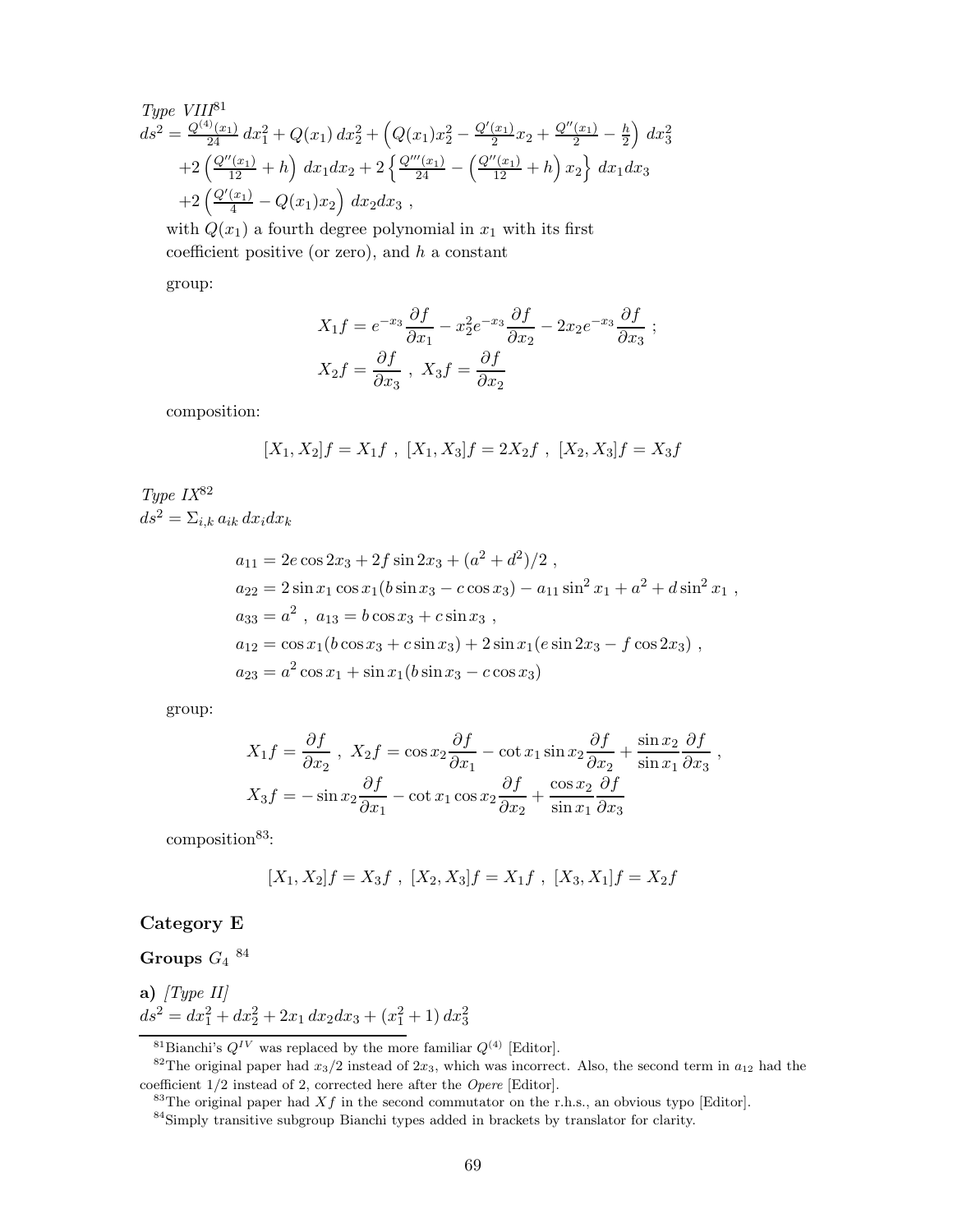group:

$$
X_1 f = \frac{\partial f}{\partial x_2}, \quad X_2 f = \frac{\partial f}{\partial x_3}, \quad X_3 f = -\frac{\partial f}{\partial x_1} + x_3 \frac{\partial f}{\partial x_2},
$$
  

$$
X_4 f = x_3 \frac{\partial f}{\partial x_1} + \frac{1}{2} (x_1^2 - x_3^2) \frac{\partial f}{\partial x_2} - x_1 \frac{\partial f}{\partial x_3}
$$

composition:

$$
[X_1, X_2] = [X_1, X_3] = [X_1, X_4] = 0,
$$
  

$$
[X_2, X_3]f = X_1f , [X_2, X_4]f = -X_3f , [X_3, X_4]f = X_2f
$$

**b)** *[Types III, VIII]*  $ds^2 = dx_1^2 + e^{2x_1} dx_2^2 + 2ne^{x_1} dx_2 dx_3 + dx_3^2$ 

group:

$$
X_1 f = \frac{\partial f}{\partial x_2}, \quad X_2 f = \frac{\partial f}{\partial x_3}, \quad X_3 f = \frac{\partial f}{\partial x_1} - x_2 \frac{\partial f}{\partial x_2},
$$

$$
X_4 f = x_2 \frac{\partial f}{\partial x_1} + \frac{1}{2} \left( \frac{e^{-2x_1}}{1 - n^2} - x_2^2 \right) \frac{\partial f}{\partial x_2} - \frac{ne^{-x_1}}{1 - n^2} \frac{\partial f}{\partial x_3}
$$

composition:

$$
[X_1, X_2] = 0, [X_1, X_3]f = -X_1f, [X_1, X_4]f = X_3f,
$$
  

$$
[X_2, X_3] = 0, [X_2, X_4] = 0, [X_3, X_4]f = -X_4f
$$

**c)** *[Type IX]*

$$
ds^{2} = dx_{1}^{2} + (\sin^{2} x_{1} + n^{2} \cos^{2} x_{1}) dx_{2}^{2} + 2n \cos x_{1} dx_{2} dx_{3} + dx_{3}^{2}
$$

group:

$$
X_1 f = \frac{\partial f}{\partial x_2}, \quad X_2 f = \cos x_2 \frac{\partial f}{\partial x_1} - \cot x_1 \sin x_2 \frac{\partial f}{\partial x_2} + \frac{n \sin x_2}{\sin x_1} \frac{\partial f}{\partial x_3},
$$
  

$$
X_3 f = -\sin x_2 \frac{\partial f}{\partial x_1} - \cot x_1 \cos x_2 \frac{\partial f}{\partial x_2} + \frac{n \cos x_2}{\sin x_1} \frac{\partial f}{\partial x_3}, \quad X_4 f = \frac{\partial f}{\partial x_3}
$$

composition:

$$
[X_1, X_2]f = X_3f , [X_2, X_3]f = X_1f , [X_3, X_1]f = X_2f ,
$$
  

$$
[X_1, X_4] = [X_2, X_4] = [X_3, X_4] = 0
$$

## **Category F**

## Groups  $G_6$  — spaces of constant curvature

#### **39 Conclusion.**

Having classified all possible types of spaces which admit a continuous group of motions, it remains only that we say how, given the line element of a space, one can verify whether